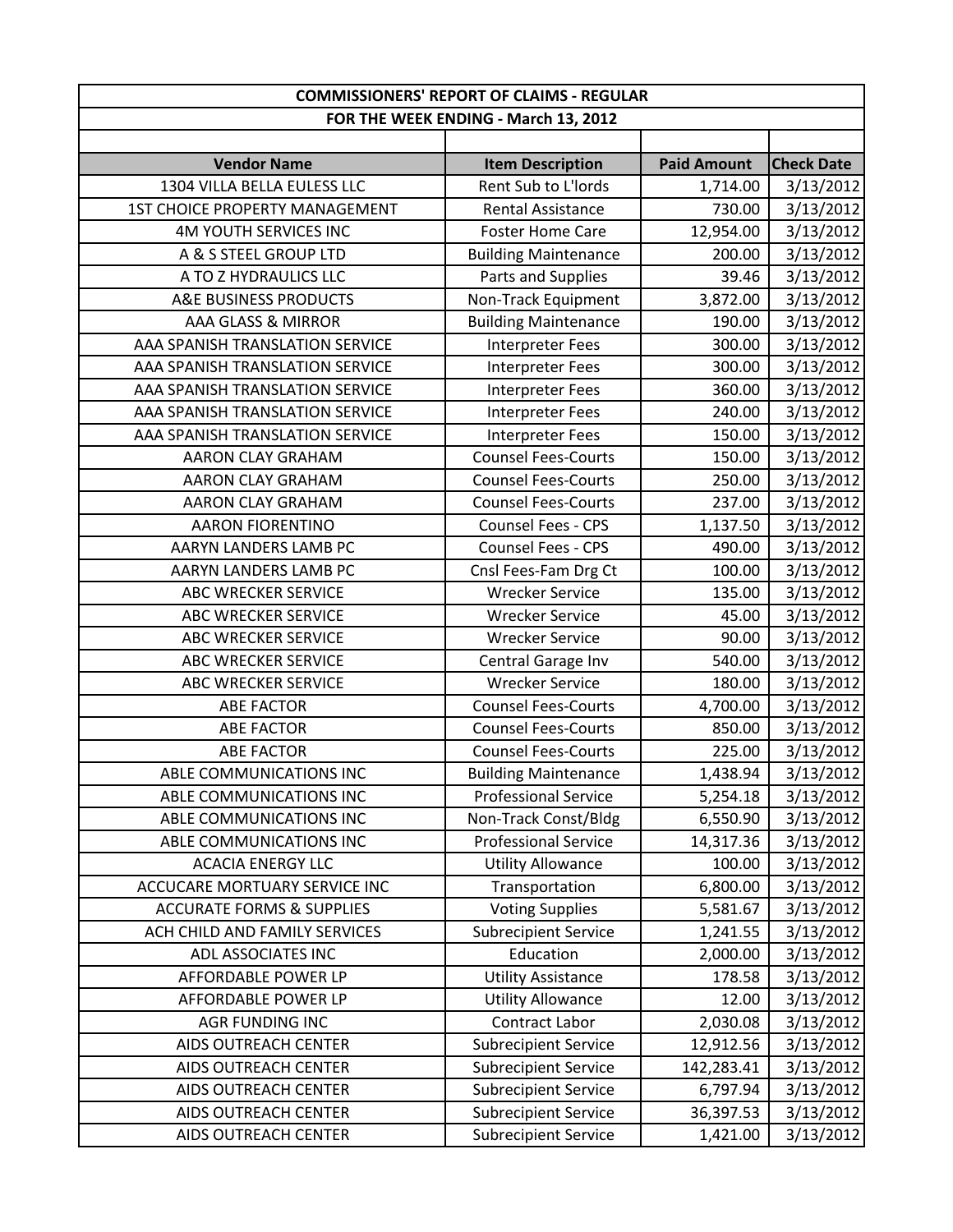| <b>AIRGAS SAFETY INC</b>        | Parts and Supplies          | 3,555.00  | 3/13/2012 |
|---------------------------------|-----------------------------|-----------|-----------|
| AL Z LAZARUS ATTORNEY AT LAW    | <b>Counsel Fees-Courts</b>  | 1,450.00  | 3/13/2012 |
| AL Z LAZARUS ATTORNEY AT LAW    | <b>Counsel Fees-Courts</b>  | 2,250.00  | 3/13/2012 |
| AL Z LAZARUS ATTORNEY AT LAW    | <b>Counsel Fees-Courts</b>  | 850.00    | 3/13/2012 |
| AL Z LAZARUS ATTORNEY AT LAW    | <b>Counsel Fees-Courts</b>  | 500.00    | 3/13/2012 |
| AL Z LAZARUS ATTORNEY AT LAW    | <b>Counsel Fees-Courts</b>  | 100.00    | 3/13/2012 |
| <b>ALAMO TITLE</b>              | State Right of Way          | 722.87    | 3/13/2012 |
| <b>ALAMO TITLE</b>              | State Right of Way          | 11,104.00 | 3/13/2012 |
| ALARM SECURITY GROUP LLC        | <b>Burglar Systems</b>      | 58.00     | 3/13/2012 |
| ALARM SECURITY GROUP LLC        | <b>Burglar Systems</b>      | 14.50     | 3/13/2012 |
| ALARM SECURITY GROUP LLC        | <b>Burglar Systems</b>      | 14.50     | 3/13/2012 |
| ALARM SECURITY GROUP LLC        | <b>Burglar Systems</b>      | 29.00     | 3/13/2012 |
| ALARM SECURITY GROUP LLC        | <b>Burglar Systems</b>      | 14.50     | 3/13/2012 |
| ALARM SECURITY GROUP LLC        | <b>Burglar Systems</b>      | 14.50     | 3/13/2012 |
| ALARM SECURITY GROUP LLC        | <b>Equipment Maint</b>      | 18.50     | 3/13/2012 |
| ALARM SECURITY GROUP LLC        | <b>Equipment Maint</b>      | 14.50     | 3/13/2012 |
| <b>ALARM SECURITY GROUP LLC</b> | <b>Building Maintenance</b> | 14.50     | 3/13/2012 |
| ALARM SECURITY GROUP LLC        | <b>Building Maintenance</b> | 65.00     | 3/13/2012 |
| ALARM SECURITY GROUP LLC        | <b>Building Maintenance</b> | 14.50     | 3/13/2012 |
| ALARM SECURITY GROUP LLC        | <b>Building Maintenance</b> | 298.00    | 3/13/2012 |
| ALARM SECURITY GROUP LLC        | <b>Building Maintenance</b> | 14.50     | 3/13/2012 |
| ALARM SECURITY GROUP LLC        | <b>Building Maintenance</b> | 14.50     | 3/13/2012 |
| ALARM SECURITY GROUP LLC        | <b>Building Maintenance</b> | 14.50     | 3/13/2012 |
| ALARM SECURITY GROUP LLC        | <b>Building Maintenance</b> | 14.50     | 3/13/2012 |
| ALARM SECURITY GROUP LLC        | <b>Burglar Systems</b>      | 293.00    | 3/13/2012 |
| ALARM SECURITY GROUP LLC        | <b>Burglar Systems</b>      | 148.00    | 3/13/2012 |
| ALARM SECURITY GROUP LLC        | <b>Burglar Systems</b>      | 18.50     | 3/13/2012 |
| <b>ALARM SECURITY GROUP LLC</b> | <b>Burglar Systems</b>      | 33.00     | 3/13/2012 |
| ALARM SECURITY GROUP LLC        | <b>Burglar Systems</b>      | 33.00     | 3/13/2012 |
| ALARM SECURITY GROUP LLC        | <b>Burglar Systems</b>      | 250.00    | 3/13/2012 |
| ALARM SECURITY GROUP LLC        | <b>Burglar Systems</b>      | 33.00     | 3/13/2012 |
| ALARM SECURITY GROUP LLC        | <b>Burglar Systems</b>      | 14.50     | 3/13/2012 |
| ALARM SECURITY GROUP LLC        | <b>Burglar Systems</b>      | 14.50     | 3/13/2012 |
| ALARM SECURITY GROUP LLC        | <b>Burglar Systems</b>      | 14.50     | 3/13/2012 |
| <b>ALARM SECURITY GROUP LLC</b> | <b>Burglar Systems</b>      | 18.50     | 3/13/2012 |
| ALARM SECURITY GROUP LLC        | <b>Burglar Systems</b>      | 18.50     | 3/13/2012 |
| ALARM SECURITY GROUP LLC        | <b>Burglar Systems</b>      | 47.50     | 3/13/2012 |
| ALARM SECURITY GROUP LLC        | <b>Burglar Systems</b>      | 37.00     | 3/13/2012 |
| ALARM SECURITY GROUP LLC        | <b>Building Maintenance</b> | 33.00     | 3/13/2012 |
| ALARM SECURITY GROUP LLC        | <b>Building Maintenance</b> | 14.50     | 3/13/2012 |
| ALARM SECURITY GROUP LLC        | <b>Burglar Systems</b>      | 65.00     | 3/13/2012 |
| ALARM SECURITY GROUP LLC        | <b>Burglar Systems</b>      | 33.00     | 3/13/2012 |
| ALARM SECURITY GROUP LLC        | <b>Building Maintenance</b> | 130.00    | 3/13/2012 |
| ALARM SECURITY GROUP LLC        | <b>Building Maintenance</b> | 217.50    | 3/13/2012 |
| ALARM SECURITY GROUP LLC        | <b>Burglar Systems</b>      | 43.50     | 3/13/2012 |
| <b>ALBERT P O'CONNOR</b>        | Rent Sub to L'Iords         | 566.00    | 3/13/2012 |
| ALBERTSONS #4277                | Food/Hygiene Assist         | 20.00     | 3/13/2012 |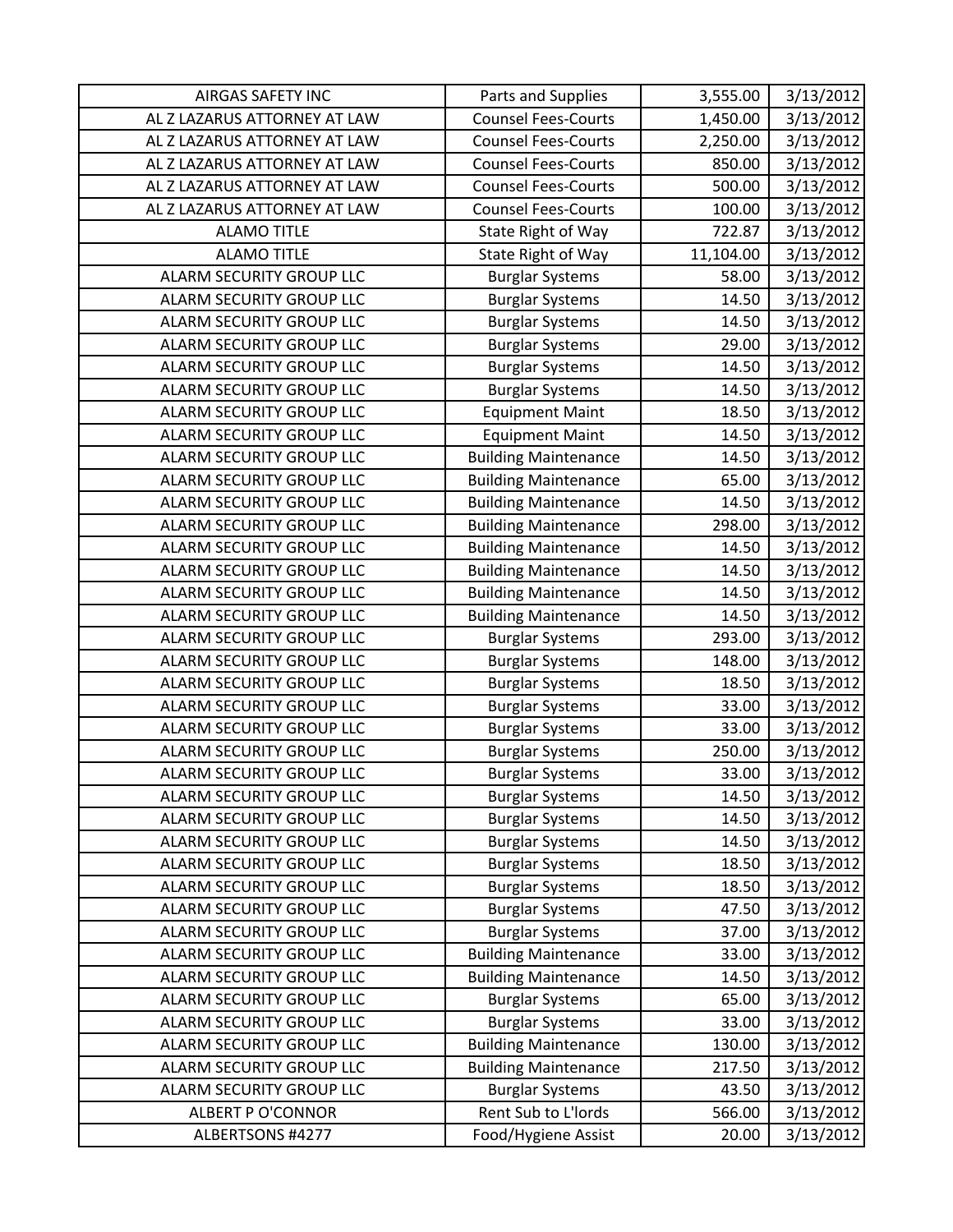| ALBERTSONS 4286                    | Food/Hygiene Assist         | 19.22    | 3/13/2012 |
|------------------------------------|-----------------------------|----------|-----------|
| <b>ALDINGER CO</b>                 | Lab Equip Mainten           | 294.60   | 3/13/2012 |
| ALFONS KYLE KNAPP                  | <b>Counsel Fees-Courts</b>  | 775.00   | 3/13/2012 |
| <b>ALFONS KYLE KNAPP</b>           | <b>Counsel Fees-Courts</b>  | 400.00   | 3/13/2012 |
| <b>ALFONS KYLE KNAPP</b>           | <b>Counsel Fees-Courts</b>  | 800.00   | 3/13/2012 |
| <b>ALFONS KYLE KNAPP</b>           | <b>Counsel Fees-Courts</b>  | 400.00   | 3/13/2012 |
| <b>ALFREDO ALBA</b>                | <b>Rental Assistance</b>    | 300.00   | 3/13/2012 |
| ALI OLIVER HASSIBI                 | <b>Counsel Fees-Courts</b>  | 150.00   | 3/13/2012 |
| ALI OLIVER HASSIBI                 | <b>Counsel Fees-Courts</b>  | 1,550.00 | 3/13/2012 |
| Alice W. Steely                    | Dues                        | 219.00   | 3/13/2012 |
| Alicia B Boyd Collins              | Prepaid - Travel            | 60.00    | 3/13/2012 |
| ALL AMERICA TITLE SERVICES INC     | <b>Professional Service</b> | 225.00   | 3/13/2012 |
| ALL AMERICA TITLE SERVICES INC     | <b>Professional Service</b> | 150.00   | 3/13/2012 |
| ALL CITIES SERVICE                 | <b>Building Maintenance</b> | 167.90   | 3/13/2012 |
| ALL CITIES SERVICE                 | <b>Building Maintenance</b> | 124.00   | 3/13/2012 |
| ALL CITIES SERVICE                 | <b>Building Maintenance</b> | 74.00    | 3/13/2012 |
| ALL CITIES SERVICE                 | A/C Maint Contract          | 310.00   | 3/13/2012 |
| ALL CITIES SERVICE                 | Kitchen Maintenance         | 92.48    | 3/13/2012 |
| ALL CITIES SERVICE                 | Kitchen Maintenance         | 398.00   | 3/13/2012 |
| ALL CITIES SERVICE                 | Kitchen Maintenance         | 285.00   | 3/13/2012 |
| <b>ALL CITIES SERVICE</b>          | Kitchen Maintenance         | 953.15   | 3/13/2012 |
| <b>ALLIED COURT REPORTERS</b>      | <b>Professional Service</b> | 4,911.76 | 3/13/2012 |
| <b>ALLIED COURT REPORTERS</b>      | Reporter's Records          | 441.00   | 3/13/2012 |
| <b>ALLIED ELECTRONICS</b>          | Supplies                    | 43.94    | 3/13/2012 |
| <b>ALLIED WASTE SERVICES</b>       | <b>Disposal Service</b>     | 192.07   | 3/13/2012 |
| <b>ALLIED WASTE SERVICES</b>       | <b>Disposal Service</b>     | 131.54   | 3/13/2012 |
| <b>ALLTECH ASSOCIATES</b>          | Lab Supplies                | 202.01   | 3/13/2012 |
| ALTEC LANGUAGE AND TRANSLATION LLC | Interpreter Fees            | 171.80   | 3/13/2012 |
| Amanda D Gordon-Knox               | Prepaid - Travel            | 60.00    | 3/13/2012 |
| <b>AMBIT ENERGY LLC</b>            | <b>Utility Assistance</b>   | 615.57   | 3/13/2012 |
| <b>AMERICAN HYDRAULICS</b>         | Parts and Supplies          | 525.00   | 3/13/2012 |
| AMERICAN JAIL ASSOCIATION          | Education                   | 345.00   | 3/13/2012 |
| AMERICAN JAIL ASSOCIATION          | Education                   | 395.00   | 3/13/2012 |
| AMERICAN JUDGES ASSOCIATION        | <b>Dues</b>                 | 150.00   | 3/13/2012 |
| <b>AMERICAN MASTER TECH</b>        | Lab Supplies                | 372.72   | 3/13/2012 |
| AMERICAN MESSAGING SERVICES LLC    | Pager / Blackberry          | 25.50    | 3/13/2012 |
| AMERICAN MESSAGING SERVICES LLC    | Pager / Blackberry          | 45.95    | 3/13/2012 |
| AMERICAN MESSAGING SERVICES LLC    | Pager / Blackberry          | 2.50     | 3/13/2012 |
| AMERICAN MESSAGING SERVICES LLC    | Pager / Blackberry          | 70.00    | 3/13/2012 |
| AMERICAN MESSAGING SERVICES LLC    | Pager / Blackberry          | 382.40   | 3/13/2012 |
| AMERICAN MESSAGING SERVICES LLC    | Pager / Blackberry          | 88.00    | 3/13/2012 |
| AMERICAN MESSAGING SERVICES LLC    | Pager / Blackberry          | 2.50     | 3/13/2012 |
| AMERICAN MESSAGING SERVICES LLC    | Pager / Blackberry          | 5.00     | 3/13/2012 |
| AMERICAN MESSAGING SERVICES LLC    | Pager / Blackberry          | 103.00   | 3/13/2012 |
| AMERICAN RESIDENTIAL SERVICES LLC  | <b>Building Maintenance</b> | 440.00   | 3/13/2012 |
| AMERICAN SOCIETY OF CRIME          | Lab Accreditation           | 2,926.00 | 3/13/2012 |
| AMERICAS SAP USERS GROUP           | Education                   | 1,250.00 | 3/13/2012 |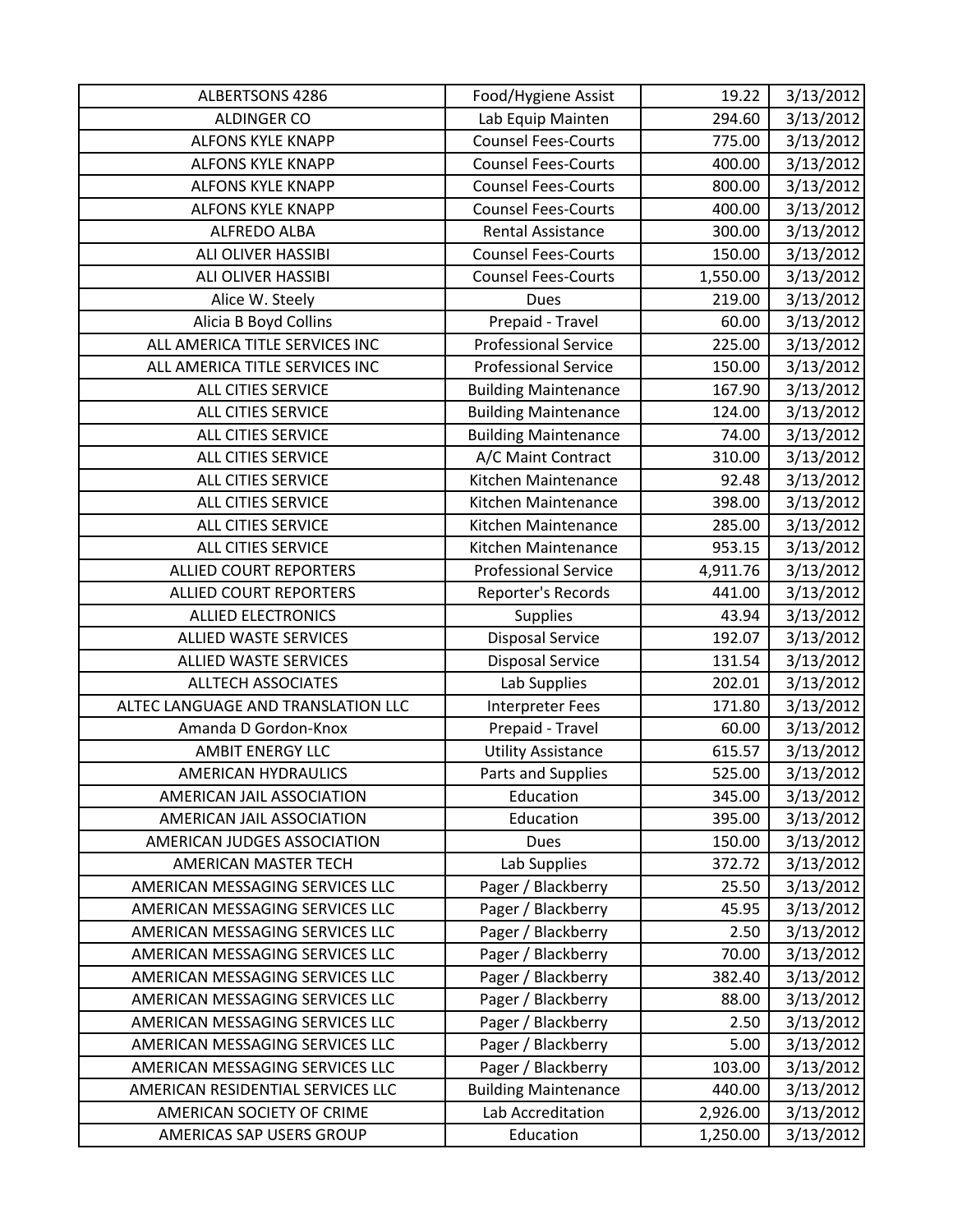| AMERICAS SAP USERS GROUP           | Education                   | 1,250.00   | 3/13/2012 |
|------------------------------------|-----------------------------|------------|-----------|
| <b>AMY SHORTES</b>                 | <b>Restitution Payable</b>  | 6.50       | 3/13/2012 |
| <b>ANCHOR FENCE</b>                | Parts and Supplies          | 73.50      | 3/13/2012 |
| <b>ANCHOR FENCE</b>                | <b>Building Maintenance</b> | 1,275.50   | 3/13/2012 |
| <b>ANGELICA TAYLOR</b>             | Reporter's Records          | 142.60     | 3/13/2012 |
| <b>ANITA ARMSTRONG</b>             | Abandon Prop < \$100        | 126.00     | 3/13/2012 |
| <b>ANN LAWLER</b>                  | Counsel Fees-Juv            | 200.00     | 3/13/2012 |
| ANNA HISCOCK O'DAY                 | <b>Counsel Fees-Courts</b>  | 150.00     | 3/13/2012 |
| Annie L Erazo-Olivieri             | Prepaid - Travel            | 60.00      | 3/13/2012 |
| <b>ANTENNA PLUS LLC</b>            | Non-Track Equipment         | 988.00     | 3/13/2012 |
| <b>ANTHONY A TASSIONE</b>          | <b>Professional Service</b> | 1,340.88   | 3/13/2012 |
| APAC TEXAS INC                     | Asphalt-Rock/Hot Mix        | 36,682.41  | 3/13/2012 |
| APAC TEXAS INC                     | Asphalt-Rock/Hot Mix        | 743.87     | 3/13/2012 |
| <b>APPLIED OPERATIONS SECURITY</b> | <b>Security Contract</b>    | 1,928.00   | 3/13/2012 |
| <b>APPLIED OPERATIONS SECURITY</b> | <b>Security Contract</b>    | 9,465.60   | 3/13/2012 |
| ARAMARK UNIFORM SERVICES INC       | <b>Custodian Services</b>   | 44.00      | 3/13/2012 |
| ARAMARK UNIFORM SERVICES INC       | <b>Custodian Services</b>   | 55.80      | 3/13/2012 |
| ARAMARK UNIFORM SERVICES INC       | <b>Custodian Services</b>   | 44.00      | 3/13/2012 |
| ARAMARK UNIFORM SERVICES INC       | <b>Custodian Services</b>   | 23.00      | 3/13/2012 |
| ARAMARK UNIFORM SERVICES INC       | <b>Custodian Services</b>   | 262.75     | 3/13/2012 |
| ARAMARK UNIFORM SERVICES INC       | <b>Custodian Services</b>   | 27.20      | 3/13/2012 |
| ARAMARK UNIFORM SERVICES INC       | <b>Custodian Services</b>   | 30.00      | 3/13/2012 |
| ARAMARK UNIFORM SERVICES INC       | <b>Custodian Services</b>   | 54.00      | 3/13/2012 |
| ARAMARK UNIFORM SERVICES INC       | <b>Custodian Services</b>   | 57.44      | 3/13/2012 |
| ARAMARK UNIFORM SERVICES INC       | <b>Custodian Services</b>   | 40.10      | 3/13/2012 |
| ARAMARK UNIFORM SERVICES INC       | <b>Custodian Services</b>   | 4.43       | 3/13/2012 |
| ARAMARK UNIFORM SERVICES INC       | <b>Custodian Services</b>   | 44.00      | 3/13/2012 |
| ARAMARK UNIFORM SERVICES INC       | <b>Custodian Services</b>   | 11.00      | 3/13/2012 |
| ARAMARK UNIFORM SERVICES INC       | <b>Custodian Services</b>   | 49.95      | 3/13/2012 |
| ARAMARK UNIFORM SERVICES INC       | <b>Custodian Services</b>   | 36.50      | 3/13/2012 |
| ARAMARK UNIFORM SERVICES INC       | <b>Custodian Services</b>   | 16.00      | 3/13/2012 |
| ARAMARK UNIFORM SERVICES INC       | <b>Custodian Services</b>   | 42.00      | 3/13/2012 |
| ARAMARK UNIFORM SERVICES INC       | <b>Custodian Services</b>   | 18.00      | 3/13/2012 |
| ARAMARK UNIFORM SERVICES INC       | <b>Equipment Rentals</b>    | 307.60     | 3/13/2012 |
| ARAMARK UNIFORM SERVICES INC       | <b>Building Maintenance</b> | 41.50      | 3/13/2012 |
| ARAMARK UNIFORM SERVICES INC       | <b>Building Maintenance</b> | 41.90      | 3/13/2012 |
| ARAMARK UNIFORM SERVICES INC       | <b>Custodian Services</b>   | 2.75       | 3/13/2012 |
| ARAMARK UNIFORM SERVICES INC       | <b>Laundry Services</b>     | 2.75       | 3/13/2012 |
| ARC/ AUSTIN RIBBON & COMPUTER      | LV Grnt Compter(Mod)        | 11,074.41  | 3/13/2012 |
| ARC/ AUSTIN RIBBON & COMPUTER      | LV Computers (Mod)          | 1,317.39   | 3/13/2012 |
| ARC/ AUSTIN RIBBON & COMPUTER      | <b>Computer Maintenance</b> | 15.72      | 3/13/2012 |
| ARC/ AUSTIN RIBBON & COMPUTER      | Non-Track Equipment         | 167.58     | 3/13/2012 |
| ARC/ AUSTIN RIBBON & COMPUTER      | Capital Outlay-Low V        | 1,093.41   | 3/13/2012 |
| ARC/ AUSTIN RIBBON & COMPUTER      | Capital Outlay-Low V        | 128,924.32 | 3/13/2012 |
| ARC/ AUSTIN RIBBON & COMPUTER      | Non-Track Equipment         | 25,834.65  | 3/13/2012 |
| <b>ARLINGTON CAMERA</b>            | Photo Processing Inv        | 399.00     | 3/13/2012 |
| ARLINGTON HOUSING AUTHORITY        | Port HAP Port-out           | 1,899.00   | 3/13/2012 |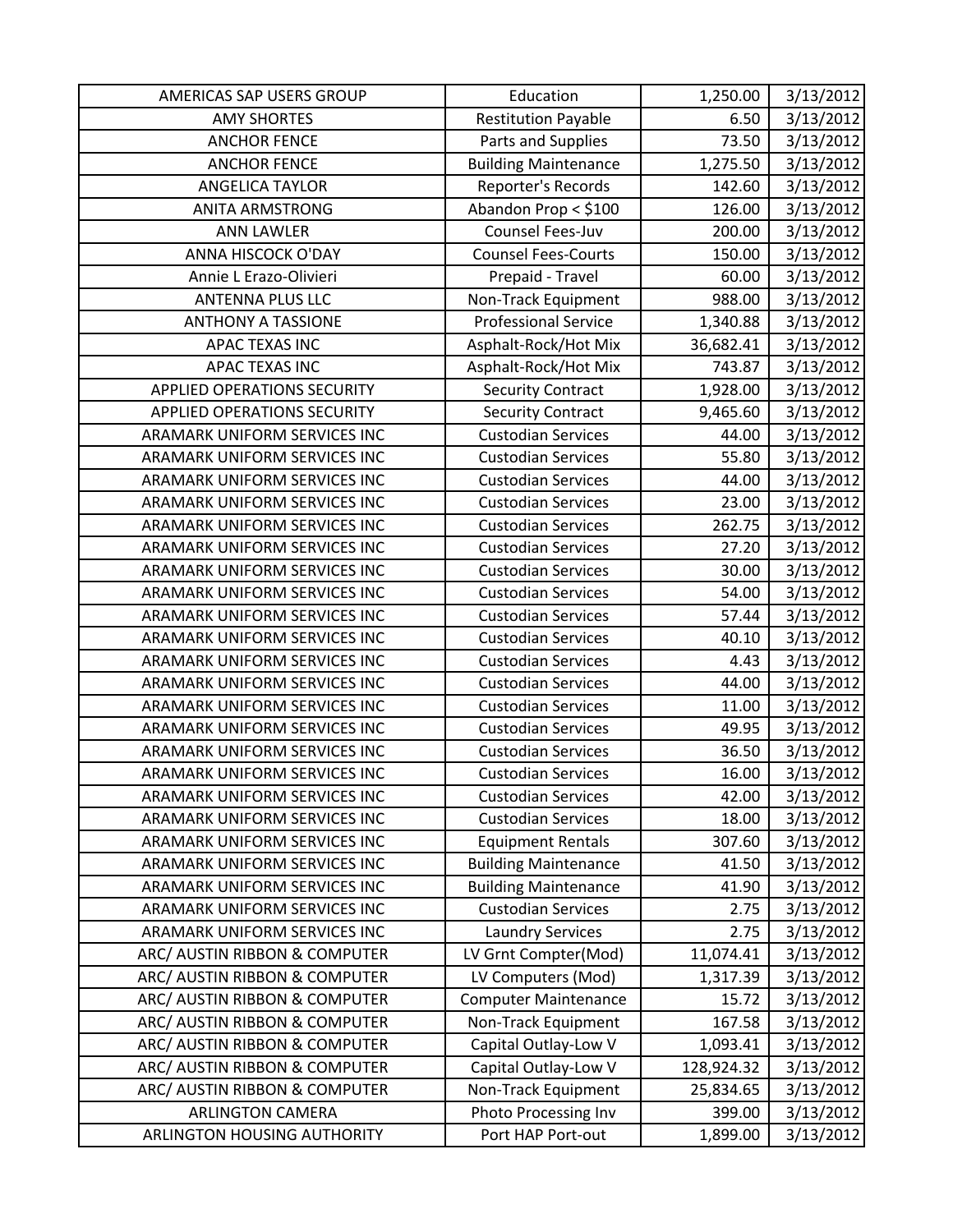| ARLINGTON HOUSING AUTHORITY        | Port Admin Fee Expen        | 85.74      | 3/13/2012 |
|------------------------------------|-----------------------------|------------|-----------|
| <b>ARLINGTON ISD</b>               | Othr Intergovt Pay          | 2,492.82   | 3/13/2012 |
| <b>ARLINGTON WATER UTILITIES</b>   | Water                       | 27.94      | 3/13/2012 |
| <b>ARLINGTON WATER UTILITIES</b>   | Water                       | 18.14      | 3/13/2012 |
| <b>ARLINGTON WATER UTILITIES</b>   | Water                       | 18.62      | 3/13/2012 |
| <b>ARLINGTON WATER UTILITIES</b>   | Water                       | 12.09      | 3/13/2012 |
| <b>ARLINGTON WATER UTILITIES</b>   | Water                       | 34.28      | 3/13/2012 |
| <b>ARLINGTON WATER UTILITIES</b>   | Water                       | 279.63     | 3/13/2012 |
| ARLINGTON WATER UTILITIES          | Water                       | 461.43     | 3/13/2012 |
| <b>ARLINGTON WATER UTILITIES</b>   | <b>Utility Assistance</b>   | 459.01     | 3/13/2012 |
| <b>ARLINGTON WATER UTILITIES</b>   | Water                       | 77.73      | 3/13/2012 |
| ARMA INTERNATIONAL                 | Education                   | 100.00     | 3/13/2012 |
| ARROW BOLT & SUPPLY CO             | Parts and Supplies          | 166.00     | 3/13/2012 |
| ARROW BOLT & SUPPLY CO             | Parts and Supplies          | 76.11      | 3/13/2012 |
| ARROW BOLT & SUPPLY CO             | Parts and Supplies          | 321.62     | 3/13/2012 |
| ARTEX OVERHEAD DOOR COMPANY        | <b>Building Maintenance</b> | 523.00     | 3/13/2012 |
| <b>ARTHUR B STRAUSS</b>            | <b>Professional Service</b> | 2,221.50   | 3/13/2012 |
| <b>ARTHUR WEINMAN ARCHITECTS</b>   | <b>Building Maintenance</b> | 500.00     | 3/13/2012 |
| ASH GROVE TEXAS LP                 | <b>Base Stab Materials</b>  | 1,695.96   | 3/13/2012 |
| ASHBAUGH'S TRADE SECRETS LLC       | <b>Professional Service</b> | 1,750.00   | 3/13/2012 |
| <b>ASHLEY NICKLAS</b>              | <b>Restitution Payable</b>  | 60.00      | 3/13/2012 |
| ASSOCIATED TIME INSTRUMENTS CO INC | Supplies                    | 68.40      | 3/13/2012 |
| ASSOCIATED TIME INSTRUMENTS CO INC | Supplies                    | 477.50     | 3/13/2012 |
| ASSOCIATED TIME INSTRUMENTS CO INC | <b>Supplies</b>             | 10.00      | 3/13/2012 |
| ASSOCIATED TIME INSTRUMENTS CO INC | <b>Equipment Maint</b>      | 170.41     | 3/13/2012 |
| ASSOCIATED TIME INSTRUMENTS CO INC | <b>Equipment Maint</b>      | 392.11     | 3/13/2012 |
| ASSOCIATED TIME INSTRUMENTS CO INC | <b>Equipment Maint</b>      | 251.46     | 3/13/2012 |
| ASSOCIATED TIME INSTRUMENTS CO INC | Capital Outlay Low V        | 8,268.70   | 3/13/2012 |
| ASSOCIATED TIME INSTRUMENTS CO INC | Non-Track Equipment         | 657.30     | 3/13/2012 |
| AT&T                               | County Right of Way         | 144,086.48 | 3/13/2012 |
| AT&T                               | <b>Data Transmiss Line</b>  | 280.00     | 3/13/2012 |
| AT&T                               | Data Transmiss Line         | 651.08     | 3/13/2012 |
| AT&T                               | Data Transmiss Line         | 114.07     | 3/13/2012 |
| AT&T                               | Telephone-Basic             | 746.44     | 3/13/2012 |
| AT&T                               | Data Transmiss Line         | 390.24     | 3/13/2012 |
| AT&T                               | Telephone-Basic             | 68.01      | 3/13/2012 |
| AT&T                               | Telephone-Basic             | 173.78     | 3/13/2012 |
| AT&T                               | Telephone-Basic             | 55,902.76  | 3/13/2012 |
| AT&T                               | Telephone-Basic             | 106.07     | 3/13/2012 |
| AT&T                               | Data Transmiss Line         | 18,801.52  | 3/13/2012 |
| AT&T                               | Telephone-Texan             | 33.05      | 3/13/2012 |
| AT&T                               | Telephone-Basic             | 159.71     | 3/13/2012 |
| AT&T                               | Data Transmiss Line         | 240.84     | 3/13/2012 |
| AT&T                               | Data Transmiss Line         | 620.86     | 3/13/2012 |
| <b>ATMOS ENERGY CORP</b>           | Gas                         | 1,722.21   | 3/13/2012 |
| <b>ATMOS ENERGY CORP</b>           | Gas                         | 112.56     | 3/13/2012 |
| <b>ATMOS ENERGY CORP</b>           | Gas                         | 60.94      | 3/13/2012 |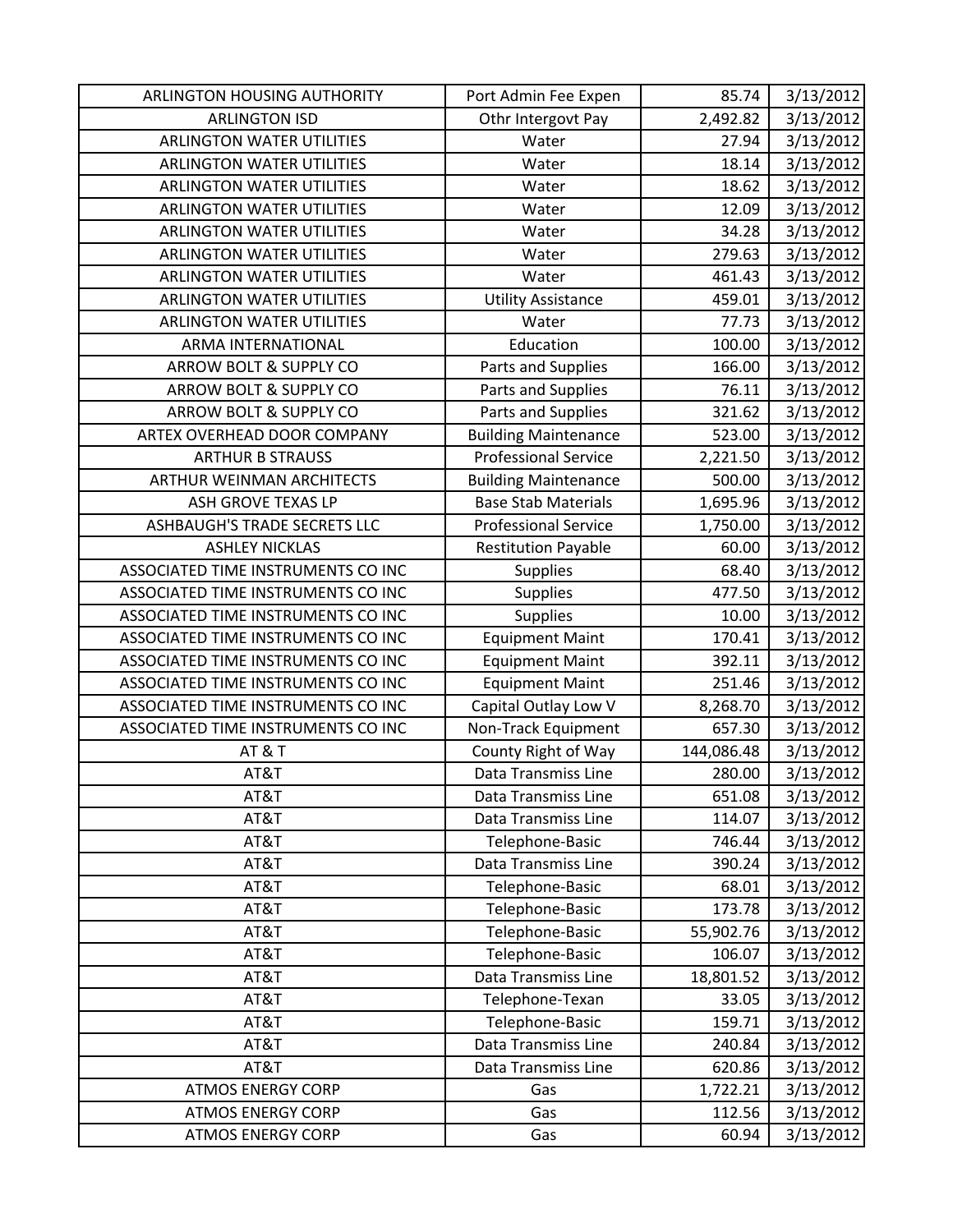| <b>ATMOS ENERGY CORP</b>              | Gas                         | 764.58    | 3/13/2012 |
|---------------------------------------|-----------------------------|-----------|-----------|
| <b>ATMOS ENERGY CORP</b>              | Gas                         | 180.91    | 3/13/2012 |
| <b>ATMOS ENERGY CORP</b>              | Gas                         | 857.01    | 3/13/2012 |
| <b>ATMOS ENERGY CORP</b>              | Gas                         | 1,039.17  | 3/13/2012 |
| <b>ATMOS ENERGY CORP</b>              | <b>Utility Assistance</b>   | 42.24     | 3/13/2012 |
| <b>ATMOS ENERGY CORP</b>              | <b>Utility Assistance</b>   | 105.79    | 3/13/2012 |
| <b>ATMOS ENERGY CORP</b>              | Gas                         | 417.47    | 3/13/2012 |
| <b>ATMOS ENERGY CORP</b>              | Gas                         | 1,025.19  | 3/13/2012 |
| <b>ATMOS ENERGY CORP</b>              | Gas                         | 595.19    | 3/13/2012 |
| <b>ATMOS ENERGY CORP</b>              | Gas                         | 13,910.88 | 3/13/2012 |
| <b>ATMOS ENERGY CORP</b>              | <b>Utility Assistance</b>   | 2,975.18  | 3/13/2012 |
| <b>ATMOS ENERGY CORP</b>              | <b>Utility Assistance</b>   | 4,841.97  | 3/13/2012 |
| <b>ATMOS ENERGY CORP</b>              | <b>Utility Assistance</b>   | 3,552.99  | 3/13/2012 |
| <b>ATTICUS J GILL</b>                 | <b>Counsel Fees-Courts</b>  | 318.75    | 3/13/2012 |
| <b>ATTICUS J GILL</b>                 | <b>Counsel Fees-Courts</b>  | 900.00    | 3/13/2012 |
| <b>ATTICUS J GILL</b>                 | <b>Counsel Fees-Courts</b>  | 225.00    | 3/13/2012 |
| AUTO DAMAGE APPRAISERS OF TEXAS       | <b>Professional Service</b> | 220.00    | 3/13/2012 |
| AUTOMATIC SPRINKLER OF TEXAS INC      | <b>Building Maintenance</b> | 225.00    | 3/13/2012 |
| AUTOMATIC SPRINKLER OF TEXAS INC      | <b>Building Maintenance</b> | 150.00    | 3/13/2012 |
| AUTOMATIC SPRINKLER OF TEXAS INC      | <b>Building Maintenance</b> | 265.00    | 3/13/2012 |
| <b>AUTONATION FORT WORTH MOTORS</b>   | Central Garage Inv          | 86.00     | 3/13/2012 |
| <b>AUTONATION FORT WORTH MOTORS</b>   | Central Garage Inv          | 99.04     | 3/13/2012 |
| AUTO-SAN                              | <b>Building Maintenance</b> | 688.50    | 3/13/2012 |
| AUTO-SAN                              | <b>Building Maintenance</b> | 64.50     | 3/13/2012 |
| <b>AUTO-SAN</b>                       | <b>Custodian Services</b>   | 162.00    | 3/13/2012 |
| AV PARK PLACE ASSOCIATES              | Rent Sub to L'Iords         | 619.00    | 3/13/2012 |
| AV PARK PLACE ASSOCIATES              | Rent Sub to L'Iords         | 494.00    | 3/13/2012 |
| AVIS RENT A CAR SYSTEM LLC            | Transportation              | 236.11    | 3/13/2012 |
| AXEL                                  | Supplies                    | 32.90     | 3/13/2012 |
| <b>AZLE ISD</b>                       | Othr Intergovt Pay          | 281.58    | 3/13/2012 |
| AZLE POLICE DEPARTMENT                | Due to Other Govts          | 44.00     | 3/13/2012 |
| <b>BAILEY &amp; GALYEN</b>            | <b>Counsel Fees-Courts</b>  | 500.00    | 3/13/2012 |
| <b>BAILEY &amp; GALYEN</b>            | <b>Counsel Fees-Courts</b>  | 175.00    | 3/13/2012 |
| <b>BAILEY &amp; GALYEN</b>            | <b>Counsel Fees-Courts</b>  | 700.00    | 3/13/2012 |
| <b>BAKER AND DAMERON LLC</b>          | <b>Counsel Fees-Courts</b>  | 400.00    | 3/13/2012 |
| <b>BAKER AND DAMERON LLC</b>          | <b>Counsel Fees-Courts</b>  | 375.00    | 3/13/2012 |
| BAKER AND DAMERON LLC                 | <b>Counsel Fees-Courts</b>  | 100.00    | 3/13/2012 |
| <b>BAKER AND DAMERON LLC</b>          | <b>Counsel Fees-Courts</b>  | 100.00    | 3/13/2012 |
| BAKER AND DAMERON LLC                 | <b>Counsel Fees-Courts</b>  | 200.00    | 3/13/2012 |
| <b>BAKER AND DAMERON LLC</b>          | <b>Counsel Fees-Courts</b>  | 100.00    | 3/13/2012 |
| BAKER AND DAMERON LLC                 | <b>Counsel Fees-Courts</b>  | 100.00    | 3/13/2012 |
| <b>BALANCE FORENSIC &amp; GENERAL</b> | Psych Exam/Testimony        | 860.00    | 3/13/2012 |
| <b>BALANCE FORENSIC &amp; GENERAL</b> | Psych Exam/Testimony        | 2,010.00  | 3/13/2012 |
| <b>BALANCE FORENSIC &amp; GENERAL</b> | Psych Exam/Testimony        | 500.00    | 3/13/2012 |
| <b>BALANCE FORENSIC &amp; GENERAL</b> | Psych Exam/Testimony        | 800.00    | 3/13/2012 |
| <b>BALCH CEMETERY</b>                 | <b>Restitution Payable</b>  | 25.00     | 3/13/2012 |
| <b>BALL &amp; HASE PC</b>             | <b>Counsel Fees-Courts</b>  | 300.00    | 3/13/2012 |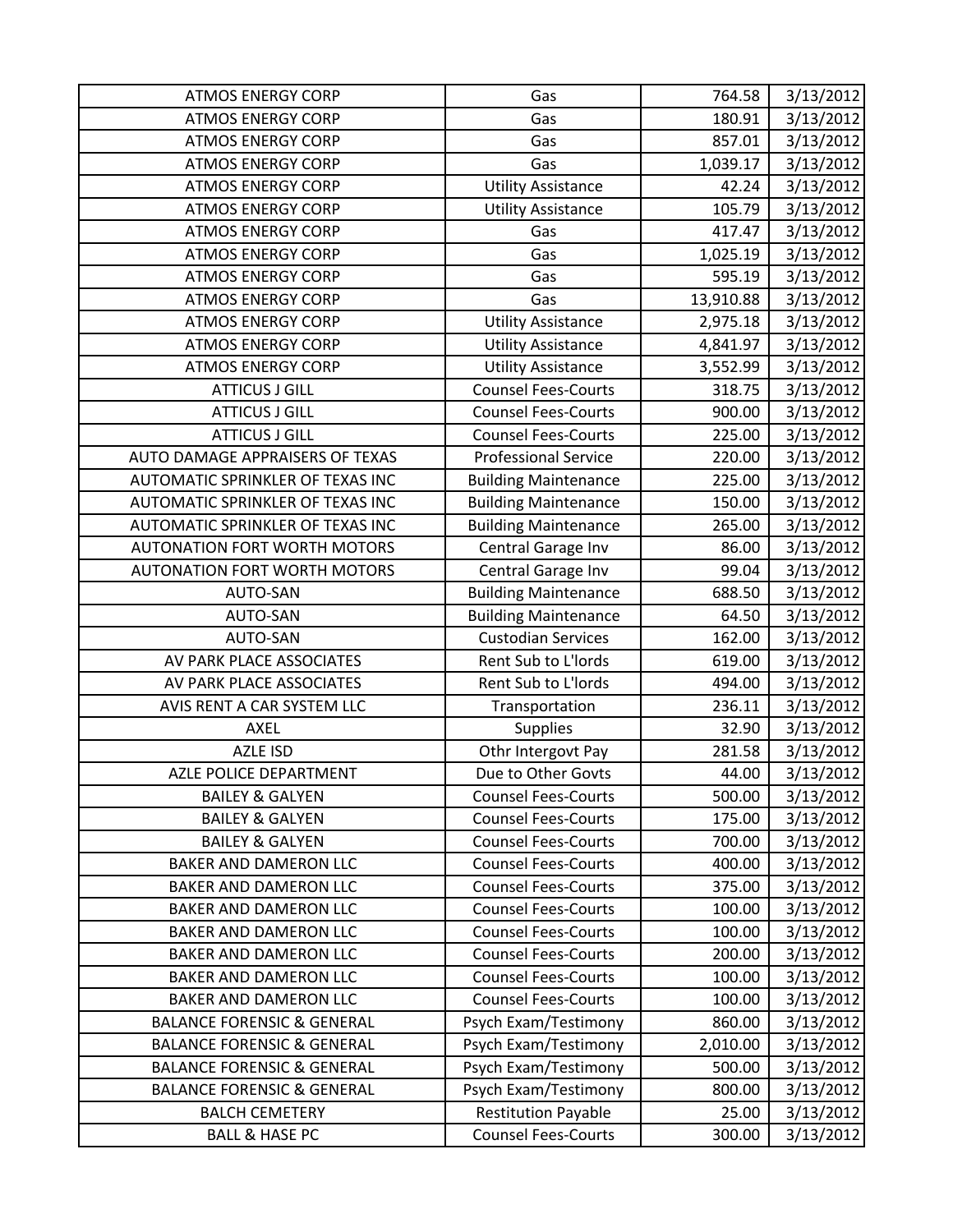| <b>BALL &amp; HASE PC</b>                 | <b>Counsel Fees-Courts</b>  | 300.00    | 3/13/2012 |
|-------------------------------------------|-----------------------------|-----------|-----------|
| <b>BALL &amp; HASE PC</b>                 | <b>Counsel Fees-Courts</b>  | 300.00    | 3/13/2012 |
| <b>BALL &amp; HASE PC</b>                 | <b>Counsel Fees-Courts</b>  | 2,200.00  | 3/13/2012 |
| <b>BALL &amp; HASE PC</b>                 | Cnsl Fees-Crim Appls        | 500.00    | 3/13/2012 |
| <b>BALL &amp; HASE PC</b>                 | Cnsl Fees-Crim Appls        | 3,200.00  | 3/13/2012 |
| <b>BANCSOURCE INC</b>                     | <b>Professional Service</b> | 5,790.00  | 3/13/2012 |
| <b>BANE MACHINERY INC</b>                 | Parts and Supplies          | 690.69    | 3/13/2012 |
| <b>BANKSTON FORD OF SOUTH FORT WORTH</b>  | Central Garage Inv          | 424.39    | 3/13/2012 |
| BANKSTON FORD OF SOUTH FORT WORTH         | Parts and Supplies          | 80.78     | 3/13/2012 |
| Barbara A Steen                           | Prepaid - Travel            | 60.00     | 3/13/2012 |
| BARBARA SLOAN NON-GST EXEMPT TRUST        | Rent Sub to L'Iords         | 1,400.00  | 3/13/2012 |
| <b>BARNES &amp; NOBLE BOOKSELLERS INC</b> | Law Books                   | 119.96    | 3/13/2012 |
| <b>BARNES &amp; NOBLE BOOKSELLERS INC</b> | Education                   | 424.56    | 3/13/2012 |
| <b>BARNES PROX LAW PLLC</b>               | Counsel Fees - CPS          | 300.00    | 3/13/2012 |
| BARNEY HOLLAND OIL COMPANY                | Fuel                        | 1,722.74  | 3/13/2012 |
| <b>BARNEY HOLLAND OIL COMPANY</b>         | Fuel                        | 10,508.48 | 3/13/2012 |
| BARNEY HOLLAND OIL COMPANY                | Fuel                        | 715.39    | 3/13/2012 |
| BARNEY HOLLAND OIL COMPANY                | Fuel                        | 125.84    | 3/13/2012 |
| <b>BARNEY HOLLAND OIL COMPANY</b>         | Fuel                        | 145.44    | 3/13/2012 |
| <b>BARNEY HOLLAND OIL COMPANY</b>         | Fuel                        | 132.92    | 3/13/2012 |
| BARNEY HOLLAND OIL COMPANY                | Fuel                        | 5,073.72  | 3/13/2012 |
| BARNEY HOLLAND OIL COMPANY                | Fuel                        | 1,251.73  | 3/13/2012 |
| BARNEY HOLLAND OIL COMPANY                | Fuel                        | 72.38     | 3/13/2012 |
| BARNEY HOLLAND OIL COMPANY                | Fuel                        | 88.03     | 3/13/2012 |
| <b>BARNEY HOLLAND OIL COMPANY</b>         | Fuel                        | 3,093.00  | 3/13/2012 |
| BARNEY HOLLAND OIL COMPANY                | Fuel                        | 1,724.57  | 3/13/2012 |
| <b>BARNEY HOLLAND OIL COMPANY</b>         | Fuel                        | 11,015.07 | 3/13/2012 |
| BARNEY HOLLAND OIL COMPANY                | Fuel                        | 154.87    | 3/13/2012 |
| <b>BARNEY HOLLAND OIL COMPANY</b>         | Fuel                        | 644.83    | 3/13/2012 |
| BARNEY HOLLAND OIL COMPANY                | Fuel                        | 342.36    | 3/13/2012 |
| <b>BARNEY HOLLAND OIL COMPANY</b>         | Fuel                        | 138.44    | 3/13/2012 |
| BARNEY HOLLAND OIL COMPANY                | Fuel                        | 805.50    | 3/13/2012 |
| BARNEY HOLLAND OIL COMPANY                | Fuel                        | 1,803.30  | 3/13/2012 |
| BARNEY HOLLAND OIL COMPANY                | Fuel                        | 25.98     | 3/13/2012 |
| BARNEY HOLLAND OIL COMPANY                | Fuel                        | 1,968.73  | 3/13/2012 |
| <b>BARNEY HOLLAND OIL COMPANY</b>         | Fuel                        | 1,350.53  | 3/13/2012 |
| <b>BARNEY HOLLAND OIL COMPANY</b>         | Fuel                        | 1,378.57  | 3/13/2012 |
| BARNEY HOLLAND OIL COMPANY                | Fuel                        | 943.90    | 3/13/2012 |
| BARNEY HOLLAND OIL COMPANY                | Fuel                        | 8,669.06  | 3/13/2012 |
| <b>BARRY ALFORD</b>                       | <b>Counsel Fees-Courts</b>  | 100.00    | 3/13/2012 |
| <b>BARRY ALFORD</b>                       | <b>Counsel Fees-Courts</b>  | 625.00    | 3/13/2012 |
| <b>BARRY ALFORD</b>                       | <b>Counsel Fees-Courts</b>  | 1,045.00  | 3/13/2012 |
| <b>BARRY ALFORD</b>                       | <b>Counsel Fees-Courts</b>  | 1,175.00  | 3/13/2012 |
| <b>BARRY ALFORD</b>                       | <b>Counsel Fees-Courts</b>  | 1,137.50  | 3/13/2012 |
| <b>BARRY ALFORD</b>                       | <b>Counsel Fees-Courts</b>  | 1,200.00  | 3/13/2012 |
| <b>BASECOM INC</b>                        | <b>Building Maintenance</b> | 92.24     | 3/13/2012 |
| <b>BASECOM INC</b>                        | <b>Building Maintenance</b> | 1,672.91  | 3/13/2012 |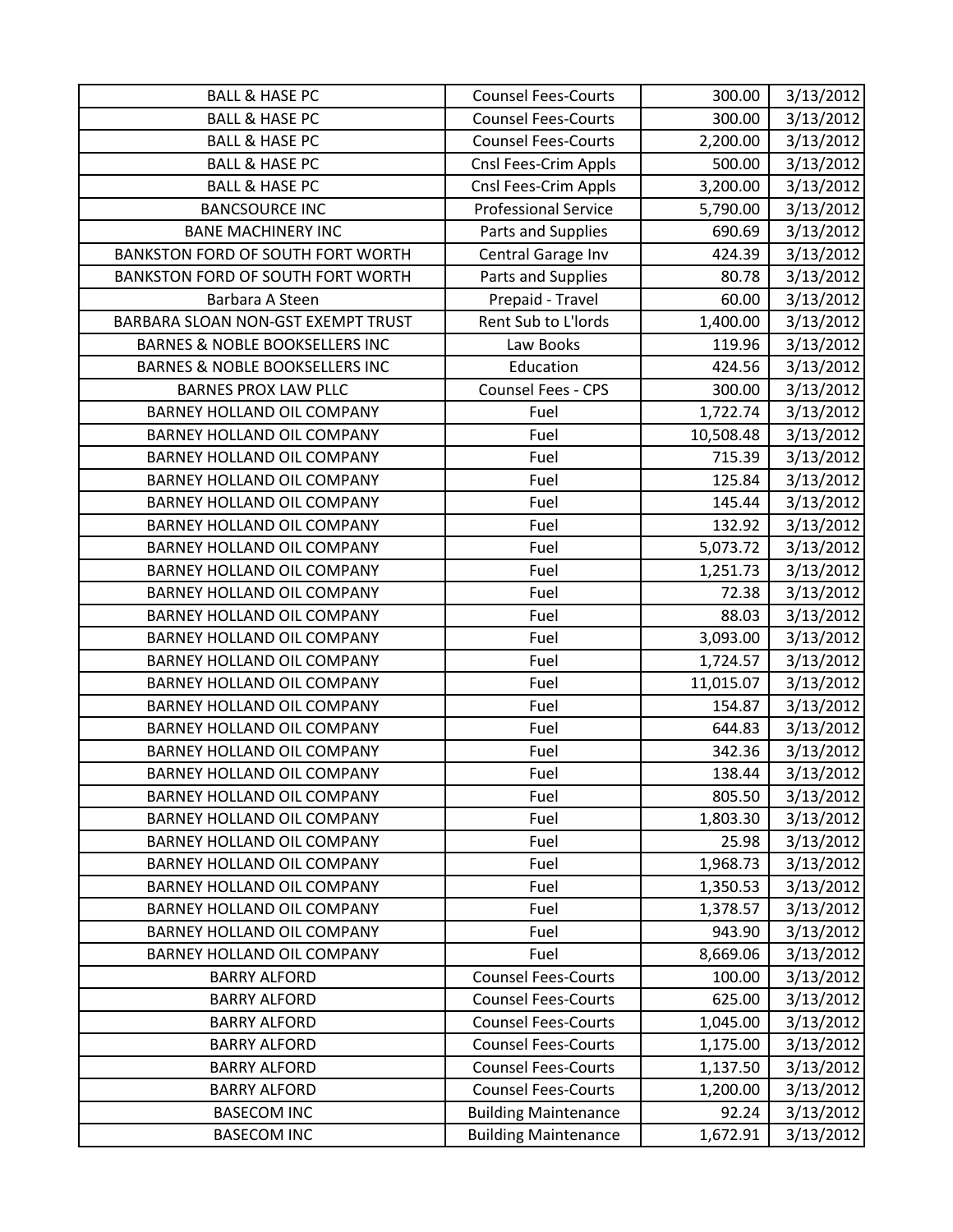| <b>BASECOM INC</b>                      | <b>Building Maintenance</b> | 638.97    | 3/13/2012 |
|-----------------------------------------|-----------------------------|-----------|-----------|
| <b>BASECOM INC</b>                      | Non-Track Equipment         | 1,428.48  | 3/13/2012 |
| <b>BAUMGARDNER FUNERAL HOME</b>         | <b>County Burials</b>       | 700.00    | 3/13/2012 |
| <b>BAYTECH SUPPLY INC</b>               | <b>Custodian Supplies</b>   | 1,315.80  | 3/13/2012 |
| BEHAVIORAL MEASURES AND FORENSIC        | Polygraph                   | 150.00    | 3/13/2012 |
| <b>BELINDA CARMIKLE</b>                 | <b>Restitution Payable</b>  | 25.00     | 3/13/2012 |
| <b>BELKER D PASCHALL III</b>            | <b>Counsel Fees-Probate</b> | 2,200.00  | 3/13/2012 |
| <b>BEN E KEITH COMPANY</b>              | Food                        | 533.03    | 3/13/2012 |
| <b>BEN LEONARD PLLC</b>                 | <b>Counsel Fees-Courts</b>  | 3,925.00  | 3/13/2012 |
| <b>BEN LEONARD PLLC</b>                 | <b>Counsel Fees-Courts</b>  | 950.00    | 3/13/2012 |
| <b>BEN LEONARD PLLC</b>                 | <b>Counsel Fees-Courts</b>  | 100.00    | 3/13/2012 |
| <b>BENBROOK WATER AUTHORITY</b>         | <b>Utility Assistance</b>   | 19.37     | 3/13/2012 |
| BENNETT BENNER PETTIT INC               | <b>Professional Service</b> | 82.50     | 3/13/2012 |
| <b>BEST BUY GOV LLC</b>                 | Supplies                    | 90.00     | 3/13/2012 |
| <b>BEST BUY GOV LLC</b>                 | Capital Outlay-Low V        | 1,679.78  | 3/13/2012 |
| <b>BETSY KYLE REECE</b>                 | Subscriptions               | 120.00    | 3/13/2012 |
| <b>BEVERLY FOSTER</b>                   | Clothing                    | 325.00    | 3/13/2012 |
| BIG BIRD TREE SERVICE INC               | <b>Professional Service</b> | 1,475.00  | 3/13/2012 |
| BIG BROTHERS BIG SISTERS OF NORTH T     | <b>Subrecipient Service</b> | 3,255.81  | 3/13/2012 |
| <b>BIG COUNTRY AIDS RESOURCES</b>       | <b>Subrecipient Service</b> | 4,757.65  | 3/13/2012 |
| <b>BIG COUNTRY AIDS RESOURCES</b>       | <b>Subrecipient Service</b> | 20,277.75 | 3/13/2012 |
| <b>BIG COUNTRY AIDS RESOURCES</b>       | <b>Subrecipient Service</b> | 11,295.49 | 3/13/2012 |
| <b>BIMBO BAKERIES USA INC</b>           | Food                        | 320.39    | 3/13/2012 |
| <b>BINSWANGER GLASS</b>                 | <b>Building Maintenance</b> | 485.00    | 3/13/2012 |
| <b>BIO-TEK SERVICES INC</b>             | <b>Equipment Maint</b>      | 7,250.00  | 3/13/2012 |
| <b>BIRDVILLE ISD</b>                    | Othr Intergovt Pay          | 972.18    | 3/13/2012 |
| <b>BLAGG TIRE AND SERVICE</b>           | Central Garage Inv          | 1,904.36  | 3/13/2012 |
| <b>BLAKE BURNS</b>                      | <b>Counsel Fees-Courts</b>  | 118.75    | 3/13/2012 |
| <b>BLAKE BURNS</b>                      | <b>Counsel Fees-Courts</b>  | 100.00    | 3/13/2012 |
| <b>BLAKE BURNS</b>                      | Counsel Fees-Juv            | 300.00    | 3/13/2012 |
| <b>BLESSING FUNERAL HOME</b>            | <b>County Burials</b>       | 330.00    | 3/13/2012 |
| <b>BOB LEONARD LAW GROUP PLLC</b>       | <b>Counsel Fees-Courts</b>  | 500.00    | 3/13/2012 |
| <b>BOB LEONARD LAW GROUP PLLC</b>       | <b>Counsel Fees-Courts</b>  | 2,153.20  | 3/13/2012 |
| <b>BOB VAN HOOSE</b>                    | Rent Sub to L'Iords         | 69.00     | 3/13/2012 |
| <b>BONNIE C WELLS</b>                   | Investigative               | 286.00    | 3/13/2012 |
| <b>BONNIE C WELLS</b>                   | Investigative               | 327.50    | 3/13/2012 |
| <b>BONNIE C WELLS</b>                   | Investigative               | 411.75    | 3/13/2012 |
| <b>BONNY MCMURROUGH LINK</b>            | <b>Counsel Fees-Probate</b> | 400.00    | 3/13/2012 |
| <b>BOUND TREE MEDICAL LLC</b>           | Lab Supplies                | 334.11    | 3/13/2012 |
| <b>BOYD MOONEY</b>                      | Counsel Fees-Juv            | 200.00    | 3/13/2012 |
| <b>BOYS &amp; GIRLS CLUB OF GREATER</b> | <b>Subrecipient Service</b> | 5,824.17  | 3/13/2012 |
| <b>BRADFORD SHAW</b>                    | <b>Counsel Fees-Courts</b>  | 1,145.00  | 3/13/2012 |
| <b>BRADFORD SHAW</b>                    | Counsel Fees-Juv            | 200.00    | 3/13/2012 |
| <b>BRADFORD SHAW</b>                    | Counsel Fees - CPS          | 757.50    | 3/13/2012 |
| <b>BRADLEY RATLIFF</b>                  | <b>Restitution Payable</b>  | 30.00     | 3/13/2012 |
| <b>BRANDON LEE MCGEE</b>                | Counsel Fees - CPS          | 100.00    | 3/13/2012 |
| <b>BRANDON LEE MCGEE</b>                | Counsel Fees - CPS          | 400.00    | 3/13/2012 |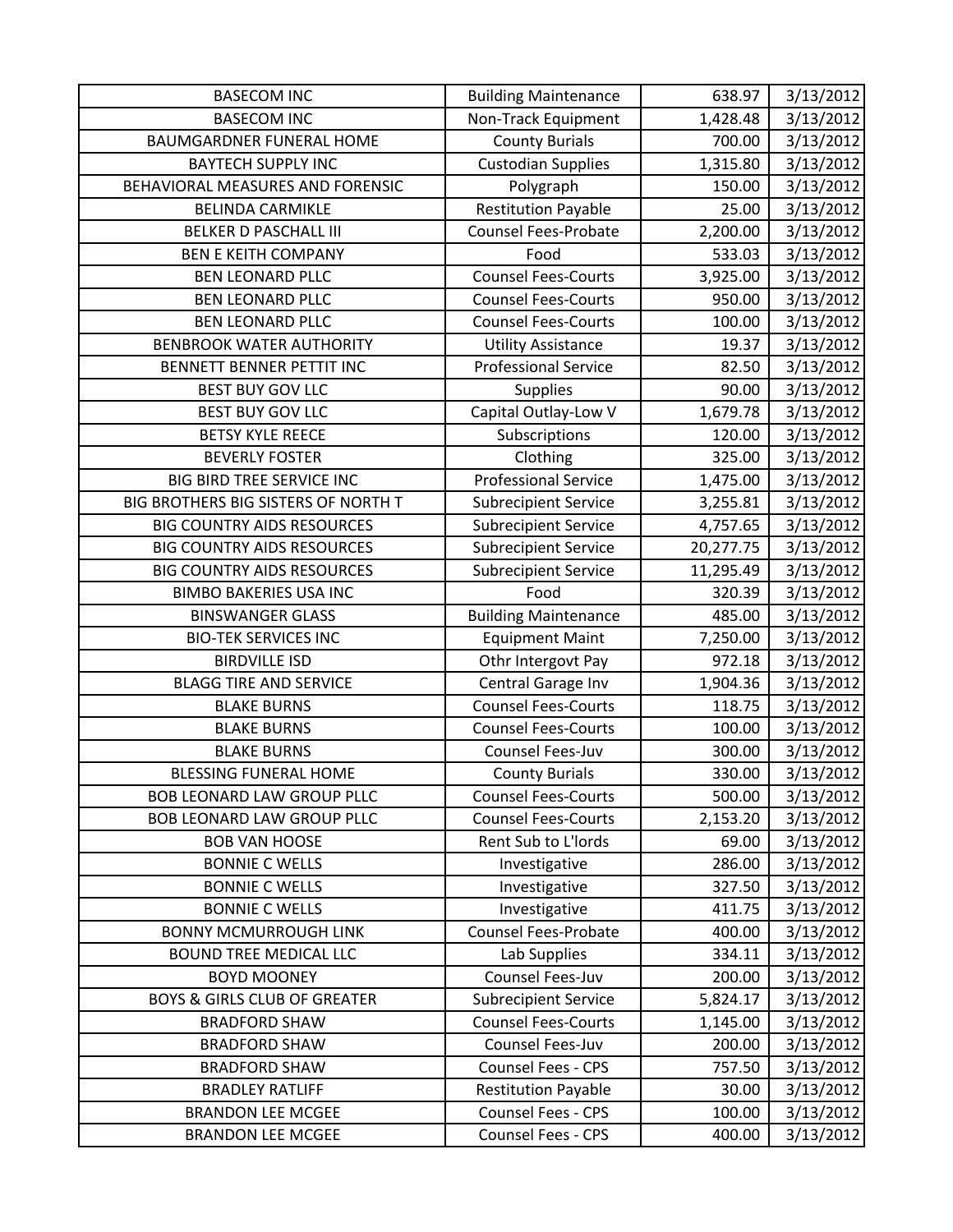| <b>BRANDON LEE MCGEE</b>             | Counsel Fees - CPS          | 500.00    | 3/13/2012 |
|--------------------------------------|-----------------------------|-----------|-----------|
| <b>BRANDON SLADECEK</b>              | <b>Professional Service</b> | 2,762.68  | 3/13/2012 |
| <b>BRENDA HANSEN</b>                 | <b>Counsel Fees-Courts</b>  | 500.00    | 3/13/2012 |
| <b>BRENDA HANSEN</b>                 | <b>Counsel Fees-Courts</b>  | 800.00    | 3/13/2012 |
| <b>BRENDA HANSEN</b>                 | <b>Counsel Fees-Courts</b>  | 300.00    | 3/13/2012 |
| <b>BRENDA HANSEN</b>                 | Cnsl Fees-Fam Drg Ct        | 100.00    | 3/13/2012 |
| <b>BRENDA HEIN</b>                   | Reporter's Records          | 88.40     | 3/13/2012 |
| <b>BRENT JENKINS</b>                 | Rental Assistance           | 425.00    | 3/13/2012 |
| <b>BRETT BOONE</b>                   | <b>Counsel Fees-Courts</b>  | 350.00    | 3/13/2012 |
| <b>BRETT BOONE</b>                   | <b>Counsel Fees-Courts</b>  | 1,390.00  | 3/13/2012 |
| <b>BRETT BOONE</b>                   | <b>Counsel Fees-Courts</b>  | 470.00    | 3/13/2012 |
| <b>BRETT BOONE</b>                   | <b>Counsel Fees-Courts</b>  | 100.00    | 3/13/2012 |
| <b>BRETT BOONE</b>                   | <b>Counsel Fees-Courts</b>  | 600.00    | 3/13/2012 |
| <b>BRETT BOONE</b>                   | <b>Court Costs</b>          | 200.00    | 3/13/2012 |
| <b>BRIAN C SIMPSON</b>               | Counsel Fees - CPS          | 250.00    | 3/13/2012 |
| <b>BRIAN E POPE PHD</b>              | Psych Exam/Testimony        | 1,700.00  | 3/13/2012 |
| <b>BRIAN J NEWMAN</b>                | <b>Counsel Fees-Courts</b>  | 130.00    | 3/13/2012 |
| <b>BRIAN J WILLETT</b>               | <b>Counsel Fees-Courts</b>  | 1,125.00  | 3/13/2012 |
| <b>BRIAN J WILLETT</b>               | <b>Counsel Fees-Courts</b>  | 250.00    | 3/13/2012 |
| <b>BRIAN J WILLETT</b>               | <b>Counsel Fees-Courts</b>  | 225.00    | 3/13/2012 |
| <b>BRIAN K WALKER</b>                | <b>Counsel Fees-Courts</b>  | 2,400.00  | 3/13/2012 |
| <b>BRIAN K WALKER</b>                | <b>Counsel Fees-Courts</b>  | 700.00    | 3/13/2012 |
| <b>BRIAN K WALKER</b>                | <b>Counsel Fees-Courts</b>  | 450.00    | 3/13/2012 |
| <b>BRIAN K WALKER</b>                | <b>Counsel Fees-Courts</b>  | 162.50    | 3/13/2012 |
| <b>BRIAN K WALKER</b>                | Cnsl Fees-Crim Appls        | 450.00    | 3/13/2012 |
| <b>BRIAN M BOUFFARD</b>              | <b>Counsel Fees-Courts</b>  | 200.00    | 3/13/2012 |
| <b>BRIAN M BOUFFARD</b>              | <b>Counsel Fees-Courts</b>  | 175.00    | 3/13/2012 |
| <b>BRIAN M BOUFFARD</b>              | <b>Counsel Fees-Courts</b>  | 100.00    | 3/13/2012 |
| <b>BRIAN SALVANT</b>                 | <b>Counsel Fees-Courts</b>  | 850.00    | 3/13/2012 |
| <b>BRIAN SALVANT</b>                 | <b>Counsel Fees-Courts</b>  | 500.00    | 3/13/2012 |
| <b>BRIAN SALVANT</b>                 | <b>Counsel Fees-Courts</b>  | 800.00    | 3/13/2012 |
| <b>BRIAN SALVANT</b>                 | <b>Counsel Fees-Courts</b>  | 950.00    | 3/13/2012 |
| <b>BRIAN SALVANT</b>                 | <b>Counsel Fees-Courts</b>  | 175.00    | 3/13/2012 |
| <b>BROADDUS &amp; ASSOCIATES INC</b> | <b>Professional Service</b> | 26,811.00 | 3/13/2012 |
| <b>BROOKE BAKER</b>                  | Counsel Fees - CPS          | 1,366.67  | 3/13/2012 |
| <b>BROOKE BAKER</b>                  | Cnsl Fees-Crim Appls        | 683.33    | 3/13/2012 |
| <b>BROOKES PUBLISHING CO</b>         | <b>Educational Material</b> | 313.50    | 3/13/2012 |
| <b>BROOKSHIRE FOOD STORE</b>         | Food/Hygiene Assist         | 15.00     | 3/13/2012 |
| <b>BROTHER MOBILE SOLUTIONS INC</b>  | Field Equip&Supplies        | 122.85    | 3/13/2012 |
| BROWN, OWENS AND BRUMLEY             | <b>County Burials</b>       | 495.00    | 3/13/2012 |
| <b>BRUCE ASHWORTH</b>                | <b>Counsel Fees-Courts</b>  | 700.00    | 3/13/2012 |
| <b>BRUCE ASHWORTH</b>                | <b>Counsel Fees-Courts</b>  | 1,350.00  | 3/13/2012 |
| <b>BRUCE ASHWORTH</b>                | <b>Counsel Fees-Courts</b>  | 200.00    | 3/13/2012 |
| <b>BRYCO/BRYANT COMPANY</b>          | <b>Building Maintenance</b> | 19,370.00 | 3/13/2012 |
| <b>BULLER FIXTURE COMPANY</b>        | Kitchen Supplies            | 634.80    | 3/13/2012 |
| <b>BULLER FIXTURE COMPANY</b>        | Kitchen Supplies            | 416.85    | 3/13/2012 |
| <b>BUSH RUDNICKI SHELTON PC</b>      | <b>Counsel Fees-Courts</b>  | 700.00    | 3/13/2012 |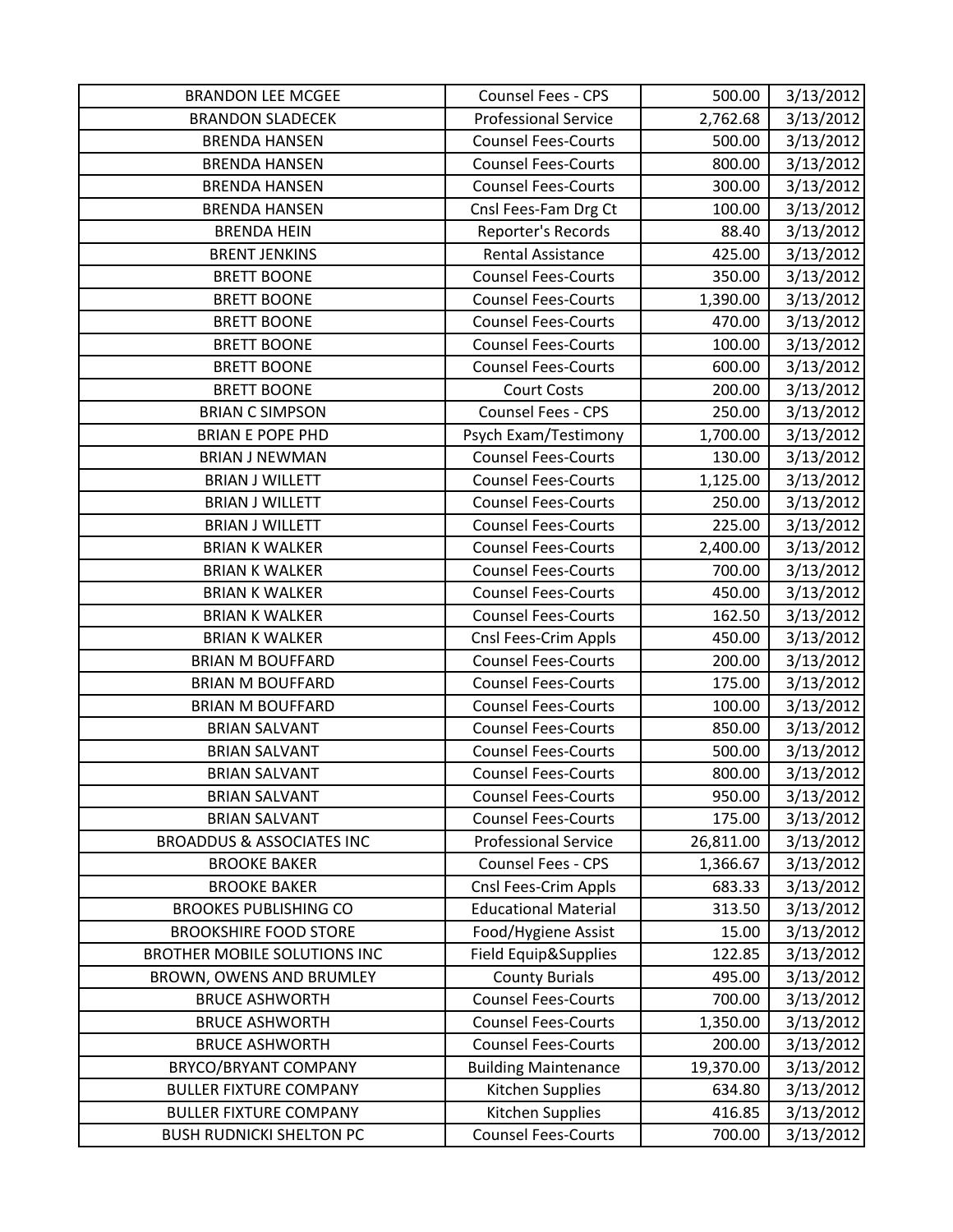| <b>BUSH RUDNICKI SHELTON PC</b>        | <b>Counsel Fees-Courts</b>  | 1,430.00   | 3/13/2012 |
|----------------------------------------|-----------------------------|------------|-----------|
| <b>BUSH RUDNICKI SHELTON PC</b>        | <b>Counsel Fees-Courts</b>  | 300.00     | 3/13/2012 |
| <b>BUSINESS SECURITY SOLUTIONS LLC</b> | Non-Track Equipment         | 11,164.61  | 3/13/2012 |
| <b>BVA SCIENTIFIC INC</b>              | Lab Supplies                | 321.69     | 3/13/2012 |
| <b>Byron R Hubbard</b>                 | Fuel                        | 28.00      | 3/13/2012 |
| Byron R Hubbard                        | Education                   | 50.00      | 3/13/2012 |
| C.D. HARTNETT CO                       | Food                        | 14,647.43  | 3/13/2012 |
| CAD & GRAPHIC SUPPLY INC               | Photo Processing Inv        | 1,395.00   | 3/13/2012 |
| <b>CALEB I MOORE</b>                   | <b>Counsel Fees-Courts</b>  | 340.00     | 3/13/2012 |
| CAMP FIRE USA FIRST TEXAS COUNCIL      | <b>Subrecipient Service</b> | 1,025.63   | 3/13/2012 |
| <b>CANAS &amp; FLORES</b>              | <b>Counsel Fees-Courts</b>  | 850.00     | 3/13/2012 |
| <b>CANAS &amp; FLORES</b>              | <b>Counsel Fees-Courts</b>  | 300.00     | 3/13/2012 |
| <b>CANAS &amp; FLORES</b>              | <b>Counsel Fees-Courts</b>  | 350.00     | 3/13/2012 |
| <b>CANAS &amp; FLORES</b>              | <b>Counsel Fees-Courts</b>  | 300.00     | 3/13/2012 |
| <b>CANAS &amp; FLORES</b>              | <b>Counsel Fees-Courts</b>  | 200.00     | 3/13/2012 |
| <b>CANAS &amp; FLORES</b>              | <b>Counsel Fees-Courts</b>  | 100.00     | 3/13/2012 |
| <b>CANON USA INC</b>                   | <b>Equipment Maint</b>      | 425.10     | 3/13/2012 |
| <b>CARAHSOFT TECHNOLOGY CORP</b>       | Software Maintenance        | 113,940.00 | 3/13/2012 |
| CAREERSOLUTIONS                        | <b>Promotional Expenses</b> | 50.00      | 3/13/2012 |
| <b>CAREY WALKER</b>                    | <b>Counsel Fees-Courts</b>  | 550.00     | 3/13/2012 |
| <b>CARLA GIBBS KELMAN</b>              | <b>Counsel Fees-Courts</b>  | 150.00     | 3/13/2012 |
| <b>CARLA GIBBS KELMAN</b>              | <b>Counsel Fees-Courts</b>  | 700.00     | 3/13/2012 |
| <b>CARLA GIBBS KELMAN</b>              | <b>Counsel Fees-Courts</b>  | 200.00     | 3/13/2012 |
| <b>CAROL A BIRDWELL</b>                | <b>Counsel Fees-Courts</b>  | 150.00     | 3/13/2012 |
| <b>CAROL A BIRDWELL</b>                | <b>Counsel Fees-Courts</b>  | 450.00     | 3/13/2012 |
| <b>CAROL A BIRDWELL</b>                | <b>Counsel Fees-Courts</b>  | 500.00     | 3/13/2012 |
| <b>CAROLE KERR</b>                     | <b>Counsel Fees-Courts</b>  | 300.00     | 3/13/2012 |
| <b>CAROLE KERR</b>                     | <b>Counsel Fees-Courts</b>  | 1,300.00   | 3/13/2012 |
| <b>CAROLE KERR</b>                     | <b>Counsel Fees-Courts</b>  | 1,900.00   | 3/13/2012 |
| <b>CAROLE KERR</b>                     | <b>Counsel Fees-Courts</b>  | 1,000.00   | 3/13/2012 |
| <b>CAROLE KERR</b>                     | <b>Counsel Fees-Courts</b>  | 1,700.00   | 3/13/2012 |
| <b>CAROLE KERR</b>                     | <b>Counsel Fees-Courts</b>  | 3,300.00   | 3/13/2012 |
| <b>CAROLE KERR</b>                     | <b>Counsel Fees-Courts</b>  | 1,200.00   | 3/13/2012 |
| <b>CAROLE KERR</b>                     | <b>Counsel Fees-Courts</b>  | 1,000.00   | 3/13/2012 |
| <b>CAROLE KERR</b>                     | <b>Counsel Fees-Courts</b>  | 350.00     | 3/13/2012 |
| <b>CAROLE KERR</b>                     | <b>Counsel Fees-Courts</b>  | 250.00     | 3/13/2012 |
| <b>CAROLE L ROGERS</b>                 | Psych Exam/Testimony        | 2,400.00   | 3/13/2012 |
| Carolyn S Sims                         | Travel                      | 250.76     | 3/13/2012 |
| <b>CAROLYN WHITFIELD</b>               | <b>Relative Assistance</b>  | 600.00     | 3/13/2012 |
| <b>CARQUEST AUTO PARTS</b>             | Parts and Supplies          | (26.17)    | 3/13/2012 |
| <b>CARQUEST AUTO PARTS</b>             | Parts and Supplies          | 16.68      | 3/13/2012 |
| <b>CARQUEST AUTO PARTS</b>             | Parts and Supplies          | 95.75      | 3/13/2012 |
| <b>CARROLL ISD</b>                     | Othr Intergovt Pay          | 772.02     | 3/13/2012 |
| <b>CARY M SCHROEDER</b>                | <b>Counsel Fees-Probate</b> | 1,000.00   | 3/13/2012 |
| <b>CARY M SCHROEDER</b>                | <b>Counsel Fees-Probate</b> | 1,000.00   | 3/13/2012 |
| <b>CASEY COLE</b>                      | <b>Counsel Fees-Courts</b>  | 550.00     | 3/13/2012 |
| <b>CASEY COLE</b>                      | <b>Counsel Fees-Courts</b>  | 100.00     | 3/13/2012 |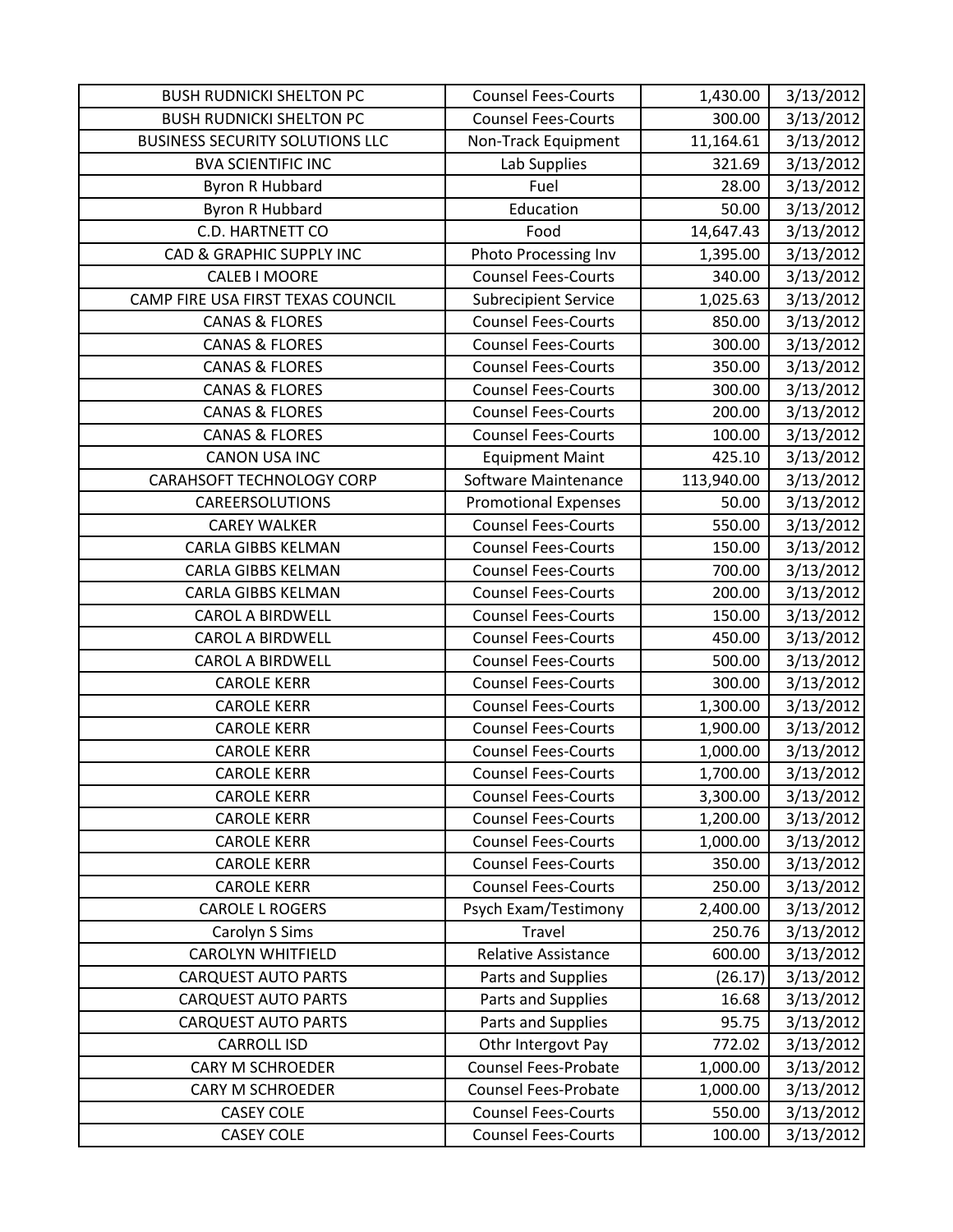| <b>CASEY COLE</b>                    | <b>Counsel Fees-Courts</b>  | 200.00   | 3/13/2012 |
|--------------------------------------|-----------------------------|----------|-----------|
| <b>CASS ROBERT CALLAWAY</b>          | <b>Counsel Fees-Courts</b>  | 1,000.00 | 3/13/2012 |
| CASTILLO DEVELOPMENT LTD             | Education                   | 536.75   | 3/13/2012 |
| <b>CASTLEBERRY ISD</b>               | Othr Intergovt Pay          | 62.69    | 3/13/2012 |
| <b>CATHERINE COX</b>                 | <b>Restitution Payable</b>  | 46.67    | 3/13/2012 |
| <b>CATHERINE DUNNAVANT</b>           | <b>Counsel Fees-Courts</b>  | 1,600.00 | 3/13/2012 |
| <b>CATHERINE DUNNAVANT</b>           | <b>Counsel Fees-Courts</b>  | 850.00   | 3/13/2012 |
| <b>CATHERINE DUNNAVANT</b>           | <b>Counsel Fees-Courts</b>  | 643.75   | 3/13/2012 |
| CATHOLIC CHARITIES DIOCESE OF        | <b>Professional Service</b> | 577.50   | 3/13/2012 |
| <b>CATHOLIC CHARITIES DIOCESE OF</b> | <b>Professional Service</b> | 2,365.00 | 3/13/2012 |
| CATHOLIC CHARITIES DIOCESE OF FTW    | <b>Interpreter Fees</b>     | 1,330.00 | 3/13/2012 |
| CATHOLIC CHARITIES DIOCESE OF FTW    | <b>Interpreter Fees</b>     | 320.00   | 3/13/2012 |
| <b>CATHY WILKERSON</b>               | Clothing                    | 200.00   | 3/13/2012 |
| CDJ HOLDINGS LLC                     | Rent Sub to L'Iords         | 911.00   | 3/13/2012 |
| <b>CDW GOVERNMENT INC</b>            | <b>Supplies</b>             | (29.50)  | 3/13/2012 |
| <b>CDW GOVERNMENT INC</b>            | <b>Computer Supplies</b>    | 1,103.01 | 3/13/2012 |
| <b>CDW GOVERNMENT INC</b>            | Supplies                    | 33.71    | 3/13/2012 |
| <b>CDW GOVERNMENT INC</b>            | Supplies                    | 1,520.46 | 3/13/2012 |
| <b>CDW GOVERNMENT INC</b>            | <b>Computer Supplies</b>    | 1,991.50 | 3/13/2012 |
| <b>CDW GOVERNMENT INC</b>            | Lab Supplies                | 55.57    | 3/13/2012 |
| <b>CDW GOVERNMENT INC</b>            | Lab Equip Mainten           |          | 3/13/2012 |
| <b>CDW GOVERNMENT INC</b>            | Capital Outlay Low V        | 3,511.60 | 3/13/2012 |
| <b>CDW GOVERNMENT INC</b>            | Non-Track Equipment         | 90.71    | 3/13/2012 |
| <b>CDW GOVERNMENT INC</b>            | <b>Supplies</b>             | 207.37   | 3/13/2012 |
| <b>CECO INDUSTRIAL SALES CORP</b>    | <b>Building Maintenance</b> | 311.90   | 3/13/2012 |
| CEDAR HILL MEMORIAL PARK             | <b>County Burials</b>       | 7,000.00 | 3/13/2012 |
| <b>CEDAR POINT APTS LP</b>           | HAP Reimb Port-in           | 128.00   | 3/13/2012 |
| <b>CENTAURUS GF TERRACE LLC</b>      | Rental Assistance           | 425.00   | 3/13/2012 |
| <b>CENTAURUS GF TERRACE LLC</b>      | <b>Utility Assistance</b>   | 41.41    | 3/13/2012 |
| CENTER FOR EDUCATION&EMPLOYMENT LAW  | <b>Supplies</b>             | 254.95   | 3/13/2012 |
| CENTER FOR THERAPEUTIC CHANGE LTD    | <b>Counseling Services</b>  | 5,885.00 | 3/13/2012 |
| CENTER FOR THERAPEUTIC CHANGE LTD    | Psych Exam/Testimony        | 2,250.00 | 3/13/2012 |
| CEN-TEX UNIFORM SALES INC            | Clothing                    | 66.90    | 3/13/2012 |
| CEN-TEX UNIFORM SALES INC            | Clothing                    | 617.52   | 3/13/2012 |
| CEN-TEX UNIFORM SALES INC            | Clothing                    | 6,631.82 | 3/13/2012 |
| CEN-TEX UNIFORM SALES INC            | Clothing                    | 180.75   | 3/13/2012 |
| <b>CERILLIANT CORPORATION</b>        | Lab Supplies                | 1,416.80 | 3/13/2012 |
| <b>CERTIFIED LAB</b>                 | <b>Building Maintenance</b> | 742.50   | 3/13/2012 |
| <b>CFA SOFTWARE</b>                  | <b>Equipment Maint</b>      | 595.00   | 3/13/2012 |
| <b>CHARITY SAMMONS</b>               | Clothing                    | 100.00   | 3/13/2012 |
| <b>CHARLES BURGESS</b>               | <b>Counsel Fees-Courts</b>  | 500.00   | 3/13/2012 |
| <b>CHARLES BURGESS</b>               | <b>Counsel Fees-Courts</b>  | 100.00   | 3/13/2012 |
| <b>CHARLES E WILLIAMS</b>            | <b>County Burials</b>       | 700.00   | 3/13/2012 |
| <b>CHARLES ROACH</b>                 | <b>Counsel Fees-Courts</b>  | 2,400.00 | 3/13/2012 |
| <b>CHARLES ROACH</b>                 | <b>Counsel Fees-Courts</b>  | 450.00   | 3/13/2012 |
| <b>CHARLES ROACH</b>                 | <b>Counsel Fees-Courts</b>  | 800.00   | 3/13/2012 |
| <b>CHARLES ROACH</b>                 | <b>Counsel Fees-Courts</b>  | 400.00   | 3/13/2012 |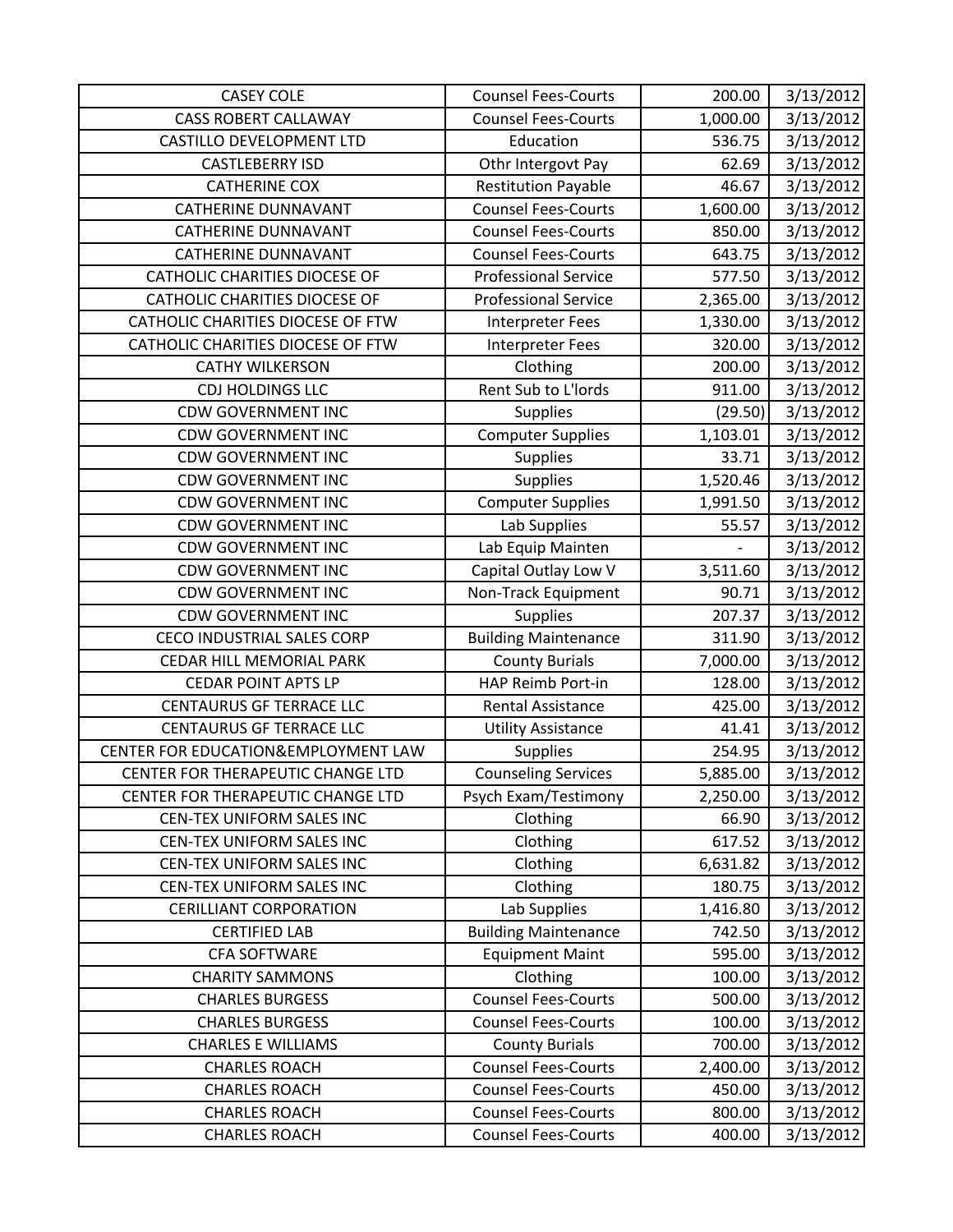| <b>CHARLES ROACH</b>             | <b>Counsel Fees-Courts</b>  | 200.00      | 3/13/2012 |
|----------------------------------|-----------------------------|-------------|-----------|
| <b>CHARM SCIENCES</b>            | Equipment                   | 565.42      | 3/13/2012 |
| <b>CHARNEI SMITH</b>             | <b>Court Visitor</b>        | 127.46      | 3/13/2012 |
| <b>CHARTER CAPITAL</b>           | <b>Interpreter Fees</b>     | 28.40       | 3/13/2012 |
| <b>CHARTER COMMUNICATIONS</b>    | <b>Computer Supplies</b>    | 186.98      | 3/13/2012 |
| <b>CHARTER COMMUNICATIONS</b>    | Subscriptions               | 115.73      | 3/13/2012 |
| <b>CHARTER COMMUNICATIONS</b>    | Subscriptions               | 85.01       | 3/13/2012 |
| <b>CHARTER COMMUNICATIONS</b>    | Subscriptions               | 61.98       | 3/13/2012 |
| <b>CHARTER COMMUNICATIONS</b>    | Subscriptions               | 68.10       | 3/13/2012 |
| <b>CHARTER COMMUNICATIONS</b>    | Subscriptions               | 85.00       | 3/13/2012 |
| <b>CHECKPOINT SERVICES INC</b>   | <b>Computer Supplies</b>    | 39.14       | 3/13/2012 |
| <b>CHECKPOINT SERVICES INC</b>   | <b>Computer Maintenance</b> | 1,178.84    | 3/13/2012 |
| <b>CHECKPOINT SERVICES INC</b>   | <b>Computer Maintenance</b> | 647.02      | 3/13/2012 |
| <b>CHEM AQUA</b>                 | A/C Maint Contract          | 240.00      | 3/13/2012 |
| <b>CHEM AQUA</b>                 | A/C Maint Contract          | 80.00       | 3/13/2012 |
| <b>CHEM AQUA</b>                 | A/C Maint Contract          | 480.00      | 3/13/2012 |
| <b>CHEM AQUA</b>                 | A/C Maint Contract          | 450.00      | 3/13/2012 |
| <b>CHEM AQUA</b>                 | A/C Maint Contract          | 240.00      | 3/13/2012 |
| <b>CHEMSEARCH</b>                | <b>Custodian Supplies</b>   | 300.50      | 3/13/2012 |
| CHEMSEARCH                       | <b>Building Maintenance</b> | 323.00      | 3/13/2012 |
| <b>CHERYL NASON</b>              | <b>Professional Service</b> | 450.00      | 3/13/2012 |
| <b>CHESTER PHILLIPS</b>          | <b>Restitution Payable</b>  | 9.00        | 3/13/2012 |
| CHEVRON USA INC.                 | Fuel                        | 66.20       | 3/13/2012 |
| <b>CHOICES ADOLESCENT</b>        | <b>Residential Servc</b>    | 12,901.98   | 3/13/2012 |
| <b>CHRISTINA GARZA</b>           | <b>Restitution Payable</b>  | 25.00       | 3/13/2012 |
| <b>CHRISTINA JOANNE WHIPPLE</b>  | Counsel Fees - CPS          | 100.00      | 3/13/2012 |
| <b>CHRISTOPHER LEO CASTANON</b>  | <b>Counsel Fees-Courts</b>  | 700.00      | 3/13/2012 |
| <b>CHRISTOPHER LEO CASTANON</b>  | <b>Counsel Fees-Courts</b>  | 500.00      | 3/13/2012 |
| Christopher W Ponder             | Education                   | 477.54      | 3/13/2012 |
| <b>CICI'S PIZZA</b>              | <b>Promotional Expenses</b> | 30.00       | 3/13/2012 |
| <b>CIRRO ENERGY</b>              | <b>Utility Assistance</b>   | 546.65      | 3/13/2012 |
| <b>CISCO WEBEX LLC</b>           | Subscriptions               | 69.00       | 3/13/2012 |
| <b>CITY OF ARLINGTON</b>         | <b>City Participation</b>   | (10,616.33) | 3/13/2012 |
| <b>CITY OF ARLINGTON</b>         | Contract Labor              | 53,675.45   | 3/13/2012 |
| <b>CITY OF ARLINGTON</b>         | Othr Intergovt Pay          | 1,099.52    | 3/13/2012 |
| <b>CITY OF ARLINGTON</b>         | Fuel                        | 1,830.46    | 3/13/2012 |
| <b>CITY OF ARLINGTON</b>         | Fuel                        | 940.31      | 3/13/2012 |
| <b>CITY OF AZLE</b>              | Othr Intergovt Pay          | 40.83       | 3/13/2012 |
| <b>CITY OF BEDFORD</b>           | Othr Intergovt Pay          | 138.55      | 3/13/2012 |
| <b>CITY OF BENBROOK</b>          | Othr Intergovt Pay          | 95.61       | 3/13/2012 |
| <b>CITY OF CROWLEY</b>           | Othr Intergovt Pay          | 47.83       | 3/13/2012 |
| <b>CITY OF CROWLEY UTILITIES</b> | <b>Utility Assistance</b>   | 63.87       | 3/13/2012 |
| <b>CITY OF EULESS</b>            | Water                       | 79.66       | 3/13/2012 |
| <b>CITY OF EULESS</b>            | Water                       | 47.78       | 3/13/2012 |
| <b>CITY OF EULESS</b>            | Water                       | 65.18       | 3/13/2012 |
| <b>CITY OF EULESS</b>            | Water                       | 39.10       | 3/13/2012 |
| <b>CITY OF EULESS</b>            | <b>City Participation</b>   | (4, 471.44) | 3/13/2012 |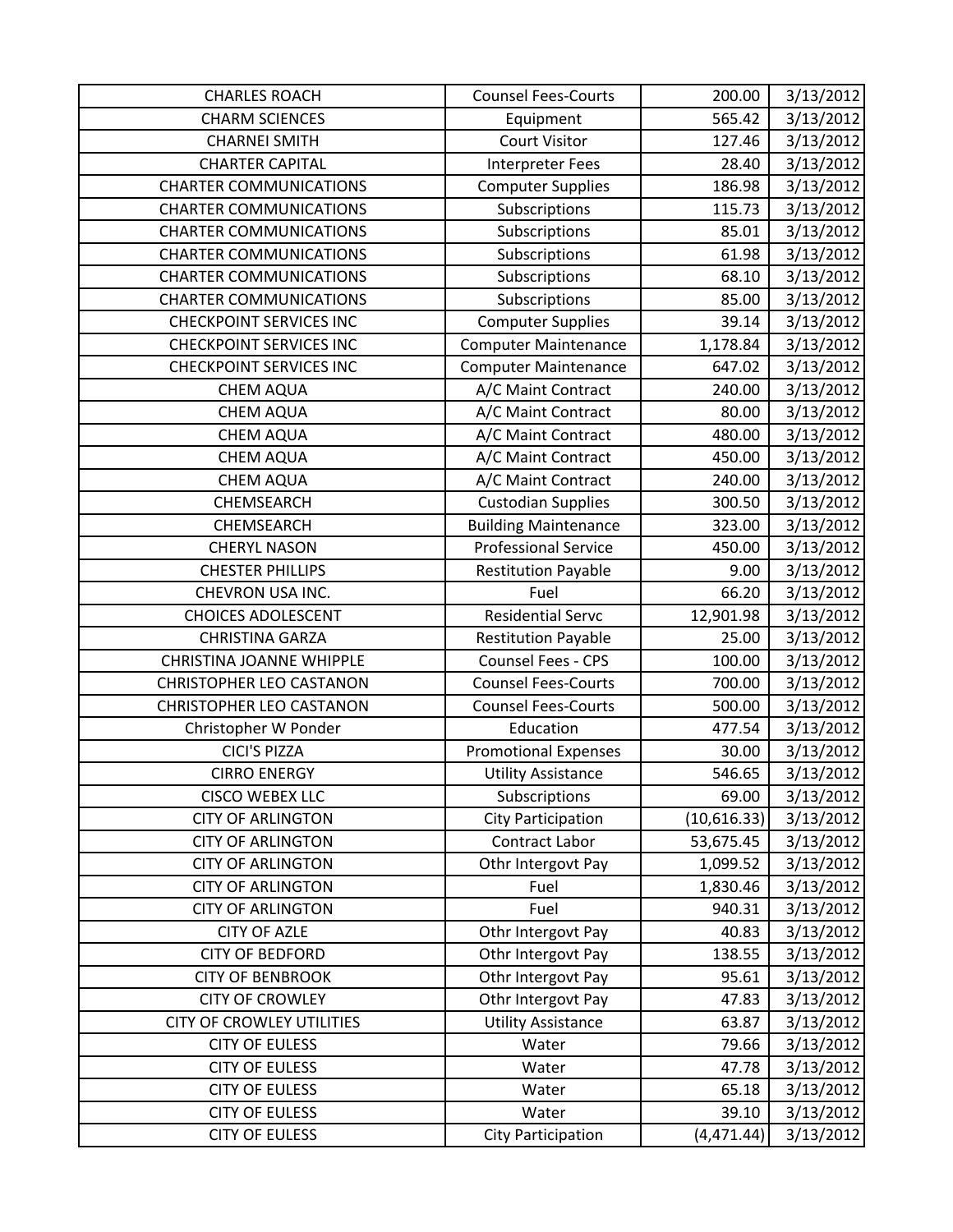| <b>CITY OF EULESS</b>                | Contract Labor              | 25,608.24    | 3/13/2012 |
|--------------------------------------|-----------------------------|--------------|-----------|
| <b>CITY OF EULESS</b>                | Othr Intergovt Pay          | 116.64       | 3/13/2012 |
| <b>CITY OF EVERMAN</b>               | Othr Intergovt Pay          | 12.60        | 3/13/2012 |
| <b>CITY OF EVERMAN</b>               | <b>Utility Assistance</b>   | 52.84        | 3/13/2012 |
| <b>CITY OF FOREST HILL</b>           | Othr Intergovt Pay          | 36.43        | 3/13/2012 |
| <b>CITY OF FOREST HILL UTILITIES</b> | <b>Utility Assistance</b>   | 237.17       | 3/13/2012 |
| <b>CITY OF FORT WORTH</b>            | <b>City Participation</b>   | (10, 165.99) | 3/13/2012 |
| <b>CITY OF FORT WORTH</b>            | <b>Contract Labor</b>       | 55,063.95    | 3/13/2012 |
| <b>CITY OF FORT WORTH</b>            | Othr Intergovt Pay          | 3,462.81     | 3/13/2012 |
| <b>CITY OF FORT WORTH</b>            | <b>Building Maintenance</b> | 372.00       | 3/13/2012 |
| CITY OF FT WORTH ANIMAL CONTROL      | <b>Health Ctr Contracts</b> | 5,639.00     | 3/13/2012 |
| <b>CITY OF GRAND PRAIRIE</b>         | <b>Utility Assistance</b>   | 293.60       | 3/13/2012 |
| <b>CITY OF HALTOM CITY</b>           | Water                       | 28.78        | 3/13/2012 |
| <b>CITY OF HALTOM CITY</b>           | Water                       | 12.93        | 3/13/2012 |
| <b>CITY OF HALTOM CITY</b>           | <b>City Participation</b>   | (4,703.55)   | 3/13/2012 |
| <b>CITY OF HALTOM CITY</b>           | <b>Contract Labor</b>       | 22,375.05    | 3/13/2012 |
| <b>CITY OF HALTOM CITY</b>           | Othr Intergovt Pay          | 98.97        | 3/13/2012 |
| <b>CITY OF HALTOM CITY</b>           | <b>Utility Assistance</b>   | 321.47       | 3/13/2012 |
| <b>CITY OF HASLET</b>                | Othr Intergovt Pay          | 15.60        | 3/13/2012 |
| <b>CITY OF HURST</b>                 | City Participation          | (4,487.72)   | 3/13/2012 |
| <b>CITY OF HURST</b>                 | Contract Labor              | 22,389.11    | 3/13/2012 |
| <b>CITY OF HURST</b>                 | Othr Intergovt Pay          | 124.03       | 3/13/2012 |
| <b>CITY OF HURST</b>                 | <b>Restitution Payable</b>  | 100.00       | 3/13/2012 |
| <b>CITY OF HURST WATER DEPT</b>      | Water                       | 240.81       | 3/13/2012 |
| <b>CITY OF HURST WATER DEPT</b>      | Water                       | 7.00         | 3/13/2012 |
| CITY OF HURST WATER DEPT             | Water                       | 204.85       | 3/13/2012 |
| <b>CITY OF KELLER</b>                | Othr Intergovt Pay          | 172.33       | 3/13/2012 |
| <b>CITY OF KELLER</b>                | <b>County Projects</b>      | 41,230.25    | 3/13/2012 |
| <b>CITY OF KELLER</b>                | <b>County Projects</b>      | 45,998.41    | 3/13/2012 |
| <b>CITY OF KENNEDALE</b>             | Othr Intergovt Pay          | 37.94        | 3/13/2012 |
| <b>CITY OF KENNEDALE</b>             | Water                       | 281.88       | 3/13/2012 |
| <b>CITY OF KENNEDALE</b>             | Water                       | (53.19)      | 3/13/2012 |
| <b>CITY OF LAKE WORTH</b>            | Othr Intergovt Pay          | 17.68        | 3/13/2012 |
| <b>CITY OF LAKE WORTH</b>            | Water                       | 118.35       | 3/13/2012 |
| <b>CITY OF LAKE WORTH</b>            | Water                       | 14.00        | 3/13/2012 |
| <b>CITY OF LAKE WORTH</b>            | Water                       | 14.00        | 3/13/2012 |
| <b>CITY OF LAKE WORTH</b>            | Water                       | 82.67        | 3/13/2012 |
| <b>CITY OF LAKE WORTH</b>            | Water                       | 82.67        | 3/13/2012 |
| <b>CITY OF LAKE WORTH</b>            | Water                       | 73.75        | 3/13/2012 |
| <b>CITY OF LAKE WORTH</b>            | Water                       | 14.00        | 3/13/2012 |
| <b>CITY OF LAKE WORTH</b>            | <b>Utility Assistance</b>   | 34.98        | 3/13/2012 |
| <b>CITY OF MANSFIELD</b>             | Othr Intergovt Pay          | 305.88       | 3/13/2012 |
| <b>CITY OF MANSFIELD WATER</b>       | <b>Utility Assistance</b>   | 118.73       | 3/13/2012 |
| CITY OF MANSFIELD WATER/SEWER        | Water                       | 476.66       | 3/13/2012 |
| CITY OF MANSFIELD WATER/SEWER        | Water                       | 363.35       | 3/13/2012 |
| CITY OF MANSFIELD WATER/SEWER        | Water                       | 169.30       | 3/13/2012 |
| CITY OF MANSFIELD WATER/SEWER        | Water                       | 238.13       | 3/13/2012 |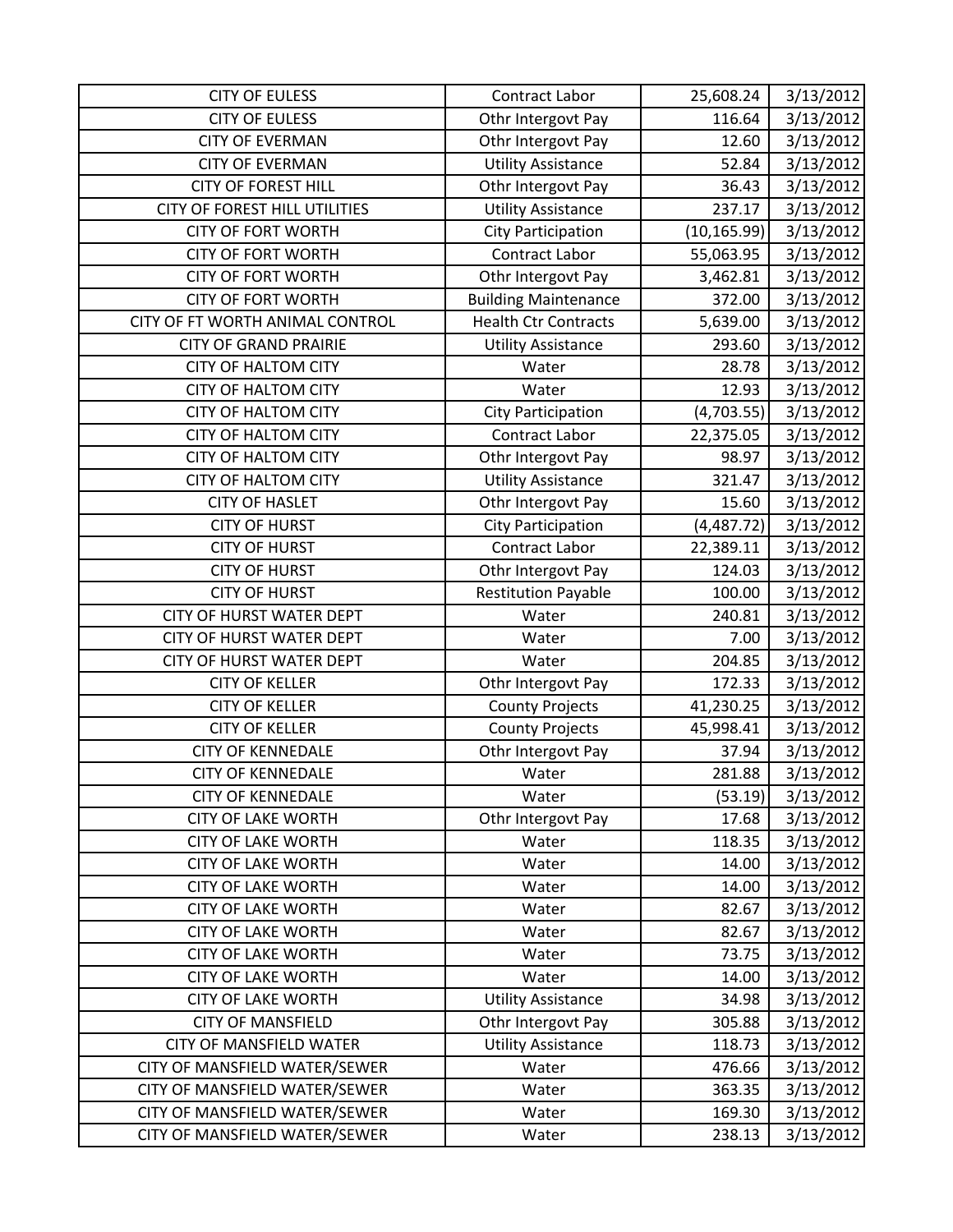| <b>CITY OF N RICHLAND HILLS</b>      | Othr Intergovt Pay          | 203.53     | 3/13/2012 |
|--------------------------------------|-----------------------------|------------|-----------|
| <b>CITY OF NORTH RICHLAND HILLS</b>  | Water                       | 266.80     | 3/13/2012 |
| <b>CITY OF RICHLAND HILLS</b>        | Othr Intergovt Pay          | 21.72      | 3/13/2012 |
| <b>CITY OF RIVER OAKS</b>            | Othr Intergovt Pay          | 18.20      | 3/13/2012 |
| <b>CITY OF RIVER OAKS</b>            | <b>Utility Assistance</b>   | 127.20     | 3/13/2012 |
| <b>CITY OF SAGINAW</b>               | <b>City Participation</b>   | (2,833.77) | 3/13/2012 |
| <b>CITY OF SAGINAW</b>               | Contract Labor              | 16,300.67  | 3/13/2012 |
| <b>CITY OF SAGINAW</b>               | Othr Intergovt Pay          | 54.10      | 3/13/2012 |
| <b>CITY OF SOUTHLAKE</b>             | Othr Intergovt Pay          | 253.40     | 3/13/2012 |
| <b>CITY OF WATAUGA</b>               | Othr Intergovt Pay          | 56.22      | 3/13/2012 |
| CITY OF WHITE SETTLEMENT             | Othr Intergovt Pay          | 34.32      | 3/13/2012 |
| CITY OF WHITE SETTLEMENT             | <b>Utility Assistance</b>   | 133.81     | 3/13/2012 |
| <b>CITY OF WICHITA FALLS</b>         | <b>Subrecipient Service</b> | 5,295.14   | 3/13/2012 |
| <b>CITY OF WICHITA FALLS</b>         | <b>Subrecipient Service</b> | 17,671.08  | 3/13/2012 |
| <b>CITY OF WICHITA FALLS</b>         | <b>Subrecipient Service</b> | 3,009.19   | 3/13/2012 |
| <b>CITY OF WICHITA FALLS</b>         | <b>Subrecipient Service</b> | 1,802.60   | 3/13/2012 |
| <b>CLAYTON KYLE HODGES</b>           | <b>Counsel Fees-Courts</b>  | 410.00     | 3/13/2012 |
| <b>CLEANING SOLUTIONS INC</b>        | <b>Building Maintenance</b> | 1,240.00   | 3/13/2012 |
| <b>CLEAVER ELECTRIC INC</b>          | <b>Electrical Maint</b>     | 431.75     | 3/13/2012 |
| <b>CLEMENTE DE LA CRUZ</b>           | <b>Counsel Fees-Courts</b>  | 300.00     | 3/13/2012 |
| <b>CLEMENTE DE LA CRUZ</b>           | <b>Counsel Fees-Courts</b>  | 212.50     | 3/13/2012 |
| <b>CLEMENTE DE LA CRUZ</b>           | <b>Counsel Fees-Courts</b>  | 150.00     | 3/13/2012 |
| <b>CLIFFORD D MACKENZIE</b>          | Counsel Fees - CPS          | 300.00     | 3/13/2012 |
| <b>CLIFFORD GINN</b>                 | Investigative               | 419.40     | 3/13/2012 |
| <b>CLIFFORD GINN</b>                 | Investigative               | 787.05     | 3/13/2012 |
| <b>CLIFFORD GINN</b>                 | Investigative               | 290.70     | 3/13/2012 |
| <b>CLIFTON R MCDONNELL</b>           | <b>Professional Service</b> | 3,000.00   | 3/13/2012 |
| <b>CLYDE R BROADUS III</b>           | Education                   | 140.00     | 3/13/2012 |
| <b>COBB PARK TOWNHOMES II LP</b>     | Rent Sub to L'Iords         | 174.00     | 3/13/2012 |
| <b>COBBLE RANSOM</b>                 | Clothing                    | 51.40      | 3/13/2012 |
| <b>CODY L COFER</b>                  | <b>Counsel Fees-Courts</b>  | 1,225.00   | 3/13/2012 |
| <b>CODY L COFER</b>                  | <b>Counsel Fees-Courts</b>  | 1,750.00   | 3/13/2012 |
| <b>CODY L COFER</b>                  | Counsel Fees-Juv            | 300.00     | 3/13/2012 |
| <b>COLE JENNINGS BRYAN</b>           | <b>Counsel Fees-Courts</b>  | 450.00     | 3/13/2012 |
| <b>COLE JENNINGS BRYAN</b>           | <b>Counsel Fees-Courts</b>  | 100.00     | 3/13/2012 |
| <b>COLE JENNINGS BRYAN</b>           | <b>Counsel Fees-Probate</b> | 500.00     | 3/13/2012 |
| <b>COLLIN PEDERSON</b>               | <b>Restitution Payable</b>  | 83.15      | 3/13/2012 |
| <b>COMMERCIAL RECORDER</b>           | Advertis/Leg Notice         | 6.75       | 3/13/2012 |
| <b>COMMERCIAL RECORDER</b>           | Advertis/Leg Notice         | 18.25      | 3/13/2012 |
| <b>COMMERCIAL RECORDER</b>           | Advertis/Leg Notice         | 128.00     | 3/13/2012 |
| <b>COMMERCIAL RECORDER</b>           | Advertis/Leg Notice         | 240.00     | 3/13/2012 |
| <b>COMMERCIAL RECORDER</b>           | Advertis/Leg Notice         | 200.20     | 3/13/2012 |
| <b>COMMUNITY PARTNERS OF TARRANT</b> | Clothing                    | 1,748.78   | 3/13/2012 |
| <b>COMMUNITY PARTNERS OF TARRANT</b> | Transportation              | 50.00      | 3/13/2012 |
| <b>COMMUNITY PARTNERS OF TARRANT</b> | <b>Medical Services</b>     | 654.36     | 3/13/2012 |
| <b>COMMUNITY PARTNERS OF TARRANT</b> | Education                   | 75.00      | 3/13/2012 |
| <b>COMMUNITY PARTNERS OF TARRANT</b> | Supplies                    | 700.00     | 3/13/2012 |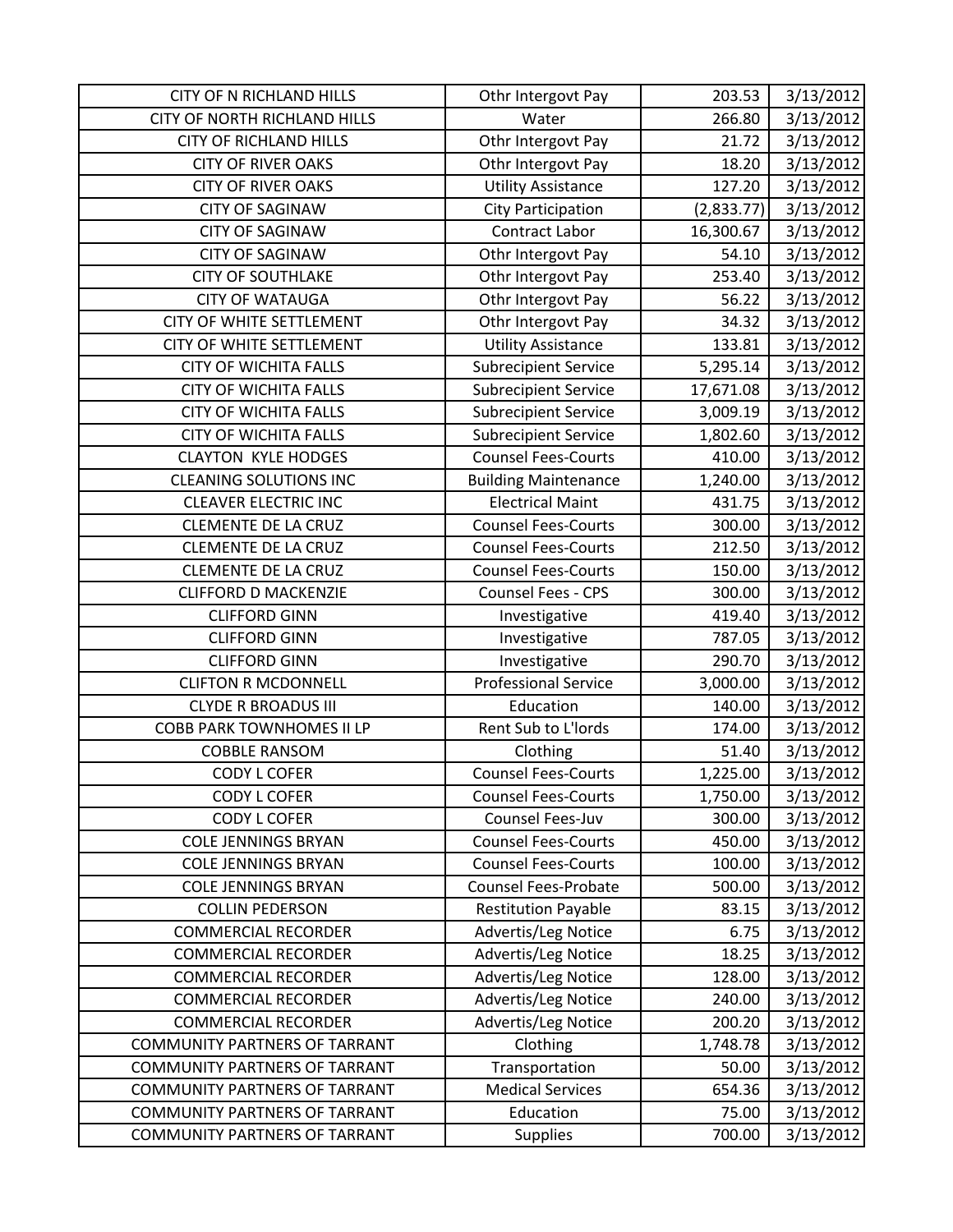| <b>COMMUNITY PARTNERS OF TARRANT</b> | Transportation              | 627.00    | 3/13/2012 |
|--------------------------------------|-----------------------------|-----------|-----------|
| <b>COMMUNITY PARTNERS OF TARRANT</b> | Child Care                  | 500.00    | 3/13/2012 |
| <b>COMMUNITY PARTNERS OF TARRANT</b> | <b>Medical Services</b>     | 194.00    | 3/13/2012 |
| <b>COMMUNITY PARTNERS OF TARRANT</b> | Recreation                  | 495.00    | 3/13/2012 |
| <b>COMMUNITY PARTNERS OF TARRANT</b> | Education                   | 1,445.00  | 3/13/2012 |
| <b>COMPLIANCE CONSORTIUM CORP</b>    | <b>Professional Service</b> | 133.48    | 3/13/2012 |
| <b>COMPLIANCE CONSORTIUM CORP</b>    | <b>Professional Service</b> | 1,038.47  | 3/13/2012 |
| COMPREHENSIVE BREAST CARE CNTR OF T  | <b>Professional Service</b> | 4,282.58  | 3/13/2012 |
| COMPREHENSIVE BREAST CARE CNTR OF T  | <b>Professional Service</b> | 7,061.22  | 3/13/2012 |
| COMPREHENSIVE SAFETY RESOURCE 1 LP   | Education                   | 650.00    | 3/13/2012 |
| COMPRESSED AIR SYSTEMS LLC           | Parts and Supplies          | 197.37    | 3/13/2012 |
| <b>COMPUMASTER</b>                   | Education                   | 238.90    | 3/13/2012 |
| <b>CONCHO SUPPLY INC</b>             | Central Garage Inv          | 552.62    | 3/13/2012 |
| <b>CONCHO SUPPLY INC</b>             | Parts and Supplies          | 82.56     | 3/13/2012 |
| <b>CONCHO VALLEY HOME FOR GIRLS</b>  | <b>Residential Servc</b>    | 2,788.93  | 3/13/2012 |
| <b>CONNIE BANISTER CHITWOOD</b>      | <b>Professional Service</b> | 825.00    | 3/13/2012 |
| <b>CONNIE HARRIS GILFEATHER</b>      | <b>Professional Service</b> | 1,754.20  | 3/13/2012 |
| <b>CONNIE PYATT-DRYDEN</b>           | <b>Counsel Fees-Courts</b>  | 100.00    | 3/13/2012 |
| <b>CONSTANTINE GEORGE ANAGNOSTIS</b> | <b>Counsel Fees - CPS</b>   | 100.00    | 3/13/2012 |
| COOK CHILDRENS MEDICAL CENTER        | <b>Subrecipient Service</b> | 3,320.36  | 3/13/2012 |
| COOK CHILDRENS MEDICAL CENTER        | <b>Subrecipient Service</b> | 29,103.30 | 3/13/2012 |
| COOK CHILDRENS MEDICAL CENTER        | <b>Subrecipient Service</b> | 210.39    | 3/13/2012 |
| COOK CHILDRENS MEDICAL CENTER        | <b>Subrecipient Service</b> | 2,314.14  | 3/13/2012 |
| COOK'S CORRECTIONAL KITCHEN          | Sheriff Inventory           | 1,272.00  | 3/13/2012 |
| <b>COOK'S CORRECTIONAL KITCHEN</b>   | Kitchen Supplies            | 636.00    | 3/13/2012 |
| COPLAN AND COPLAN INC                | Parts and Supplies          | 258.67    | 3/13/2012 |
| <b>CORBIN &amp; ASSOCIATES</b>       | <b>Litigation Expense</b>   | 236.00    | 3/13/2012 |
| <b>CORPORATE SOURCE LTD</b>          | Non-Track Equipment         | 830.58    | 3/13/2012 |
| CORRESPONDENCE CLERK-WESTERN DIV     | Cert Copies/Trans           | 45.00     | 3/13/2012 |
| <b>COURT REPORTERS CLEARINGHOUSE</b> | <b>Test/Civil Serv Exp</b>  | 255.42    | 3/13/2012 |
| Courtney D Young                     | Travel                      | 126.27    | 3/13/2012 |
| COURTYARD BY MARRIOTT BLACKSTONE     | <b>Witness Travel</b>       | 79.93     | 3/13/2012 |
| <b>COWTOWN MATERIALS</b>             | <b>Building Maintenance</b> | 2,520.48  | 3/13/2012 |
| <b>CRASH DYNAMICS</b>                | <b>Expert Witness Serv</b>  | 1,170.00  | 3/13/2012 |
| <b>CROWLEY ISD</b>                   | Othr Intergovt Pay          | 678.81    | 3/13/2012 |
| <b>CROWNE PLAZA</b>                  | Education                   | 195.50    | 3/13/2012 |
| <b>CROWNE PLAZA</b>                  | Education                   | 195.50    | 3/13/2012 |
| <b>CROWNE PLAZA</b>                  | Education                   | 195.50    | 3/13/2012 |
| <b>CROWNE PLAZA</b>                  | Education                   | 195.50    | 3/13/2012 |
| <b>CROWNE PLAZA</b>                  | Education                   | 195.50    | 3/13/2012 |
| <b>CT INTERNATIONAL</b>              | <b>Medical Supplies</b>     | 7,283.40  | 3/13/2012 |
| <b>CUEVAS DISTRIBUTION INC</b>       | Lab Supplies                | 620.00    | 3/13/2012 |
| <b>CUEVAS DISTRIBUTION INC</b>       | Lab Supplies                | 395.25    | 3/13/2012 |
| <b>CUEVAS DISTRIBUTION INC</b>       | Lab Supplies                | 84.38     | 3/13/2012 |
| <b>CUEVAS DISTRIBUTION INC</b>       | Lab Supplies                | 630.00    | 3/13/2012 |
| <b>CURNUTT &amp; HAFER LLP</b>       | <b>Counsel Fees-Courts</b>  | 1,435.00  | 3/13/2012 |
| <b>CURTIS FORTINBERRY</b>            | <b>Counsel Fees-Courts</b>  | 600.00    | 3/13/2012 |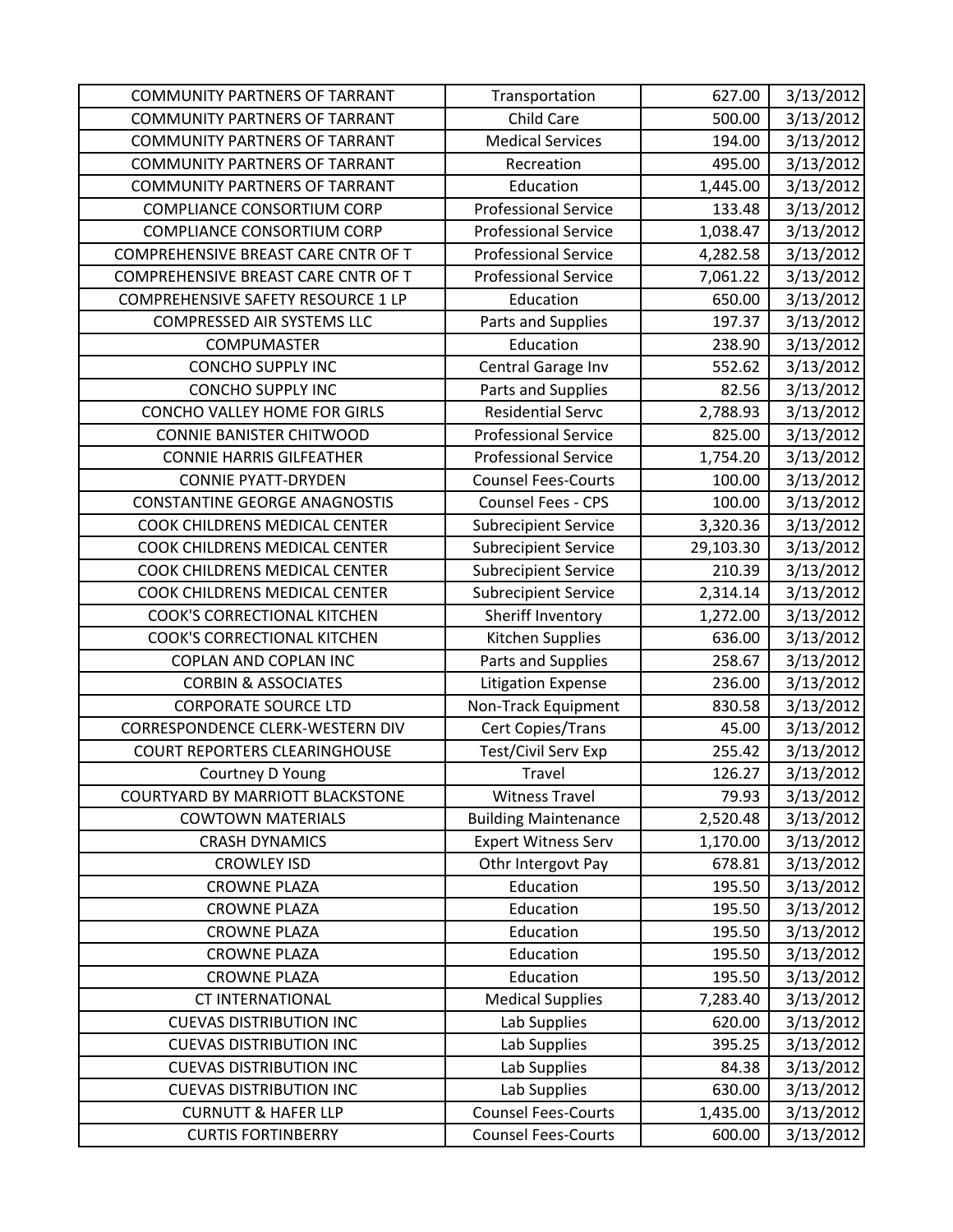| <b>CURTIS FORTINBERRY</b>        | <b>Counsel Fees-Courts</b> | 1,400.00 | 3/13/2012 |
|----------------------------------|----------------------------|----------|-----------|
| <b>CURTIS FORTINBERRY</b>        | <b>Counsel Fees-Courts</b> | 300.00   | 3/13/2012 |
| <b>CVR COMPUTER SUPPLIES INC</b> | <b>Supplies</b>            | 24.00    | 3/13/2012 |
| <b>CVR COMPUTER SUPPLIES INC</b> | <b>Supplies</b>            | 288.00   | 3/13/2012 |
| <b>CVR COMPUTER SUPPLIES INC</b> | <b>Supplies</b>            | 356.00   | 3/13/2012 |
| <b>CVR COMPUTER SUPPLIES INC</b> | <b>Supplies</b>            | 296.00   | 3/13/2012 |
| <b>CVR COMPUTER SUPPLIES INC</b> | <b>Supplies</b>            | 148.00   | 3/13/2012 |
| <b>CYNTHIA A FITCH</b>           | Counsel Fees - CPS         | 300.00   | 3/13/2012 |
| <b>D ROBIN MCCARTY</b>           | <b>Counsel Fees-Courts</b> | 400.00   | 3/13/2012 |
| <b>D ROBIN MCCARTY</b>           | <b>Counsel Fees-Courts</b> | 500.00   | 3/13/2012 |
| <b>DAISY YOUNG</b>               | Transportation             | 200.00   | 3/13/2012 |
| DALE HEISCH                      | <b>Counsel Fees-Courts</b> | 200.00   | 3/13/2012 |
| <b>DALLAS CHAPTER APA</b>        | <b>Dues</b>                | 35.00    | 3/13/2012 |
| <b>DALLAS COUNTY CLERK</b>       | Trust - Constable 4        | 5,000.00 | 3/13/2012 |
| <b>DALLAS COUNTY SHERIFF</b>     | <b>Court Costs</b>         | 140.00   | 3/13/2012 |
| Dan Nichols                      | <b>Dues</b>                | 55.00    | 3/13/2012 |
| <b>DAN NORMAN</b>                | <b>Rental Assistance</b>   | 788.00   | 3/13/2012 |
| <b>DANA A DUFFEY</b>             | <b>Counsel Fees - CPS</b>  | 400.00   | 3/13/2012 |
| DANETTE DEE ALVARADO             | Cnsl Fees-Juv Det&Tr       | 100.00   | 3/13/2012 |
| <b>DANIEL E COLLINS</b>          | <b>Counsel Fees-Courts</b> | 100.00   | 3/13/2012 |
| <b>DANIEL HERNANDEZ</b>          | <b>Counsel Fees-Courts</b> | 400.00   | 3/13/2012 |
| <b>DANIEL HERNANDEZ</b>          | <b>Counsel Fees-Courts</b> | 330.00   | 3/13/2012 |
| <b>DANIEL HERNANDEZ</b>          | <b>Counsel Fees-Courts</b> | 325.00   | 3/13/2012 |
| <b>DANIEL HERNANDEZ</b>          | <b>Counsel Fees-Courts</b> | 500.00   | 3/13/2012 |
| <b>DANIEL HERNANDEZ</b>          | <b>Counsel Fees-Courts</b> | 500.00   | 3/13/2012 |
| <b>DANIEL HERNANDEZ</b>          | <b>Counsel Fees-Courts</b> | 437.50   | 3/13/2012 |
| <b>DANIEL HERNANDEZ</b>          | <b>Counsel Fees-Courts</b> | 550.00   | 3/13/2012 |
| <b>DANIEL HERNANDEZ</b>          | <b>Counsel Fees-Courts</b> | 200.00   | 3/13/2012 |
| <b>DANIEL HERNANDEZ</b>          | <b>Counsel Fees-Courts</b> | 200.00   | 3/13/2012 |
| <b>DANIEL HERNANDEZ</b>          | <b>Counsel Fees-Courts</b> | 425.00   | 3/13/2012 |
| DANIEL R ALTMAN                  | Psych Exam/Testimony       | 400.00   | 3/13/2012 |
| DANIEL R ALTMAN                  | Psych Exam/Testimony       | 350.00   | 3/13/2012 |
| Daniel W Webb                    | Education                  | 249.65   | 3/13/2012 |
| <b>DANIEL YOUNG</b>              | <b>Counsel Fees-Courts</b> | 1,625.00 | 3/13/2012 |
| <b>DANIEL YOUNG</b>              | <b>Counsel Fees-Courts</b> | 350.00   | 3/13/2012 |
| <b>DANIEL YOUNG</b>              | <b>Counsel Fees-Courts</b> | 775.00   | 3/13/2012 |
| <b>DANIEL YOUNG</b>              | <b>Counsel Fees-Courts</b> | 1,250.00 | 3/13/2012 |
| <b>DANIEL YOUNG</b>              | <b>Counsel Fees-Courts</b> | 125.00   | 3/13/2012 |
| <b>DANIEL YOUNG</b>              | <b>Counsel Fees-Courts</b> | 125.00   | 3/13/2012 |
| <b>DANIEL YOUNG</b>              | <b>Counsel Fees-Courts</b> | 300.00   | 3/13/2012 |
| <b>DANIELLE CROSSLIN</b>         | <b>Hlth Sex Tran Dise</b>  | 85.00    | 3/13/2012 |
| <b>DANNY D PITZER</b>            | <b>Counsel Fees-Courts</b> | 1,460.00 | 3/13/2012 |
| <b>DANNY D PITZER</b>            | <b>Counsel Fees-Courts</b> | 575.00   | 3/13/2012 |
| <b>DANNY D PITZER</b>            | <b>Counsel Fees-Courts</b> | 4,020.00 | 3/13/2012 |
| <b>DANNY D PITZER</b>            | <b>Counsel Fees-Courts</b> | 460.00   | 3/13/2012 |
| <b>DANNY D PITZER</b>            | <b>Counsel Fees-Courts</b> | 650.00   | 3/13/2012 |
| <b>DARA SHOCKLEY</b>             | <b>FSS Liability</b>       | 2,000.00 | 3/13/2012 |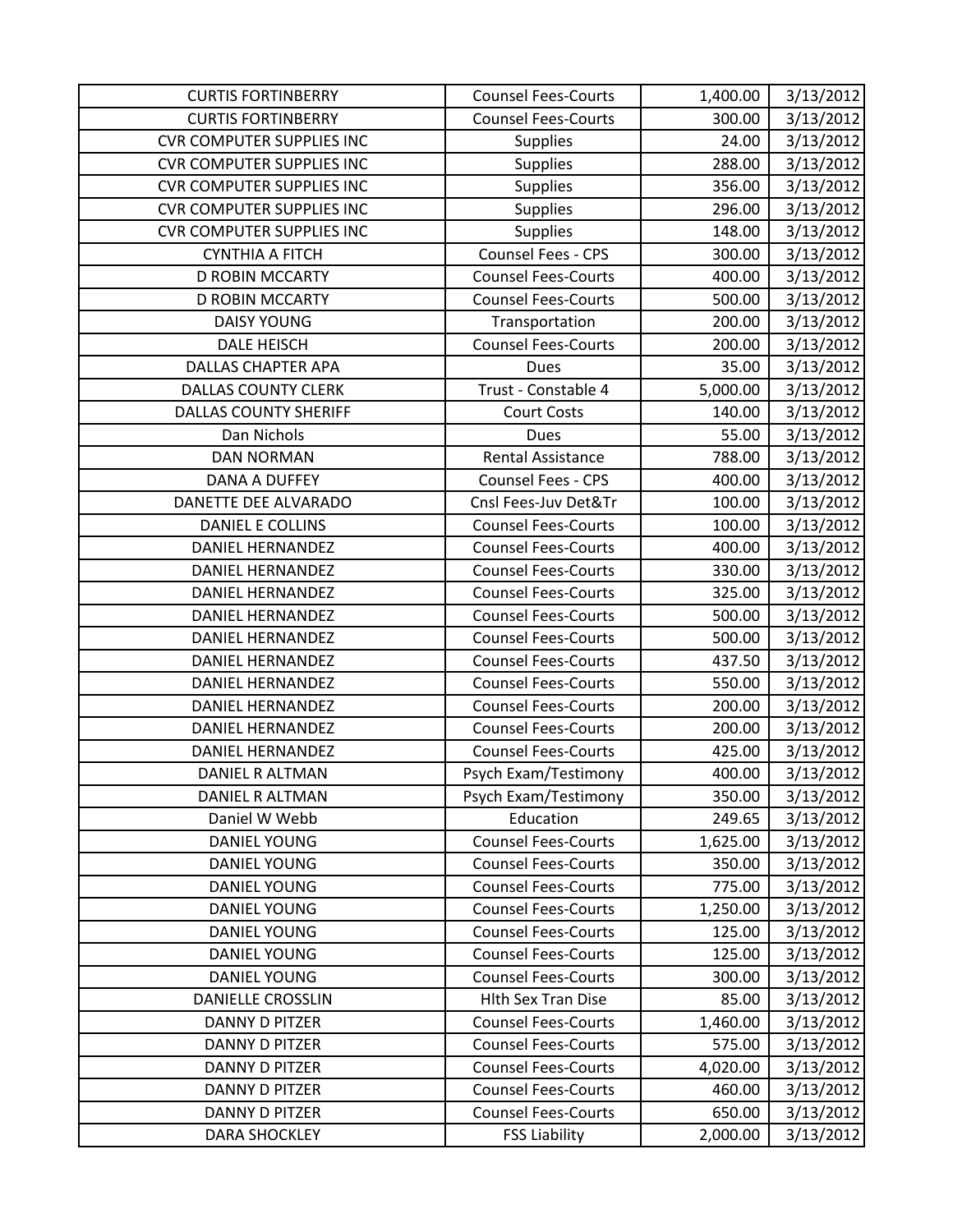| <b>DARCY NILES DENO</b>        | Counsel Fees-Juv            | 200.00   | 3/13/2012 |
|--------------------------------|-----------------------------|----------|-----------|
| <b>DARCY NILES DENO</b>        | <b>Counsel Fees - CPS</b>   | 580.00   | 3/13/2012 |
| <b>DARCY NILES DENO</b>        | <b>Counsel Fees-Probate</b> | 400.00   | 3/13/2012 |
| <b>DARR LIFT</b>               | Parts and Supplies          | 335.25   | 3/13/2012 |
| <b>DAVID BAYS</b>              | <b>Counsel Fees-Courts</b>  | 1,250.00 | 3/13/2012 |
| <b>DAVID BAYS</b>              | <b>Counsel Fees-Courts</b>  | 250.00   | 3/13/2012 |
| <b>DAVID BAYS</b>              | <b>Counsel Fees-Courts</b>  | 650.00   | 3/13/2012 |
| <b>DAVID BAYS</b>              | <b>Counsel Fees-Courts</b>  | 1,150.00 | 3/13/2012 |
| DAVID CLEVELAND                | Travel                      | 434.21   | 3/13/2012 |
| <b>DAVID ENGLE</b>             | Clothing                    | 100.00   | 3/13/2012 |
| <b>DAVID FARMER</b>            | Clothing                    | 125.00   | 3/13/2012 |
| <b>DAVID HOPKINS</b>           | <b>Restitution Payable</b>  | 50.00    | 3/13/2012 |
| <b>DAVID MARLOW</b>            | Investigative               | 132.50   | 3/13/2012 |
| <b>DAVID MARLOW</b>            | Investigative               | 218.75   | 3/13/2012 |
| <b>DAVID MARLOW</b>            | Investigative               | 1,032.50 | 3/13/2012 |
| <b>DAVID PALMER</b>            | <b>Counsel Fees-Courts</b>  | 600.00   | 3/13/2012 |
| <b>DAVID PALMER</b>            | <b>Counsel Fees-Courts</b>  | 200.00   | 3/13/2012 |
| <b>DAVID PALMER</b>            | <b>Counsel Fees-Courts</b>  | 300.00   | 3/13/2012 |
| DAVID PEARSON, IV              | <b>Counsel Fees-Courts</b>  | 600.00   | 3/13/2012 |
| DAVID PEARSON, IV              | <b>Counsel Fees-Courts</b>  | 760.00   | 3/13/2012 |
| DAVID PEARSON, IV              | <b>Counsel Fees-Courts</b>  | 50.00    | 3/13/2012 |
| DAVID PEARSON, IV              | <b>Counsel Fees-Courts</b>  | 400.00   | 3/13/2012 |
| DAVID PEARSON, IV              | <b>Counsel Fees-Courts</b>  | 500.00   | 3/13/2012 |
| DAVID PEARSON, IV              | <b>Counsel Fees-Courts</b>  | 100.00   | 3/13/2012 |
| <b>DAVID RICHARDS</b>          | <b>Counsel Fees-Courts</b>  | 1,850.00 | 3/13/2012 |
| <b>DAVID RICHARDS</b>          | <b>Counsel Fees-Courts</b>  | 350.00   | 3/13/2012 |
| <b>DAVID RICHARDS</b>          | <b>Counsel Fees-Courts</b>  | 175.00   | 3/13/2012 |
| <b>DAVID RICHARDS</b>          | <b>Counsel Fees-Courts</b>  | 225.00   | 3/13/2012 |
| <b>DAVID RICHARDS</b>          | Cnsl Fees-Crim Appls        | 875.00   | 3/13/2012 |
| Dawn N Ferguson                | Education                   | 107.32   | 3/13/2012 |
| <b>DBC FAMILY LAW</b>          | Counsel Fees-Juv            | 20.00    | 3/13/2012 |
| <b>DBC FAMILY LAW</b>          | Counsel Fees - CPS          | 100.00   | 3/13/2012 |
| <b>DCS INFORMATION SYSTEMS</b> | Subscriptions               | 28.50    | 3/13/2012 |
| DEAF ACTION CENTER             | Interpreter Fees            | 170.00   | 3/13/2012 |
| Dean F Lampman                 | Prepaid - Travel            | 20.00    | 3/13/2012 |
| <b>DEAN SWANDA</b>             | <b>Counsel Fees-Courts</b>  | 3,642.00 | 3/13/2012 |
| <b>DEAN SWANDA</b>             | <b>Counsel Fees-Courts</b>  | 1,700.00 | 3/13/2012 |
| <b>DEAN SWANDA</b>             | Counsel Fees-Juv            | 100.00   | 3/13/2012 |
| <b>DEAN SWANDA</b>             | <b>Counsel Fees - CPS</b>   | 100.00   | 3/13/2012 |
| <b>DEBBIE EDWARDS</b>          | Reporter's Records          | 2,420.00 | 3/13/2012 |
| <b>DEBBIE MURR</b>             | <b>Consolidate St Fee</b>   | 10.00    | 3/13/2012 |
| <b>DEBBIE MURR</b>             | CCC 1 Fines                 | 490.00   | 3/13/2012 |
| <b>DEBORAH LUZ PELLECER</b>    | <b>Interpreter Fees</b>     | 359.00   | 3/13/2012 |
| DEBORAH LUZ PELLECER           | <b>Interpreter Fees</b>     | 120.00   | 3/13/2012 |
| <b>DEBORAH R HINDS</b>         | <b>Counsel Fees-Probate</b> | 400.00   | 3/13/2012 |
| DELTA DENTAL INSURANCE COMPANY | Dental Admin                | 3,993.60 | 3/13/2012 |
| DELTA DENTAL INSURANCE COMPANY | Dental Admin                | 875.52   | 3/13/2012 |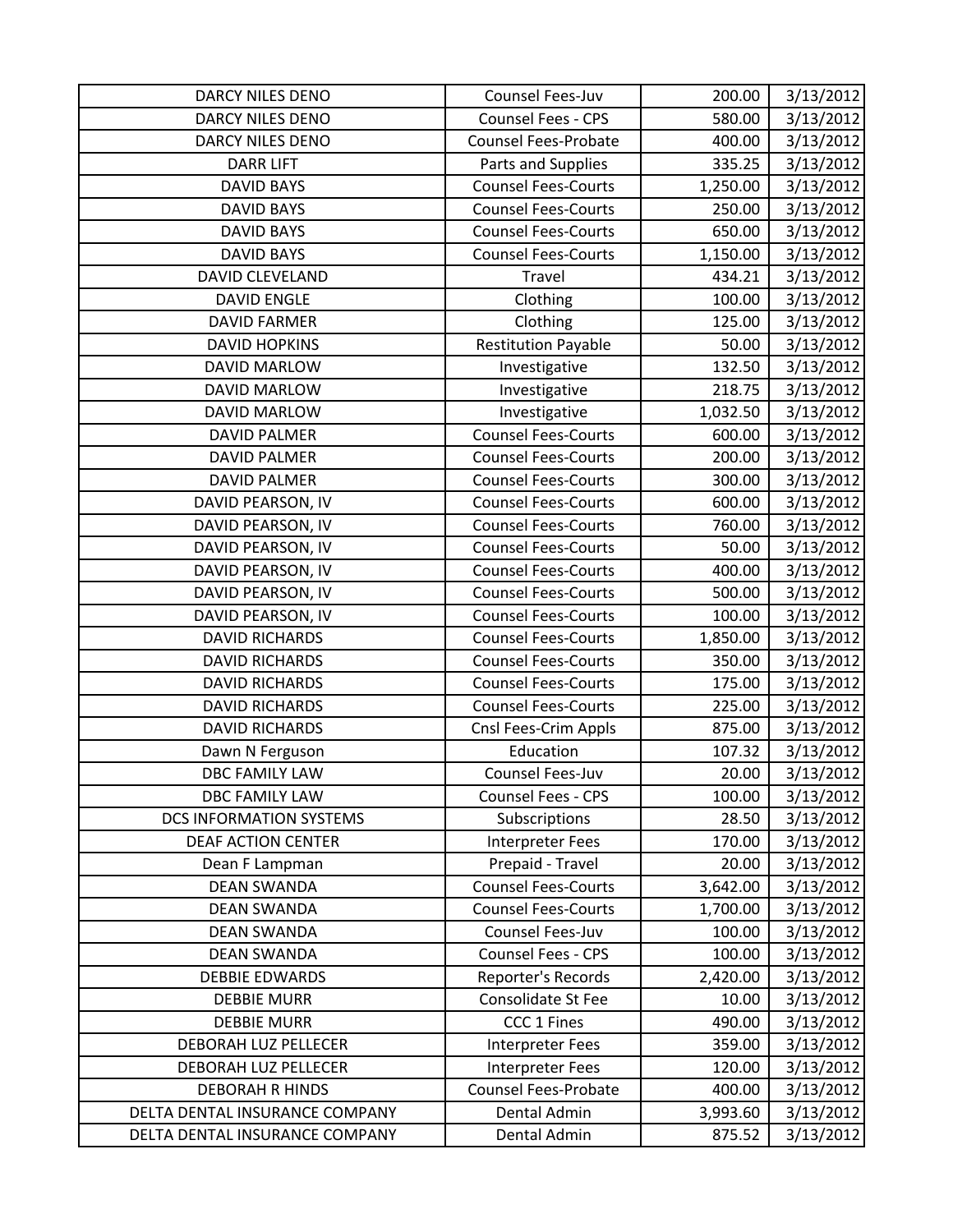| <b>DENNIS KIRKLAND</b>              | <b>Restitution Payable</b>  | 6.50     | 3/13/2012 |
|-------------------------------------|-----------------------------|----------|-----------|
| DEPELCHIN CHILDRENS CENTER          | Clothing                    | 238.60   | 3/13/2012 |
| DEPT OF INFORMATION RESOURCES       | Lab Equip Mainten           | 225.86   | 3/13/2012 |
| <b>DEREK BROWN</b>                  | <b>Counsel Fees-Courts</b>  | 120.00   | 3/13/2012 |
| <b>DESIRUE CRUZ</b>                 | Rent Sub to L'Iords         | 886.00   | 3/13/2012 |
| DFW COMMUNICATIONS INC              | <b>Equipment Maint</b>      | 40.00    | 3/13/2012 |
| DIAGNOSTIC HYBRIDS, INC.            | Lab Supplies                | 634.26   | 3/13/2012 |
| <b>DIGITAL ALLY INC</b>             | <b>Computer Supplies</b>    | 9,755.00 | 3/13/2012 |
| <b>DIRECT ENERGY LP</b>             | <b>Utility Assistance</b>   | 722.81   | 3/13/2012 |
| <b>DIRECT ENERGY LP</b>             | <b>Utility Assistance</b>   | 442.89   | 3/13/2012 |
| <b>DIRECT ENERGY LP</b>             | <b>Utility Assistance</b>   | 1,733.51 | 3/13/2012 |
| <b>DIRECT ENERGY LP</b>             | <b>Utility Allowance</b>    | 200.00   | 3/13/2012 |
| <b>DIRECT ENERGY LP</b>             | HAP Reimb Port-in           | 48.00    | 3/13/2012 |
| <b>DIRECTV INC</b>                  | Subscriptions               | 55.99    | 3/13/2012 |
| <b>DIRECTV INC</b>                  | Subscriptions               | 114.99   | 3/13/2012 |
| <b>DISTRICT 4 TCAAA</b>             | Education                   | 12.00    | 3/13/2012 |
| DIVERSIFIED OFFICE PRODUCTS INC     | <b>Office Equip Maint</b>   | 70.00    | 3/13/2012 |
| DIVERSIFIED POWER SYSTEMS INC       | <b>Building Maintenance</b> | 4,200.00 | 3/13/2012 |
| DIVERSIFIED POWER SYSTEMS INC       | <b>Building Maintenance</b> | 700.00   | 3/13/2012 |
| DIVERSIFIED POWER SYSTEMS INC       | <b>Building Maintenance</b> | 607.00   | 3/13/2012 |
| DJONT/JPM AUSTIN LEASING LLC        | Education                   | 342.70   | 3/13/2012 |
| <b>DOCULYNX INC</b>                 | <b>Professional Service</b> | 5,386.06 | 3/13/2012 |
| DOLORES STEWART & ASSOCIATES INC    | <b>Professional Service</b> | 1,754.20 | 3/13/2012 |
| DOLORES STEWART & ASSOCIATES INC    | <b>Professional Service</b> | 3,683.82 | 3/13/2012 |
| DOLORES STEWART & ASSOCIATES INC    | <b>Professional Service</b> | 350.84   | 3/13/2012 |
| DOLORES STEWART & ASSOCIATES INC    | <b>Professional Service</b> | 526.26   | 3/13/2012 |
| DOLORES STEWART & ASSOCIATES INC    | <b>Professional Service</b> | 526.26   | 3/13/2012 |
| DOMESTIC INVESTIGATIVE SERVICES INC | Investigative               | 202.50   | 3/13/2012 |
| <b>DOMINIC A BAUMAN</b>             | <b>Counsel Fees-Courts</b>  | 250.00   | 3/13/2012 |
| <b>DOMINIC A BAUMAN</b>             | <b>Counsel Fees-Courts</b>  | 225.00   | 3/13/2012 |
| DOMINIC A BAUMAN                    | <b>Counsel Fees-Courts</b>  | 200.00   | 3/13/2012 |
| DOMINIC A BAUMAN                    | <b>Counsel Fees-Courts</b>  | 150.00   | 3/13/2012 |
| <b>DON DAVIDSON</b>                 | Cnsl Fees-Crim Appls        | 4,160.00 | 3/13/2012 |
| <b>DON DAVIDSON</b>                 | Crim Appeal-OthrCost        | 189.69   | 3/13/2012 |
| <b>DON GANDY</b>                    | <b>Counsel Fees-Courts</b>  | 1,050.00 | 3/13/2012 |
| <b>DON GANDY</b>                    | <b>Counsel Fees-Courts</b>  | 800.00   | 3/13/2012 |
| DON M DAWES                         | <b>Counsel Fees-Courts</b>  | 500.00   | 3/13/2012 |
| DON M DAWES                         | <b>Counsel Fees-Courts</b>  | 550.00   | 3/13/2012 |
| DON M DAWES                         | <b>Counsel Fees-Courts</b>  | 250.00   | 3/13/2012 |
| DON M DAWES                         | <b>Counsel Fees-Courts</b>  | 200.00   | 3/13/2012 |
| DON M DAWES                         | Counsel Fees - CPS          | 100.00   | 3/13/2012 |
| <b>DONALD N TURNER</b>              | <b>Counsel Fees-Courts</b>  | 500.00   | 3/13/2012 |
| <b>DONALD N TURNER</b>              | <b>Counsel Fees-Courts</b>  | 500.00   | 3/13/2012 |
| <b>DONALD N TURNER</b>              | <b>Counsel Fees-Courts</b>  | 200.00   | 3/13/2012 |
| <b>DONNA GOODRICH</b>               | Psych Exam/Testimony        | 1,200.00 | 3/13/2012 |
| <b>DONNA GORE</b>                   | <b>Court Visitor</b>        | 476.90   | 3/13/2012 |
| <b>DORYS TIJERINA</b>               | <b>Interpreter Fees</b>     | 50.00    | 3/13/2012 |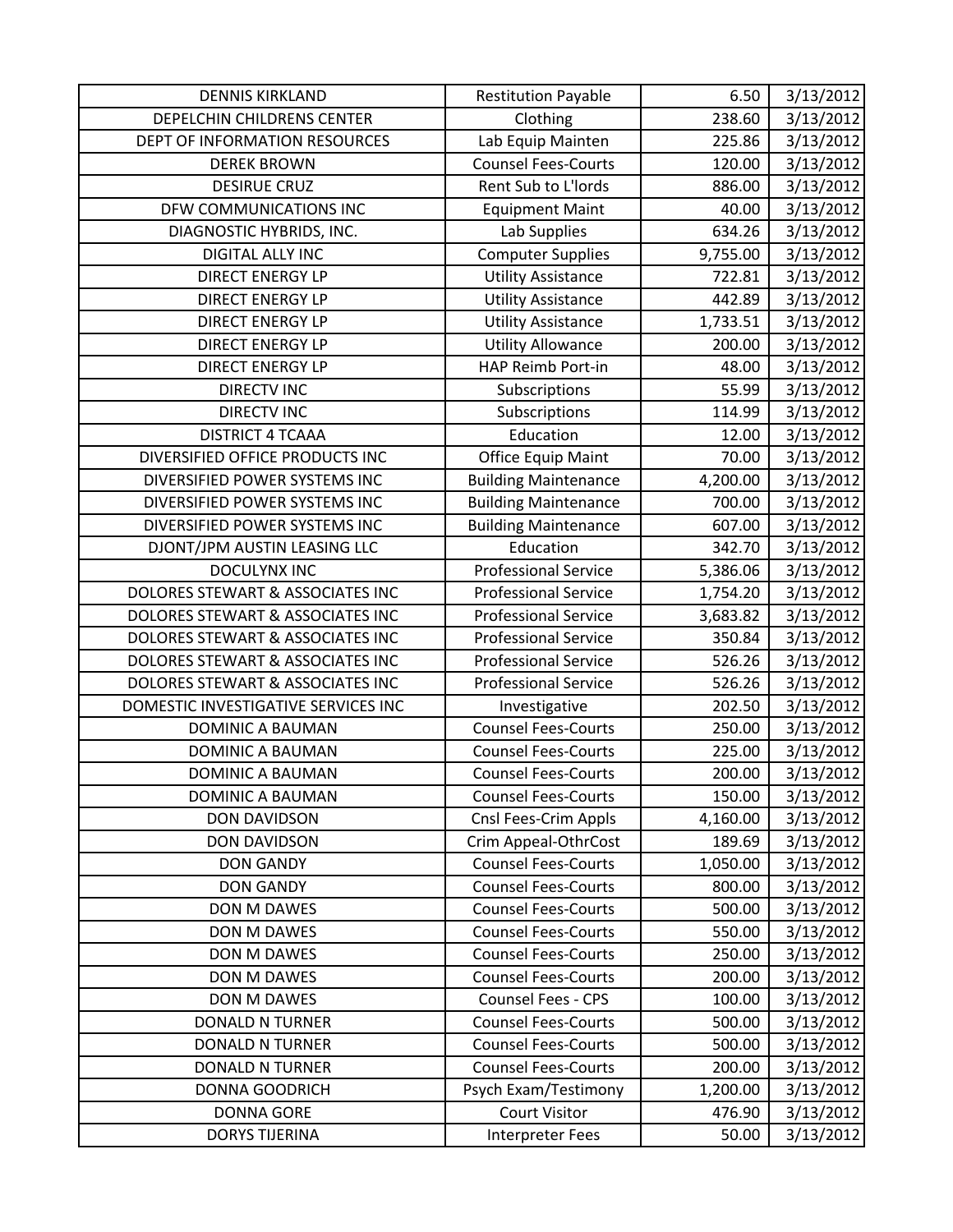| DOUBLE EAGLE MECHANICAL SERVICE        | <b>Building Maintenance</b> | 2,500.00  | 3/13/2012 |
|----------------------------------------|-----------------------------|-----------|-----------|
| DOUBLE EAGLE MECHANICAL SERVICE        | <b>Building Maintenance</b> | 144.00    | 3/13/2012 |
| DOUBLE EAGLE MECHANICAL SERVICE        | <b>Building Maintenance</b> | 72.00     | 3/13/2012 |
| DOUBLE EAGLE MECHANICAL SERVICE        | <b>Building Maintenance</b> | 252.00    | 3/13/2012 |
| DOUBLE EAGLE MECHANICAL SERVICE        | <b>Building Maintenance</b> | 144.00    | 3/13/2012 |
| DOUBLE EAGLE MECHANICAL SERVICE        | <b>Building Maintenance</b> | 90.00     | 3/13/2012 |
| DOUBLE EAGLE MECHANICAL SERVICE        | <b>Building Maintenance</b> | 180.00    | 3/13/2012 |
| DOUBLE EAGLE MECHANICAL SERVICE        | <b>Building Maintenance</b> | 108.00    | 3/13/2012 |
| DOUBLE EAGLE MECHANICAL SERVICE        | <b>Building Maintenance</b> | 424.98    | 3/13/2012 |
| DOUBLE EAGLE MECHANICAL SERVICE        | <b>Building Maintenance</b> | 180.00    | 3/13/2012 |
| DOUBLE EAGLE MECHANICAL SERVICE        | <b>Building Maintenance</b> | 315.60    | 3/13/2012 |
| DOUBLE EAGLE MECHANICAL SERVICE        | <b>Building Maintenance</b> | 72.00     | 3/13/2012 |
| DOUBLE EAGLE MECHANICAL SERVICE        | <b>Building Maintenance</b> | 1,102.10  | 3/13/2012 |
| DOUBLE EAGLE MECHANICAL SERVICE        | <b>Building Maintenance</b> | 720.00    | 3/13/2012 |
| DOUBLE EAGLE MECHANICAL SERVICE        | Pool Maintenance            | 4,326.61  | 3/13/2012 |
| DOUBLE EAGLE MECHANICAL SERVICE        | Non-Track Equipment         | 621.77    | 3/13/2012 |
| DOUBLETREE HOTEL AT AUSTIN             | Travel                      | 239.20    | 3/13/2012 |
| DOUBLETREE HOTEL AT AUSTIN             | Travel                      | 239.20    | 3/13/2012 |
| DRAKE COMMUNICATIONS INC               | <b>Equipment Maint</b>      | 145.00    | 3/13/2012 |
| DRAKE COMMUNICATIONS INC               | <b>Building Maintenance</b> | 230.00    | 3/13/2012 |
| DRAKE DUNNAVENT PC                     | <b>Counsel Fees-Courts</b>  | 375.00    | 3/13/2012 |
| <b>DSCI INC and</b>                    | Rehab/Preserve Act          | 8,408.83  | 3/13/2012 |
| <b>DSCI INC and</b>                    | Rehab/Preserve Act          | 14,881.17 | 3/13/2012 |
| DSHS-DEPARTMENT OF STATE HEALTH        | <b>Professional Service</b> | 814.00    | 3/13/2012 |
| DSHS-DEPARTMENT OF STATE HEALTH        | <b>Professional Service</b> | 396.00    | 3/13/2012 |
| <b>DUANE GINN</b>                      | <b>Restitution Payable</b>  | 13.33     | 3/13/2012 |
| Duane S Coffey                         | <b>Travel</b>               | 100.00    | 3/13/2012 |
| <b>DURKIN LAW OFFICES PC</b>           | Counsel Fees-Juv            | 100.00    | 3/13/2012 |
| DURKIN LAW OFFICES PC                  | Counsel Fees-Juv            | 100.00    | 3/13/2012 |
| DURKIN LAW OFFICES PC                  | <b>Counsel Fees - CPS</b>   | 200.00    | 3/13/2012 |
| DYNA TEN CORPORATION                   | A/C Maint Contract          | 342.75    | 3/13/2012 |
| EAGLE MOUNTAIN / SAGINAW ISD           | Othr Intergovt Pay          | 895.44    | 3/13/2012 |
| <b>EAN HOLDINGS LLC</b>                | Vehicle Lease               | 1,200.00  | 3/13/2012 |
| <b>EARL E BATES JR</b>                 | <b>Counsel Fees-Courts</b>  | 650.00    | 3/13/2012 |
| <b>EARL E BATES JR</b>                 | <b>Counsel Fees-Courts</b>  | 900.00    | 3/13/2012 |
| EARL OWEN COMPANY, INC                 | Central Garage Inv          | 139.70    | 3/13/2012 |
| <b>EARNESTINE HUNT</b>                 | <b>Restitution Payable</b>  | 125.00    | 3/13/2012 |
| <b>EAST SIDE BOYS &amp; GIRLS CLUB</b> | <b>Restitution Payable</b>  | 150.00    | 3/13/2012 |
| <b>EAST TEXAS OPEN DOOR</b>            | Clothing                    | 107.00    | 3/13/2012 |
| <b>EBRA KELLEY</b>                     | Relative Assistance         | 300.00    | 3/13/2012 |
| <b>EDWARD DON &amp; COMPANY</b>        | Sheriff Inventory           | 318.60    | 3/13/2012 |
| <b>EDWARD G JONES</b>                  | <b>Counsel Fees-Courts</b>  | 300.00    | 3/13/2012 |
| <b>EDWARD G JONES</b>                  | <b>Counsel Fees-Courts</b>  | 400.00    | 3/13/2012 |
| <b>EDWARD G JONES</b>                  | <b>Counsel Fees-Courts</b>  | 2,250.00  | 3/13/2012 |
| <b>EDWARD G JONES</b>                  | <b>Counsel Fees-Courts</b>  | 450.00    | 3/13/2012 |
| <b>EDWARD G JONES</b>                  | <b>Counsel Fees-Courts</b>  | 2,400.00  | 3/13/2012 |
| <b>EDWARD G JONES</b>                  | <b>Counsel Fees-Courts</b>  | 362.50    | 3/13/2012 |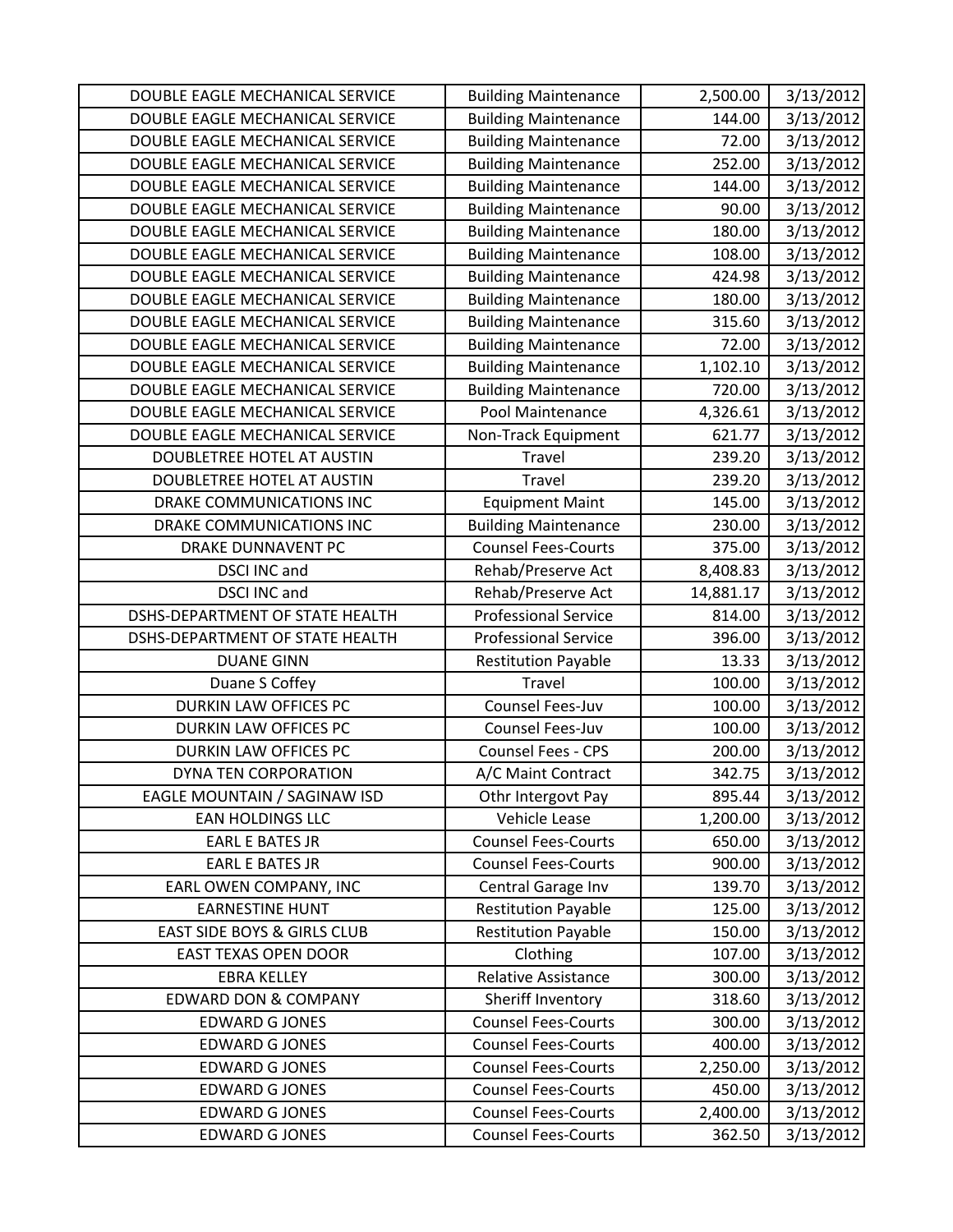| <b>EDWARD G JONES</b>               | <b>Counsel Fees-Courts</b>  | 1,000.00  | 3/13/2012 |
|-------------------------------------|-----------------------------|-----------|-----------|
| <b>EDWIN G STEPHENS</b>             | Reporter's Records          | 124.00    | 3/13/2012 |
| <b>EDWIN YOUNGBLOOD</b>             | <b>Counsel Fees-Courts</b>  | 1,660.00  | 3/13/2012 |
| <b>EDWIN YOUNGBLOOD</b>             | <b>Counsel Fees-Courts</b>  | 2,165.00  | 3/13/2012 |
| <b>EDWIN YOUNGBLOOD</b>             | <b>Counsel Fees-Courts</b>  | 280.00    | 3/13/2012 |
| <b>EDWIN YOUNGBLOOD</b>             | <b>Counsel Fees-Courts</b>  | 400.00    | 3/13/2012 |
| <b>EDWIN YOUNGBLOOD</b>             | Counsel Fees-Juv            | 275.00    | 3/13/2012 |
| <b>EDWIN YOUNGBLOOD</b>             | Counsel Fees - CPS          | 200.00    | 3/13/2012 |
| <b>EDWIN YOUNGBLOOD</b>             | <b>Litigation Expense</b>   | 5.80      | 3/13/2012 |
| <b>EDWIN YOUNGBLOOD</b>             | <b>Litigation Expense</b>   | 78.84     | 3/13/2012 |
| EJLAD INVESTMENTS LLC               | Rent Sub to L'Iords         | 676.00    | 3/13/2012 |
| <b>EKLUND'S INC</b>                 | <b>Elevator Maintenance</b> | 31,552.00 | 3/13/2012 |
| <b>ELIZABETH CORTRIGHT</b>          | <b>Professional Service</b> | 412.50    | 3/13/2012 |
| <b>ELIZABETH RIVERA</b>             | <b>Counsel Fees-Courts</b>  | 300.00    | 3/13/2012 |
| <b>ELKE L DANIEL</b>                | Counsel Fees - CPS          | 2,616.65  | 3/13/2012 |
| <b>ELOY SEPULVEDA</b>               | <b>Counsel Fees-Courts</b>  | 1,420.00  | 3/13/2012 |
| <b>ELOY SEPULVEDA</b>               | <b>Counsel Fees-Courts</b>  | 725.00    | 3/13/2012 |
| <b>ELOY SEPULVEDA</b>               | <b>Counsel Fees-Courts</b>  | 3,627.00  | 3/13/2012 |
| <b>ELOY SEPULVEDA</b>               | <b>Counsel Fees-Courts</b>  | 800.00    | 3/13/2012 |
| <b>ELOY SEPULVEDA</b>               | <b>Counsel Fees-Courts</b>  | 100.00    | 3/13/2012 |
| <b>ELOY SEPULVEDA</b>               | <b>Counsel Fees-Courts</b>  | 375.00    | 3/13/2012 |
| <b>ELOY SEPULVEDA</b>               | <b>Counsel Fees-Courts</b>  | 100.00    | 3/13/2012 |
| <b>ELRODS COST PLUS</b>             | Food/Hygiene Assist         | 19.73     | 3/13/2012 |
| ELROD'S COST PLUS #11               | Food/Hygiene Assist         | 60.00     | 3/13/2012 |
| <b>EMC INTEGRATED SYSTEMS GROUP</b> | <b>Equipment Maint</b>      | 2,885.57  | 3/13/2012 |
| <b>EMC INTEGRATED SYSTEMS GROUP</b> | <b>Building Maintenance</b> | 2,352.14  | 3/13/2012 |
| <b>EMC INTEGRATED SYSTEMS GROUP</b> | <b>Building Maintenance</b> | 2,510.81  | 3/13/2012 |
| <b>EMERGENCY SVCS DISTRICT</b>      | Othr Intergovt Pay          | 40.35     | 3/13/2012 |
| <b>EMPIRE PAPER</b>                 | Sheriff Inventory           | 133.00    | 3/13/2012 |
| <b>EMPIRE PAPER</b>                 | Sheriff Inventory           | 172.40    | 3/13/2012 |
| <b>EMPIRE PAPER</b>                 | <b>Custodian Supplies</b>   | 2,417.50  | 3/13/2012 |
| <b>ENCON SYSTEMS INC</b>            | <b>Supplies</b>             | 220.20    | 3/13/2012 |
| <b>ENCON SYSTEMS INC</b>            | <b>Computer Supplies</b>    | 792.00    | 3/13/2012 |
| <b>ENVIROMATIC SERVICES</b>         | <b>Building Maintenance</b> | 589.09    | 3/13/2012 |
| <b>ENVIROMATIC SERVICES</b>         | <b>Building Maintenance</b> | 524.10    | 3/13/2012 |
| <b>ENVIROMATIC SERVICES</b>         | <b>Building Maintenance</b> | 273.00    | 3/13/2012 |
| <b>ENVIROMATIC SERVICES</b>         | <b>Building Maintenance</b> | 2,179.31  | 3/13/2012 |
| <b>ENVIROMATIC SERVICES</b>         | A/C Maint Contract          | 1,126.58  | 3/13/2012 |
| <b>ENVIROMATIC SERVICES</b>         | A/C Maint Contract          | 358.20    | 3/13/2012 |
| <b>ENVIROMATIC SERVICES</b>         | A/C Maint Contract          | 1,198.07  | 3/13/2012 |
| <b>ERIC CUMMINGS</b>                | <b>Counsel Fees-Courts</b>  | 480.00    | 3/13/2012 |
| <b>ERIC CUMMINGS</b>                | <b>Counsel Fees-Courts</b>  | 715.00    | 3/13/2012 |
| <b>ERIC CUMMINGS</b>                | <b>Counsel Fees-Courts</b>  | 530.00    | 3/13/2012 |
| <b>ERIC CUMMINGS</b>                | <b>Counsel Fees-Courts</b>  | 400.00    | 3/13/2012 |
| <b>ERIC CUMMINGS</b>                | <b>Counsel Fees-Courts</b>  | 100.00    | 3/13/2012 |
| <b>ERIC CUMMINGS</b>                | <b>Counsel Fees-Courts</b>  | 915.00    | 3/13/2012 |
| <b>ERIC CUMMINGS</b>                | <b>Counsel Fees-Courts</b>  | 155.00    | 3/13/2012 |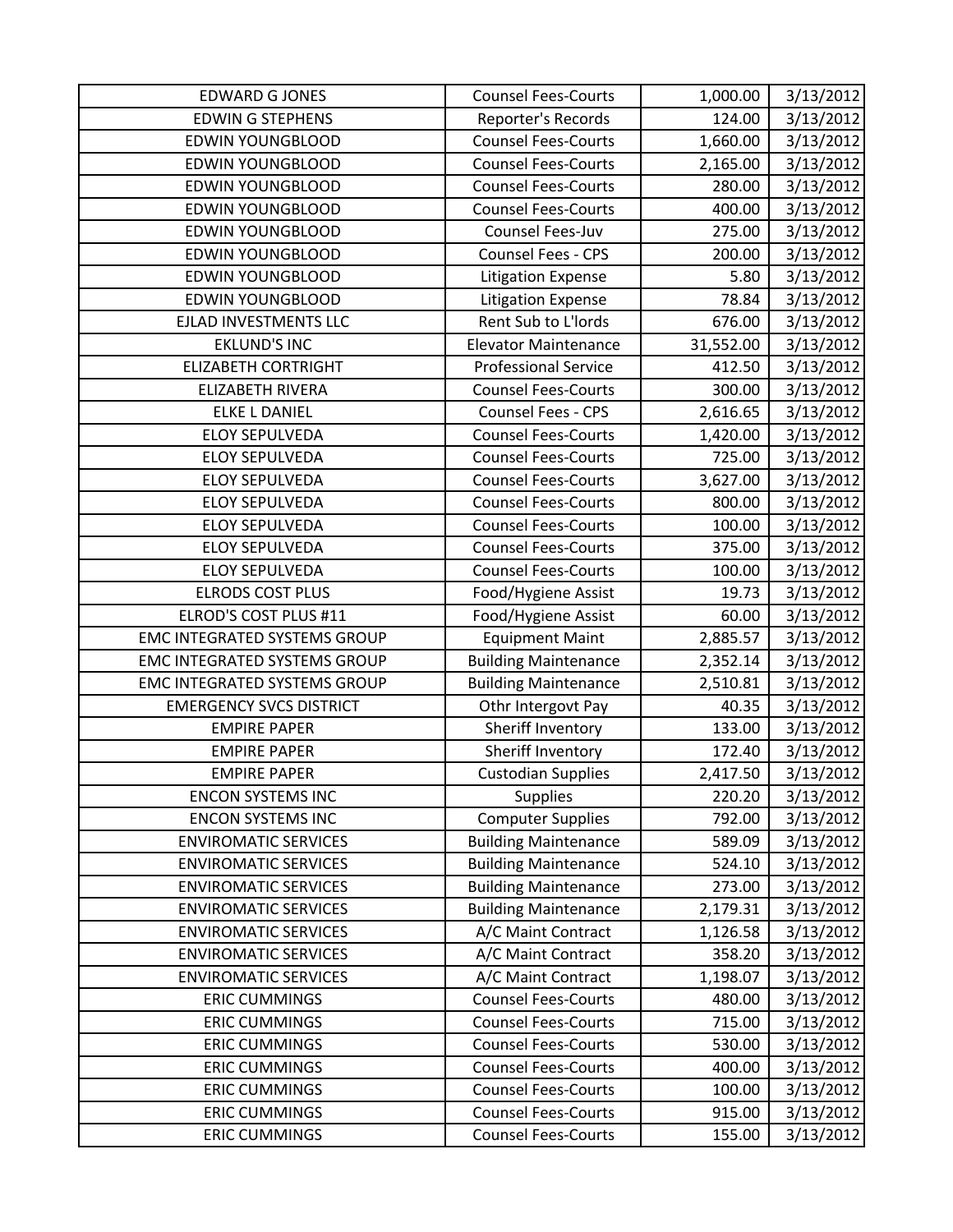| Eric S Metcalf                        | Travel                      | 38.97    | 3/13/2012 |
|---------------------------------------|-----------------------------|----------|-----------|
| <b>ESSIE CRAWFORD</b>                 | Clothing                    | 100.00   | 3/13/2012 |
| ESTATE OF ROBERT FRANKLIN FORD        | <b>Counsel Fees-Courts</b>  | 1,050.00 | 3/13/2012 |
| ESTATE OF ROBERT FRANKLIN FORD        | <b>Counsel Fees-Courts</b>  | 925.00   | 3/13/2012 |
| ESTATE OF ROBERT FRANKLIN FORD        | <b>Counsel Fees-Courts</b>  | 2,549.00 | 3/13/2012 |
| ESTATE OF ROBERT FRANKLIN FORD        | <b>Counsel Fees-Courts</b>  | 700.00   | 3/13/2012 |
| ESTATE OF ROBERT FRANKLIN FORD        | <b>Counsel Fees-Courts</b>  | 750.00   | 3/13/2012 |
| <b>ESTATE OF ROBERT FRANKLIN FORD</b> | <b>Counsel Fees-Courts</b>  | 275.00   | 3/13/2012 |
| <b>ESTATE OF ROBERT FRANKLIN FORD</b> | <b>Counsel Fees-Courts</b>  | 1,625.00 | 3/13/2012 |
| ESTATE OF ROBERT FRANKLIN FORD        | Cnsl Fees-Cap Murder        | 5,500.00 | 3/13/2012 |
| ESTATE OF ROBERT FRANKLIN FORD        | Cnsl Fees-Cap Murder        | 4,250.00 | 3/13/2012 |
| <b>ESTEBAN FONSECA</b>                | <b>Hith Dept Immu Fees</b>  | 25.00    | 3/13/2012 |
| Estella M Esquivel                    | Prepaid - Travel            | 60.00    | 3/13/2012 |
| <b>EVCO PARTNERS LP</b>               | Lab Supplies                | 84.60    | 3/13/2012 |
| <b>EVCO PARTNERS LP</b>               | <b>Supplies</b>             | 13.16    | 3/13/2012 |
| <b>EVCO PARTNERS LP</b>               | Supplies                    | 194.19   | 3/13/2012 |
| <b>EVCO PARTNERS LP</b>               | <b>Supplies</b>             | 19.00    | 3/13/2012 |
| <b>EVCO PARTNERS LP</b>               | Supplies                    | 9.54     | 3/13/2012 |
| <b>EVCO PARTNERS LP</b>               | Supplies                    | 9.54     | 3/13/2012 |
| <b>EVCO PARTNERS LP</b>               | <b>Supplies</b>             | 9.54     | 3/13/2012 |
| <b>EVCO PARTNERS LP</b>               | Supplies                    | 4.77     | 3/13/2012 |
| <b>EVCO PARTNERS LP</b>               | <b>Range Supplies</b>       | 240.30   | 3/13/2012 |
| <b>EVCO PARTNERS LP</b>               | <b>Custodian Supplies</b>   | 74.25    | 3/13/2012 |
| <b>EVCO PARTNERS LP</b>               | Parts and Supplies          | 35.25    | 3/13/2012 |
| <b>EVCO PARTNERS LP</b>               | Parts and Supplies          | 248.85   | 3/13/2012 |
| <b>EVCO PARTNERS LP</b>               | <b>Building Maintenance</b> | 173.50   | 3/13/2012 |
| <b>EVCO PARTNERS LP</b>               | <b>Building Maintenance</b> | 65.80    | 3/13/2012 |
| <b>EVCO PARTNERS LP</b>               | <b>Building Maintenance</b> | 109.65   | 3/13/2012 |
| <b>EVCO PARTNERS LP</b>               | <b>Building Maintenance</b> | 266.30   | 3/13/2012 |
| <b>EVCO PARTNERS LP</b>               | <b>Building Maintenance</b> | 636.00   | 3/13/2012 |
| <b>EVCO PARTNERS LP</b>               | <b>Building Maintenance</b> | 395.04   | 3/13/2012 |
| <b>EVCO PARTNERS LP</b>               | <b>Building Maintenance</b> | 30.19    | 3/13/2012 |
| <b>EVCO PARTNERS LP</b>               | <b>Supplies</b>             | 9.54     | 3/13/2012 |
| <b>EVCO PARTNERS LP</b>               | Parts and Supplies          | 24.38    | 3/13/2012 |
| <b>EVCO PARTNERS LP</b>               | Parts and Supplies          | 108.39   | 3/13/2012 |
| <b>EVCO PARTNERS LP</b>               | Parts and Supplies          | 144.00   | 3/13/2012 |
| <b>EVCO PARTNERS LP</b>               | Parts and Supplies          | 399.07   | 3/13/2012 |
| <b>EVCO PARTNERS LP</b>               | <b>Building Maintenance</b> | 52.79    | 3/13/2012 |
| <b>EVCO PARTNERS LP</b>               | Supplies                    | 31.88    | 3/13/2012 |
| <b>EVCO PARTNERS LP</b>               | Supplies                    | 9.52     | 3/13/2012 |
| <b>EVERMAN ISD</b>                    | Othr Intergovt Pay          | 139.17   | 3/13/2012 |
| EZ ELECTRICAL CONTRACTORS LLC         | <b>Building Maintenance</b> | 351.44   | 3/13/2012 |
| F STEVEN MCCLURE AND ASSOCIATES PLL   | <b>Counsel Fees-Courts</b>  | 500.00   | 3/13/2012 |
| FAMILY DOLLAR #5504                   | Food/Hygiene Assist         | 159.19   | 3/13/2012 |
| FAMILY DOLLAR #6283                   | Food/Hygiene Assist         | 139.80   | 3/13/2012 |
| FARMER & ASSOCIATES, INC.             | <b>Building Maintenance</b> | 435.00   | 3/13/2012 |
| <b>FARMERS MARKET</b>                 | Food                        | 615.45   | 3/13/2012 |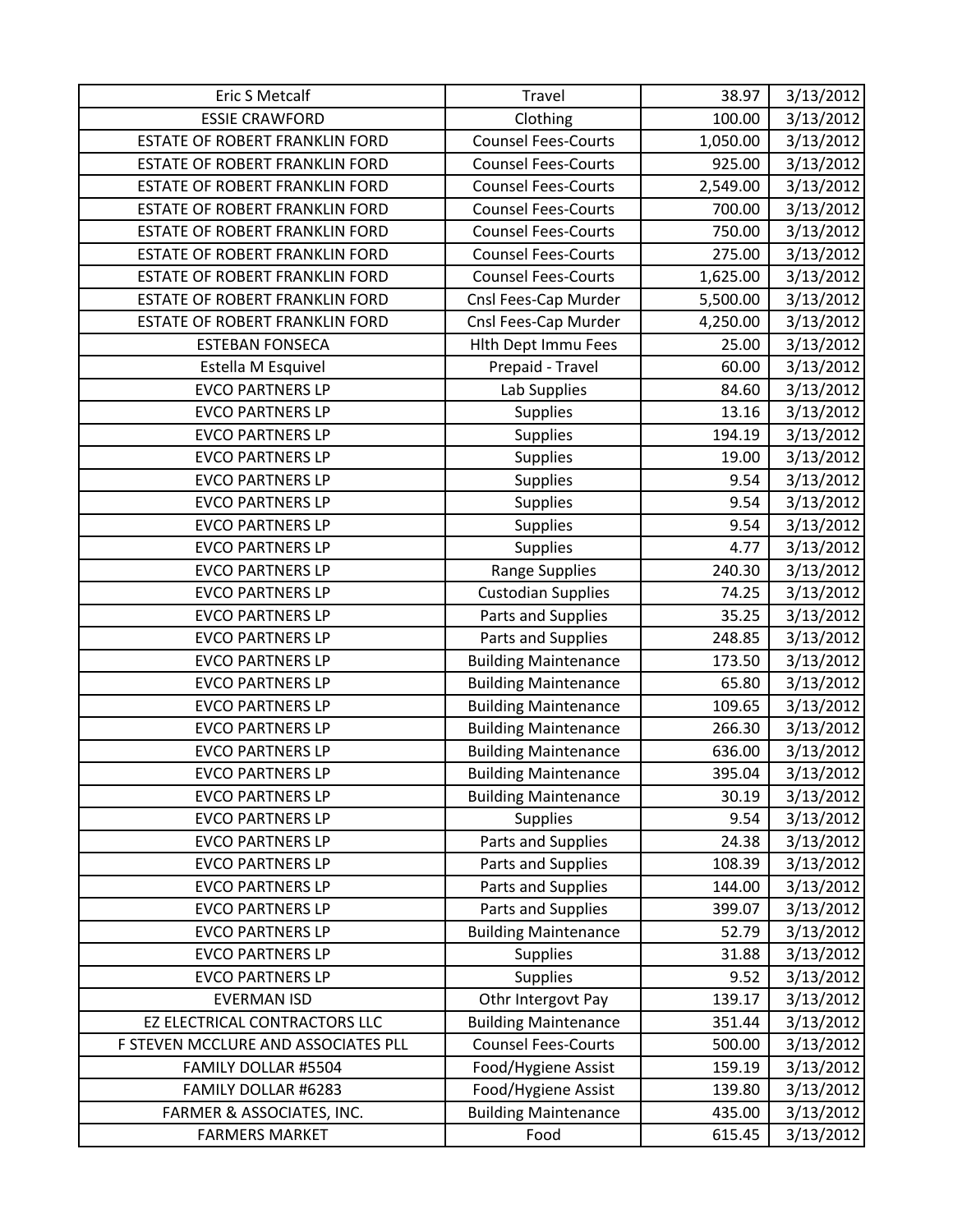| <b>FASCLAMPITT PAPER STORE</b> | <b>Graphics Inventory</b>   | 15,117.90 | 3/13/2012 |
|--------------------------------|-----------------------------|-----------|-----------|
| <b>FASCLAMPITT PAPER STORE</b> | <b>Graphics Inventory</b>   | 1,032.00  | 3/13/2012 |
| <b>FASCLAMPITT PAPER STORE</b> | <b>Supplies</b>             | 145.13    | 3/13/2012 |
| <b>FASTENAL</b>                | <b>Building Maintenance</b> | 30.13     | 3/13/2012 |
| <b>FAYE R HARDEN</b>           | <b>Counsel Fees-Courts</b>  | 700.00    | 3/13/2012 |
| <b>FEDEX</b>                   | Postage                     | 188.58    | 3/13/2012 |
| <b>FEDEX</b>                   | Postage                     | 381.71    | 3/13/2012 |
| <b>FEDEX</b>                   | Postage                     | 58.99     | 3/13/2012 |
| <b>FEDEX</b>                   | Postage                     | 70.81     | 3/13/2012 |
| <b>FEDEX</b>                   | Postage                     | 1,072.02  | 3/13/2012 |
| <b>FEDEX</b>                   | Postage                     | 59.44     | 3/13/2012 |
| <b>FEDEX</b>                   | Radio Serv-Non Contr        | 29.77     | 3/13/2012 |
| <b>FEDEX</b>                   | Postage                     | 227.05    | 3/13/2012 |
| FELIPE O CALZADA               | <b>Counsel Fees-Courts</b>  | 750.00    | 3/13/2012 |
| FELIPE O CALZADA               | <b>Counsel Fees-Courts</b>  | 50.00     | 3/13/2012 |
| FELIPE O CALZADA               | <b>Counsel Fees-Courts</b>  | 175.00    | 3/13/2012 |
| FELIPE O CALZADA               | <b>Counsel Fees-Courts</b>  | 700.00    | 3/13/2012 |
| FELIPE O CALZADA               | <b>Counsel Fees-Courts</b>  | 75.00     | 3/13/2012 |
| FELIPE O CALZADA               | <b>Counsel Fees-Courts</b>  | 125.00    | 3/13/2012 |
| FELIPE O CALZADA               | Counsel Fees-Juv            | 100.00    | 3/13/2012 |
| FELIPE O CALZADA               | Counsel Fees - CPS          | 200.00    | 3/13/2012 |
| <b>FERNANDO ORTIZ</b>          | <b>Bail Bond Surety Fee</b> | 40.50     | 3/13/2012 |
| <b>FERNANDO ORTIZ</b>          | <b>Bail Bond Surety Fee</b> | 4.50      | 3/13/2012 |
| FIESTA MART #61                | Food/Hygiene Assist         | 60.00     | 3/13/2012 |
| FIESTA MART #69                | Food/Hygiene Assist         | 35.00     | 3/13/2012 |
| FIESTA MART #76                | Food/Hygiene Assist         | 139.72    | 3/13/2012 |
| FIESTA MART INC                | Food/Hygiene Assist         | 31.99     | 3/13/2012 |
| FILTER SYSTEMS INC             | <b>Building Maintenance</b> | 453.64    | 3/13/2012 |
| FILTER SYSTEMS INC             | A/C Maint Contract          | 373.77    | 3/13/2012 |
| FILTER SYSTEMS INC             | A/C Maint Contract          | 962.66    | 3/13/2012 |
| FILTER SYSTEMS INC             | A/C Maint Contract          | 120.02    | 3/13/2012 |
| FILTER SYSTEMS INC             | A/C Maint Contract          | 46.79     | 3/13/2012 |
| FILTER SYSTEMS INC             | A/C Maint Contract          | 259.30    | 3/13/2012 |
| FILTER SYSTEMS INC             | A/C Maint Contract          | 53.76     | 3/13/2012 |
| FILTER SYSTEMS INC             | A/C Maint Contract          | 93.52     | 3/13/2012 |
| FILTER SYSTEMS INC             | A/C Maint Contract          | 131.15    | 3/13/2012 |
| FILTER SYSTEMS INC             | A/C Maint Contract          | 108.85    | 3/13/2012 |
| FILTER SYSTEMS INC             | A/C Maint Contract          | 918.36    | 3/13/2012 |
| FILTER SYSTEMS INC             | A/C Maint Contract          | 22.40     | 3/13/2012 |
| FILTER SYSTEMS INC             | A/C Maint Contract          | 1,454.59  | 3/13/2012 |
| FILTER SYSTEMS INC             | A/C Maint Contract          | 555.14    | 3/13/2012 |
| FILTER SYSTEMS INC             | A/C Maint Contract          | 168.14    | 3/13/2012 |
| FILTER SYSTEMS INC             | A/C Maint Contract          | 33.95     | 3/13/2012 |
| FILTER SYSTEMS INC             | A/C Maint Contract          | 161.20    | 3/13/2012 |
| FILTER SYSTEMS INC             | A/C Maint Contract          | 149.42    | 3/13/2012 |
| FILTER SYSTEMS INC             | A/C Maint Contract          | 89.21     | 3/13/2012 |
| FIRST CALL MORGUE              | <b>Professional Service</b> | 400.00    | 3/13/2012 |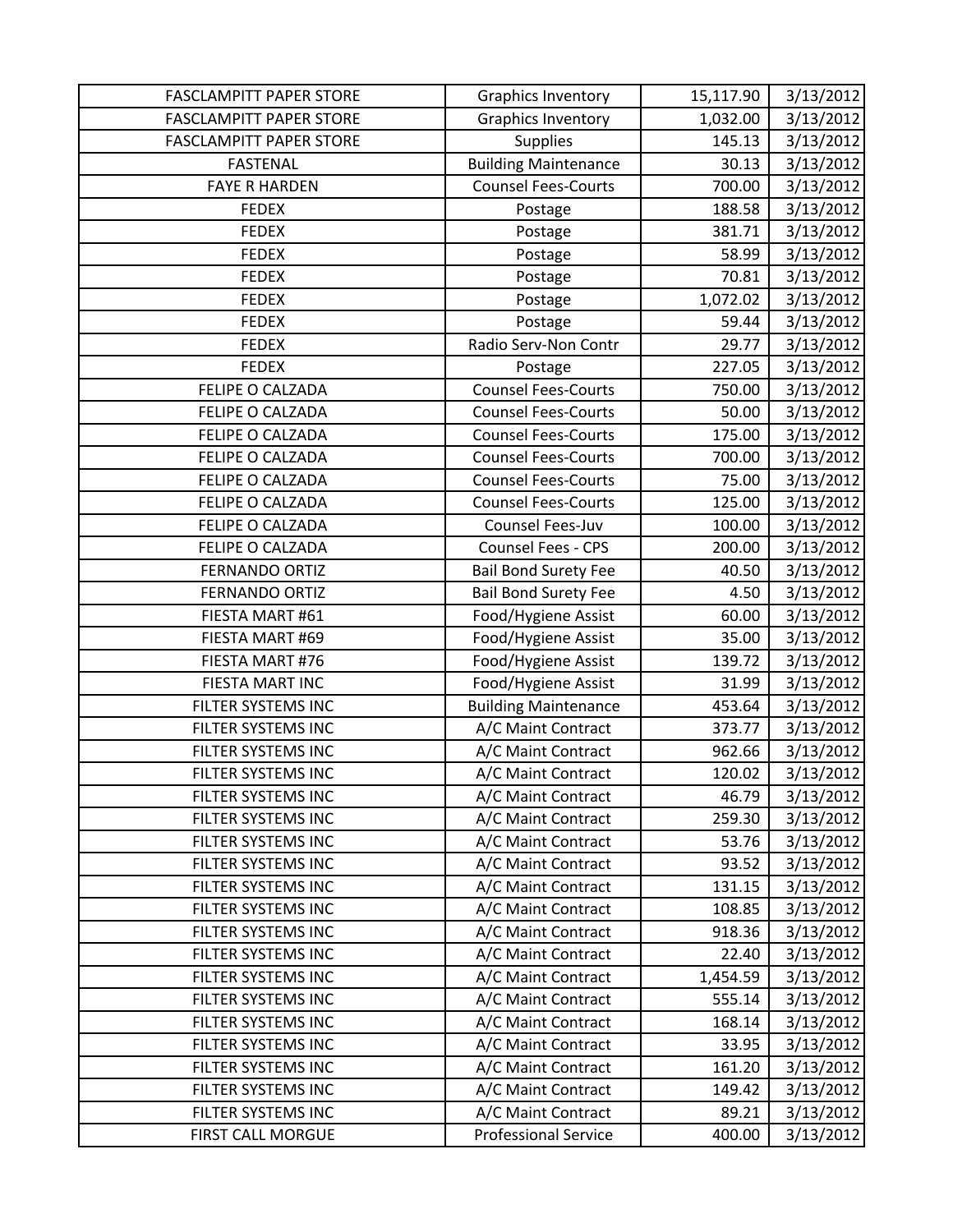| <b>FIRST CHOICE POWER</b>           | <b>Utility Assistance</b>   | 1,196.40   | 3/13/2012 |
|-------------------------------------|-----------------------------|------------|-----------|
| <b>FIRST CHOICE POWER</b>           | <b>Utility Allowance</b>    | 119.00     | 3/13/2012 |
| <b>FISHER SCIENTIFIC</b>            | <b>Medical Supplies</b>     | 346.00     | 3/13/2012 |
| <b>FISHER SCIENTIFIC</b>            | Lab Supplies                | 482.08     | 3/13/2012 |
| <b>FISHER SCIENTIFIC</b>            | Lab Supplies                | 892.40     | 3/13/2012 |
| <b>FISHER SCIENTIFIC</b>            | Lab Supplies                | 228.94     | 3/13/2012 |
| <b>FISHER SCIENTIFIC</b>            | Lab Supplies                | 1,430.58   | 3/13/2012 |
| <b>FISHER SCIENTIFIC</b>            | Lab Supplies                | 70.00      | 3/13/2012 |
| FITNESS SERVICE OF NORTH TEXAS      | <b>Equipment Maint</b>      | 1,419.49   | 3/13/2012 |
| FIVE STAR CORRECTIONAL SERVICES INC | Food Contr/Prisoners        | 154,194.66 | 3/13/2012 |
| FIVE STAR CORRECTIONAL SERVICES INC | Food Contr/Employees        | 4,946.99   | 3/13/2012 |
| FIVE STAR STERILIZER SERVICES       | Lab Supplies                | 3,220.77   | 3/13/2012 |
| <b>Florastine Mack</b>              | Education                   | 30.00      | 3/13/2012 |
| FLOWER MOUND WATER BLAST INC        | <b>Erosion Control</b>      | 1,706.12   | 3/13/2012 |
| FLYNN, FRANCIS & CLARK LLP          | <b>Counsel Fees-Courts</b>  | 1,270.00   | 3/13/2012 |
| FLYNN, FRANCIS & CLARK LLP          | <b>Counsel Fees-Courts</b>  | 475.00     | 3/13/2012 |
| FLYNN, FRANCIS & CLARK LLP          | Counsel Fees - CPS          | 150.00     | 3/13/2012 |
| <b>FOODLAND MARKETS</b>             | Food/Hygiene Assist         | 60.00      | 3/13/2012 |
| FORT DEARBORN LIFE INSURANCE CO     | <b>Optional Term</b>        | 56,282.08  | 3/13/2012 |
| FORT DEARBORN LIFE INSURANCE CO     | Dependent Group Life        | 3,256.05   | 3/13/2012 |
| FORT DEARBORN LIFE INSURANCE CO     | Spousal Opt TermLife        | 1,864.60   | 3/13/2012 |
| FORT DEARBORN LIFE INSURANCE CO     | <b>Basic Life</b>           | 26,141.35  | 3/13/2012 |
| FORT WORTH ELECTRIC                 | Kitchen Maintenance         | 198.43     | 3/13/2012 |
| FORT WORTH ELECTRIC                 | <b>Building Maintenance</b> | 319.46     | 3/13/2012 |
| FORT WORTH ISD                      | Othr Intergovt Pay          | 3,305.97   | 3/13/2012 |
| FORT WORTH ISD                      | <b>Professional Service</b> | 75,043.15  | 3/13/2012 |
| FORT WORTH PID#1                    | Othr Intergovt Pay          | 14.32      | 3/13/2012 |
| FORT WORTH PID#6                    | Othr Intergovt Pay          | 11.35      | 3/13/2012 |
| FORT WORTH PID#7                    | Othr Intergovt Pay          | 12.43      | 3/13/2012 |
| FORT WORTH STAR TELEGRAM            | Advertis/Leg Notice         | 2,138.87   | 3/13/2012 |
| FORT WORTH STAR TELEGRAM            | Advertis/Leg Notice         | 301.00     | 3/13/2012 |
| FORT WORTH TRANSPORTATION AUTHORITY | Fuel                        | 164.45     | 3/13/2012 |
| FORT WORTH WATER DEPARTMENT         | Water                       | 35.01      | 3/13/2012 |
| FORT WORTH WATER DEPARTMENT         | Water                       | 106.08     | 3/13/2012 |
| FORT WORTH WATER DEPARTMENT         | Water                       | 1,326.07   | 3/13/2012 |
| FORT WORTH WATER DEPARTMENT         | Water                       | 4,647.35   | 3/13/2012 |
| FORT WORTH WATER DEPARTMENT         | Water                       | 4,329.70   | 3/13/2012 |
| FORT WORTH WATER DEPARTMENT         | Water                       | 9,251.60   | 3/13/2012 |
| FORT WORTH WATER DEPARTMENT         | Water                       | 31,989.84  | 3/13/2012 |
| FORT WORTH WATER DEPARTMENT         | Water                       | 130.02     | 3/13/2012 |
| FORT WORTH WATER DEPARTMENT         | Water                       | 1,305.78   | 3/13/2012 |
| FORT WORTH WATER DEPARTMENT         | Water                       | 38.50      | 3/13/2012 |
| FORT WORTH WATER DEPARTMENT         | Water                       | 29.90      | 3/13/2012 |
| FORT WORTH WATER DEPARTMENT         | Water                       | 51,169.29  | 3/13/2012 |
| FORT WORTH WATER DEPARTMENT         | Water                       | 175.76     | 3/13/2012 |
| FORT WORTH WATER DEPARTMENT         | Water                       | 1,632.98   | 3/13/2012 |
| FORT WORTH WATER DEPARTMENT         | Water                       | 169.57     | 3/13/2012 |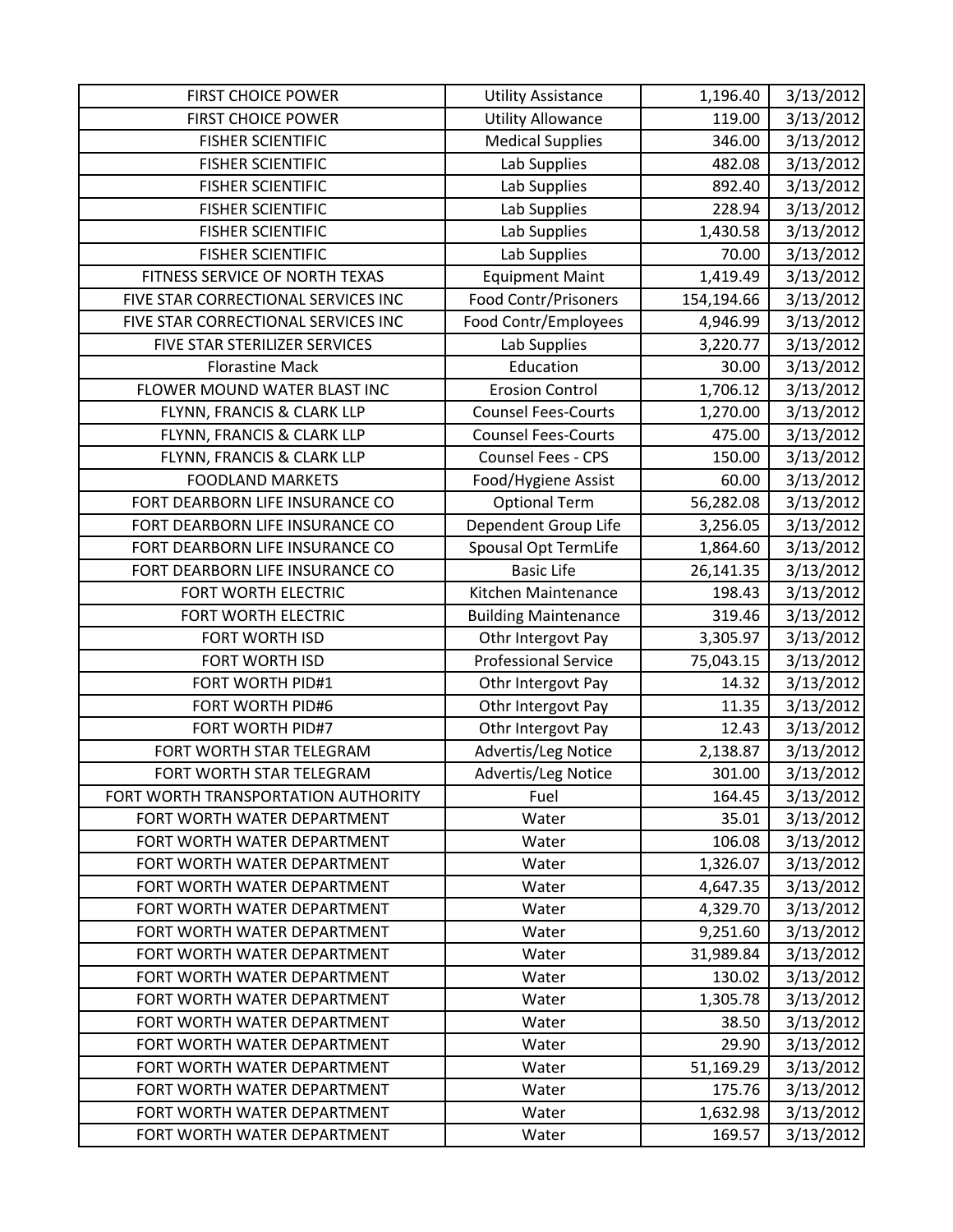| FORT WORTH WATER DEPARTMENT       | Water                       | 644.62   | 3/13/2012 |
|-----------------------------------|-----------------------------|----------|-----------|
| FORT WORTH WATER DEPARTMENT       | Water                       | 303.56   | 3/13/2012 |
| FORT WORTH WATER DEPARTMENT       | Water                       | 52.52    | 3/13/2012 |
| FORT WORTH WATER DEPARTMENT       | Water                       | 1,024.00 | 3/13/2012 |
| FORT WORTH WATER DEPARTMENT       | Water                       | 803.10   | 3/13/2012 |
| FORT WORTH WATER DEPARTMENT       | Water                       | 3,085.66 | 3/13/2012 |
| FORT WORTH WATER DEPARTMENT       | Water                       | 542.07   | 3/13/2012 |
| FORT WORTH WATER DEPARTMENT       | Water                       | 1,029.15 | 3/13/2012 |
| FORT WORTH WATER DEPARTMENT       | Water                       | 117.74   | 3/13/2012 |
| FORT WORTH WATER DEPARTMENT       | Water                       | 158.13   | 3/13/2012 |
| FORT WORTH WATER DEPARTMENT       | Water                       | 178.70   | 3/13/2012 |
| FORT WORTH WATER DEPARTMENT       | Water                       | 208.18   | 3/13/2012 |
| FORT WORTH WATER DEPARTMENT       | Water                       | 27.00    | 3/13/2012 |
| FORT WORTH WATER DEPARTMENT       | Water                       | 131.14   | 3/13/2012 |
| FORT WORTH WATER DEPARTMENT       | Water                       | 63.73    | 3/13/2012 |
| FORT WORTH WATER DEPARTMENT       | Water                       | 52.47    | 3/13/2012 |
| FORT WORTH WATER DEPARTMENT       | Water                       | 143.03   | 3/13/2012 |
| FORT WORTH WATER DEPARTMENT       | <b>Utility Assistance</b>   | 5,715.96 | 3/13/2012 |
| FORT WORTH WATER DEPARTMENT       | Water                       | 54.00    | 3/13/2012 |
| FORT WORTH WATER DEPARTMENT       | Water                       | 61.75    | 3/13/2012 |
| FORT WORTH WATER DEPARTMENT       | Water                       | 194.96   | 3/13/2012 |
| FORT WORTH WATER DEPARTMENT       | Water                       | 134.91   | 3/13/2012 |
| FORT WORTH WATER DEPARTMENT       | Water                       | 4,372.64 | 3/13/2012 |
| <b>FOUNTAIN PARK HOA</b>          | <b>Restitution Payable</b>  | 48.43    | 3/13/2012 |
| <b>FRANCES B JANEZIC</b>          | <b>Professional Service</b> | 1,403.36 | 3/13/2012 |
| <b>FRANCES B JANEZIC</b>          | <b>Professional Service</b> | 350.84   | 3/13/2012 |
| <b>FRANCISCO HERNANDEZ JR</b>     | <b>Counsel Fees-Courts</b>  | 500.00   | 3/13/2012 |
| <b>FRANCISCO HERNANDEZ JR</b>     | <b>Counsel Fees-Courts</b>  | 1,150.00 | 3/13/2012 |
| <b>FRANCISCO HERNANDEZ JR</b>     | <b>Counsel Fees-Courts</b>  | 350.00   | 3/13/2012 |
| <b>FRANCISCO HERNANDEZ JR</b>     | <b>Counsel Fees-Courts</b>  | 200.00   | 3/13/2012 |
| <b>FRANCISCO HERNANDEZ JR</b>     | <b>Counsel Fees-Courts</b>  | 650.00   | 3/13/2012 |
| FRANCISCO HERNANDEZ JR            | <b>Counsel Fees-Courts</b>  | 125.00   | 3/13/2012 |
| <b>FRANK ADLER</b>                | Counsel Fees-Juv            | 350.00   | 3/13/2012 |
| <b>FRANK ADLER</b>                | <b>Counsel Fees - CPS</b>   | 1,130.00 | 3/13/2012 |
| <b>FRANK ADLER</b>                | Cnsl Fees-Fam Drg Ct        | 100.00   | 3/13/2012 |
| <b>FRANK ADLER</b>                | <b>Counsel Fees-Probate</b> | 500.00   | 3/13/2012 |
| FRANK W NEAL & ASSOC INC          | <b>Professional Service</b> | 570.00   | 3/13/2012 |
| <b>FRED ANTHONY UFOLLA</b>        | <b>Restitution Payable</b>  | 450.00   | 3/13/2012 |
| <b>FRED CUMMINGS</b>              | <b>Counsel Fees-Courts</b>  | 575.00   | 3/13/2012 |
| FRED DAVID HOWEY                  | <b>Counsel Fees-Courts</b>  | 200.00   | 3/13/2012 |
| <b>FRONING &amp; ASSOCIATES</b>   | Reporter's Records          | 860.00   | 3/13/2012 |
| FRONTLINE PROPERTY MANAGEMENT INC | Rent Sub to L'Iords         | 1,085.00 | 3/13/2012 |
| FT WORTH LAUNDRY & DRY CLEAN      | Lab Equip Mainten           | 140.50   | 3/13/2012 |
| FULGHAM LAW FIRM PC               | <b>Counsel Fees-Courts</b>  | 100.00   | 3/13/2012 |
| <b>G ALAN STEELE</b>              | <b>Counsel Fees-Courts</b>  | 500.00   | 3/13/2012 |
| <b>G ALAN STEELE</b>              | <b>Counsel Fees-Courts</b>  | 1,375.00 | 3/13/2012 |
| <b>G ALAN STEELE</b>              | <b>Counsel Fees-Courts</b>  | 212.50   | 3/13/2012 |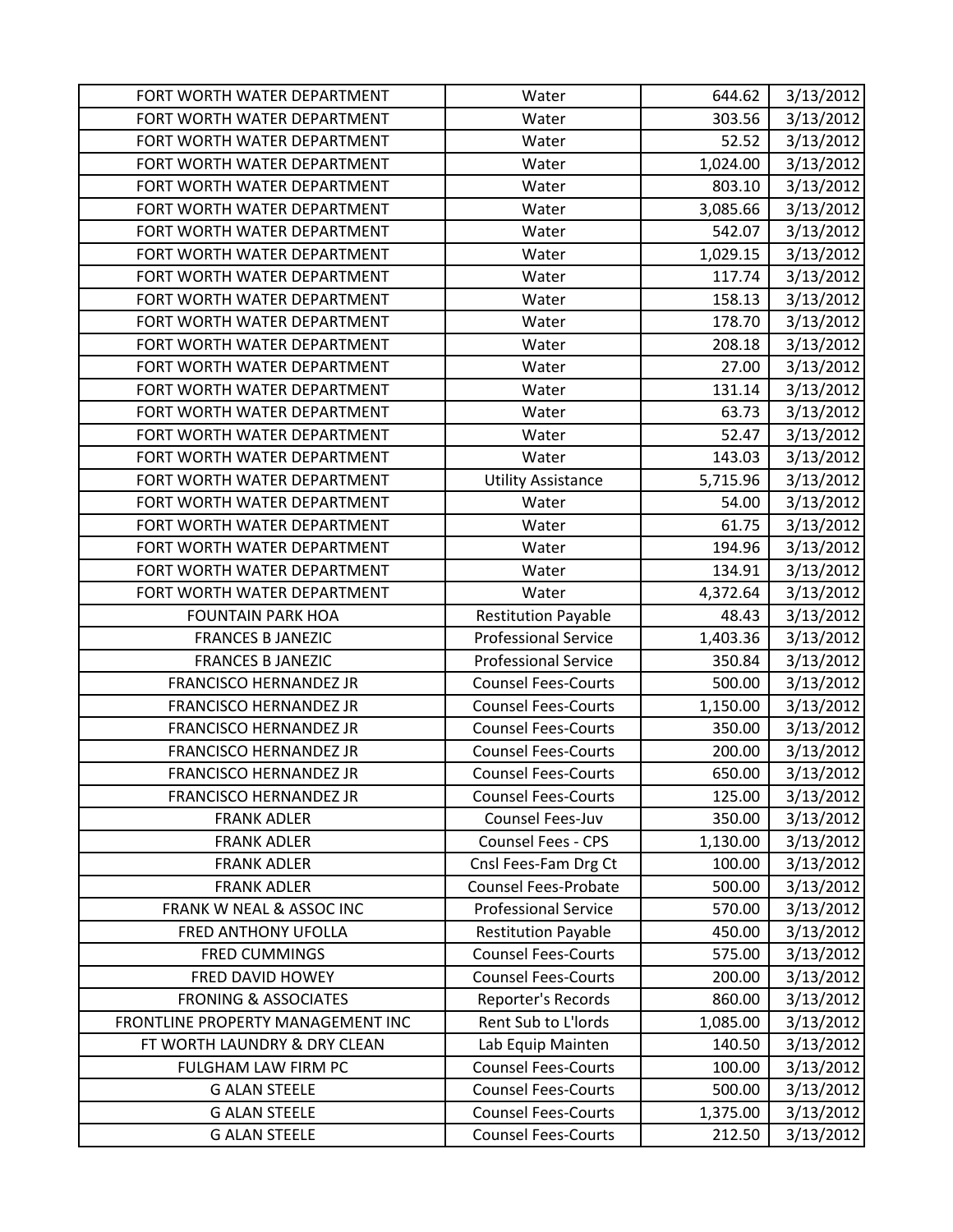| <b>G ALAN STEELE</b>                     | <b>Counsel Fees-Courts</b>  | 325.00   | 3/13/2012 |
|------------------------------------------|-----------------------------|----------|-----------|
| <b>G ANDREW PLATT</b>                    | <b>Counsel Fees-Courts</b>  | 850.00   | 3/13/2012 |
| <b>G ANDREW PLATT</b>                    | <b>Counsel Fees-Courts</b>  | 2,225.00 | 3/13/2012 |
| <b>G ANDREW PLATT</b>                    | <b>Counsel Fees-Courts</b>  | 237.50   | 3/13/2012 |
| <b>GLSEAMAN &amp; COMPANY</b>            | <b>Equipment Maint</b>      | 87.50    | 3/13/2012 |
| <b>Garland G Tetens</b>                  | Education                   | 120.00   | 3/13/2012 |
| <b>GARY MEDLIN</b>                       | <b>Counsel Fees-Courts</b>  | 610.00   | 3/13/2012 |
| <b>GARY MEDLIN</b>                       | <b>Counsel Fees-Courts</b>  | 200.00   | 3/13/2012 |
| <b>GAYLORD BROS</b>                      | Supplies                    | 1,126.61 | 3/13/2012 |
| <b>GAYLORD BROS</b>                      | Non-Track Equipment         | (668.80) | 3/13/2012 |
| <b>GE FOODLAND INC</b>                   | Food/Hygiene Assist         | 59.18    | 3/13/2012 |
| GENERAL LABORATORY PRODUCTS INC          | Lab Supplies                | 409.13   | 3/13/2012 |
| <b>GEORGE R TRIMBER LAW OFFICE</b>       | <b>Counsel Fees-Courts</b>  | 1,600.00 | 3/13/2012 |
| <b>GEORGE R TRIMBER LAW OFFICE</b>       | <b>Counsel Fees-Courts</b>  | 850.00   | 3/13/2012 |
| <b>GEORGE W NORRIS</b>                   | Rent Sub to L'Iords         | 43.00    | 3/13/2012 |
| <b>GERARD KARDONSKY</b>                  | <b>Counsel Fees-Courts</b>  | 700.00   | 3/13/2012 |
| <b>GERARD KARDONSKY</b>                  | <b>Counsel Fees-Courts</b>  | 350.00   | 3/13/2012 |
| <b>GERARD KARDONSKY</b>                  | <b>Counsel Fees-Courts</b>  | 750.00   | 3/13/2012 |
| <b>GES</b>                               | <b>Building Maintenance</b> | 1,923.16 | 3/13/2012 |
| <b>GES</b>                               | A/C Maint Contract          | 970.70   | 3/13/2012 |
| <b>GES</b>                               | A/C Maint Contract          | 701.10   | 3/13/2012 |
| <b>GES</b>                               | A/C Maint Contract          | 403.00   | 3/13/2012 |
| <b>GES</b>                               | Kitchen Maintenance         | 681.74   | 3/13/2012 |
| <b>GES</b>                               | Kitchen Maintenance         | 248.00   | 3/13/2012 |
| <b>GES</b>                               | A/C Maint Contract          | 513.04   | 3/13/2012 |
| <b>GEXA ENERGY LP</b>                    | <b>Utility Assistance</b>   | 183.97   | 3/13/2012 |
| <b>GILBERT RUSSELL ROWE</b>              | <b>Counsel Fees-Courts</b>  | 875.00   | 3/13/2012 |
| <b>GILBERT RUSSELL ROWE</b>              | <b>Counsel Fees-Courts</b>  | 350.00   | 3/13/2012 |
| <b>GILBERTO TORREZ</b>                   | Investigative               | 1,582.00 | 3/13/2012 |
| <b>GILBERTO TORREZ</b>                   | Investigative               | 800.50   | 3/13/2012 |
| <b>GIRLS INC OF TARRANT COUNTY</b>       | <b>Subrecipient Service</b> | 3,714.52 | 3/13/2012 |
| <b>GLAXO SMITH KLINE (GSK)</b>           | <b>Medical Supplies</b>     | 4,290.36 | 3/13/2012 |
| <b>GLAXO SMITH KLINE (GSK)</b>           | Lab Supplies                | 327.80   | 3/13/2012 |
| <b>GLAXO SMITH KLINE (GSK)</b>           | <b>Medical Supplies</b>     | 3,278.00 | 3/13/2012 |
| <b>GLAXO SMITH KLINE (GSK)</b>           | <b>Medical Supplies</b>     | 3,885.56 | 3/13/2012 |
| <b>GLENDA T ALLEN-ROSALES</b>            | <b>Counsel Fees-Probate</b> | 500.00   | 3/13/2012 |
| <b>GLENDA T ALLEN-ROSALES</b>            | Counsel Fees-Probate        | 750.00   | 3/13/2012 |
| <b>GLENDA T ALLEN-ROSALES</b>            | <b>Interpreter Fees</b>     | 75.00    | 3/13/2012 |
| <b>GLOBAL EQUIPMENT COMPANY</b>          | <b>Supplies</b>             | 182.59   | 3/13/2012 |
| <b>GLOBAL HEALTHCARE LP</b>              | Lab Supplies                | 238.80   | 3/13/2012 |
| <b>GLYNIS MCGINTY</b>                    | <b>Counsel Fees-Courts</b>  | 400.00   | 3/13/2012 |
| <b>GLYNIS MCGINTY</b>                    | <b>Counsel Fees-Courts</b>  | 400.00   | 3/13/2012 |
| <b>GOMEZ FLOOR COVERING INC</b>          | Non-Track Const/Bldg        | 4,274.55 | 3/13/2012 |
| <b>GOMEZ FLOOR COVERING INC</b>          | Non-Track Equipment         | 1,300.00 | 3/13/2012 |
| <b>GOMEZ FLOOR COVERING INC</b>          | <b>Building Maintenance</b> | 499.20   | 3/13/2012 |
| <b>GRAND PRAIRIE CHAMBER OF COMMERCE</b> | <b>Meeting Expenses</b>     | 65.00    | 3/13/2012 |
| <b>GRAND PRAIRIE HOUSING ASSISTANCE</b>  | Port HAP Port-out           | 4,188.00 | 3/13/2012 |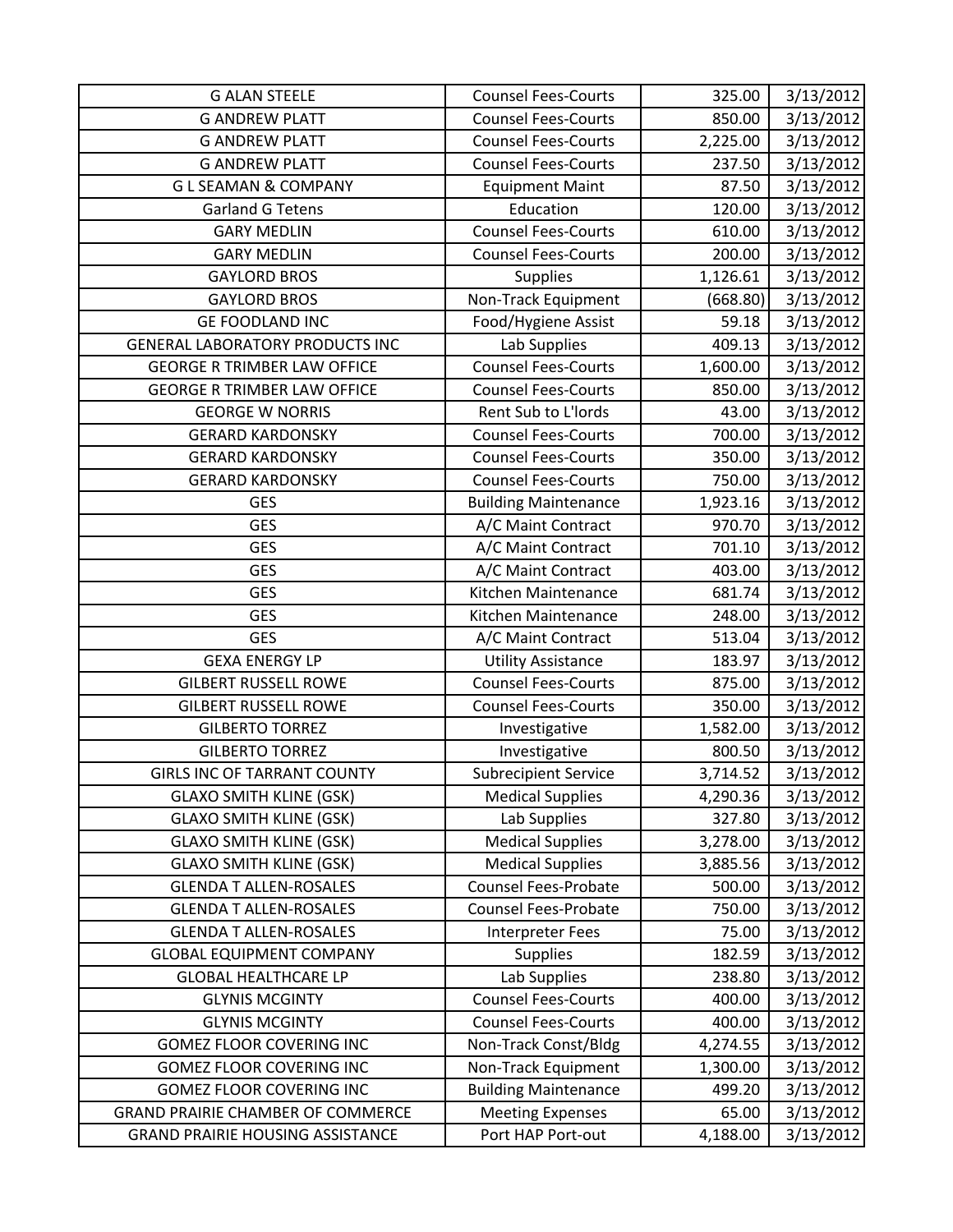| <b>GRAND PRAIRIE HOUSING ASSISTANCE</b> | Port Admin Fee Expen        | 214.35   | 3/13/2012 |
|-----------------------------------------|-----------------------------|----------|-----------|
| <b>GRAPHIC SOLUTIONS GROUP</b>          | Sign Shop Inventory         | 1,678.10 | 3/13/2012 |
| <b>GREEN GUARD FIRST AID AND SAFETY</b> | <b>Supplies</b>             | 88.99    | 3/13/2012 |
| <b>GREEN MOUNTAIN ENERGY COMPANY</b>    | <b>Utility Assistance</b>   | 147.01   | 3/13/2012 |
| <b>GREEN MOUNTAIN ENERGY COMPANY</b>    | <b>Utility Assistance</b>   | 132.07   | 3/13/2012 |
| <b>GREEN PLANET INC</b>                 | Lab Equip Mainten           | 170.00   | 3/13/2012 |
| <b>GREEN VALLEY COMPRESSOR</b>          | <b>Building Maintenance</b> | 375.00   | 3/13/2012 |
| <b>GREENWOOD MOUNT OLIVET</b>           | <b>County Burials</b>       | 1,195.00 | 3/13/2012 |
| <b>GREG GRAY</b>                        | <b>Counsel Fees-Courts</b>  | 1,075.00 | 3/13/2012 |
| <b>GREG GRAY</b>                        | <b>Counsel Fees-Courts</b>  | 3,400.00 | 3/13/2012 |
| <b>GREYHOUND LINES INC</b>              | Transportation              | 105.50   | 3/13/2012 |
| <b>Grover G Fickes</b>                  | Education                   | 546.05   | 3/13/2012 |
| <b>GSBS BATENHORST INC</b>              | Non-Track Const/Bldg        | 1,982.50 | 3/13/2012 |
| <b>GST PUBLIC SAFETY SUPPLY</b>         | Clothing                    | 189.98   | 3/13/2012 |
| <b>GST PUBLIC SAFETY SUPPLY</b>         | Clothing                    | 4,265.05 | 3/13/2012 |
| <b>GST PUBLIC SAFETY SUPPLY</b>         | Clothing                    | 2,575.24 | 3/13/2012 |
| <b>GST PUBLIC SAFETY SUPPLY</b>         | Clothing                    | 3,032.61 | 3/13/2012 |
| <b>GST PUBLIC SAFETY SUPPLY</b>         | Clothing                    | 514.18   | 3/13/2012 |
| <b>GST PUBLIC SAFETY SUPPLY</b>         | Clothing                    | 1,607.44 | 3/13/2012 |
| <b>GST PUBLIC SAFETY SUPPLY</b>         | Clothing                    | 2,190.83 | 3/13/2012 |
| <b>GST PUBLIC SAFETY SUPPLY</b>         | Clothing                    | (286.39) | 3/13/2012 |
| <b>GST PUBLIC SAFETY SUPPLY</b>         | Clothing                    | 4,452.76 | 3/13/2012 |
| <b>GST PUBLIC SAFETY SUPPLY</b>         | Clothing                    | 2,064.33 | 3/13/2012 |
| <b>GST PUBLIC SAFETY SUPPLY</b>         | Clothing                    | 3,318.50 | 3/13/2012 |
| <b>GST PUBLIC SAFETY SUPPLY</b>         | Clothing                    | 1,108.64 | 3/13/2012 |
| <b>GST PUBLIC SAFETY SUPPLY</b>         | Clothing                    | 2,300.74 | 3/13/2012 |
| <b>GST PUBLIC SAFETY SUPPLY</b>         | Clothing                    | 3,316.01 | 3/13/2012 |
| <b>GST PUBLIC SAFETY SUPPLY</b>         | Clothing                    | 139.96   | 3/13/2012 |
| <b>GT DISTRIBUTORS INC</b>              | Safety/Tact Supplies        | 150.95   | 3/13/2012 |
| <b>GT DISTRIBUTORS INC</b>              | Safety/Tact Supplies        | 272.28   | 3/13/2012 |
| <b>GUARANTEED EXPRESS INC</b>           | <b>Courier Service</b>      | 322.46   | 3/13/2012 |
| <b>GULF STATES DISTRIBUTORS</b>         | <b>Range Supplies</b>       | 1,395.00 | 3/13/2012 |
| <b>GW OUTFITTERS LP</b>                 | Supplies                    | 297.00   | 3/13/2012 |
| <b>GW OUTFITTERS LP</b>                 | <b>Supplies</b>             | 49.50    | 3/13/2012 |
| <b>GW OUTFITTERS LP</b>                 | Supplies                    | 99.00    | 3/13/2012 |
| <b>GW OUTFITTERS LP</b>                 | Supplies                    | 49.50    | 3/13/2012 |
| <b>Gwen Peterson</b>                    | Education                   | 100.00   | 3/13/2012 |
| H C BLAKEWELL INC                       | Vehicle Maintenance         | 200.00   | 3/13/2012 |
| H D SMITH WHOLESALE CO                  | <b>Medical Supplies</b>     | 5,092.88 | 3/13/2012 |
| H D SMITH WHOLESALE CO                  | <b>Medical Supplies</b>     | 3,825.64 | 3/13/2012 |
| HAIGOOD & CAMPBELL LLC                  | <b>Utility Assistance</b>   | 258.50   | 3/13/2012 |
| HALO BRANDED SOLUTIONS INC              | Clothing                    | 47.15    | 3/13/2012 |
| HALO BRANDED SOLUTIONS INC              | Clothing                    | 102.75   | 3/13/2012 |
| HAM RADIO OUTLET INC                    | <b>Supplies</b>             | 693.45   | 3/13/2012 |
| HAMIDA A ABDAL-KHALLAQ INC              | <b>Counsel Fees-Courts</b>  | 450.00   | 3/13/2012 |
| HAMIDA A ABDAL-KHALLAQ INC              | <b>Counsel Fees-Courts</b>  | 175.00   | 3/13/2012 |
| HAMIDA A ABDAL-KHALLAQ INC              | <b>Counsel Fees-Courts</b>  | 200.00   | 3/13/2012 |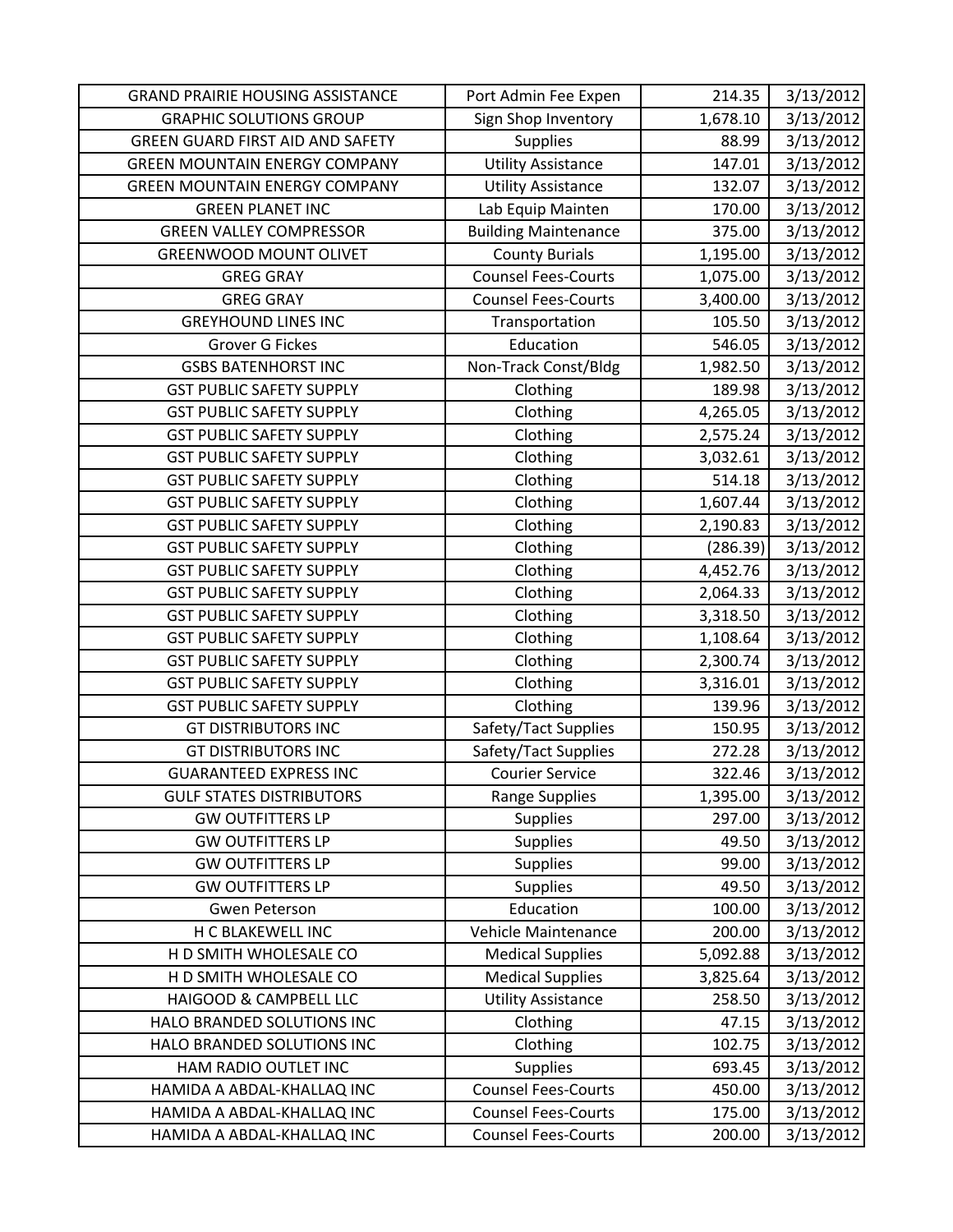| HAMIDA A ABDAL-KHALLAQ INC           | <b>Counsel Fees-Courts</b>  | 675.00    | 3/13/2012 |
|--------------------------------------|-----------------------------|-----------|-----------|
| HAMIDA A ABDAL-KHALLAQ INC           | Counsel Fees - CPS          | 100.00    | 3/13/2012 |
| HANSON AGGREGATES CENTRAL INC        | Rock and Gravel             | 5,303.47  | 3/13/2012 |
| HARMONY FAMILY SERVICES INC          | Clothing                    | 123.34    | 3/13/2012 |
| <b>HAROLD V JOHNSON</b>              | <b>Counsel Fees-Courts</b>  | 900.00    | 3/13/2012 |
| <b>HAROLD V JOHNSON</b>              | <b>Counsel Fees-Courts</b>  | 400.00    | 3/13/2012 |
| <b>HAROLD V JOHNSON</b>              | <b>Counsel Fees-Courts</b>  | 1,350.00  | 3/13/2012 |
| <b>HAROLD V JOHNSON</b>              | <b>Counsel Fees-Courts</b>  | 250.00    | 3/13/2012 |
| HARRY HARRIS, III                    | <b>Counsel Fees-Courts</b>  | 900.00    | 3/13/2012 |
| <b>HARRY HARRIS, III</b>             | <b>Counsel Fees-Courts</b>  | 200.00    | 3/13/2012 |
| HAWK SECURITY SYSTEMS                | <b>Building Maintenance</b> | 5,548.04  | 3/13/2012 |
| HD SUPPLY CONSTRUCTION SUPPLY LTD    | <b>Small Tools</b>          | 23.94     | 3/13/2012 |
| HEALTHSMART BENEFIT SOLUTIONS INC    | Vision                      | 41,120.83 | 3/13/2012 |
| HEALTHSMART BENEFIT SOLUTIONS INC    | Vision                      | 4,832.10  | 3/13/2012 |
| HEARTLAND ASPHALT MATERIALS INC      | Asphalt-Liquid              | 1,659.45  | 3/13/2012 |
| <b>Heather R Fantroy</b>             | <b>Travel</b>               | 429.53    | 3/13/2012 |
| <b>HEATHER YVONNE OGIER</b>          | <b>Counsel Fees-Courts</b>  | 300.00    | 3/13/2012 |
| <b>HEATHER YVONNE OGIER</b>          | <b>Counsel Fees-Courts</b>  | 300.00    | 3/13/2012 |
| <b>HEATHER YVONNE OGIER</b>          | Counsel Fees - CPS          | 300.00    | 3/13/2012 |
| <b>HEATHER YVONNE OGIER</b>          | Cnsl Fees-Fam Drg Ct        | 100.00    | 3/13/2012 |
| <b>HELBING'S MOBIL SERVICE</b>       | Central Garage Inv          | 133.75    | 3/13/2012 |
| HELPING OPEN PEOPLES EYES, INC.      | O/P Group Counseling        | 1,088.50  | 3/13/2012 |
| HENDRICKS, WEATHERS & JEFFERSON PC   | <b>Counsel Fees-Courts</b>  | 400.00    | 3/13/2012 |
| HENDRICKS, WEATHERS & JEFFERSON PC   | <b>Counsel Fees-Courts</b>  | 387.50    | 3/13/2012 |
| <b>HENRY SCHEIN</b>                  | Lab Supplies                | 707.40    | 3/13/2012 |
| <b>HENRY SCHEIN</b>                  | Lab Supplies                | 943.20    | 3/13/2012 |
| <b>HENRY SCHEIN</b>                  | <b>Medical Supplies</b>     | 469.65    | 3/13/2012 |
| Hershey A Tatum                      | Education                   | 297.04    | 3/13/2012 |
| <b>HIGGINBOTHAM &amp; ASSOCIATES</b> | <b>Bonds</b>                | 213.00    | 3/13/2012 |
| <b>HILTON TUCSON EAST</b>            | Education                   | 273.93    | 3/13/2012 |
| <b>HILTON TUCSON EAST</b>            | Education                   | 273.93    | 3/13/2012 |
| <b>HIRAM BODON</b>                   | <b>Counsel Fees-Courts</b>  | 400.00    | 3/13/2012 |
| <b>HIRED HANDS INC</b>               | Test/Civil Serv Exp         | 98.00     | 3/13/2012 |
| HIRED HANDS INC                      | Interpreter Fees            | 157.50    | 3/13/2012 |
| HISPANIC WELLNESS COALITION          | Health Promo Pgrm           | 1,000.00  | 3/13/2012 |
| <b>HOBART SERVICE</b>                | Kitchen Maintenance         | 1,303.10  | 3/13/2012 |
| <b>HOBART SERVICE</b>                | Kitchen Maintenance         | 263.45    | 3/13/2012 |
| <b>HOLLINGER &amp; STEPHENS PLLC</b> | <b>Counsel Fees-Probate</b> | 400.00    | 3/13/2012 |
| HOLT COMPANY OF TEXAS                | Parts and Supplies          | 200.08    | 3/13/2012 |
| HOLT COMPANY OF TEXAS                | Parts and Supplies          | 66.69     | 3/13/2012 |
| HOME TEX ENTERPRISES LLC             | Rent Sub to L'Iords         | 2,000.00  | 3/13/2012 |
| HUB INTERNATIONAL RIGG               | Casualty Insurance          | 2,500.00  | 3/13/2012 |
| Hung Nguyen                          | Education                   | 362.63    | 3/13/2012 |
| HURST EULESS BEDFORD ISD             | Othr Intergovt Pay          | 1,028.89  | 3/13/2012 |
| <b>HYDRADYNE LLC</b>                 | Parts and Supplies          | 5.65      | 3/13/2012 |
| IACT-INTERNATIONAL ASSOC FOR CHEMIC  | Education                   | 300.00    | 3/13/2012 |
| <b>IMMUNALYSIS CORPORATION</b>       | Lab Supplies                | 2,325.00  | 3/13/2012 |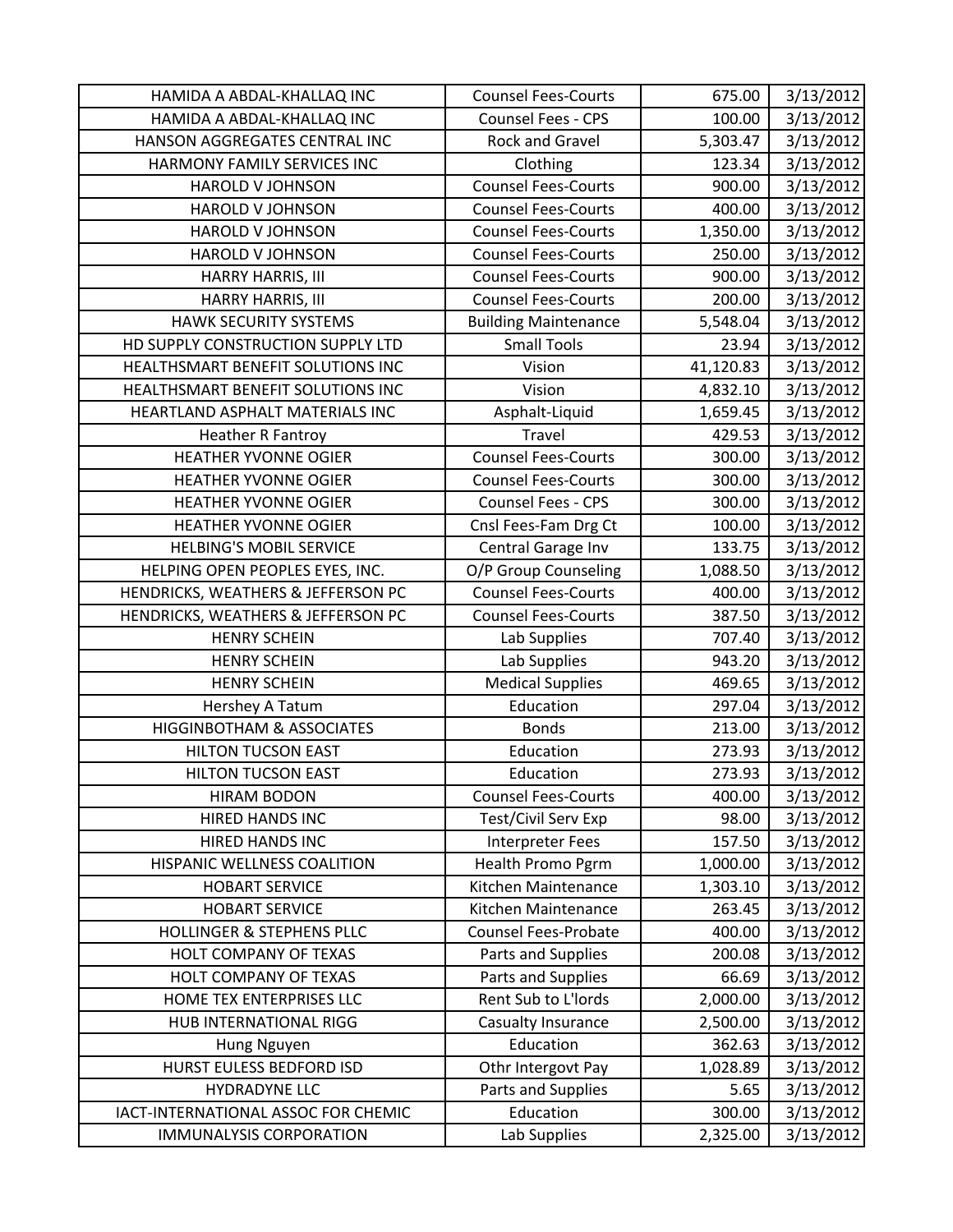| INDEPENDENT ENVIRONMENTAL SERV      | <b>Disposal Service</b>     | 235.00    | 3/13/2012 |
|-------------------------------------|-----------------------------|-----------|-----------|
| INDEPENDENT ENVIRONMENTAL SERV      | <b>Support Serv Supply</b>  | 53.00     | 3/13/2012 |
| INDEPENDENT ENVIRONMENTAL SERV      | <b>Disposal Service</b>     | 235.00    | 3/13/2012 |
| INDEPENDENT ENVIRONMENTAL SERV      | <b>Disposal Service</b>     | 50.00     | 3/13/2012 |
| INDEPENDENT ENVIRONMENTAL SERV      | <b>Disposal Service</b>     | 763.00    | 3/13/2012 |
| INDEPENDENT ENVIRONMENTAL SERV      | <b>Disposal Service</b>     | 4,814.22  | 3/13/2012 |
| INDEPENDENT ENVIRONMENTAL SERV      | <b>Disposal Service</b>     | 1,524.00  | 3/13/2012 |
| INDEPENDENT ENVIRONMENTAL SERV      | <b>Disposal Service</b>     | 25.00     | 3/13/2012 |
| INDEPENDENT ENVIRONMENTAL SERV      | <b>Disposal Service</b>     | 5,423.33  | 3/13/2012 |
| INDEPENDENT ENVIRONMENTAL SERV      | <b>Disposal Service</b>     | 185.00    | 3/13/2012 |
| <b>INDUSTRIAL POWER ISUZU TRUCK</b> | Parts and Supplies          | 1,747.35  | 3/13/2012 |
| <b>INLAND TRUCK PARTS CO</b>        | Parts and Supplies          | 1,345.24  | 3/13/2012 |
| <b>INSTALLER SALES AND SERVICE</b>  | Central Garage Inv          | 81.02     | 3/13/2012 |
| INSTITUTE FOR MANAGEMENT STUDIES    | <b>Professional Service</b> | 3,600.00  | 3/13/2012 |
| INSTRUMENTATION LABORATORY COMPANY  | Lab Equip Mainten           | 472.19    | 3/13/2012 |
| INTEGRATED FORENSIC LAB INC         | Investigative               | 3,800.00  | 3/13/2012 |
| INTER RIVERCENTER LESSEE LLC        | <b>Travel</b>               | 398.85    | 3/13/2012 |
| <b>INTERBORO PACKAGING CORP</b>     | Sheriff Inventory           | 2,682.88  | 3/13/2012 |
| INTERLINGUA INTERNATIONAL INC       | <b>Interpreter Fees</b>     | 240.00    | 3/13/2012 |
| INTERNATIONAL ASSOCIATION OF LAW    | <b>Dues</b>                 | 55.00     | 3/13/2012 |
| <b>INX LLC</b>                      | Capital Outlay-Compu        | 11,881.00 | 3/13/2012 |
| <b>IRON MOUNTAIN</b>                | Rent                        | 1,512.80  | 3/13/2012 |
| <b>IRVING HOLDINGS INC</b>          | Transportation              | 53.20     | 3/13/2012 |
| <b>IRVING HOLDINGS INC</b>          | Transportation              | 359.95    | 3/13/2012 |
| <b>IRVING HOLDINGS INC</b>          | Transportation              | 1,247.00  | 3/13/2012 |
| <b>ISAAC JONES</b>                  | Rent Sub to L'Iords         | 1,342.00  | 3/13/2012 |
| J H LADD                            | Investigative               | 516.50    | 3/13/2012 |
| <b>J STEVEN BUSH</b>                | <b>Counsel Fees-Courts</b>  | 420.00    | 3/13/2012 |
| <b>J STEVEN BUSH</b>                | <b>Counsel Fees-Courts</b>  | 400.00    | 3/13/2012 |
| <b>J STEVEN BUSH</b>                | <b>Counsel Fees-Courts</b>  | 300.00    | 3/13/2012 |
| <b>J STEVEN BUSH</b>                | <b>Counsel Fees-Courts</b>  | 1,010.00  | 3/13/2012 |
| <b>J STEVEN BUSH</b>                | <b>Counsel Fees-Courts</b>  | 300.00    | 3/13/2012 |
| <b>J STEVEN BUSH</b>                | <b>Counsel Fees-Courts</b>  | 100.00    | 3/13/2012 |
| <b>J STEVEN BUSH</b>                | <b>Counsel Fees-Courts</b>  | 375.00    | 3/13/2012 |
| <b>J STEVEN BUSH</b>                | <b>Counsel Fees-Courts</b>  | 840.00    | 3/13/2012 |
| <b>J STEVEN BUSH</b>                | <b>Counsel Fees-Courts</b>  | 100.00    | 3/13/2012 |
| JACK G DUFFY, JR.                   | <b>Counsel Fees-Courts</b>  | 500.00    | 3/13/2012 |
| JACK G DUFFY, JR.                   | <b>Counsel Fees-Courts</b>  | 300.00    | 3/13/2012 |
| JACK G DUFFY, JR.                   | <b>Counsel Fees-Courts</b>  | 700.00    | 3/13/2012 |
| JACK G DUFFY, JR.                   | <b>Counsel Fees-Courts</b>  | 600.00    | 3/13/2012 |
| JACK L HINES JR                     | <b>Building Maintenance</b> | 369.00    | 3/13/2012 |
| <b>JACKIE DILWORTH</b>              | Clothing                    | 125.00    | 3/13/2012 |
| <b>JACKIE MARTIN</b>                | Counsel Fees - CPS          | 350.00    | 3/13/2012 |
| <b>JAMES D RENFORTH II</b>          | <b>Counsel Fees-Courts</b>  | 250.00    | 3/13/2012 |
| <b>JAMES D RENFORTH II</b>          | <b>Counsel Fees-Courts</b>  | 700.00    | 3/13/2012 |
| <b>JAMES D RENFORTH II</b>          | <b>Counsel Fees-Courts</b>  | 1,700.00  | 3/13/2012 |
| <b>JAMES D RENFORTH II</b>          | <b>Counsel Fees-Courts</b>  | 350.00    | 3/13/2012 |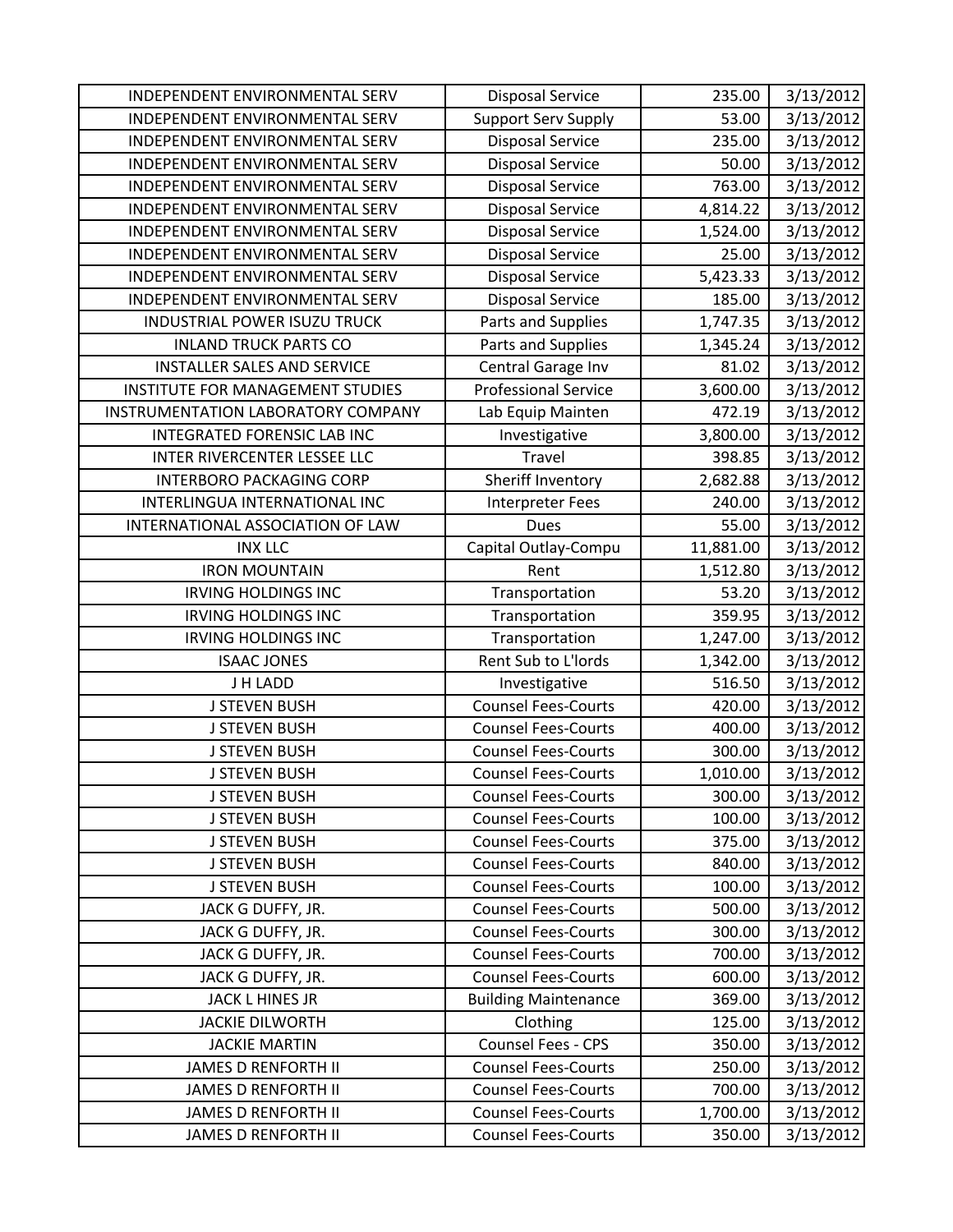| <b>JAMES D RENFORTH II</b>   | <b>Counsel Fees-Courts</b>  | 137.50    | 3/13/2012 |
|------------------------------|-----------------------------|-----------|-----------|
| <b>JAMES MASEK</b>           | <b>Counsel Fees-Courts</b>  | 200.00    | 3/13/2012 |
| <b>JAMES MASEK</b>           | Counsel Fees-Juv            | 350.00    | 3/13/2012 |
| <b>JAMES MASEK</b>           | Counsel Fees - CPS          | 2,665.00  | 3/13/2012 |
| <b>JAMES PUBLISHING CO</b>   | Law Books                   | 87.94     | 3/13/2012 |
| <b>JAMES PUBLISHING CO</b>   | Law Books                   | 791.46    | 3/13/2012 |
| <b>JAMES R LAMPIN</b>        | Rent Sub to L'Iords         | 565.00    | 3/13/2012 |
| <b>JAMES WILLIAMS AND</b>    | Clothing                    | 97.30     | 3/13/2012 |
| <b>JAMIE L TAYLOR</b>        | <b>Counsel Fees-Courts</b>  | 350.00    | 3/13/2012 |
| Janel L Jenkins              | Education                   | 100.00    | 3/13/2012 |
| JANET S O'NEIL               | Counsel Fees - CPS          | 400.00    | 3/13/2012 |
| <b>JANIE BROWNLEE</b>        | Investigative               | 1,476.50  | 3/13/2012 |
| <b>JANPAK</b>                | Sheriff Inventory           | 120.05    | 3/13/2012 |
| <b>JANPAK</b>                | Sheriff Inventory           | 2,263.68  | 3/13/2012 |
| <b>JANPAK</b>                | Sheriff Inventory           | 2,358.00  | 3/13/2012 |
| <b>JANPAK</b>                | <b>Custodian Supplies</b>   | 1,028.00  | 3/13/2012 |
| <b>JASNEE WREN</b>           | <b>Pretrial Release Fee</b> | 50.00     | 3/13/2012 |
| JAY GILBERT CABALLERO        | <b>Counsel Fees-Courts</b>  | 920.00    | 3/13/2012 |
| <b>JAY GILBERT CABALLERO</b> | <b>Counsel Fees-Courts</b>  | 475.00    | 3/13/2012 |
| JAY GILBERT CABALLERO        | <b>Counsel Fees-Courts</b>  | 925.00    | 3/13/2012 |
| JAY GILBERT CABALLERO        | <b>Counsel Fees-Courts</b>  | 450.00    | 3/13/2012 |
| JAYDEN GRAPHICS INC          | <b>Voting Supplies</b>      | 1,219.90  | 3/13/2012 |
| <b>JAYDEN GRAPHICS INC</b>   | <b>Supplies</b>             | 28,062.50 | 3/13/2012 |
| <b>JEANIE LEE REED</b>       | <b>Restitution Payable</b>  | 22.00     | 3/13/2012 |
| <b>JEANIE MORRIS</b>         | <b>Professional Service</b> | 1,227.94  | 3/13/2012 |
| <b>JEANIE MORRIS</b>         | <b>Professional Service</b> | 526.26    | 3/13/2012 |
| JEFF EUBANK ROOFING CO INC   | <b>Building Maintenance</b> | 4,000.00  | 3/13/2012 |
| <b>JEFF S HOOVER</b>         | <b>Counsel Fees-Courts</b>  | 300.00    | 3/13/2012 |
| <b>JEFF S HOOVER</b>         | <b>Counsel Fees-Courts</b>  | 200.00    | 3/13/2012 |
| JEFF S HOOVER                | <b>Counsel Fees-Courts</b>  | 250.00    | 3/13/2012 |
| <b>JEFF S HOOVER</b>         | <b>Counsel Fees-Courts</b>  | 100.00    | 3/13/2012 |
| <b>JEFF S HOOVER</b>         | <b>Counsel Fees-Courts</b>  | 100.00    | 3/13/2012 |
| JEFFERY DAVID BONCEK         | <b>Counsel Fees-Courts</b>  | 250.00    | 3/13/2012 |
| JEFFERY DAVID BONCEK         | <b>Counsel Fees-Courts</b>  | 1,450.00  | 3/13/2012 |
| JEFFERY DAVID BONCEK         | <b>Counsel Fees-Courts</b>  | 650.00    | 3/13/2012 |
| JEFFERY DAVID BONCEK         | <b>Counsel Fees-Courts</b>  | 100.00    | 3/13/2012 |
| JEFFERY DAVID BONCEK         | <b>Counsel Fees-Courts</b>  | 500.00    | 3/13/2012 |
| JEFFERY DAVID BONCEK         | <b>Counsel Fees-Courts</b>  | 125.00    | 3/13/2012 |
| JEFFERY DAVID BONCEK         | <b>Counsel Fees-Courts</b>  | 200.00    | 3/13/2012 |
| JEFFERY DAVID BONCEK         | <b>Counsel Fees-Courts</b>  | 200.00    | 3/13/2012 |
| JEFFREY S STEWART PC         | <b>Counsel Fees-Courts</b>  | 325.00    | 3/13/2012 |
| JEFFREY S STEWART PC         | <b>Counsel Fees-Courts</b>  | 850.00    | 3/13/2012 |
| JEFFREY S STEWART PC         | <b>Counsel Fees-Courts</b>  | 250.00    | 3/13/2012 |
| JEFFREY S STEWART PC         | <b>Counsel Fees-Courts</b>  | 250.00    | 3/13/2012 |
| JEFFREY S STEWART PC         | <b>Counsel Fees-Courts</b>  | 850.00    | 3/13/2012 |
| <b>JENNIE R DUKE</b>         | <b>Counsel Fees - CPS</b>   | 100.00    | 3/13/2012 |
| <b>JENNIFER JOHNSON</b>      | Transportation              | 80.00     | 3/13/2012 |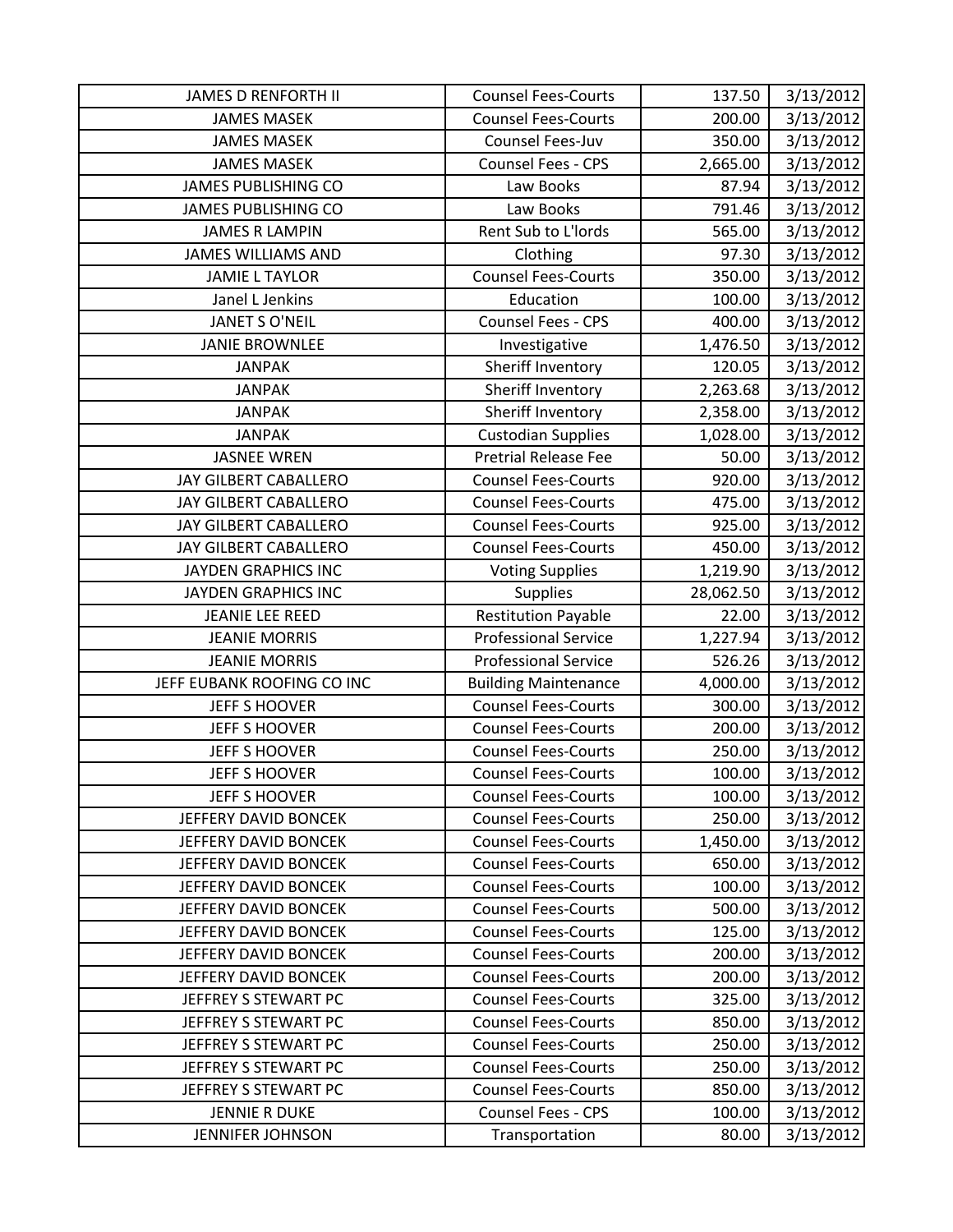| JENNIFER K GJESVOLD             | <b>Counsel Fees-Courts</b>  | 720.00    | 3/13/2012 |
|---------------------------------|-----------------------------|-----------|-----------|
| <b>JENNIFER TRAN</b>            | Rent Sub to L'Iords         | 2,100.00  | 3/13/2012 |
| <b>JEROME POTTER</b>            | <b>Court Visitor</b>        | 149.30    | 3/13/2012 |
| <b>JERROD SHAW</b>              | <b>Restitution Payable</b>  | 20.00     | 3/13/2012 |
| <b>JERRY WALKER</b>             | <b>Counsel Fees-Courts</b>  | 125.00    | 3/13/2012 |
| <b>JERRY WALKER</b>             | <b>Counsel Fees-Courts</b>  | 700.00    | 3/13/2012 |
| <b>JERRY WALKER</b>             | <b>Counsel Fees-Courts</b>  | 225.00    | 3/13/2012 |
| <b>JERRY WOOD</b>               | <b>Counsel Fees-Courts</b>  | 1,150.00  | 3/13/2012 |
| <b>JERRY WOOD</b>               | <b>Counsel Fees-Courts</b>  | 700.00    | 3/13/2012 |
| <b>JERRY WOOD</b>               | <b>Counsel Fees-Courts</b>  | 500.00    | 3/13/2012 |
| <b>JERRY WOOD</b>               | <b>Counsel Fees-Courts</b>  | 100.00    | 3/13/2012 |
| <b>JERRY WOOD</b>               | <b>Counsel Fees-Courts</b>  | 700.00    | 3/13/2012 |
| <b>JERRY WOOD</b>               | <b>Counsel Fees-Courts</b>  | 100.00    | 3/13/2012 |
| <b>JESSICA WALL</b>             | <b>Witness Travel</b>       | 26.92     | 3/13/2012 |
| <b>JESUS NEVAREZ</b>            | <b>Counsel Fees-Courts</b>  | 300.00    | 3/13/2012 |
| <b>JESUS NEVAREZ</b>            | <b>Counsel Fees - CPS</b>   | 1,800.00  | 3/13/2012 |
| <b>JESUS NEVAREZ</b>            | <b>Counsel Fees - CPS</b>   | 6,915.00  | 3/13/2012 |
| JI SPECIALTY SERVICES INC       | <b>Professional Service</b> | 17,267.50 | 3/13/2012 |
| JIM BEARDEN AND ASSOCIATES PLLC | <b>Counsel Fees - CPS</b>   | 1,775.00  | 3/13/2012 |
| JIM BEARDEN AND ASSOCIATES PLLC | Cnsl Fees-Fam Drg Ct        | 100.00    | 3/13/2012 |
| <b>JIM C MINTER</b>             | <b>Counsel Fees-Courts</b>  | 1,000.00  | 3/13/2012 |
| <b>JIM C MINTER</b>             | <b>Counsel Fees-Courts</b>  | 137.50    | 3/13/2012 |
| <b>JIM C MINTER</b>             | <b>Counsel Fees-Courts</b>  | 1,200.00  | 3/13/2012 |
| <b>JIM CULBERTSON</b>           | <b>Counsel Fees - CPS</b>   | 160.00    | 3/13/2012 |
| <b>JIM LANE</b>                 | <b>Counsel Fees-Courts</b>  | 1,925.00  | 3/13/2012 |
| <b>JIM LANE</b>                 | <b>Counsel Fees-Courts</b>  | 1,000.00  | 3/13/2012 |
| <b>JIM LANE</b>                 | <b>Counsel Fees-Courts</b>  | 290.00    | 3/13/2012 |
| <b>JOE K MATTHEWS</b>           | <b>Bonds</b>                | 71.00     | 3/13/2012 |
| <b>JOE K MATTHEWS</b>           | <b>Bonds</b>                | 71.00     | 3/13/2012 |
| <b>JOETTA KEENE</b>             | <b>Counsel Fees-Courts</b>  | 1,650.00  | 3/13/2012 |
| <b>JOETTA KEENE</b>             | <b>Counsel Fees-Courts</b>  | 600.00    | 3/13/2012 |
| <b>JOETTA KEENE</b>             | <b>Counsel Fees-Courts</b>  | 312.00    | 3/13/2012 |
| <b>JOETTA KEENE</b>             | <b>Counsel Fees-Courts</b>  | 875.00    | 3/13/2012 |
| <b>JOETTA KEENE</b>             | <b>Counsel Fees-Courts</b>  | 225.00    | 3/13/2012 |
| <b>JOETTA KEENE</b>             | <b>Counsel Fees-Courts</b>  | 300.00    | 3/13/2012 |
| <b>JOHN AVERY</b>               | <b>Counsel Fees-Courts</b>  | 700.00    | 3/13/2012 |
| <b>JOHN AVERY</b>               | <b>Counsel Fees-Courts</b>  | 500.00    | 3/13/2012 |
| <b>JOHN AVERY</b>               | <b>Counsel Fees-Courts</b>  | 1,250.00  | 3/13/2012 |
| <b>JOHN AVERY</b>               | <b>Counsel Fees-Courts</b>  | 175.00    | 3/13/2012 |
| <b>JOHN AVERY</b>               | <b>Counsel Fees-Courts</b>  | 200.00    | 3/13/2012 |
| <b>JOHN AVERY</b>               | <b>Counsel Fees-Courts</b>  | 137.50    | 3/13/2012 |
| <b>JOHN AVERY</b>               | <b>Counsel Fees-Courts</b>  | 600.00    | 3/13/2012 |
| <b>JOHN AVERY</b>               | <b>Counsel Fees-Courts</b>  | 175.00    | 3/13/2012 |
| JOHN CARL BEATTY                | <b>Counsel Fees-Courts</b>  | 600.00    | 3/13/2012 |
| <b>JOHN CARL BEATTY</b>         | <b>Counsel Fees-Courts</b>  | 550.00    | 3/13/2012 |
| <b>JOHN CARL BEATTY</b>         | <b>Counsel Fees-Courts</b>  | 500.00    | 3/13/2012 |
| <b>JOHN CARL BEATTY</b>         | <b>Counsel Fees-Courts</b>  | 700.00    | 3/13/2012 |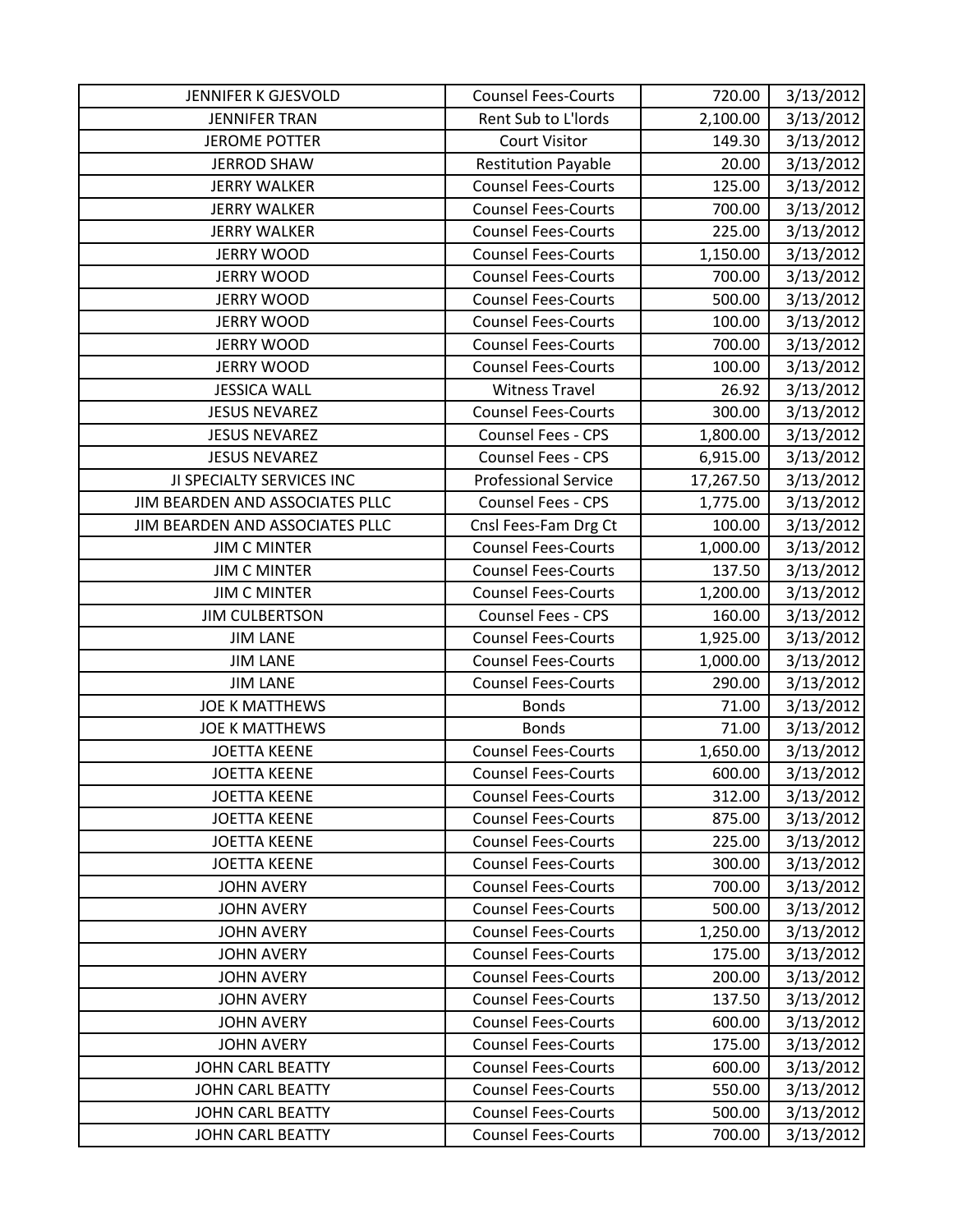| <b>JOHN CARL BEATTY</b>         | <b>Counsel Fees-Courts</b>  | 400.00    | 3/13/2012 |
|---------------------------------|-----------------------------|-----------|-----------|
| <b>JOHN CARL BEATTY</b>         | <b>Counsel Fees-Courts</b>  | 500.00    | 3/13/2012 |
| <b>JOHN CARL BEATTY</b>         | Counsel Fees-Juv            | 300.00    | 3/13/2012 |
| <b>JOHN ECK</b>                 | Counsel Fees - CPS          | 100.00    | 3/13/2012 |
| <b>JOHN EHLERS</b>              | <b>Restitution Payable</b>  | 30.00     | 3/13/2012 |
| <b>JOHN HARDING</b>             | <b>Counsel Fees-Courts</b>  | 900.00    | 3/13/2012 |
| <b>JOHN HARDING</b>             | <b>Counsel Fees-Courts</b>  | 1,100.00  | 3/13/2012 |
| <b>JOHN HARDING</b>             | <b>Counsel Fees-Courts</b>  | 1,000.00  | 3/13/2012 |
| <b>JOHN HARDING</b>             | <b>Counsel Fees-Courts</b>  | 400.00    | 3/13/2012 |
| <b>JOHN HARDING</b>             | <b>Counsel Fees-Courts</b>  | 100.00    | 3/13/2012 |
| JOHN KELLY BRITTAIN PROPERTY    | Rent Sub to L'Iords         | 455.00    | 3/13/2012 |
| <b>JOHN LINEBARGER</b>          | <b>Counsel Fees-Courts</b>  | 1,100.00  | 3/13/2012 |
| <b>JOHN LINEBARGER</b>          | <b>Counsel Fees-Courts</b>  | 650.00    | 3/13/2012 |
| <b>JOHN LINEBARGER</b>          | <b>Counsel Fees-Courts</b>  | 450.00    | 3/13/2012 |
| <b>JOHN LINEBARGER</b>          | <b>Counsel Fees-Courts</b>  | 100.00    | 3/13/2012 |
| <b>JOHN LINEBARGER</b>          | <b>Counsel Fees-Courts</b>  | 200.00    | 3/13/2012 |
| <b>JOHN LINEBARGER</b>          | <b>Counsel Fees-Courts</b>  | 250.00    | 3/13/2012 |
| <b>JOHN LINEBARGER</b>          | <b>Counsel Fees-Courts</b>  | 100.00    | 3/13/2012 |
| <b>JOHN LINEBARGER</b>          | <b>Counsel Fees-Courts</b>  | 100.00    | 3/13/2012 |
| <b>JOHN NGUYEN</b>              | <b>Restitution Payable</b>  | 189.99    | 3/13/2012 |
| JOHN P MCCALL JR                | <b>Counsel Fees-Courts</b>  | 200.00    | 3/13/2012 |
| JOHN R MARA LAW BOOKS           | Law Books                   | 52.00     | 3/13/2012 |
| <b>JOHN W STICKELS</b>          | <b>Counsel Fees-Courts</b>  | 700.00    | 3/13/2012 |
| <b>JOHN W STICKELS</b>          | <b>Counsel Fees-Courts</b>  | 550.00    | 3/13/2012 |
| JOHN W STICKELS                 | <b>Counsel Fees-Courts</b>  | 400.00    | 3/13/2012 |
| JOHN W STICKELS                 | <b>Counsel Fees-Courts</b>  | 100.00    | 3/13/2012 |
| <b>JOHN W STICKELS</b>          | <b>Counsel Fees-Courts</b>  | 800.00    | 3/13/2012 |
| <b>JOHN W STICKELS</b>          | <b>Counsel Fees-Courts</b>  | 125.00    | 3/13/2012 |
| <b>JOHN W STICKELS</b>          | <b>Counsel Fees-Courts</b>  | 125.00    | 3/13/2012 |
| <b>JOHN W STICKELS</b>          | <b>Counsel Fees-Courts</b>  | 1,500.00  | 3/13/2012 |
| Johnny R Gilbert                | Education                   | 144.00    | 3/13/2012 |
| <b>JOHNSON &amp; JOHNSON</b>    | <b>Counsel Fees-Courts</b>  | 1,425.00  | 3/13/2012 |
| JOHNSON CONTROLS INC            | A/C Maint Contract          | 4,671.00  | 3/13/2012 |
| JOHNSON CONTROLS INC            | A/C Maint Contract          | 650.00    | 3/13/2012 |
| JOHNSTON TECHNICAL SERVICES INC | <b>Professional Service</b> | 1,417.85  | 3/13/2012 |
| <b>JONATHAN WILSON</b>          | Education                   | 400.00    | 3/13/2012 |
| <b>JOSE BARRERA</b>             | <b>Restitution Payable</b>  | 1.50      | 3/13/2012 |
| <b>JOSE SOLIS</b>               | <b>Restitution Payable</b>  | 50.00     | 3/13/2012 |
| <b>JOSHUA HANCHETT</b>          | Clothing                    | 250.00    | 3/13/2012 |
| <b>JOYCE ALEXANDER</b>          | <b>Bail Bond Surety Fee</b> | 13.50     | 3/13/2012 |
| <b>JOYCE ALEXANDER</b>          | <b>Bail Bond Surety Fee</b> | 1.50      | 3/13/2012 |
| JPCA OF TEXAS, INC              | Education                   | 150.00    | 3/13/2012 |
| <b>JPS HEALTH NETWORK</b>       | Othr Intergovt Pay          | 2,761.26  | 3/13/2012 |
| JTC X-CHANGE INC                | <b>Professional Service</b> | 23,201.34 | 3/13/2012 |
| <b>JUANITA M DUNLAP</b>         | Interpreter Fees            | 397.50    | 3/13/2012 |
| <b>JUDGE PHILLIP VICK</b>       | Travel                      | 79.09     | 3/13/2012 |
| <b>JUDITH A PILLIOD</b>         | Hith Dept Immu Fees         | 50.00     | 3/13/2012 |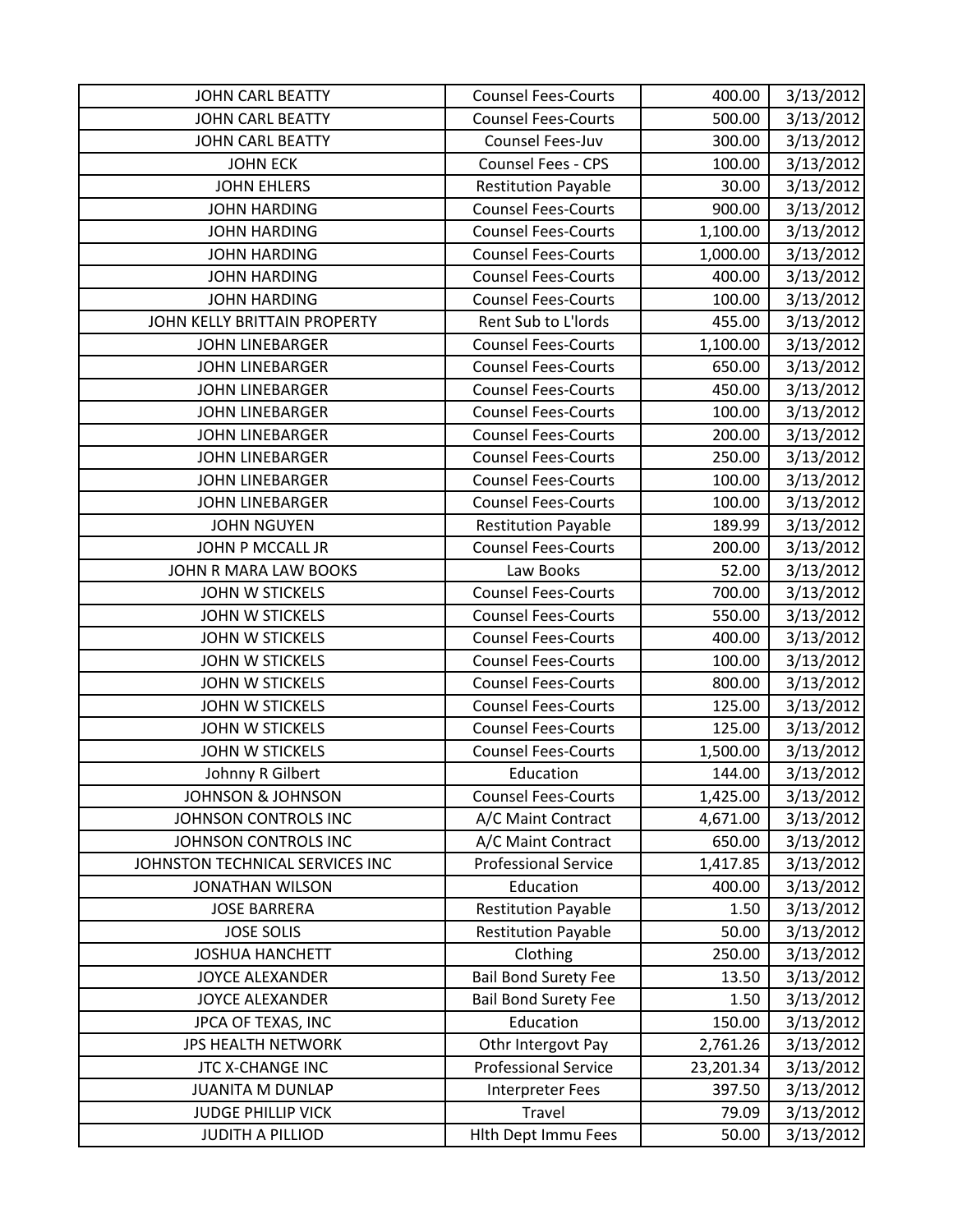| <b>JUDY KAY YACIO</b>           | <b>Restitution Payable</b>  | 50.00    | 3/13/2012 |
|---------------------------------|-----------------------------|----------|-----------|
| <b>JUDY WRIGHT</b>              | <b>Restitution Payable</b>  | 30.60    | 3/13/2012 |
| <b>JULIAN MIJOL</b>             | Rent Sub to L'Iords         | 233.00   | 3/13/2012 |
| <b>JULIE JACOBSON</b>           | Counsel Fees - CPS          | 200.00   | 3/13/2012 |
| <b>JULIE MARTINEZ</b>           | <b>Restitution Payable</b>  | 200.00   | 3/13/2012 |
| <b>JULIE R BOOTH</b>            | <b>Professional Service</b> | 701.68   | 3/13/2012 |
| JUNIPER GG FORT WORTH LLC       | HAP Reimb Port-in           | 431.00   | 3/13/2012 |
| <b>JUST ENERGY TEXAS I CORP</b> | <b>Utility Assistance</b>   | 306.56   | 3/13/2012 |
| <b>JUSTICE &amp; WHITE PLLC</b> | <b>Counsel Fees-Courts</b>  | 400.00   | 3/13/2012 |
| <b>JUSTICE &amp; WHITE PLLC</b> | <b>Counsel Fees-Courts</b>  | 275.00   | 3/13/2012 |
| <b>JUSTICE &amp; WHITE PLLC</b> | <b>Counsel Fees-Courts</b>  | 150.00   | 3/13/2012 |
| <b>JUSTICE &amp; WHITE PLLC</b> | <b>Counsel Fees-Courts</b>  | 200.00   | 3/13/2012 |
| <b>JVEON MALIK DORSEY</b>       | <b>Restitution Payable</b>  | 20.00    | 3/13/2012 |
| <b>KAPP &amp; MILLER PC</b>     | Misc Payable                | 800.00   | 3/13/2012 |
| KAPPA MAP GROUP LLC             | Supplies                    | 136.62   | 3/13/2012 |
| <b>KARA CARRERAS</b>            | <b>Counsel Fees-Courts</b>  | 600.00   | 3/13/2012 |
| <b>KARA CARRERAS</b>            | <b>Counsel Fees-Courts</b>  | 1,100.00 | 3/13/2012 |
| <b>KARA CARRERAS</b>            | <b>Counsel Fees-Courts</b>  | 75.00    | 3/13/2012 |
| <b>KARA CARRERAS</b>            | <b>Counsel Fees-Courts</b>  | 900.00   | 3/13/2012 |
| <b>KARA CARRERAS</b>            | <b>Counsel Fees-Courts</b>  | 100.00   | 3/13/2012 |
| <b>KARA CARRERAS</b>            | <b>Counsel Fees-Courts</b>  | 300.00   | 3/13/2012 |
| <b>KARA CARRERAS</b>            | <b>Counsel Fees-Courts</b>  | 200.00   | 3/13/2012 |
| <b>KAREN BORGHESI SMITH</b>     | Reporter's Records          | 536.00   | 3/13/2012 |
| Karen C Miller                  | Prepaid - Travel            | 60.00    | 3/13/2012 |
| <b>KARMEN JOHNSON</b>           | <b>Counsel Fees-Courts</b>  | 900.00   | 3/13/2012 |
| <b>KARMEN JOHNSON</b>           | <b>Counsel Fees-Courts</b>  | 750.00   | 3/13/2012 |
| <b>KARMEN JOHNSON</b>           | Counsel Fees-Juv            | 200.00   | 3/13/2012 |
| <b>KARMEN JOHNSON</b>           | Counsel Fees - CPS          | 500.00   | 3/13/2012 |
| <b>KARMEN JOHNSON</b>           | Cnsl Fees-Fam Drg Ct        | 150.00   | 3/13/2012 |
| <b>KARRIAH WALDON</b>           | <b>Restitution Payable</b>  | 100.00   | 3/13/2012 |
| <b>KATHERYN HAYWOOD</b>         | <b>Counsel Fees-Courts</b>  | 1,000.00 | 3/13/2012 |
| <b>KATHERYN HAYWOOD</b>         | <b>Counsel Fees-Courts</b>  | 1,800.00 | 3/13/2012 |
| KATHERYN HAYWOOD                | <b>Counsel Fees-Courts</b>  | 550.00   | 3/13/2012 |
| <b>KATHERYN HAYWOOD</b>         | <b>Counsel Fees-Courts</b>  | 1,200.00 | 3/13/2012 |
| KATHERYN HAYWOOD                | <b>Counsel Fees-Courts</b>  | 125.00   | 3/13/2012 |
| KATHERYN HAYWOOD                | <b>Counsel Fees-Courts</b>  | 200.00   | 3/13/2012 |
| KATHLEEN GALLAGHER REALTY       | Rent Sub to L'Iords         | 524.00   | 3/13/2012 |
| KATHLEEN JEANNE MEGONIGAL       | <b>Counsel Fees - CPS</b>   | 1,600.00 | 3/13/2012 |
| KATHLEEN JEANNE MEGONIGAL       | Cnsl Fees-Fam Drg Ct        | 100.00   | 3/13/2012 |
| <b>KATHRYN CRAVEN</b>           | Counsel Fees - CPS          | 2,277.50 | 3/13/2012 |
| <b>KATHRYN CRAVEN</b>           | Cnsl Fees-Fam Drg Ct        | 150.00   | 3/13/2012 |
| <b>KATHY A LOWTHORP</b>         | <b>Counsel Fees-Courts</b>  | 600.00   | 3/13/2012 |
| <b>KATHY A LOWTHORP</b>         | <b>Counsel Fees-Courts</b>  | 100.00   | 3/13/2012 |
| <b>KATHY A LOWTHORP</b>         | <b>Counsel Fees-Courts</b>  | 1,875.00 | 3/13/2012 |
| <b>KATHY GODSEY</b>             | <b>Restitution Payable</b>  | 100.00   | 3/13/2012 |
| Katie E Warren                  | Education                   | 402.84   | 3/13/2012 |
| KEARNEY/WYNN ATTORNEYS AT LAW   | <b>Counsel Fees-Courts</b>  | 1,025.00 | 3/13/2012 |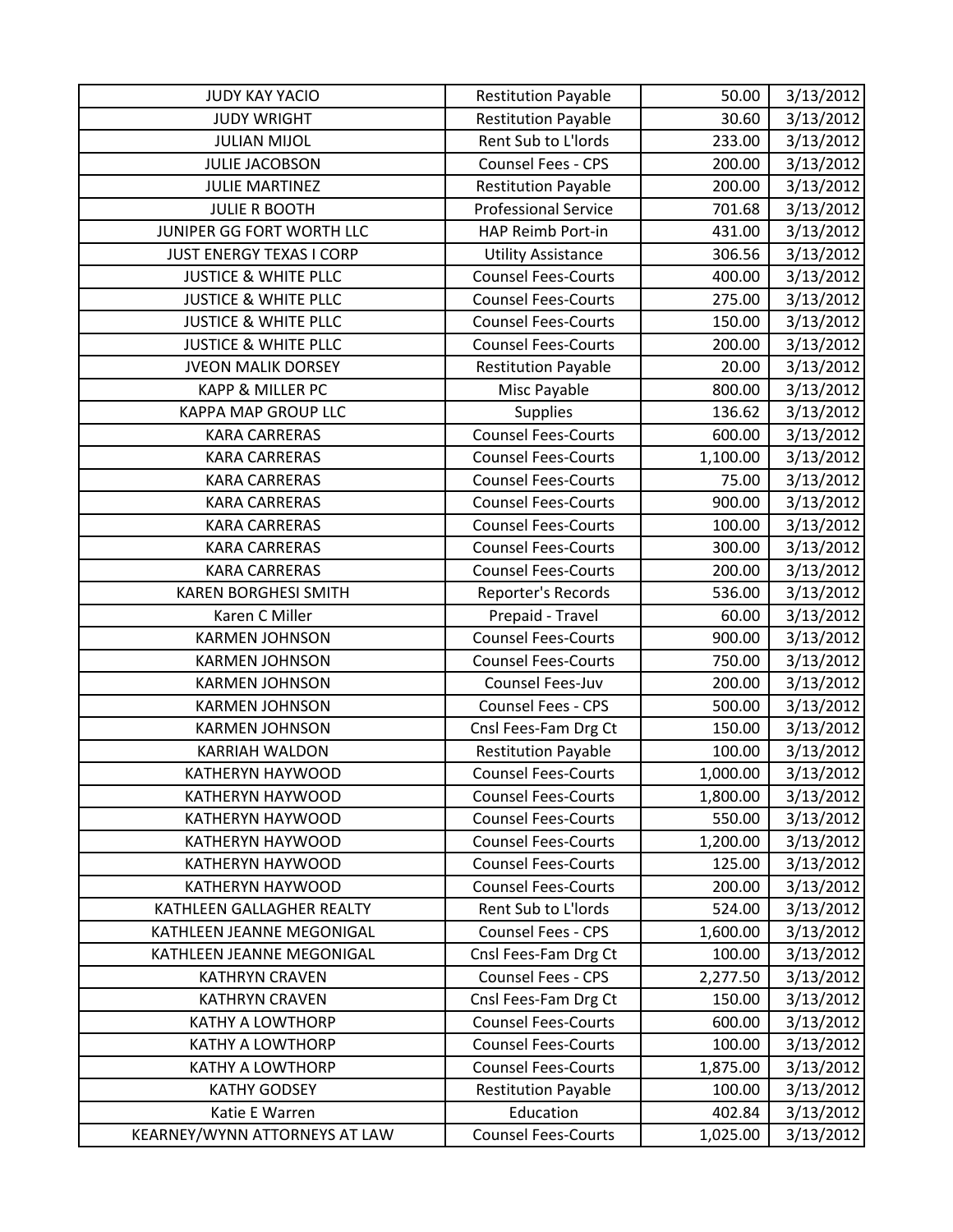| KEARNEY/WYNN ATTORNEYS AT LAW       | <b>Counsel Fees-Courts</b>  | 500.00   | 3/13/2012 |
|-------------------------------------|-----------------------------|----------|-----------|
| KEARNEY/WYNN ATTORNEYS AT LAW       | <b>Counsel Fees-Courts</b>  | 250.00   | 3/13/2012 |
| KEARNEY/WYNN ATTORNEYS AT LAW       | <b>Counsel Fees-Courts</b>  | 400.00   | 3/13/2012 |
| <b>KEITH MCKAY</b>                  | <b>Counsel Fees-Courts</b>  | 500.00   | 3/13/2012 |
| <b>KEITH MCKAY</b>                  | <b>Counsel Fees-Courts</b>  | 500.00   | 3/13/2012 |
| <b>KEITH MCKAY</b>                  | <b>Counsel Fees-Courts</b>  | 100.00   | 3/13/2012 |
| <b>KEITH MCKAY</b>                  | <b>Counsel Fees-Courts</b>  | 600.00   | 3/13/2012 |
| <b>KEITH MCKAY</b>                  | <b>Counsel Fees-Courts</b>  | 125.00   | 3/13/2012 |
| <b>KELLER ISD</b>                   | Othr Intergovt Pay          | 1,646.60 | 3/13/2012 |
| <b>KELLI D COOK</b>                 | <b>Professional Service</b> | 671.44   | 3/13/2012 |
| <b>KELLIE PRINGLE</b>               | Clothing                    | 14.93    | 3/13/2012 |
| <b>KELLY R GOODNESS PHD</b>         | Psych Exam/Testimony        | 772.00   | 3/13/2012 |
| <b>KELLY R GOODNESS PHD</b>         | Psych Exam/Testimony        | 4,360.00 | 3/13/2012 |
| <b>KELLY R GOODNESS PHD</b>         | Psych Exam/Testimony        | 2,810.00 | 3/13/2012 |
| <b>KELLY R GOODNESS PHD</b>         | Psych Exam/Testimony        | 900.00   | 3/13/2012 |
| <b>KELLY R GOODNESS PHD</b>         | Psych Exam/Testimony        | 1,200.00 | 3/13/2012 |
| KELLY R GOODNESS PHD                | Psych Exam/Testimony        | 450.00   | 3/13/2012 |
| <b>KELLYE SWANDA</b>                | Counsel Fees - CPS          | 300.00   | 3/13/2012 |
| <b>KENNEDALE ISD</b>                | Othr Intergovt Pay          | 145.23   | 3/13/2012 |
| <b>KENNETH CUTRER</b>               | <b>Counsel Fees-Courts</b>  | 200.00   | 3/13/2012 |
| <b>KENNETH CUTRER</b>               | <b>Counsel Fees-Courts</b>  | 100.00   | 3/13/2012 |
| <b>KENNETH CUTRER</b>               | <b>Counsel Fees-Courts</b>  | 100.00   | 3/13/2012 |
| <b>KENNETH CUTRER</b>               | <b>Counsel Fees-Courts</b>  | 200.00   | 3/13/2012 |
| <b>KENNETH R GORDON PC</b>          | <b>Counsel Fees-Courts</b>  | 1,325.00 | 3/13/2012 |
| <b>KENNETH R GORDON PC</b>          | <b>Counsel Fees-Courts</b>  | 750.00   | 3/13/2012 |
| <b>KENNETH R GORDON PC</b>          | <b>Counsel Fees-Courts</b>  | 300.00   | 3/13/2012 |
| <b>KENNETH R GORDON PC</b>          | Cnsl Fees-Crim Appls        | 247.50   | 3/13/2012 |
| <b>KENNETH W MULLEN</b>             | <b>Counsel Fees-Courts</b>  | 950.00   | 3/13/2012 |
| <b>KENNETH W MULLEN</b>             | <b>Counsel Fees-Courts</b>  | 1,100.00 | 3/13/2012 |
| <b>KERRY OWENS</b>                  | <b>Counsel Fees-Courts</b>  | 350.00   | 3/13/2012 |
| <b>KERRY OWENS</b>                  | <b>Counsel Fees-Courts</b>  | 100.00   | 3/13/2012 |
| <b>KERRY OWENS</b>                  | Counsel Fees - CPS          | 100.00   | 3/13/2012 |
| <b>KERRY OWENS</b>                  | Counsel Fees - CPS          | 1,155.00 | 3/13/2012 |
| <b>KERRY YANEZ</b>                  | <b>Counsel Fees-Courts</b>  | 650.00   | 3/13/2012 |
| <b>KERRY YANEZ</b>                  | <b>Counsel Fees-Courts</b>  | 100.00   | 3/13/2012 |
| <b>KERRY YANEZ</b>                  | <b>Counsel Fees-Courts</b>  | 100.00   | 3/13/2012 |
| <b>KERRY YANEZ</b>                  | <b>Counsel Fees - CPS</b>   | 100.00   | 3/13/2012 |
| <b>KEVIN PARRISH</b>                | <b>Restitution Payable</b>  | 40.00    | 3/13/2012 |
| KILPATRICK INSURANCE AGNCY          | <b>Bonds</b>                | 71.00    | 3/13/2012 |
| KILPATRICK INSURANCE AGNCY          | <b>Bonds</b>                | 142.00   | 3/13/2012 |
| KIM & ANDREWS, ATTORNEYS AT LAW LLP | <b>Counsel Fees-Courts</b>  | 300.00   | 3/13/2012 |
| KIM & ANDREWS, ATTORNEYS AT LAW LLP | <b>Counsel Fees-Courts</b>  | 412.50   | 3/13/2012 |
| KIM & ANDREWS, ATTORNEYS AT LAW LLP | <b>Counsel Fees-Courts</b>  | 500.00   | 3/13/2012 |
| KIM & ANDREWS, ATTORNEYS AT LAW LLP | <b>Counsel Fees-Courts</b>  | 550.00   | 3/13/2012 |
| KIM & ANDREWS, ATTORNEYS AT LAW LLP | <b>Counsel Fees-Courts</b>  | 700.00   | 3/13/2012 |
| KIM & ANDREWS, ATTORNEYS AT LAW LLP | <b>Counsel Fees-Courts</b>  | 156.25   | 3/13/2012 |
| KIM & ANDREWS, ATTORNEYS AT LAW LLP | <b>Counsel Fees-Courts</b>  | 400.00   | 3/13/2012 |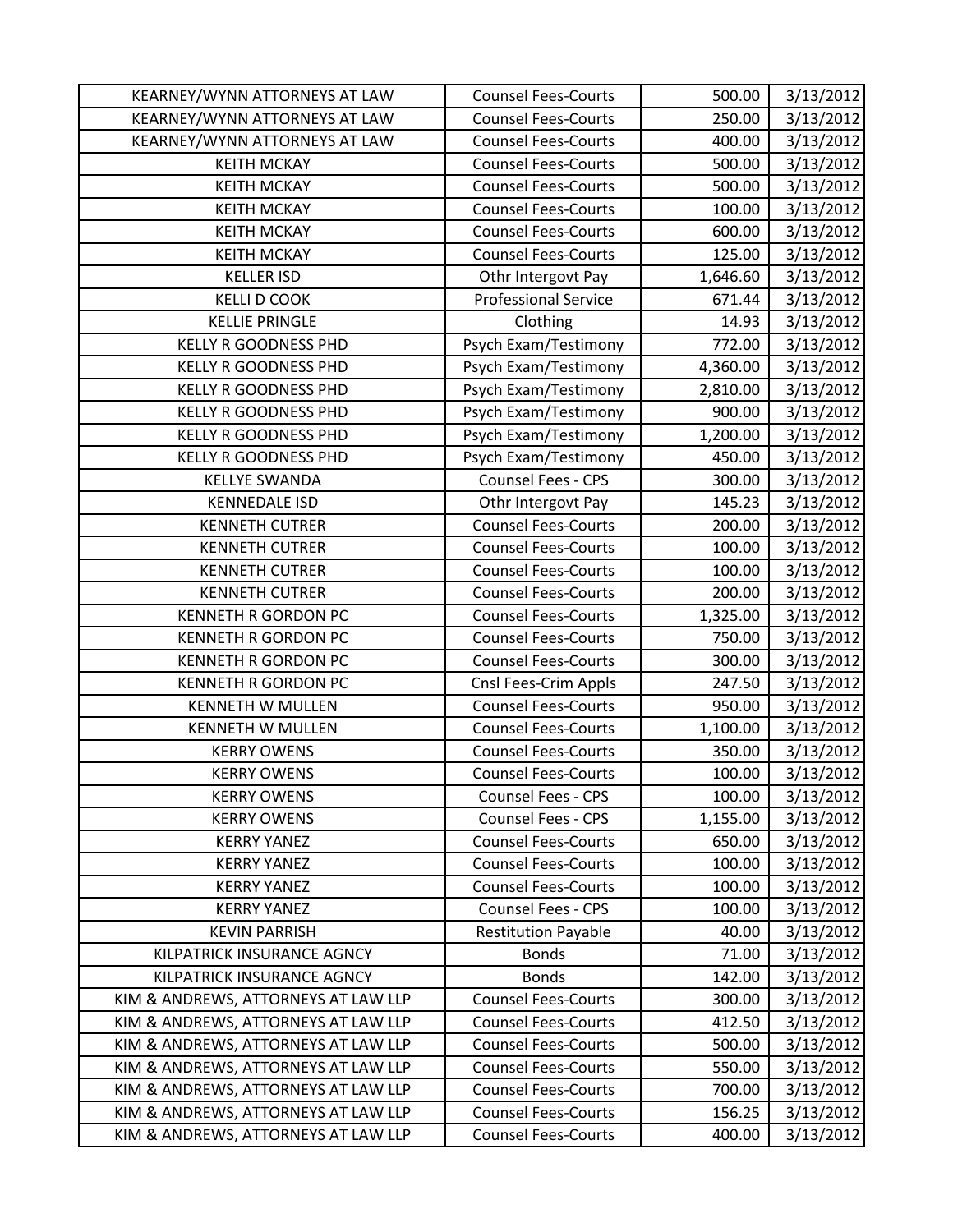| KIM & ANDREWS, ATTORNEYS AT LAW LLP | <b>Counsel Fees-Courts</b>  | 475.00   | 3/13/2012 |
|-------------------------------------|-----------------------------|----------|-----------|
| KIM & ANDREWS, ATTORNEYS AT LAW LLP | <b>Counsel Fees-Courts</b>  | 200.00   | 3/13/2012 |
| <b>KIMBERLEY CAMPBELL</b>           | <b>Counsel Fees-Courts</b>  | 1,800.00 | 3/13/2012 |
| <b>KIMBERLEY CAMPBELL</b>           | <b>Counsel Fees-Courts</b>  | 400.00   | 3/13/2012 |
| <b>KIMBERLEY CAMPBELL</b>           | <b>Counsel Fees-Courts</b>  | 1,250.00 | 3/13/2012 |
| KIMBERLY A CHERRY                   | Reporter's Records          | 270.40   | 3/13/2012 |
| KIMBERLY A CHERRY                   | Reporter's Records          | 269.80   | 3/13/2012 |
| KIMLEY-HORN AND ASSOCIATES, INC     | <b>Professional Service</b> | 1,499.00 | 3/13/2012 |
| <b>KINDRA BROWN</b>                 | <b>Court Visitor</b>        | 223.00   | 3/13/2012 |
| <b>KOBBY T WARREN</b>               | <b>Counsel Fees-Courts</b>  | 850.00   | 3/13/2012 |
| KONICA MINOLTA BUSINESS SOLUTIONS   | <b>Equipment Maint</b>      | 122.63   | 3/13/2012 |
| KONICA MINOLTA BUSINESS SOLUTIONS   | <b>Equipment Maint</b>      | 39.27    | 3/13/2012 |
| KONICA MINOLTA BUSINESS SOLUTIONS   | <b>Equipment Maint</b>      | 142.80   | 3/13/2012 |
| KONICA MINOLTA BUSINESS SOLUTIONS   | <b>Equipment Maint</b>      | 65.00    | 3/13/2012 |
| KONICA MINOLTA BUSINESS SOLUTIONS   | <b>Equipment Maint</b>      | 65.00    | 3/13/2012 |
| KONICA MINOLTA BUSINESS SOLUTIONS   | <b>Equipment Maint</b>      | 65.00    | 3/13/2012 |
| KONICA MINOLTA BUSINESS SOLUTIONS   | <b>Equipment Maint</b>      | 301.50   | 3/13/2012 |
| KONICA MINOLTA BUSINESS SOLUTIONS   | <b>Equipment Rentals</b>    | 154.39   | 3/13/2012 |
| KONICA MINOLTA BUSINESS SOLUTIONS   | <b>Equipment Rentals</b>    | 522.38   | 3/13/2012 |
| KONICA MINOLTA BUSINESS SOLUTIONS   | Capital Outlay Low V        | 3,585.00 | 3/13/2012 |
| KONICA MINOLTA BUSINESS SOLUTIONS   | <b>Equipment Rentals</b>    | 109.79   | 3/13/2012 |
| KONICA MINOLTA BUSINESS SOLUTIONS   | <b>Equipment Maint</b>      | 238.00   | 3/13/2012 |
| <b>KRAMES STAYWELL LLC</b>          | <b>Training Supplies</b>    | 617.50   | 3/13/2012 |
| <b>KRAMES STAYWELL LLC</b>          | Safety/Tact Supplies        | 201.17   | 3/13/2012 |
| <b>KRISTINA WEST</b>                | Counsel Fees-Juv            | 100.00   | 3/13/2012 |
| KROGER #695                         | <b>Expanded Nutri Pgrm</b>  | 21.54    | 3/13/2012 |
| <b>KROGER COMPANY</b>               | Food/Hygiene Assist         | 100.64   | 3/13/2012 |
| <b>KSM EXCHANGE LLC</b>             | Parts and Supplies          | 48.58    | 3/13/2012 |
| <b>KSM EXCHANGE LLC</b>             | Parts and Supplies          | 121.08   | 3/13/2012 |
| <b>KSM EXCHANGE LLC</b>             | Parts and Supplies          | 725.58   | 3/13/2012 |
| <b>KSM EXCHANGE LLC</b>             | Parts and Supplies          | 213.84   | 3/13/2012 |
| <b>KYLE ANDREW WILLIAMS</b>         | Investigative               | 237.00   | 3/13/2012 |
| <b>LACY BRITTEN</b>                 | Counsel Fees-Juv            | 300.00   | 3/13/2012 |
| <b>LACY BRITTEN</b>                 | <b>Counsel Fees - CPS</b>   | 550.00   | 3/13/2012 |
| <b>LAHAINA GROUP INC</b>            | <b>Building Maintenance</b> | 195.00   | 3/13/2012 |
| <b>LAKE WORTH ISD</b>               | Othr Intergovt Pay          | 111.30   | 3/13/2012 |
| LANGUAGE LINE SERVICES INC          | <b>Interpreter Fees</b>     | 8.88     | 3/13/2012 |
| LARISA KELTNER                      | Counsel Fees - CPS          | 100.00   | 3/13/2012 |
| <b>LARRY E REED</b>                 | <b>Counsel Fees-Courts</b>  | 125.00   | 3/13/2012 |
| <b>LARRY E REED</b>                 | <b>Counsel Fees-Courts</b>  | 200.00   | 3/13/2012 |
| <b>LARRY M MOORE</b>                | <b>Counsel Fees-Courts</b>  | 550.00   | 3/13/2012 |
| <b>LARRY M MOORE</b>                | <b>Counsel Fees-Courts</b>  | 100.00   | 3/13/2012 |
| <b>LARRY WAYNE REYNOLDS</b>         | <b>Professional Service</b> | 2,125.00 | 3/13/2012 |
| LASERLINK INTERNATIONAL INC         | <b>Supplies</b>             | 550.00   | 3/13/2012 |
| LASERLINK INTERNATIONAL INC         | <b>Supplies</b>             | 158.00   | 3/13/2012 |
| LASERLINK INTERNATIONAL INC         | <b>Supplies</b>             | 251.00   | 3/13/2012 |
| LASERLINK INTERNATIONAL INC         | Supplies                    | 55.00    | 3/13/2012 |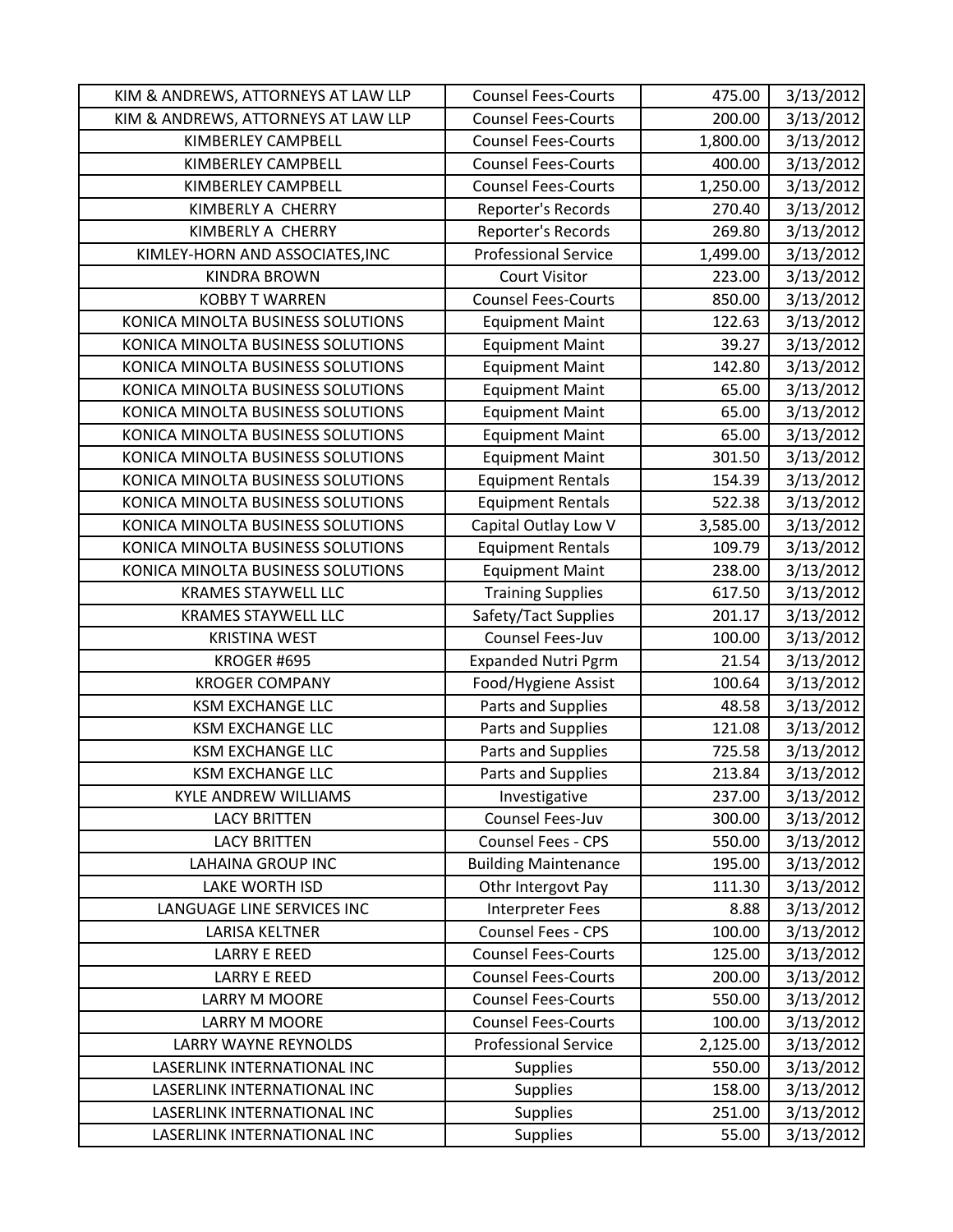| LASERLINK INTERNATIONAL INC         | <b>Supplies</b>             | 666.00   | 3/13/2012 |
|-------------------------------------|-----------------------------|----------|-----------|
| LASERLINK INTERNATIONAL INC         | <b>Computer Supplies</b>    | 267.00   | 3/13/2012 |
| LATEPH ADENIJI                      | <b>Counsel Fees-Courts</b>  | 325.00   | 3/13/2012 |
| LATEPH ADENIJI                      | <b>Counsel Fees-Courts</b>  | 2,675.00 | 3/13/2012 |
| <b>LATEPH ADENIJI</b>               | <b>Counsel Fees-Courts</b>  | 975.00   | 3/13/2012 |
| <b>LATEPH ADENIJI</b>               | <b>Counsel Fees-Courts</b>  | 960.00   | 3/13/2012 |
| <b>LATEPH ADENIJI</b>               | <b>Counsel Fees-Courts</b>  | 575.00   | 3/13/2012 |
| <b>LATEPH ADENIJI</b>               | <b>Counsel Fees-Courts</b>  | 625.00   | 3/13/2012 |
| LATEPH ADENIJI                      | <b>Counsel Fees-Courts</b>  | 200.00   | 3/13/2012 |
| LATREASA GARNER                     | Clothing                    | 120.37   | 3/13/2012 |
| <b>LAURA NIXON</b>                  | Clothing                    | 100.00   | 3/13/2012 |
| LAUREN GRAHAM & ASSOCIATES PLLC     | <b>Counsel Fees-Courts</b>  | 500.00   | 3/13/2012 |
| Laurie Taylor                       | Education                   | 90.00    | 3/13/2012 |
| LAW ENFORCEMENT ASSOCIATES INC      | <b>Supplies</b>             | 224.75   | 3/13/2012 |
| LAW JOURNAL PRESS                   | Law Books                   | 167.45   | 3/13/2012 |
| LAW OFFICE EDWARD E CASTILLO PLLC   | <b>Counsel Fees-Courts</b>  | 1,500.00 | 3/13/2012 |
| LAW OFFICE EDWARD E CASTILLO PLLC   | <b>Counsel Fees-Courts</b>  | 650.00   | 3/13/2012 |
| LAW OFFICE EDWARD E CASTILLO PLLC   | <b>Counsel Fees-Courts</b>  | 100.00   | 3/13/2012 |
| LAW OFFICE EDWARD E CASTILLO PLLC   | <b>Counsel Fees-Courts</b>  | 362.50   | 3/13/2012 |
| LAW OFFICE EDWARD E CASTILLO PLLC   | Counsel Fees-Juv            | 550.00   | 3/13/2012 |
| LAW OFFICE OF BRADLEY L CLARK PC    | <b>Professional Service</b> | 1,350.00 | 3/13/2012 |
| LAW OFFICE OF BRADLEY L CLARK PC    | <b>Counsel Fees-Courts</b>  | 600.00   | 3/13/2012 |
| LAW OFFICE OF BRADLEY L CLARK PC    | <b>Counsel Fees-Courts</b>  | 500.00   | 3/13/2012 |
| LAW OFFICE OF BRADLEY L CLARK PC    | <b>Counsel Fees-Courts</b>  | 200.00   | 3/13/2012 |
| LAW OFFICE OF BRADLEY L CLARK PC    | <b>Counsel Fees-Courts</b>  | 175.00   | 3/13/2012 |
| LAW OFFICE OF BRADLEY L CLARK PC    | Counsel Fees - CPS          | 350.00   | 3/13/2012 |
| LAW OFFICE OF BRADLEY L CLARK PC    | Cnsl Fees-Fam Drg Ct        | 100.00   | 3/13/2012 |
| LAW OFFICE OF CARLOS G GALLIANI PC  | Counsel Fees-Juv            | 100.00   | 3/13/2012 |
| LAW OFFICE OF CARLOS G GALLIANI PC  | <b>Counsel Fees - CPS</b>   | 940.00   | 3/13/2012 |
| LAW OFFICE OF GARY L NICKELSON      | Counsel Fees - CPS          | 600.00   | 3/13/2012 |
| LAW OFFICE OF HARMONY M SCHUERMAN P | <b>Counsel Fees-Courts</b>  | 325.00   | 3/13/2012 |
| LAW OFFICE OF JO AN G ASHLEY        | Counsel Fees-Juv            | 53.00    | 3/13/2012 |
| LAW OFFICE OF JO AN G ASHLEY        | Cnsl Fees-Fam Drg Ct        | 100.00   | 3/13/2012 |
| LAW OFFICE OF KARLA M BALLI         | <b>Counsel Fees - CPS</b>   | 100.00   | 3/13/2012 |
| LAW OFFICE OF KEE A ABLES PC        | <b>Counsel Fees-Courts</b>  | 5,000.00 | 3/13/2012 |
| LAW OFFICE OF KEE A ABLES PC        | Counsel Fees-Juv            | 200.00   | 3/13/2012 |
| LAW OFFICE OF KEE A ABLES PC        | <b>Counsel Fees - CPS</b>   | 550.00   | 3/13/2012 |
| LAW OFFICE OF KEE A ABLES PC        | Cnsl Fees-Fam Drg Ct        | 100.00   | 3/13/2012 |
| LAW OFFICE OF KEE A ABLES PC        | <b>Litigation Expense</b>   | 30.00    | 3/13/2012 |
| LAW OFFICE OF KENNETH NEWELL PLLC   | <b>Counsel Fees-Courts</b>  | 300.00   | 3/13/2012 |
| LAW OFFICE OF LISA HAINES           | <b>Counsel Fees-Courts</b>  | 100.00   | 3/13/2012 |
| LAW OFFICE OF LISA HAINES           | <b>Counsel Fees-Courts</b>  | 400.00   | 3/13/2012 |
| LAW OFFICE OF LISA HAINES           | <b>Counsel Fees-Courts</b>  | 475.00   | 3/13/2012 |
| LAW OFFICE OF LISA HAINES           | <b>Counsel Fees-Courts</b>  | 145.00   | 3/13/2012 |
| LAW OFFICE OF LORI A SPEARMAN PC    | <b>Counsel Fees-Courts</b>  | 640.00   | 3/13/2012 |
| LAW OFFICE OF LORI A SPEARMAN PC    | <b>Counsel Fees - CPS</b>   | 600.00   | 3/13/2012 |
| LAW OFFICE OF LORI A SPEARMAN PC    | Counsel Fees - CPS          | 350.00   | 3/13/2012 |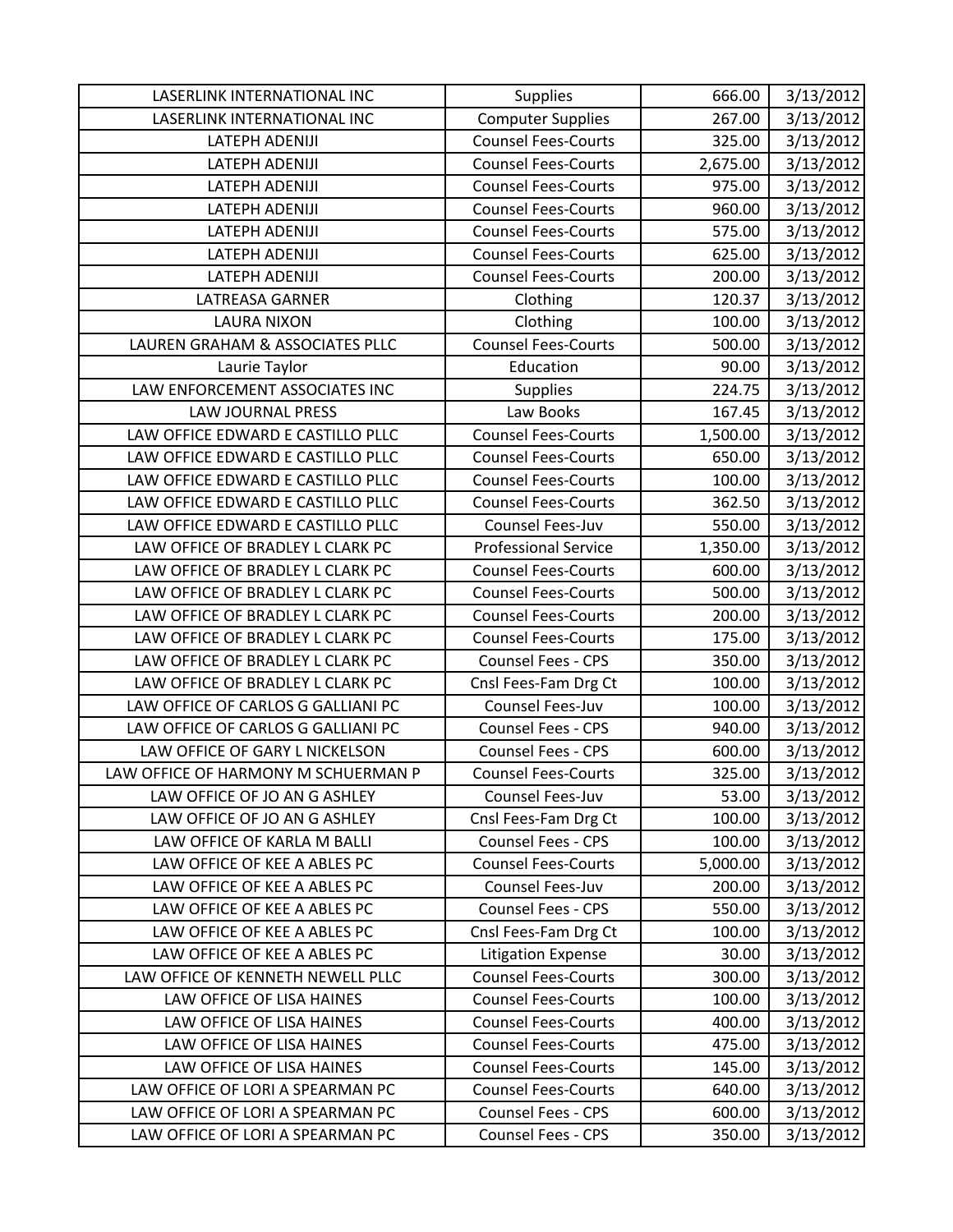| LAW OFFICE OF PETROVICH & GIRAUD    | Counsel Fees - CPS          | 200.00    | 3/13/2012 |
|-------------------------------------|-----------------------------|-----------|-----------|
| LAW OFFICE OF RACHEL L PONDER PLLC  | Counsel Fees - CPS          | 100.00    | 3/13/2012 |
| LAW OFFICE OF SHANNON M SEARS PC    | <b>Counsel Fees-Courts</b>  | 500.00    | 3/13/2012 |
| LAW OFFICE OF TIM CHOY              | <b>Counsel Fees-Courts</b>  | 600.00    | 3/13/2012 |
| LAW OFFICE OF TIM CHOY              | <b>Counsel Fees-Courts</b>  | 350.00    | 3/13/2012 |
| LAW OFFICE OF TIM CHOY              | <b>Counsel Fees-Courts</b>  | 450.00    | 3/13/2012 |
| LAW OFFICE OF TIM CHOY              | <b>Counsel Fees-Courts</b>  | 350.00    | 3/13/2012 |
| LAW OFFICE OF TIM CHOY              | <b>Counsel Fees-Courts</b>  | 150.00    | 3/13/2012 |
| LAW OFFICES OF WILLIAM T FITZGERALD | Counsel Fees-Probate        | 2,200.00  | 3/13/2012 |
| <b>LAWSON PRODUCTS INC</b>          | Parts and Supplies          | (20.21)   | 3/13/2012 |
| <b>LAWSON PRODUCTS INC</b>          | Parts and Supplies          | 301.81    | 3/13/2012 |
| <b>LAWTON HOUSING AUTHORITY</b>     | Port HAP Port-out           | 43.00     | 3/13/2012 |
| LEICA BIOSYSTEMS RICHMOND           | Lab Supplies                | 199.26    | 3/13/2012 |
| <b>LEIGH ANN SCHENK</b>             | Counsel Fees - CPS          | 200.00    | 3/13/2012 |
| LENA POPE HOME INC                  | <b>Professional Service</b> | 9,711.00  | 3/13/2012 |
| LENA POPE HOME INC                  | <b>Professional Service</b> | 6,474.00  | 3/13/2012 |
| LENA POPE HOME INC                  | <b>Professional Service</b> | 49,573.43 | 3/13/2012 |
| <b>LEON REED JR</b>                 | <b>Counsel Fees-Courts</b>  | 375.00    | 3/13/2012 |
| <b>LEON REED JR</b>                 | <b>Counsel Fees-Courts</b>  | 200.00    | 3/13/2012 |
| <b>LEON REED JR</b>                 | <b>Counsel Fees-Courts</b>  | 100.00    | 3/13/2012 |
| LEON REED JR                        | <b>Counsel Fees-Courts</b>  | 700.00    | 3/13/2012 |
| <b>LEONARD BAKER</b>                | Rent Sub to L'Iords         | 681.00    | 3/13/2012 |
| <b>LESA PAMPLIN</b>                 | <b>Counsel Fees-Courts</b>  | 800.00    | 3/13/2012 |
| <b>LESLIE J BURGOYNE</b>            | <b>Counsel Fees-Courts</b>  | 1,200.00  | 3/13/2012 |
| <b>LESLIE JOHNS</b>                 | <b>Counsel Fees-Courts</b>  | 1,400.00  | 3/13/2012 |
| <b>LESLIE JOHNS</b>                 | <b>Counsel Fees-Courts</b>  | 1,500.00  | 3/13/2012 |
| <b>LESLIE JOHNS</b>                 | <b>Counsel Fees-Courts</b>  | 150.00    | 3/13/2012 |
| <b>LESLIE JOHNS</b>                 | <b>Counsel Fees-Courts</b>  | 850.00    | 3/13/2012 |
| <b>LESLIE JOHNS</b>                 | <b>Counsel Fees-Courts</b>  | 300.00    | 3/13/2012 |
| <b>LESLIE JOHNS</b>                 | <b>Counsel Fees-Courts</b>  | 175.00    | 3/13/2012 |
| <b>LESLIE JOHNS</b>                 | <b>Counsel Fees-Courts</b>  | 115.00    | 3/13/2012 |
| <b>LESTER K REED</b>                | Counsel Fees - CPS          | 300.00    | 3/13/2012 |
| <b>LEX JOHNSTON</b>                 | <b>Counsel Fees-Courts</b>  | 250.00    | 3/13/2012 |
| LEXISNEXIS                          | Law Books                   | 230.00    | 3/13/2012 |
| LEXISNEXIS                          | Law Books                   | 230.00    | 3/13/2012 |
| LEXISNEXIS RISK DATA MANAGEMENT INC | Subscriptions               | 2,061.20  | 3/13/2012 |
| <b>LILIANA CORTES</b>               | <b>Restitution Payable</b>  | 76.56     | 3/13/2012 |
| <b>LINDA L BALEY</b>                | <b>Professional Service</b> | 1,585.00  | 3/13/2012 |
| Lisa D Smith                        | Education                   | 262.79    | 3/13/2012 |
| <b>LISA HOOBLER</b>                 | <b>Counsel Fees-Courts</b>  | 300.00    | 3/13/2012 |
| <b>LISA HOOBLER</b>                 | <b>Counsel Fees-Courts</b>  | 1,850.00  | 3/13/2012 |
| <b>LISA HOOBLER</b>                 | <b>Counsel Fees-Courts</b>  | 790.00    | 3/13/2012 |
| <b>LISA MORTON</b>                  | Reporter's Records          | 1,652.00  | 3/13/2012 |
| LISA MULLEN                         | <b>Counsel Fees-Courts</b>  | 625.00    | 3/13/2012 |
| LISA MULLEN                         | Cnsl Fees-Crim Appls        | 2,645.00  | 3/13/2012 |
| LITTLE ELEMENTARY                   | <b>Restitution Payable</b>  | 65.79     | 3/13/2012 |
| LOCK TIGHT SECURITY INC             | <b>Building Maintenance</b> | 38.50     | 3/13/2012 |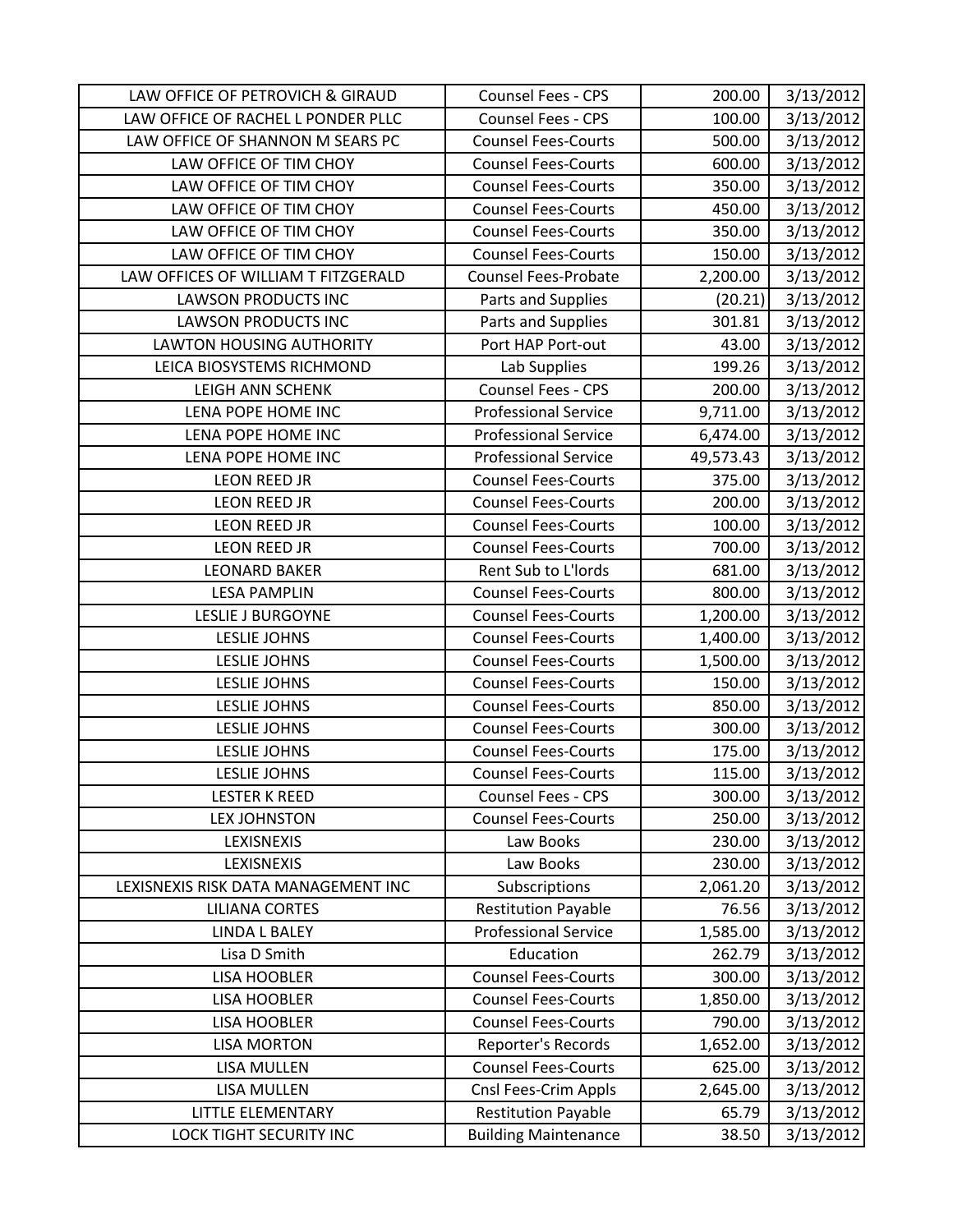| LOCK TIGHT SECURITY INC           | <b>Supplies</b>             | 54.50    | 3/13/2012 |
|-----------------------------------|-----------------------------|----------|-----------|
| <b>LOCK TIGHT SECURITY INC</b>    | <b>Supplies</b>             | 87.00    | 3/13/2012 |
| LOCK TIGHT SECURITY INC           | <b>Building Maintenance</b> | 90.50    | 3/13/2012 |
| <b>LOCK TIGHT SECURITY INC</b>    | <b>Building Maintenance</b> | 459.00   | 3/13/2012 |
| LOCK TIGHT SECURITY INC           | <b>Building Maintenance</b> | 53.00    | 3/13/2012 |
| LOCK TIGHT SECURITY INC           | <b>Building Maintenance</b> | 300.00   | 3/13/2012 |
| <b>LOOMIS FARGO &amp; COMPANY</b> | ArmoredCar Messenger        | 400.00   | 3/13/2012 |
| <b>LOOMIS FARGO &amp; COMPANY</b> | ArmoredCar Messenger        | 400.00   | 3/13/2012 |
| LOOMIS FARGO & COMPANY            | ArmoredCar Messenger        | 400.00   | 3/13/2012 |
| <b>LOOMIS FARGO &amp; COMPANY</b> | ArmoredCar Messenger        | 400.00   | 3/13/2012 |
| LOOMIS FARGO & COMPANY            | ArmoredCar Messenger        | 400.00   | 3/13/2012 |
| LOOMIS FARGO & COMPANY            | ArmoredCar Messenger        | 400.00   | 3/13/2012 |
| LOOMIS FARGO & COMPANY            | ArmoredCar Messenger        | 400.00   | 3/13/2012 |
| <b>LOOMIS FARGO &amp; COMPANY</b> | ArmoredCar Messenger        | 400.00   | 3/13/2012 |
| LOOMIS FARGO & COMPANY            | ArmoredCar Messenger        | 400.00   | 3/13/2012 |
| LOOMIS FARGO & COMPANY            | ArmoredCar Messenger        | 400.00   | 3/13/2012 |
| <b>LOOMIS FARGO &amp; COMPANY</b> | ArmoredCar Messenger        | 400.00   | 3/13/2012 |
| LOOMIS FARGO & COMPANY            | ArmoredCar Messenger        | 400.00   | 3/13/2012 |
| LOOMIS FARGO & COMPANY            | ArmoredCar Messenger        | 400.00   | 3/13/2012 |
| <b>LOOMIS FARGO &amp; COMPANY</b> | ArmoredCar Messenger        | 400.00   | 3/13/2012 |
| LOOMIS FARGO & COMPANY            | ArmoredCar Messenger        | 400.00   | 3/13/2012 |
| <b>LOOMIS FARGO &amp; COMPANY</b> | ArmoredCar Messenger        | 400.00   | 3/13/2012 |
| LOOMIS FARGO & COMPANY            | ArmoredCar Messenger        | 400.00   | 3/13/2012 |
| <b>LOOMIS FARGO &amp; COMPANY</b> | ArmoredCar Messenger        | 400.00   | 3/13/2012 |
| LOOMIS FARGO & COMPANY            | ArmoredCar Messenger        | 400.00   | 3/13/2012 |
| LOOMIS FARGO & COMPANY            | ArmoredCar Messenger        | 400.00   | 3/13/2012 |
| LOOMIS FARGO & COMPANY            | ArmoredCar Messenger        | 350.00   | 3/13/2012 |
| <b>LOOMIS FARGO &amp; COMPANY</b> | ArmoredCar Messenger        | 400.00   | 3/13/2012 |
| <b>LOOMIS FARGO &amp; COMPANY</b> | ArmoredCar Messenger        | 400.00   | 3/13/2012 |
| LOOMIS FARGO & COMPANY            | ArmoredCar Messenger        | 400.00   | 3/13/2012 |
| <b>LOOMIS FARGO &amp; COMPANY</b> | ArmoredCar Messenger        | 400.00   | 3/13/2012 |
| LOOMIS FARGO & COMPANY            | ArmoredCar Messenger        | 400.00   | 3/13/2012 |
| <b>LOOMIS FARGO &amp; COMPANY</b> | ArmoredCar Messenger        | 400.00   | 3/13/2012 |
| <b>LOOMIS FARGO &amp; COMPANY</b> | ArmoredCar Messenger        | 400.00   | 3/13/2012 |
| LOOMIS FARGO & COMPANY            | ArmoredCar Messenger        | 400.00   | 3/13/2012 |
| <b>LOOMIS FARGO &amp; COMPANY</b> | ArmoredCar Messenger        | 375.00   | 3/13/2012 |
| LOOMIS FARGO & COMPANY            | ArmoredCar Messenger        | 80.00    | 3/13/2012 |
| LOOMIS FARGO & COMPANY            | ArmoredCar Messenger        | 80.00    | 3/13/2012 |
| LOOMIS FARGO & COMPANY            | ArmoredCar Messenger        | 80.00    | 3/13/2012 |
| LOOMIS FARGO & COMPANY            | ArmoredCar Messenger        | 160.00   | 3/13/2012 |
| <b>LOREN C GREEN PC</b>           | <b>Counsel Fees-Courts</b>  | 400.00   | 3/13/2012 |
| LOREN C GREEN PC                  | <b>Counsel Fees-Courts</b>  | 137.50   | 3/13/2012 |
| <b>LOREN C GREEN PC</b>           | <b>Counsel Fees-Courts</b>  | 825.00   | 3/13/2012 |
| <b>LOREN C GREEN PC</b>           | <b>Counsel Fees-Courts</b>  | 125.00   | 3/13/2012 |
| <b>LORIE GRAHAM</b>               | Reporter's Records          | 1,924.00 | 3/13/2012 |
| <b>LORIE GRAHAM</b>               | Reporter's Records          | 64.00    | 3/13/2012 |
| LOVETT PUBLISHING GROUP           | Supplies                    | 249.50   | 3/13/2012 |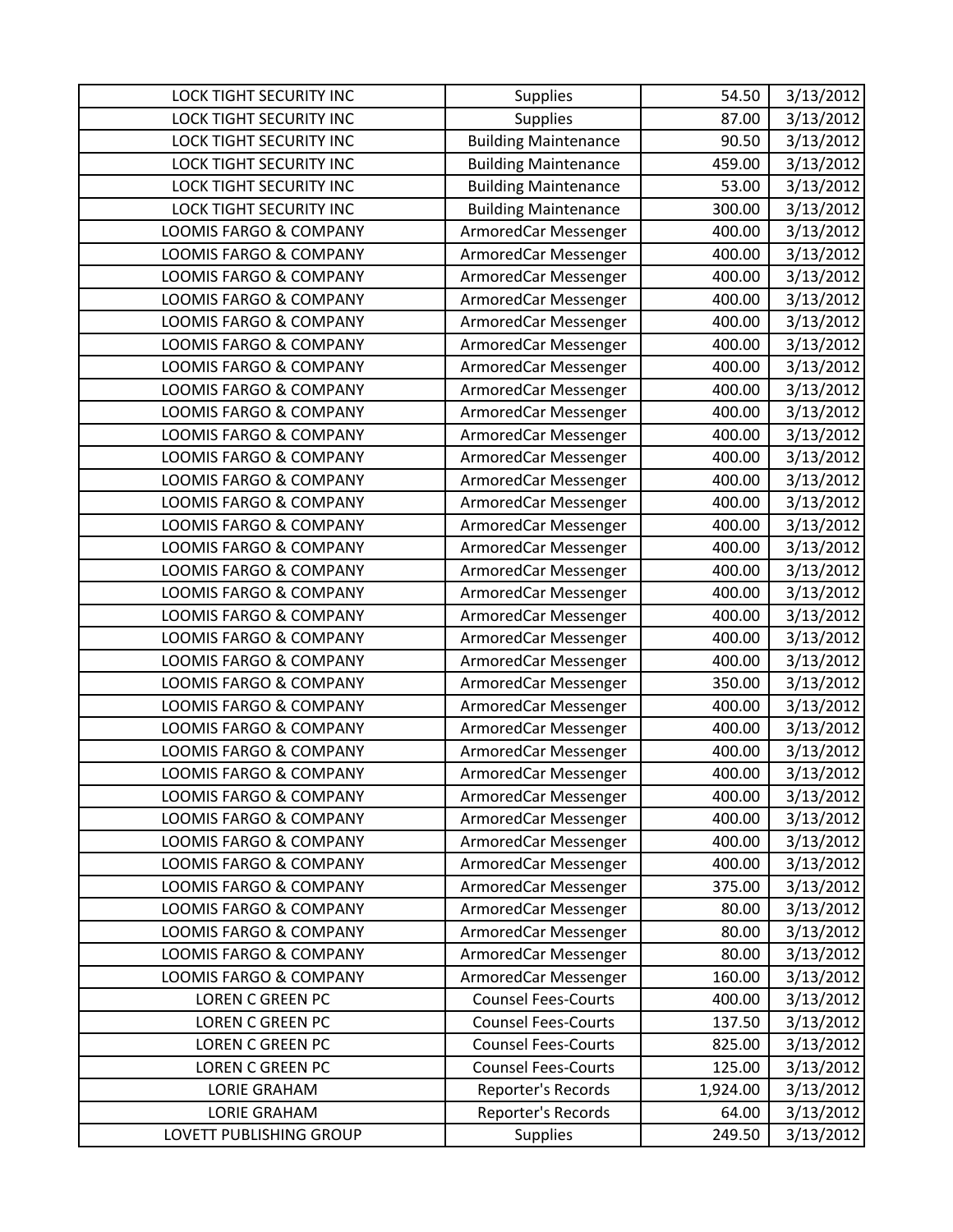| LOWE'S                              | Supplies                    | 161.21    | 3/13/2012 |
|-------------------------------------|-----------------------------|-----------|-----------|
| LOWE'S                              | Supplies                    | 12.60     | 3/13/2012 |
| LOWE'S                              | Field Equip&Supplies        | (242.82)  | 3/13/2012 |
| LOWE'S                              | <b>Small Tools</b>          | 89.83     | 3/13/2012 |
| LOWE'S                              | <b>Cement and Concrete</b>  | 334.30    | 3/13/2012 |
| LUNCH BOX                           | <b>Meeting Expenses</b>     | 241.50    | 3/13/2012 |
| LUNCH BOX                           | <b>Meeting Expenses</b>     | 112.70    | 3/13/2012 |
| <b>LYNDA S TARWATER</b>             | <b>Counsel Fees-Courts</b>  | 955.00    | 3/13/2012 |
| LYNN KELLY LAW FIRM PC              | <b>Counsel Fees-Probate</b> | 1,500.00  | 3/13/2012 |
| M & S TECHNOLOGIES INC              | Education                   | 4,134.38  | 3/13/2012 |
| M C BRISTER JR                      | <b>Rental Assistance</b>    | 1,000.00  | 3/13/2012 |
| M F PENDERGRAF                      | Investigative               | 241.00    | 3/13/2012 |
| M F PENDERGRAF                      | Investigative               | 2,858.32  | 3/13/2012 |
| M F PENDERGRAF                      | Investigative               | 887.47    | 3/13/2012 |
| M F PENDERGRAF                      | Investigative               | 305.25    | 3/13/2012 |
| M F PENDERGRAF                      | Investigative               | 1,620.09  | 3/13/2012 |
| M MONIQUE WALTERS                   | Counsel Fees-Juv            | 200.00    | 3/13/2012 |
| M MONIQUE WALTERS                   | Counsel Fees - CPS          | 100.00    | 3/13/2012 |
| M SUZANNE FROSSARD PC               | Counsel Fees - CPS          | 100.00    | 3/13/2012 |
| <b>M TRENT LOFTIN</b>               | <b>Counsel Fees-Courts</b>  | 800.00    | 3/13/2012 |
| M TRENT LOFTIN                      | <b>Counsel Fees-Courts</b>  | 925.00    | 3/13/2012 |
| M TRENT LOFTIN                      | <b>Counsel Fees-Courts</b>  | 2,000.00  | 3/13/2012 |
| M TRENT LOFTIN                      | <b>Counsel Fees-Courts</b>  | 700.00    | 3/13/2012 |
| MAEDC HULEN BEND SENIOR COMMUNITY L | HAP Reimb Port-in           | 370.00    | 3/13/2012 |
| MAIN STREET INSTALLERS LLC          | Supplies                    | 60.00     | 3/13/2012 |
| MAMIE BUSH JOHNSON                  | <b>Counsel Fees-Courts</b>  | 400.00    | 3/13/2012 |
| MANAGED HEALTH NETWORK INC          | <b>Employee Group Ins</b>   | 915.98    | 3/13/2012 |
| MANAGED HEALTH NETWORK INC          | <b>Mental Health Claims</b> | 64,503.60 | 3/13/2012 |
| MANAGED HEALTH NETWORK INC          | <b>Mental Health Claims</b> | 3,276.00  | 3/13/2012 |
| MANER FIRE EQUIPMENT, INC           | <b>Equipment Maint</b>      | 14.85     | 3/13/2012 |
| MANER FIRE EQUIPMENT, INC           | <b>Equipment Maint</b>      | 6.15      | 3/13/2012 |
| MANER FIRE EQUIPMENT, INC           | <b>Building Maintenance</b> | 709.75    | 3/13/2012 |
| MANSFIELD ISD                       | Othr Intergovt Pay          | 1,366.33  | 3/13/2012 |
| <b>MARCH OF DIMES</b>               | <b>Educational Material</b> | 270.27    | 3/13/2012 |
| <b>MARCUSE AND SON</b>              | A/C Maint Contract          | 439.00    | 3/13/2012 |
| MARK D SCOTT & ASSOCIATES PLLC      | <b>Counsel Fees-Courts</b>  | 400.00    | 3/13/2012 |
| MARK D SCOTT & ASSOCIATES PLLC      | <b>Counsel Fees-Courts</b>  | 625.00    | 3/13/2012 |
| MARK D SCOTT & ASSOCIATES PLLC      | <b>Counsel Fees-Courts</b>  | 400.00    | 3/13/2012 |
| MARK D SCOTT & ASSOCIATES PLLC      | <b>Counsel Fees-Courts</b>  | 350.00    | 3/13/2012 |
| MARK D SCOTT & ASSOCIATES PLLC      | <b>Counsel Fees-Courts</b>  | 320.00    | 3/13/2012 |
| MARK D SCOTT & ASSOCIATES PLLC      | <b>Counsel Fees-Courts</b>  | 300.00    | 3/13/2012 |
| MARK D SCOTT & ASSOCIATES PLLC      | <b>Counsel Fees-Courts</b>  | 125.00    | 3/13/2012 |
| MARK D SCOTT & ASSOCIATES PLLC      | <b>Counsel Fees-Courts</b>  | 100.00    | 3/13/2012 |
| <b>MARK ROSTEET</b>                 | <b>Counsel Fees-Courts</b>  | 450.00    | 3/13/2012 |
| <b>MARK ROSTEET</b>                 | <b>Counsel Fees-Courts</b>  | 700.00    | 3/13/2012 |
| <b>MARK ROSTEET</b>                 | <b>Counsel Fees-Courts</b>  | 1,900.00  | 3/13/2012 |
| <b>MARK ROSTEET</b>                 | <b>Counsel Fees-Courts</b>  | 450.00    | 3/13/2012 |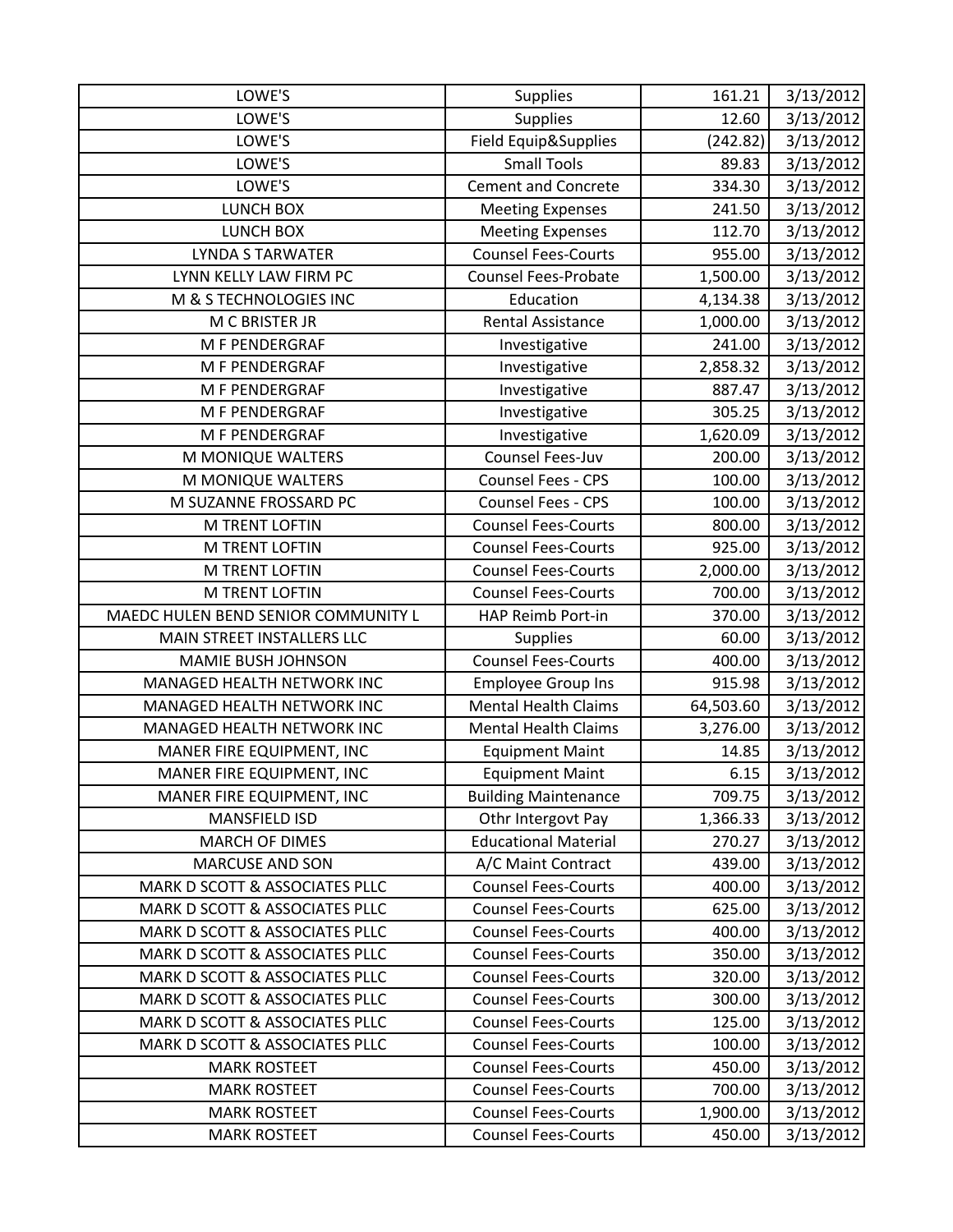| <b>MARK ROSTEET</b>               | <b>Counsel Fees-Courts</b>  | 100.00    | 3/13/2012 |
|-----------------------------------|-----------------------------|-----------|-----------|
| <b>MARK ROSTEET</b>               | <b>Counsel Fees-Courts</b>  | 200.00    | 3/13/2012 |
| <b>MARK ROSTEET</b>               | <b>Counsel Fees-Courts</b>  | 200.00    | 3/13/2012 |
| <b>MARK ROSTEET</b>               | <b>Counsel Fees-Courts</b>  | 200.00    | 3/13/2012 |
| <b>MARSHALL D PICARD</b>          | Printing-Publication        | 33,015.00 | 3/13/2012 |
| MARTIN MARIETTA MATERIALS INC     | Rock and Gravel             | 3,832.70  | 3/13/2012 |
| <b>MARVENA GOSS</b>               | Clothing                    | 100.00    | 3/13/2012 |
| <b>MARY B THORNTON</b>            | <b>Counsel Fees-Courts</b>  | 1,650.00  | 3/13/2012 |
| <b>MARY B THORNTON</b>            | <b>Counsel Fees-Courts</b>  | 950.00    | 3/13/2012 |
| <b>MARY B THORNTON</b>            | <b>Counsel Fees-Courts</b>  | 1,400.00  | 3/13/2012 |
| <b>MARY B THORNTON</b>            | <b>Counsel Fees-Courts</b>  | 900.00    | 3/13/2012 |
| MARY J YOUNG                      | <b>Counsel Fees-Courts</b>  | 700.00    | 3/13/2012 |
| MARY J YOUNG                      | <b>Counsel Fees-Courts</b>  | 550.00    | 3/13/2012 |
| <b>MARY J YOUNG</b>               | <b>Counsel Fees-Courts</b>  | 1,250.00  | 3/13/2012 |
| <b>MARY R THOMSEN</b>             | Counsel Fees - CPS          | 2,740.00  | 3/13/2012 |
| <b>MARY R THOMSEN</b>             | Cnsl Fees-Fam Drg Ct        | 100.00    | 3/13/2012 |
| MASTER CLEANING SUPPLY INC        | <b>Custodian Supplies</b>   | 626.70    | 3/13/2012 |
| MATTHEW BENDER & COMPANY INC      | Law Books                   | 140.94    | 3/13/2012 |
| MATTHEW BENDER & COMPANY INC      | Law Books                   | 34.69     | 3/13/2012 |
| MATTHEW BENDER & COMPANY INC      | Law Books                   | 45.49     | 3/13/2012 |
| <b>MATTHEW JUSKO</b>              | <b>Restitution Payable</b>  | 6.00      | 3/13/2012 |
| <b>MAX BREWINGTON</b>             | <b>Counsel Fees-Courts</b>  | 450.00    | 3/13/2012 |
| <b>MAX BREWINGTON</b>             | Counsel Fees - CPS          | 100.00    | 3/13/2012 |
| MAXIM HEALTHCARE SERVICES INC     | <b>Professional Service</b> | 6,048.00  | 3/13/2012 |
| MAXUM HEALTH SERVICES CORP        | <b>Professional Service</b> | 157.69    | 3/13/2012 |
| MAXUM HEALTH SERVICES CORP        | <b>Professional Service</b> | 132.50    | 3/13/2012 |
| MAXUM HEALTH SERVICES CORP        | <b>Professional Service</b> | 132.50    | 3/13/2012 |
| MAXUM HEALTH SERVICES CORP        | <b>Professional Service</b> | 91.86     | 3/13/2012 |
| MAXUM HEALTH SERVICES CORP        | <b>Professional Service</b> | 157.69    | 3/13/2012 |
| MAXUM HEALTH SERVICES CORP        | <b>Professional Service</b> | 91.86     | 3/13/2012 |
| MAXUM HEALTH SERVICES CORP        | <b>Professional Service</b> | 132.50    | 3/13/2012 |
| <b>MAXUM HEALTH SERVICES CORP</b> | <b>Professional Service</b> | 132.50    | 3/13/2012 |
| MAXUM HEALTH SERVICES CORP        | <b>Professional Service</b> | 157.69    | 3/13/2012 |
| MAXUM HEALTH SERVICES CORP        | <b>Professional Service</b> | 91.86     | 3/13/2012 |
| MAXUM HEALTH SERVICES CORP        | <b>Professional Service</b> | 124.75    | 3/13/2012 |
| MAXUM HEALTH SERVICES CORP        | <b>Professional Service</b> | 91.86     | 3/13/2012 |
| MAXUM HEALTH SERVICES CORP        | <b>Professional Service</b> | 132.50    | 3/13/2012 |
| MAXUM HEALTH SERVICES CORP        | <b>Professional Service</b> | 132.50    | 3/13/2012 |
| MAXUM HEALTH SERVICES CORP        | <b>Professional Service</b> | 157.69    | 3/13/2012 |
| MAXUM HEALTH SERVICES CORP        | <b>Professional Service</b> | 91.86     | 3/13/2012 |
| MAXUM HEALTH SERVICES CORP        | <b>Professional Service</b> | 132.50    | 3/13/2012 |
| MAXUM HEALTH SERVICES CORP        | <b>Professional Service</b> | 91.86     | 3/13/2012 |
| MAXUM HEALTH SERVICES CORP        | <b>Professional Service</b> | 91.86     | 3/13/2012 |
| MAXUM HEALTH SERVICES CORP        | <b>Professional Service</b> | 91.86     | 3/13/2012 |
| MAXUM HEALTH SERVICES CORP        | <b>Professional Service</b> | 91.86     | 3/13/2012 |
| MAXUM HEALTH SERVICES CORP        | <b>Professional Service</b> | 157.69    | 3/13/2012 |
| MAXUM HEALTH SERVICES CORP        | <b>Professional Service</b> | 91.86     | 3/13/2012 |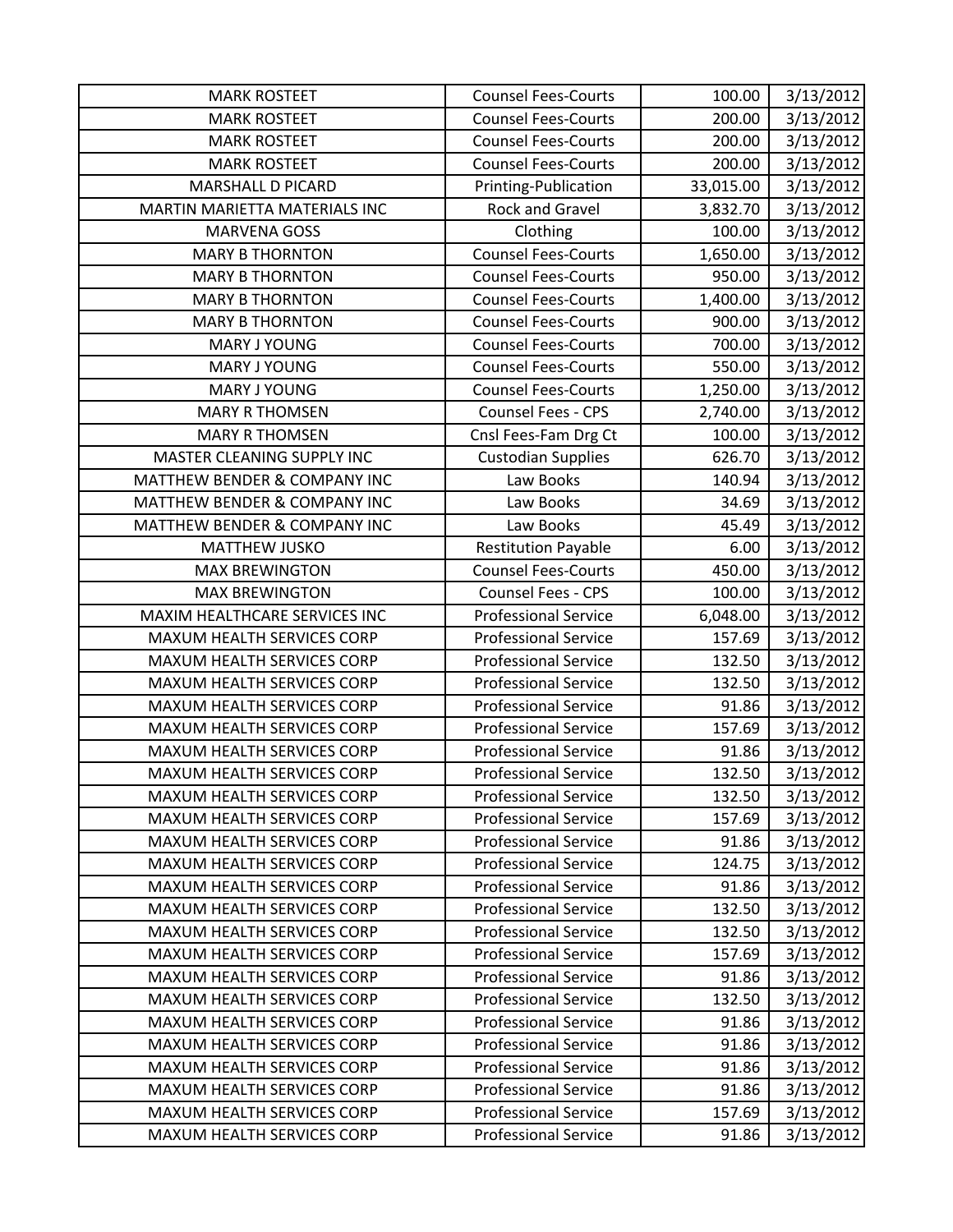| MAXUM HEALTH SERVICES CORP        | <b>Professional Service</b> | 91.86    | 3/13/2012 |
|-----------------------------------|-----------------------------|----------|-----------|
| MAXUM HEALTH SERVICES CORP        | <b>Professional Service</b> | 157.69   | 3/13/2012 |
| MAXUM HEALTH SERVICES CORP        | <b>Professional Service</b> | 186.01   | 3/13/2012 |
| MAXUM HEALTH SERVICES CORP        | <b>Professional Service</b> | 85.67    | 3/13/2012 |
| MAXUM HEALTH SERVICES CORP        | <b>Professional Service</b> | 533.47   | 3/13/2012 |
| MEADOR CHRYSLER-PLYMOUTH INC      | Parts and Supplies          | 124.06   | 3/13/2012 |
| MEADOR CHRYSLER-PLYMOUTH INC      | Parts and Supplies          | 124.06   | 3/13/2012 |
| MEADOWCREEK ELEMENTARY            | <b>Restitution Payable</b>  | 75.00    | 3/13/2012 |
| <b>MEDINA &amp; MEDINA INC</b>    | Central Garage Inv          | 224.00   | 3/13/2012 |
| MEDLINE INDUSTRIES INC            | <b>Graphics Inventory</b>   | 461.28   | 3/13/2012 |
| MEDLINE INDUSTRIES INC            | Lab Supplies                | 140.16   | 3/13/2012 |
| <b>MELISSA KIRKLAND</b>           | <b>Restitution Payable</b>  | 64.54    | 3/13/2012 |
| <b>MELISSA L HAMRICK</b>          | <b>Counsel Fees-Courts</b>  | 650.00   | 3/13/2012 |
| Melody M Wilkinson                | Education                   | 59.60    | 3/13/2012 |
| MEMBER'S BUILDING MAINTENANCE LLC | <b>Custodian Services</b>   | 715.53   | 3/13/2012 |
| MEMBER'S BUILDING MAINTENANCE LLC | <b>Custodian Services</b>   | 3,665.34 | 3/13/2012 |
| MEMBER'S BUILDING MAINTENANCE LLC | <b>Custodian Services</b>   | 1,150.46 | 3/13/2012 |
| MEMBER'S BUILDING MAINTENANCE LLC | <b>Custodian Services</b>   | 1,865.99 | 3/13/2012 |
| MEMBER'S BUILDING MAINTENANCE LLC | <b>Custodian Services</b>   | 2,925.26 | 3/13/2012 |
| MEMBER'S BUILDING MAINTENANCE LLC | <b>Custodian Services</b>   | 7,211.42 | 3/13/2012 |
| MEMBER'S BUILDING MAINTENANCE LLC | <b>Custodian Services</b>   | 7,127.24 | 3/13/2012 |
| MEMBER'S BUILDING MAINTENANCE LLC | <b>Custodian Services</b>   | 505.08   | 3/13/2012 |
| MEMBER'S BUILDING MAINTENANCE LLC | <b>Custodian Services</b>   | 5,713.72 | 3/13/2012 |
| MEMBER'S BUILDING MAINTENANCE LLC | <b>Custodian Services</b>   | 5,113.94 | 3/13/2012 |
| MEMBER'S BUILDING MAINTENANCE LLC | <b>Custodian Services</b>   | 1,150.46 | 3/13/2012 |
| MEMBER'S BUILDING MAINTENANCE LLC | <b>Custodian Services</b>   | 996.13   | 3/13/2012 |
| MEMBER'S BUILDING MAINTENANCE LLC | <b>Custodian Services</b>   | 631.35   | 3/13/2012 |
| MEMBER'S BUILDING MAINTENANCE LLC | Contract Labor              | 2,295.61 | 3/13/2012 |
| MEMBER'S BUILDING MAINTENANCE LLC | Contract Labor              | 2,295.61 | 3/13/2012 |
| MEMBER'S BUILDING MAINTENANCE LLC | <b>Contract Labor</b>       | 2,299.20 | 3/13/2012 |
| MERCEDES MEDICAL INC              | <b>Medical Supplies</b>     | 263.52   | 3/13/2012 |
| MERCEDES MEDICAL INC              | <b>Medical Supplies</b>     | 395.28   | 3/13/2012 |
| MESSAGE4U PTY LTD                 | <b>Professional Service</b> | 500.00   | 3/13/2012 |
| METROPLEX SERVICE WELDING         | <b>Building Maintenance</b> | 54.00    | 3/13/2012 |
| METROPLEX SERVICE WELDING         | <b>Building Maintenance</b> | 513.89   | 3/13/2012 |
| METROPLEX SERVICE WELDING         | Lab Equip Mainten           | 624.82   | 3/13/2012 |
| METROPLEX SERVICE WELDING         | Parts and Supplies          | 52.70    | 3/13/2012 |
| METROPLEX SERVICE WELDING         | Parts and Supplies          | 91.02    | 3/13/2012 |
| METROPLEX SERVICE WELDING         | Parts and Supplies          | 91.88    | 3/13/2012 |
| METROPLEX SERVICE WELDING         | Parts and Supplies          | 88.00    | 3/13/2012 |
| METROPLEX SERVICE WELDING         | Fuel                        | 158.10   | 3/13/2012 |
| METROPLEX SERVICE WELDING         | <b>Building Maintenance</b> | 26.97    | 3/13/2012 |
| MHMR OF TARRANT COUNTY            | O/P Group Counseling        | 6,661.00 | 3/13/2012 |
| MHMR OF TARRANT COUNTY            | <b>Subrecipient Service</b> | 1,519.87 | 3/13/2012 |
| MHMR OF TARRANT COUNTY            | Spec Needs Off Proj         | 4,537.08 | 3/13/2012 |
| MHMR OF TARRANT COUNTY            | <b>MHMR</b>                 | 4,992.03 | 3/13/2012 |
| MHMR OF TARRANT COUNTY            | <b>MHMR</b>                 | 2,173.66 | 3/13/2012 |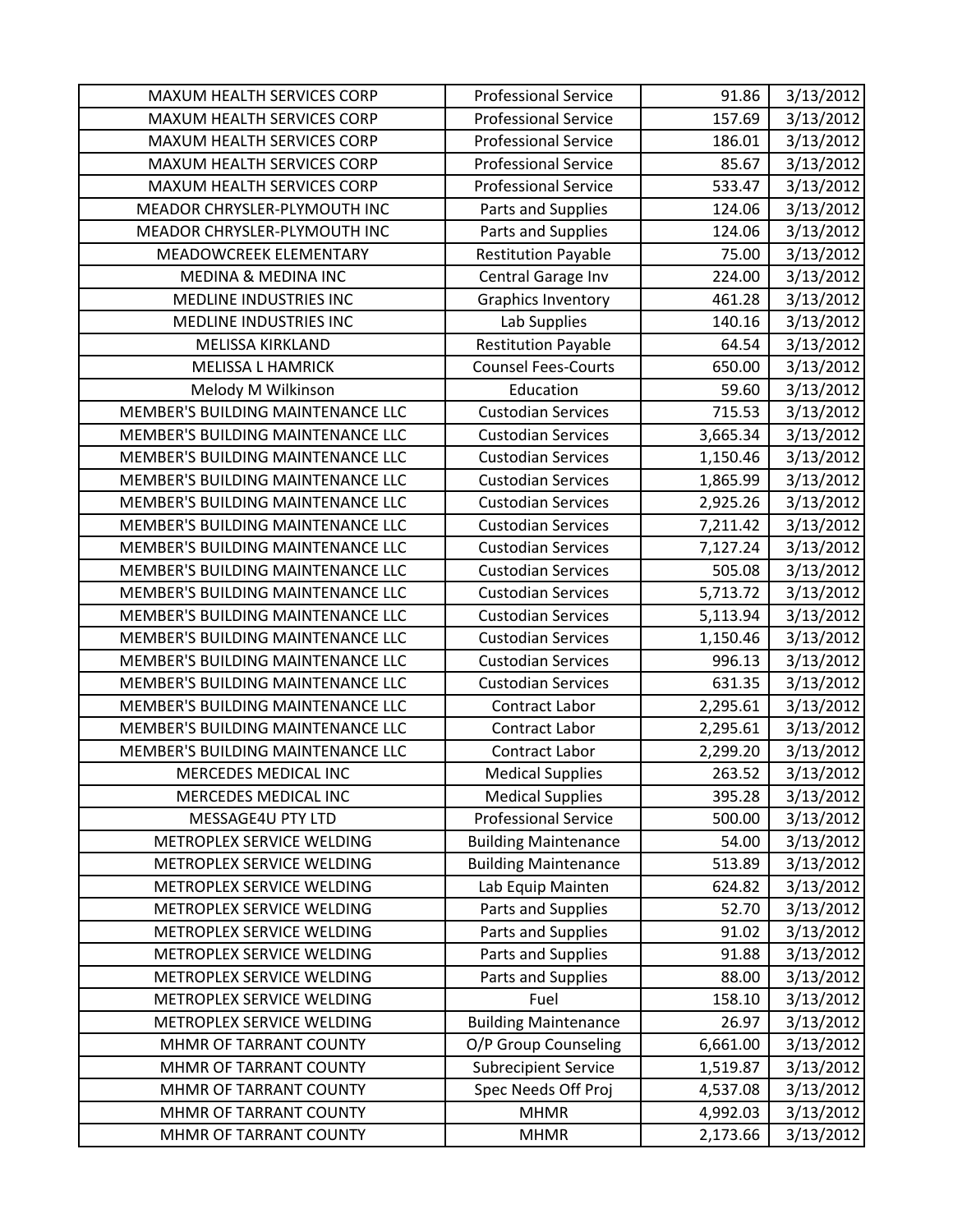| MICHAEL ANDREW MUNOZ               | <b>Counsel Fees-Courts</b>  | 400.00   | 3/13/2012 |
|------------------------------------|-----------------------------|----------|-----------|
| MICHAEL BERGER                     | Counsel Fees-Juv            | 200.00   | 3/13/2012 |
| MICHAEL BERGER                     | Counsel Fees - CPS          | 1,062.50 | 3/13/2012 |
| MICHAEL DEEGAN                     | <b>Counsel Fees-Courts</b>  | 600.00   | 3/13/2012 |
| MICHAEL EARHART                    | <b>Building Maintenance</b> | 139.68   | 3/13/2012 |
| MICHAEL KEVIN DAVIS                | <b>Tires and Tubes</b>      | 54.00    | 3/13/2012 |
| MICHAEL PAUL GARCIA                | <b>Counsel Fees-Courts</b>  | 175.00   | 3/13/2012 |
| MICHAEL SHAWN MATLOCK              | <b>Counsel Fees-Courts</b>  | 1,550.00 | 3/13/2012 |
| MICHAEL SHAWN MATLOCK              | <b>Counsel Fees-Courts</b>  | 600.00   | 3/13/2012 |
| MICHAEL SHAWN MATLOCK              | <b>Counsel Fees-Courts</b>  | 650.00   | 3/13/2012 |
| MICHAEL SHAWN MATLOCK              | <b>Counsel Fees-Courts</b>  | 100.00   | 3/13/2012 |
| MICHAEL SHAWN MATLOCK              | <b>Counsel Fees-Courts</b>  | 525.00   | 3/13/2012 |
| MICHAEL SHAWN MATLOCK              | <b>Counsel Fees-Courts</b>  | 200.00   | 3/13/2012 |
| MICHAEL SHAWN MATLOCK              | <b>Counsel Fees-Courts</b>  | 100.00   | 3/13/2012 |
| MICHAEL SHAWN MATLOCK              | <b>Counsel Fees-Courts</b>  | 100.00   | 3/13/2012 |
| MICHELLE DO                        | Rent Sub to L'Iords         | 1,022.00 | 3/13/2012 |
| MICROLITER ANALYTICAL SUPPLIES INC | Lab Supplies                | 268.00   | 3/13/2012 |
| MIDWEST MEDICAL SUPPLY CO, LLC     | <b>Medical Supplies</b>     | 394.00   | 3/13/2012 |
| MIDWEST MEDICAL SUPPLY CO, LLC     | Lab Supplies                | 150.00   | 3/13/2012 |
| MIDWEST MEDICAL SUPPLY CO, LLC     | Lab Supplies                | 273.15   | 3/13/2012 |
| <b>MIGUEL MUNOS</b>                | <b>Restitution Payable</b>  | 20.00    | 3/13/2012 |
| MILL VALLEY APARTMENTS LP          | <b>Rental Assistance</b>    | 535.00   | 3/13/2012 |
| MILL VALLEY APARTMENTS LP          | <b>Utility Assistance</b>   | 62.20    | 3/13/2012 |
| MILWAUKEE COUNTY CLERK OF COURTS   | Cert Copies/Trans           | 5.44     | 3/13/2012 |
| MINICK LAW PC                      | <b>Counsel Fees-Courts</b>  | 300.00   | 3/13/2012 |
| MINICK LAW PC                      | <b>Counsel Fees-Courts</b>  | 680.00   | 3/13/2012 |
| MINICK LAW PC                      | <b>Counsel Fees-Courts</b>  | 400.00   | 3/13/2012 |
| MIPHI INVESTMENTS LLC              | Rent Sub to L'Iords         | 925.00   | 3/13/2012 |
| MITCHELL MCCALL                    | <b>Restitution Payable</b>  | 100.00   | 3/13/2012 |
| MMC AMERICA INC                    | <b>Supplies</b>             | 371.95   | 3/13/2012 |
| MONARCH UTILITIES INC (WSDE 12)    | <b>Utility Assistance</b>   | 133.00   | 3/13/2012 |
| MONIQUE BUNCH-COX                  | <b>FSS Liability</b>        | 2,997.88 | 3/13/2012 |
| MOORE MEDICAL LLC                  | Sheriff Inventory           | 2,200.00 | 3/13/2012 |
| MOORE MEDICAL LLC                  | <b>Supplies</b>             | 15.90    | 3/13/2012 |
| MOORE MEDICAL LLC                  | Lab Supplies                | 115.50   | 3/13/2012 |
| MOORE MEDICAL LLC                  | Personal Hygiene            | 1,210.00 | 3/13/2012 |
| MORITZ CHEVROLET CHRYSLER          | Central Garage Inv          | 160.28   | 3/13/2012 |
| MOSES PALMER AND HOWELL LLP        | <b>Counsel Fees-Courts</b>  | 260.00   | 3/13/2012 |
| <b>MOTOROLA</b>                    | Safety/Tact Supplies        | 216.70   | 3/13/2012 |
| MOUSER ELECTRONICS INC             | Supplies                    | 200.37   | 3/13/2012 |
| Mr Arnold L Holmes                 | Education                   | 140.00   | 3/13/2012 |
| Mr Bill J Caster                   | Education                   | 224.86   | 3/13/2012 |
| Mr Carnelius L Carey               | Transportation              | 85.29    | 3/13/2012 |
| Mr Charles J Beacham               | Education                   | 140.00   | 3/13/2012 |
| Mr Christopher D Bell              | Transportation              | 29.47    | 3/13/2012 |
| Mr Clifford R Johnston             | Education                   | 224.86   | 3/13/2012 |
| Mr David J Spehar                  | Transportation              | 10.00    | 3/13/2012 |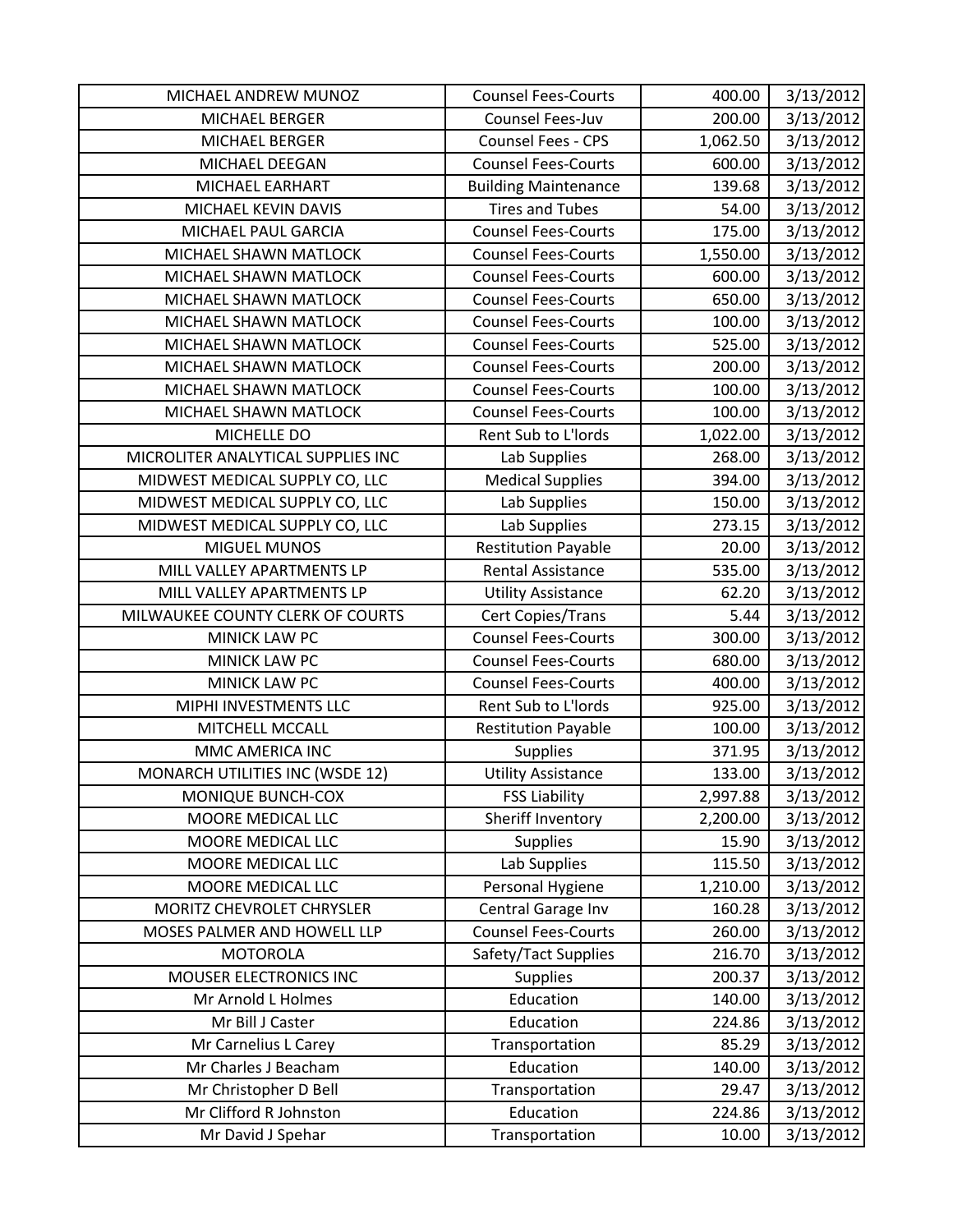| Mr David M Curl             | <b>Supplies</b>     | 47.05    | 3/13/2012 |
|-----------------------------|---------------------|----------|-----------|
| Mr Donald D Jensen          | Education           | 224.86   | 3/13/2012 |
| Mr Douglas Fabio            | Education           | 10.00    | 3/13/2012 |
| Mr Greg L Sumpter           | Travel              | 794.10   | 3/13/2012 |
| Mr James A Sinclair         | Travel              | 184.41   | 3/13/2012 |
| Mr James B Moody            | Travel              | 10.00    | 3/13/2012 |
| Mr John E Deangelis         | Education           | 120.00   | 3/13/2012 |
| Mr John G Pilkington        | Education           | 140.00   | 3/13/2012 |
| Mr Kelley R Crowell         | Education           | 120.00   | 3/13/2012 |
| Mr Kevin Boneberg           | Travel              | 120.00   | 3/13/2012 |
| Mr Kurt A Buchert           | Education           | 540.19   | 3/13/2012 |
| Mr Michael D White          | Transportation      | 57.56    | 3/13/2012 |
| Mr Michael De La Flor III   | Miscellaneous       | 14.55    | 3/13/2012 |
| Mr Randall V Skinner        | Education           | 381.90   | 3/13/2012 |
| Mr Riley N Shaw             | Travel              | 238.13   | 3/13/2012 |
| Mr Robert D Cox             | Education           | 140.00   | 3/13/2012 |
| Mr Robert K Gill            | Travel              | 74.34    | 3/13/2012 |
| Mr Ronald L Singer          | Education           | 2,314.58 | 3/13/2012 |
| Mr Stephen Vickers          | Education           | 307.82   | 3/13/2012 |
| Mr Timothy A Menikos        | Education           | 755.07   | 3/13/2012 |
| Mr Timothy J Jones          | Education           | 100.00   | 3/13/2012 |
| Mr W S Wray                 | Travel              | 60.00    | 3/13/2012 |
| Ms Adelia M Gonzales        | Travel              | 30.00    | 3/13/2012 |
| Ms Beryl L Landry           | Education           | 82.00    | 3/13/2012 |
| Ms Carolyn R Van Winkle     | <b>Travel</b>       | 138.25   | 3/13/2012 |
| Ms Carrie L Paschall        | Travel              | 792.50   | 3/13/2012 |
| Ms Dana Tarter              | Education           | 211.24   | 3/13/2012 |
| Ms Dayna L George           | Education           | 100.00   | 3/13/2012 |
| Ms Debra L Feaster          | Education           | 100.00   | 3/13/2012 |
| Ms Elizabeth C Jack         | Travel              | 1,004.33 | 3/13/2012 |
| Ms Janet D Rodgers          | <b>Travel</b>       | 100.00   | 3/13/2012 |
| Ms Jean H Boyd              | Education           | 862.77   | 3/13/2012 |
| Ms Kimberly Ann D'Avignon   | Travel              | 120.00   | 3/13/2012 |
| Ms Kimberly D Cunningham    | Travel              | 100.00   | 3/13/2012 |
| Ms Marquetta E Westmoreland | Mileage Allowance   | 139.86   | 3/13/2012 |
| Ms Marquetta E Westmoreland | Travel              | 170.00   | 3/13/2012 |
| Ms Mary Ann Rike            | Postage             | 56.70    | 3/13/2012 |
| Ms Nichole Houston          | Education           | 10.00    | 3/13/2012 |
| Ms Peggy S Ramos            | Education           | 10.00    | 3/13/2012 |
| Ms Rene M Smith             | Travel              | 173.49   | 3/13/2012 |
| Ms S Renee Tidwell          | <b>Supplies</b>     | 18.06    | 3/13/2012 |
| Ms Sue B Caldwell           | <b>Dues</b>         | 55.00    | 3/13/2012 |
| Ms Teresa J Bates           | Prepaid - Travel    | (715.68) | 3/13/2012 |
| Ms Teresa J Bates           | Travel              | 855.23   | 3/13/2012 |
| Ms Ysleta K Youngblood      | <b>Travel</b>       | 736.84   | 3/13/2012 |
| MURRAY ADAMS PROPERTIES LLC | Trust - Constable 4 | 1,000.00 | 3/13/2012 |
| <b>NAFA INC</b>             | Parts and Supplies  | 41.54    | 3/13/2012 |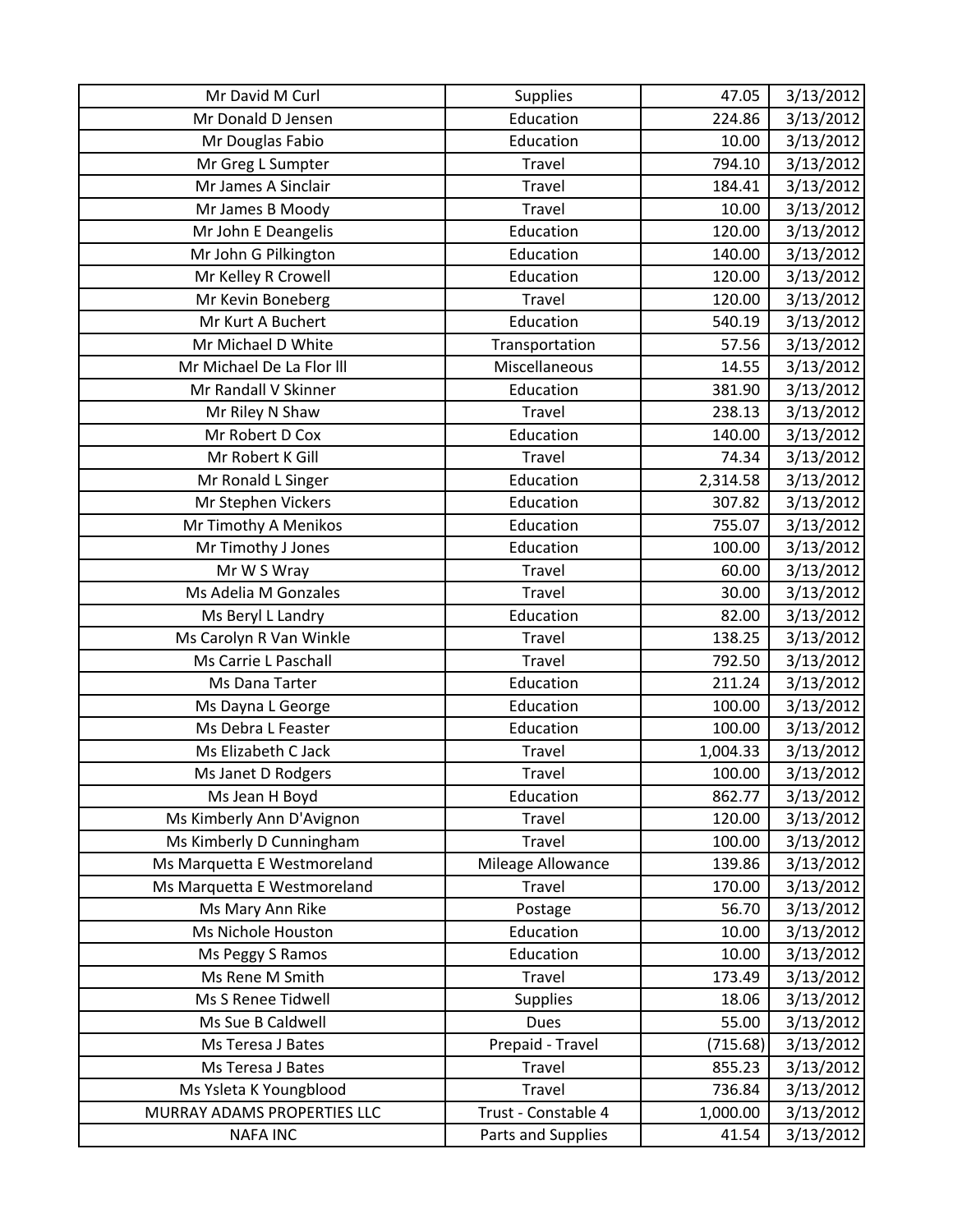| <b>NAFA INC</b>                     | Parts and Supplies          | 265.32     | 3/13/2012 |
|-------------------------------------|-----------------------------|------------|-----------|
| NAHRO-NATIONAL ASSOCIATION OF HOUSI | <b>Dues</b>                 | 630.00     | 3/13/2012 |
| <b>NAKIA COLE</b>                   | Clothing                    | 100.00     | 3/13/2012 |
| NAN MCKAY & ASSOCIATES INC          | Subscriptions               | 175.00     | 3/13/2012 |
| <b>NANCY GORDON</b>                 | Counsel Fees - CPS          | 400.00     | 3/13/2012 |
| <b>NANCY GORDON</b>                 | Cnsl Fees-Fam Drg Ct        | 100.00     | 3/13/2012 |
| NANKUMARI RAJPUT BHATTI             | Rent Sub to L'Iords         | 59.00      | 3/13/2012 |
| <b>NARDIS INC</b>                   | Safety/Tact Supplies        | (577.50)   | 3/13/2012 |
| <b>NARDIS INC</b>                   | Safety/Tact Supplies        | 224.64     | 3/13/2012 |
| <b>NARDIS INC</b>                   | Safety/Tact Supplies        | 1,985.00   | 3/13/2012 |
| <b>NATASHA POWERS</b>               | Clothing                    | 147.28     | 3/13/2012 |
| <b>NATHAN CAPPS</b>                 | Hlth Dept Immu Fees         | 25.00      | 3/13/2012 |
| NATIONAL ASSOC OF GOVT ARCHIVES &   | Education                   | 199.00     | 3/13/2012 |
| NATIONAL ASSOCIATION OF COUNTY      | Education                   | 300.00     | 3/13/2012 |
| NATIONAL COLLEGE OF PROBATE JUDGES  | Education                   | 350.00     | 3/13/2012 |
| NATIONAL CONSTABLES ASSOCIATION     | <b>Dues</b>                 | 60.00      | 3/13/2012 |
| NATIONAL DATA SERVICES INC          | Printing-Publication        | 11,771.81  | 3/13/2012 |
| NATIONAL FAIR HOUSING ALLIANCE      | Education                   | 50.00      | 3/13/2012 |
| <b>NAVID ALBAND</b>                 | <b>Counsel Fees-Courts</b>  | 1,375.00   | 3/13/2012 |
| <b>NAVID ALBAND</b>                 | <b>Counsel Fees-Courts</b>  | 150.00     | 3/13/2012 |
| NEC BUSINESS NETWORK SOLUTIONS      | Lab Equip Mainten           | 729.75     | 3/13/2012 |
| NEI DEVELOPMENT LLC                 | Rent Sub to L'Iords         | 1,158.00   | 3/13/2012 |
| NEIGHBORHOOD WALMART #5181          | Food/Hygiene Assist         | 39.95      | 3/13/2012 |
| <b>NELON LAW GROUP PLLC</b>         | <b>Counsel Fees-Courts</b>  | 550.00     | 3/13/2012 |
| <b>NELON LAW GROUP PLLC</b>         | <b>Counsel Fees-Courts</b>  | 1,050.00   | 3/13/2012 |
| NELON LAW GROUP PLLC                | <b>Counsel Fees-Courts</b>  | 400.00     | 3/13/2012 |
| <b>NELON LAW GROUP PLLC</b>         | <b>Counsel Fees-Courts</b>  | 500.00     | 3/13/2012 |
| NEOS CONSULTING GROUP LLC           | <b>Professional Service</b> | 4,197.96   | 3/13/2012 |
| <b>NEW HORIZONS RANCH</b>           | Clothing                    | 121.19     | 3/13/2012 |
| NICA-NORTHSIDE INTER-CHURCH AGENCY  | <b>Subrecipient Service</b> | 2,004.97   | 3/13/2012 |
| NICHOLAS GREGORY DAVIS              | <b>Counsel Fees-Courts</b>  | 137.50     | 3/13/2012 |
| NICHOLAS GREGORY DAVIS              | <b>Counsel Fees-Courts</b>  | 225.00     | 3/13/2012 |
| NIKKI L CHRIESMAN                   | Counsel Fees - CPS          | 100.00     | 3/13/2012 |
| NIKKI L CHRIESMAN                   | Cnsl Fees-Fam Drg Ct        | 100.00     | 3/13/2012 |
| NIZAM PEERWANI, M.D., P.A.          | Due to Med Examiner         | 71,886.00  | 3/13/2012 |
| NLHA-NATIONAL LEASED HOUSING        | Subscriptions               | 1,000.00   | 3/13/2012 |
| NORITSU AMERICA CORPORATION         | Photo Processing Inv        | 1,744.55   | 3/13/2012 |
| <b>NORSTAR</b>                      | HAP Reimb Port-in           | 1,498.00   | 3/13/2012 |
| NORTH CENTRAL TEXAS COUNCIL OF      | <b>Subrecipient Service</b> | 890,125.00 | 3/13/2012 |
| NORTH TEXAS TOLLWAY AUTHORITY-NTTA  | Travel                      | 5.36       | 3/13/2012 |
| NORTH TEXAS TOLLWAY AUTHORITY-NTTA  | Travel                      | 10.43      | 3/13/2012 |
| NORTH TEXAS WHEELS AND CASTERS      | Kitchen Maintenance         | 1,053.60   | 3/13/2012 |
| NOVARAD CORP                        | <b>Equipment Maint</b>      | 1,725.33   | 3/13/2012 |
| <b>NOVARAD CORP</b>                 | <b>Equipment Maint</b>      | 862.67     | 3/13/2012 |
| NUNNELEY FAMILY LAW CENTER          | <b>Counsel Fees-Courts</b>  | 550.00     | 3/13/2012 |
| OAK FARMS DAIRY                     | Food                        | 1,191.28   | 3/13/2012 |
| OAK TIMBERS-FORT WORTH SOUTH LP     | Rent Sub to L'Iords         | 460.00     | 3/13/2012 |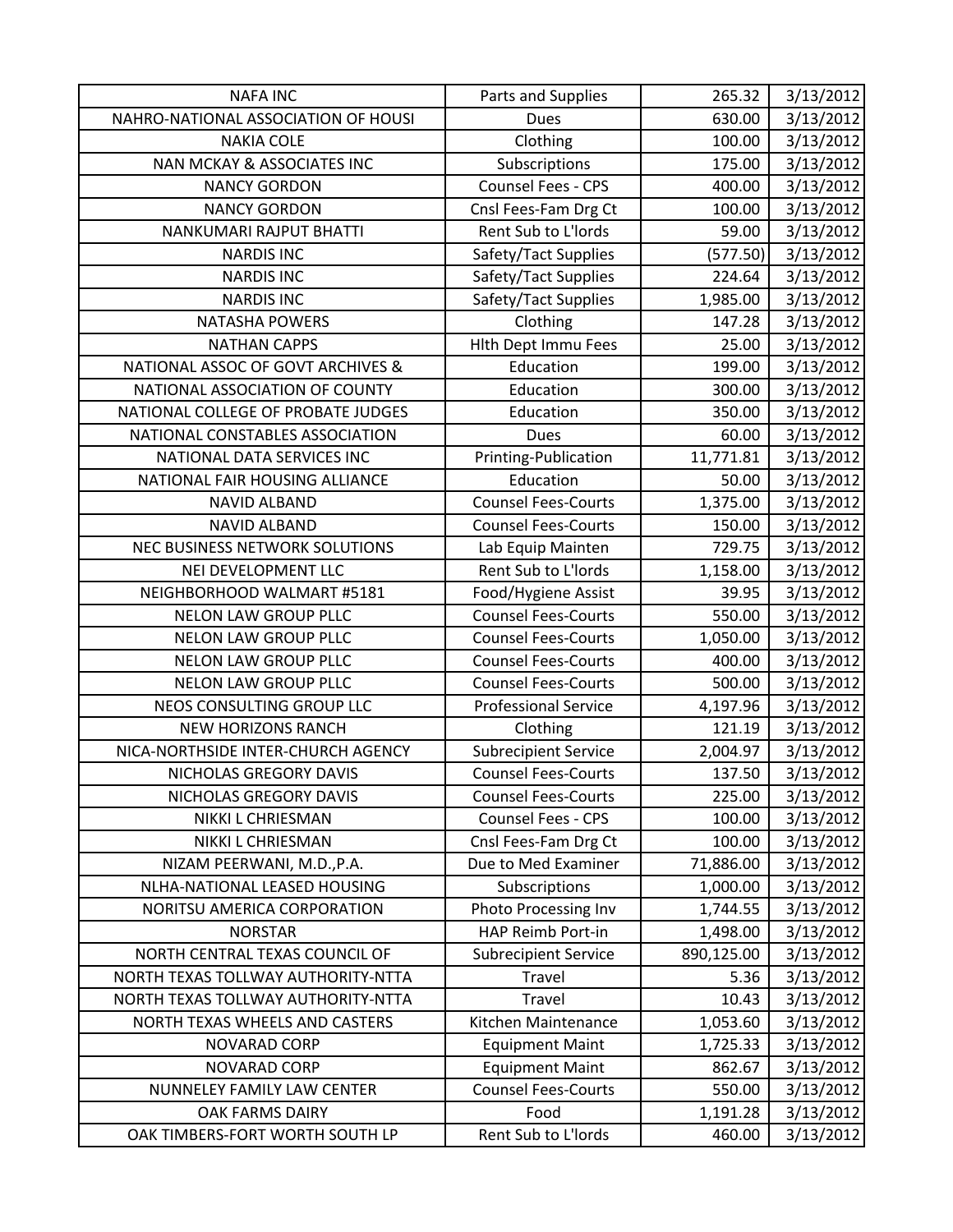| OCCUPATIONAL HEALTH CENTERS SW    | <b>Employee Physicals</b>   | 984.50     | 3/13/2012 |
|-----------------------------------|-----------------------------|------------|-----------|
| OCE FINANCIAL SERVICES INC (OFSI) | <b>Equipment Rentals</b>    | 5,433.00   | 3/13/2012 |
| <b>OCE-USA INC</b>                | <b>Equipment Maint</b>      | 126.13     | 3/13/2012 |
| <b>OCUTURE</b>                    | Shrff Commissary Inv        | 2,460.00   | 3/13/2012 |
| <b>ODIS A DARNELL</b>             | Rent Sub to L'Iords         | 683.00     | 3/13/2012 |
| OHC SPECTRUM ONE LLC              | Rent Sub to L'Iords         | 650.00     | 3/13/2012 |
| OHC/COBBLESTONE LTD               | Rent Sub to L'Iords         | 1,229.00   | 3/13/2012 |
| <b>OKEY AKPOM</b>                 | <b>Counsel Fees-Courts</b>  | 650.00     | 3/13/2012 |
| <b>OKEY AKPOM</b>                 | <b>Counsel Fees-Courts</b>  | 1,000.00   | 3/13/2012 |
| <b>OKEY AKPOM</b>                 | <b>Counsel Fees-Courts</b>  | 500.00     | 3/13/2012 |
| <b>OKEY AKPOM</b>                 | <b>Counsel Fees-Courts</b>  | 475.00     | 3/13/2012 |
| <b>OKEY AKPOM</b>                 | <b>Counsel Fees-Courts</b>  | 200.00     | 3/13/2012 |
| <b>OKEY AKPOM</b>                 | <b>Counsel Fees-Courts</b>  | 100.00     | 3/13/2012 |
| <b>OLAMETER CORPORATION</b>       | <b>Building Maintenance</b> | 296.75     | 3/13/2012 |
| OLUBUKOLA OBAYANJU                | <b>Counsel Fees-Courts</b>  | 400.00     | 3/13/2012 |
| OMNI AUSTIN HOTEL DOWNTOWN        | Education                   | 194.58     | 3/13/2012 |
| OMNI AUSTIN HOTEL DOWNTOWN        | Education                   | 194.58     | 3/13/2012 |
| <b>OMNI SOUTHPARK HOTEL</b>       | Education                   | 488.75     | 3/13/2012 |
| OMNIBASE SERVICES OF TEXAS LP     | <b>TDPS OmniBase</b>        | 716.00     | 3/13/2012 |
| ONE STOP BUS STOP INC             | Capital Outlay - Veh        | 2,650.00   | 3/13/2012 |
| ONE VILLAGE CREEK LP              | Rent Sub to L'Iords         | 742.00     | 3/13/2012 |
| O'REILLY AUTO PARTS               | Parts and Supplies          | 301.44     | 3/13/2012 |
| O'REILLY AUTO PARTS               | Parts and Supplies          | 536.35     | 3/13/2012 |
| <b>OSCAR G SETTLE</b>             | <b>Counsel Fees-Courts</b>  | 300.00     | 3/13/2012 |
| <b>OUSLEY JUNIOR HIGH SCHOOL</b>  | <b>Restitution Payable</b>  | 23.06      | 3/13/2012 |
| <b>OVERHEAD DOOR</b>              | <b>Building Maintenance</b> | 1,200.00   | 3/13/2012 |
| <b>OVERHEAD DOOR</b>              | <b>Building Maintenance</b> | 587.00     | 3/13/2012 |
| <b>OWENS &amp; OWENS</b>          | Counsel Fees - CPS          | 600.00     | 3/13/2012 |
| <b>OWENS &amp; OWENS</b>          | Counsel Fees-Probate        | 1,000.00   | 3/13/2012 |
| <b>OZARKA DRINKING WATER</b>      | <b>Supplies</b>             | 16.75      | 3/13/2012 |
| P MICHAEL SCHNEIDER LAW FIRM PC   | <b>Counsel Fees-Courts</b>  | 650.00     | 3/13/2012 |
| P MICHAEL SCHNEIDER LAW FIRM PC   | <b>Counsel Fees-Courts</b>  | 130.00     | 3/13/2012 |
| P MICHAEL SCHNEIDER LAW FIRM PC   | Counsel Fees - CPS          | 100.00     | 3/13/2012 |
| P.I.E. MANAGEMENT LLC             | <b>Professional Service</b> | 1,893.73   | 3/13/2012 |
| P.I.E. MANAGEMENT LLC             | Contract Labor              | 3,940.20   | 3/13/2012 |
| PACIFICARE OF TEXAS               | <b>HMO Premiums</b>         | 226,296.12 | 3/13/2012 |
| Pamela K Perrin                   | Prepaid - Travel            | 60.00      | 3/13/2012 |
| PARKER ELECTRIC                   | <b>Building Maintenance</b> | 1,039.15   | 3/13/2012 |
| PARKER ELECTRIC                   | <b>Building Maintenance</b> | 116.00     | 3/13/2012 |
| <b>PARKER ELECTRIC</b>            | <b>Building Maintenance</b> | 157.00     | 3/13/2012 |
| PARKER ELECTRIC                   | <b>Building Maintenance</b> | 136.07     | 3/13/2012 |
| PARKLAND POINTE TOWNHOMES         | <b>Rental Assistance</b>    | 500.00     | 3/13/2012 |
| PASCALE BARLATIER SURPRIS         | HAP Reimb Port-in           | 166.00     | 3/13/2012 |
| PASCO BROKERAGE INC               | Kitchen Supplies            | 370.00     | 3/13/2012 |
| PATRICIA BACA                     | Counsel Fees - CPS          | 200.00     | 3/13/2012 |
| PATRICIA CHASTAIN                 | Clothing                    | 300.00     | 3/13/2012 |
| PATRICIA L SUMMERS                | Counsel Fees - CPS          | 750.00     | 3/13/2012 |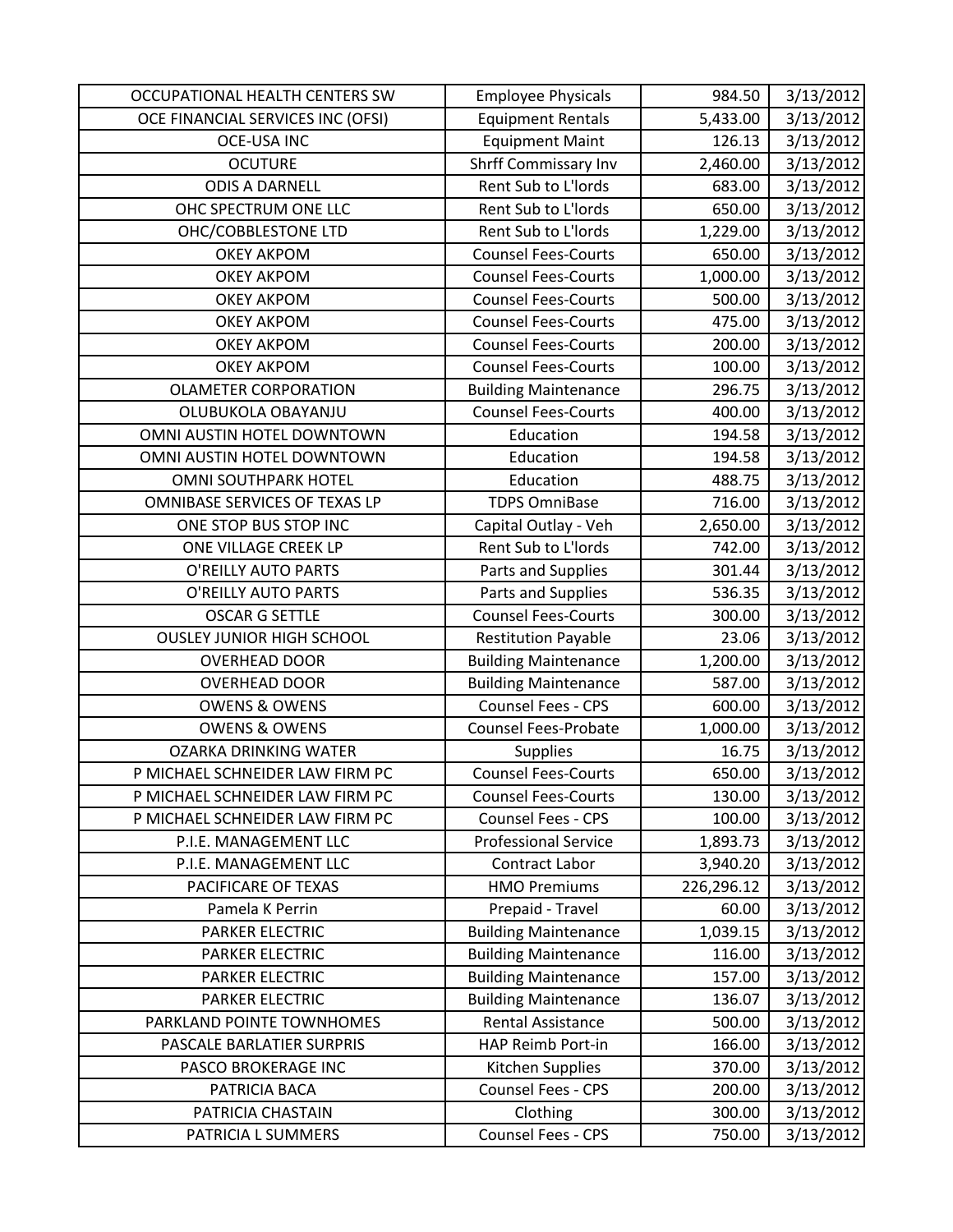| PATRICIA MARGARET MCBRIDE           | <b>Counsel Fees-Courts</b>  | 1,200.00 | 3/13/2012 |
|-------------------------------------|-----------------------------|----------|-----------|
| PATRICIA MARGARET MCBRIDE           | <b>Counsel Fees-Courts</b>  | 100.00   | 3/13/2012 |
| PATRICIA MARGARET MCBRIDE           | <b>Counsel Fees-Courts</b>  | 1,400.00 | 3/13/2012 |
| PATRICIA MARGARET MCBRIDE           | <b>Counsel Fees-Courts</b>  | 125.00   | 3/13/2012 |
| PATRICIA MUENDO                     | <b>House Fraud Recovery</b> | (119.00) | 3/13/2012 |
| PATRICIA MUENDO                     | <b>House Fraud Recovery</b> | (119.00) | 3/13/2012 |
| PATRICIA MUENDO                     | <b>FSS Liability</b>        | 5,192.16 | 3/13/2012 |
| <b>PATRICK CURRAN</b>               | <b>Counsel Fees-Courts</b>  | 1,540.00 | 3/13/2012 |
| <b>PATRICK CURRAN</b>               | <b>Counsel Fees-Courts</b>  | 960.00   | 3/13/2012 |
| <b>PATRICK CURRAN</b>               | <b>Counsel Fees-Courts</b>  | 140.00   | 3/13/2012 |
| PATRICK R MCCARTY                   | <b>Counsel Fees-Courts</b>  | 410.00   | 3/13/2012 |
| PATRICK R MCCARTY                   | <b>Counsel Fees-Courts</b>  | 150.00   | 3/13/2012 |
| PATRICK R MCCARTY                   | <b>Counsel Fees-Courts</b>  | 400.00   | 3/13/2012 |
| PATRICK R MCCARTY                   | <b>Counsel Fees-Courts</b>  | 1,220.00 | 3/13/2012 |
| PATRICK R MCCARTY                   | <b>Counsel Fees-Courts</b>  | 200.00   | 3/13/2012 |
| PATRICK R MCCARTY                   | <b>Counsel Fees-Courts</b>  | 325.00   | 3/13/2012 |
| PATRICK R MCCARTY                   | <b>Counsel Fees-Courts</b>  | 200.00   | 3/13/2012 |
| PATRICK R MCCARTY                   | <b>Counsel Fees-Courts</b>  | 375.00   | 3/13/2012 |
| PATRICK S DOHONEY & ASSOCIATES PLLC | <b>Counsel Fees-Courts</b>  | 500.00   | 3/13/2012 |
| PATRICK S DOHONEY & ASSOCIATES PLLC | <b>Counsel Fees-Courts</b>  | 900.00   | 3/13/2012 |
| PATRICK S DOHONEY & ASSOCIATES PLLC | <b>Counsel Fees-Courts</b>  | 400.00   | 3/13/2012 |
| PATRICK S DOHONEY & ASSOCIATES PLLC | <b>Counsel Fees-Courts</b>  | 800.00   | 3/13/2012 |
| PATRICK S DOHONEY & ASSOCIATES PLLC | <b>Counsel Fees-Courts</b>  | 425.00   | 3/13/2012 |
| PATTY TILLMAN                       | <b>Counsel Fees-Courts</b>  | 433.33   | 3/13/2012 |
| PATTY TILLMAN                       | <b>Counsel Fees-Courts</b>  | 175.00   | 3/13/2012 |
| PATTY TILLMAN                       | Counsel Fees - CPS          | 100.00   | 3/13/2012 |
| PAUL B ROTHBAND JR                  | <b>Counsel Fees-Courts</b>  | 301.25   | 3/13/2012 |
| PAUL CONNER                         | <b>Counsel Fees-Courts</b>  | 400.00   | 3/13/2012 |
| PAUL CONNER                         | <b>Counsel Fees-Courts</b>  | 900.00   | 3/13/2012 |
| PAUL CONNER                         | <b>Counsel Fees-Courts</b>  | 75.00    | 3/13/2012 |
| <b>PAUL LEWALLEN</b>                | <b>Counsel Fees-Courts</b>  | 525.00   | 3/13/2012 |
| <b>PAUL V PREVITE</b>               | <b>Counsel Fees-Courts</b>  | 350.00   | 3/13/2012 |
| PAUL V PREVITE                      | <b>Counsel Fees-Courts</b>  | 1,400.00 | 3/13/2012 |
| PAUL V PREVITE                      | <b>Counsel Fees-Courts</b>  | 450.00   | 3/13/2012 |
| PAUL V PREVITE                      | <b>Counsel Fees-Courts</b>  | 350.00   | 3/13/2012 |
| PAUL V PREVITE                      | <b>Counsel Fees-Courts</b>  | 100.00   | 3/13/2012 |
| PAUL V PREVITE                      | <b>Counsel Fees-Courts</b>  | 100.00   | 3/13/2012 |
| PAUL V PREVITE                      | <b>Counsel Fees-Courts</b>  | 100.00   | 3/13/2012 |
| PAUL V PREVITE                      | <b>Counsel Fees-Courts</b>  | 500.00   | 3/13/2012 |
| PAUL V PREVITE                      | <b>Counsel Fees-Courts</b>  | 150.00   | 3/13/2012 |
| PAUL V PREVITE                      | <b>Counsel Fees-Courts</b>  | 200.00   | 3/13/2012 |
| PAYFLEX SYSTEMS USA INC             | <b>Medical Admn Fees</b>    | 405.50   | 3/13/2012 |
| PAYFLEX SYSTEMS USA INC             | <b>Medical Admn Fees</b>    | 3,062.35 | 3/13/2012 |
| PAYFLEX SYSTEMS USA INC             | Administration              | 9,243.20 | 3/13/2012 |
| PC MALL GOV INC                     | <b>Computer Supplies</b>    | 392.21   | 3/13/2012 |
| PC MALL GOV INC                     | Lab Supplies                | 187.28   | 3/13/2012 |
| PEGGY MOORE                         | Clothing                    | 104.96   | 3/13/2012 |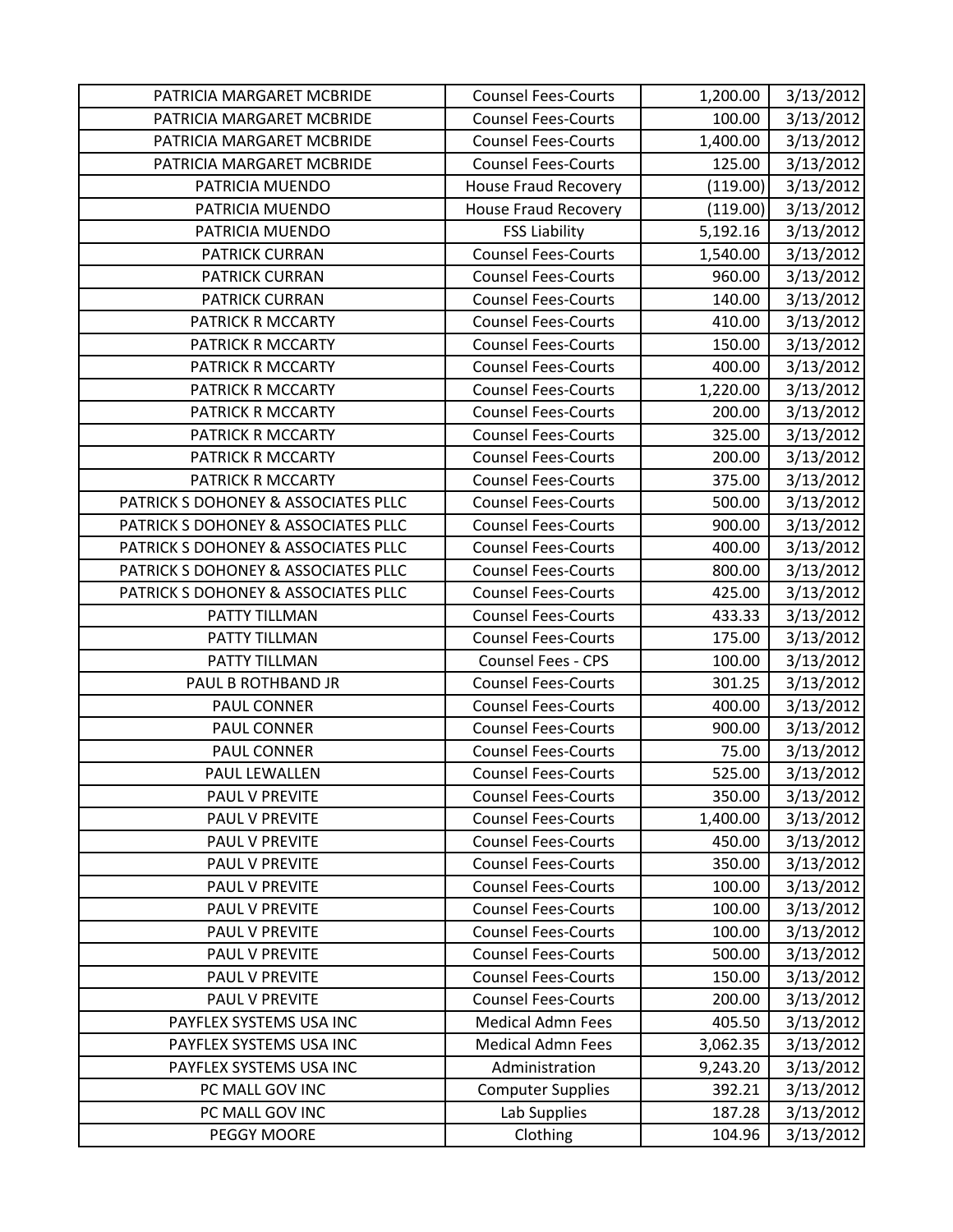| PENGAD INC                          | <b>Supplies</b>             | 83.87  | 3/13/2012 |
|-------------------------------------|-----------------------------|--------|-----------|
| PENGAD INC                          | <b>Supplies</b>             | 153.20 | 3/13/2012 |
| PENSTAR POWER LLC                   | <b>Utility Allowance</b>    | 54.00  | 3/13/2012 |
| PERKIN ELMER GENETICS INC           | <b>Professional Service</b> | 50.00  | 3/13/2012 |
| PERKIN-ELMER HEALTH SCIENCES INC    | Lab Supplies                | 50.00  | 3/13/2012 |
| PERSONAL ACQUISITION MGMT & SALES I | Rent Sub to L'Iords         | 672.00 | 3/13/2012 |
| PETER A VAN DALEN                   | <b>Pest Control Service</b> | 50.00  | 3/13/2012 |
| PETER A VAN DALEN                   | <b>Building Maintenance</b> | 10.00  | 3/13/2012 |
| PETER A VAN DALEN                   | <b>Building Maintenance</b> | 135.00 | 3/13/2012 |
| PETER A VAN DALEN                   | <b>Building Maintenance</b> | 10.00  | 3/13/2012 |
| PETER A VAN DALEN                   | <b>Building Maintenance</b> | 60.00  | 3/13/2012 |
| PETER A VAN DALEN                   | <b>Building Maintenance</b> | 90.00  | 3/13/2012 |
| PETER A VAN DALEN                   | <b>Building Maintenance</b> | 12.00  | 3/13/2012 |
| PETER A VAN DALEN                   | <b>Building Maintenance</b> | 20.00  | 3/13/2012 |
| PETER A VAN DALEN                   | <b>Building Maintenance</b> | 18.00  | 3/13/2012 |
| PETER A VAN DALEN                   | <b>Building Maintenance</b> | 10.00  | 3/13/2012 |
| PETER A VAN DALEN                   | <b>Building Maintenance</b> | 10.00  | 3/13/2012 |
| PETER A VAN DALEN                   | <b>Building Maintenance</b> | 12.00  | 3/13/2012 |
| PETER A VAN DALEN                   | <b>Building Maintenance</b> | 20.00  | 3/13/2012 |
| PETER A VAN DALEN                   | <b>Building Maintenance</b> | 20.00  | 3/13/2012 |
| PETER A VAN DALEN                   | <b>Building Maintenance</b> | 10.00  | 3/13/2012 |
| PETER A VAN DALEN                   | <b>Building Maintenance</b> | 40.00  | 3/13/2012 |
| PETER A VAN DALEN                   | <b>Building Maintenance</b> | 130.00 | 3/13/2012 |
| PETER A VAN DALEN                   | <b>Building Maintenance</b> | 100.00 | 3/13/2012 |
| PETER A VAN DALEN                   | <b>Building Maintenance</b> | 40.00  | 3/13/2012 |
| PETER A VAN DALEN                   | <b>Building Maintenance</b> | 8.00   | 3/13/2012 |
| PETER A VAN DALEN                   | <b>Building Maintenance</b> | 8.00   | 3/13/2012 |
| PETER A VAN DALEN                   | <b>Building Maintenance</b> | 5.00   | 3/13/2012 |
| PETER A VAN DALEN                   | <b>Building Maintenance</b> | 700.00 | 3/13/2012 |
| PETER A VAN DALEN                   | <b>Building Maintenance</b> | 75.00  | 3/13/2012 |
| PETER A VAN DALEN                   | <b>Building Maintenance</b> | 18.00  | 3/13/2012 |
| PETER A VAN DALEN                   | <b>Building Maintenance</b> | 100.00 | 3/13/2012 |
| PETER A VAN DALEN                   | <b>Building Maintenance</b> | 60.00  | 3/13/2012 |
| PETER A VAN DALEN                   | <b>Building Maintenance</b> | 40.00  | 3/13/2012 |
| PETER A VAN DALEN                   | <b>Building Maintenance</b> | 90.00  | 3/13/2012 |
| PETER A VAN DALEN                   | <b>Building Maintenance</b> | 20.00  | 3/13/2012 |
| PETER A VAN DALEN                   | <b>Building Maintenance</b> | 40.00  | 3/13/2012 |
| PETER A VAN DALEN                   | <b>Building Maintenance</b> | 20.00  | 3/13/2012 |
| PETER A VAN DALEN                   | <b>Building Maintenance</b> | 70.00  | 3/13/2012 |
| PETER A VAN DALEN                   | <b>Building Maintenance</b> | 9.00   | 3/13/2012 |
| PETER A VAN DALEN                   | <b>Building Maintenance</b> | 20.00  | 3/13/2012 |
| PETER A VAN DALEN                   | Pest Control Service        | 20.00  | 3/13/2012 |
| PETER A VAN DALEN                   | <b>Pest Control Service</b> | 24.00  | 3/13/2012 |
| PETER A VAN DALEN                   | Pest Control Service        | 10.00  | 3/13/2012 |
| PETER A VAN DALEN                   | <b>Pest Control Service</b> | 5.00   | 3/13/2012 |
| PETER A VAN DALEN                   | <b>Building Maintenance</b> | 193.00 | 3/13/2012 |
| PHILLIP S BARKER                    | Travel                      | 412.80 | 3/13/2012 |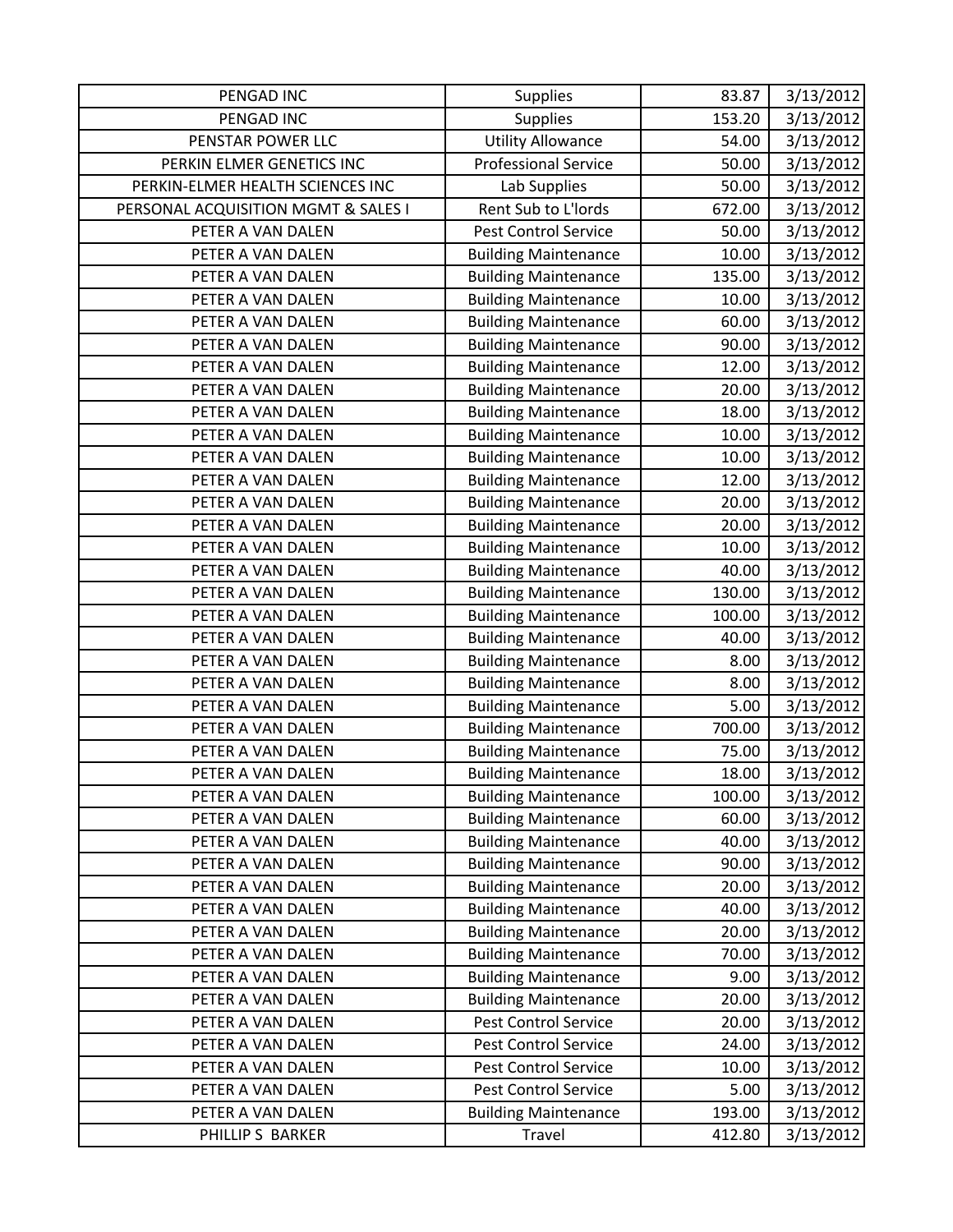| PHILLIPS LAWN SPRINKLER CO          | Landscaping Expense         | 270.00   | 3/13/2012 |
|-------------------------------------|-----------------------------|----------|-----------|
| PHOUNSAVATH LAGUNAS                 | <b>Restitution Payable</b>  | 133.34   | 3/13/2012 |
| PIA R. RODRIGUEZ                    | <b>Counsel Fees-Courts</b>  | 1,000.00 | 3/13/2012 |
| PIA R. RODRIGUEZ                    | <b>Counsel Fees-Courts</b>  | 500.00   | 3/13/2012 |
| PIA R. RODRIGUEZ                    | <b>Counsel Fees-Courts</b>  | 250.00   | 3/13/2012 |
| PIA R. RODRIGUEZ                    | <b>Counsel Fees-Courts</b>  | 1,100.00 | 3/13/2012 |
| PIA R. RODRIGUEZ                    | <b>Counsel Fees-Courts</b>  | 312.50   | 3/13/2012 |
| PIA R. RODRIGUEZ                    | <b>Counsel Fees-Courts</b>  | 100.00   | 3/13/2012 |
| PIA R. RODRIGUEZ                    | <b>Counsel Fees-Courts</b>  | 250.00   | 3/13/2012 |
| PIA R. RODRIGUEZ                    | <b>Counsel Fees-Courts</b>  | 100.00   | 3/13/2012 |
| PIA R. RODRIGUEZ                    | <b>Interpreter Fees</b>     | 50.00    | 3/13/2012 |
| PLANE WEIGHS USA INC                | Damage Claims               | 185.00   | 3/13/2012 |
| PLANTATION WEST APARTMENTS          | Rent Sub to L'Iords         | 601.00   | 3/13/2012 |
| PLYWOOD CO OF FORT WORTH            | <b>Building Maintenance</b> | 442.88   | 3/13/2012 |
| PLYWOOD CO OF FORT WORTH            | <b>Building Maintenance</b> | 83.00    | 3/13/2012 |
| <b>PMIC</b>                         | Books/Pamphlets             | 97.96    | 3/13/2012 |
| POLLOCK PAPER DISTRIBUTORS          | <b>Medical Supplies</b>     | 108.15   | 3/13/2012 |
| POLLOCK PAPER DISTRIBUTORS          | <b>Supplies</b>             | 117.74   | 3/13/2012 |
| POLLOCK PAPER DISTRIBUTORS          | <b>Custodian Supplies</b>   | 309.00   | 3/13/2012 |
| POLLOCK PAPER DISTRIBUTORS          | <b>Supplies</b>             | 757.68   | 3/13/2012 |
| POLYGRAPH SCIENCE CENTER            | <b>Professional Service</b> | 1,036.00 | 3/13/2012 |
| POST OAK EAST APARTMENTS LP         | Rent Sub to L'Iords         | 394.00   | 3/13/2012 |
| POST OAK EAST APARTMENTS LP         | HAP Reimb Port-in           | 489.00   | 3/13/2012 |
| PRACTICAL A/R SOLUTIONS INC         | <b>Medical Supplies</b>     | 136.80   | 3/13/2012 |
| PRAETORIAN OPERATING INC            | Sheriff Inventory           | 411.00   | 3/13/2012 |
| PRAETORIAN OPERATING INC            | <b>Building Maintenance</b> | 109.14   | 3/13/2012 |
| PRAETORIAN OPERATING INC            | Personal Hygiene            | 221.40   | 3/13/2012 |
| PRESSTEK INC                        | <b>Graphics Inventory</b>   | 286.00   | 3/13/2012 |
| PRESSTEK INC                        | <b>Graphics Inventory</b>   | 2,318.76 | 3/13/2012 |
| PRICE CAROL OAKS LP                 | Rent Sub to L'Iords         | 492.00   | 3/13/2012 |
| PRICE PROCTOR AND ASSOCIATES LLP    | <b>Expert Witness Serv</b>  | 5,625.00 | 3/13/2012 |
| PRO ACOUSTICS LLP                   | <b>Building Maintenance</b> | 3,371.36 | 3/13/2012 |
| PRODUCTS UNLIMITED INC              | Lab Supplies                | 1,060.00 | 3/13/2012 |
| <b>PROMISE HOUSE</b>                | Clothing                    | 92.88    | 3/13/2012 |
| PRONTO COURIER SERVICE LLC          | <b>Professional Service</b> | 400.02   | 3/13/2012 |
| PROPATH SERVICES LLP                | <b>Professional Service</b> | 104.02   | 3/13/2012 |
| PROVIDENCE AT PRAIRIE OAKS          | <b>Restitution Payable</b>  | 146.00   | 3/13/2012 |
| PSYCHOTHERAPY SERVICES & YOKE-      | Psych Exam/Testimony        | 300.00   | 3/13/2012 |
| PSYCHOTHERAPY SERVICES & YOKE-      | Psych Exam/Testimony        | 1,500.00 | 3/13/2012 |
| PSYCHOTHERAPY SERVICES & YOKE-      | Psych Exam/Testimony        | 1,500.00 | 3/13/2012 |
| PSYCHOTHERAPY SERVICES & YOKEFELLOW | Psych Exam/Testimony        | 660.00   | 3/13/2012 |
| PTS OF AMERICA LLC                  | <b>Professional Service</b> | 8,850.40 | 3/13/2012 |
| PYRAMID PAPER COMPANY               | <b>Custodian Supplies</b>   | 289.30   | 3/13/2012 |
| PYRAMID PAPER COMPANY               | <b>Custodian Supplies</b>   | 289.30   | 3/13/2012 |
| PYRAMID PROTECTIVE SERVICES INC     | Investigative               | 525.00   | 3/13/2012 |
| PYRAMID PROTECTIVE SERVICES INC     | Cap Murder-Othr Cost        | 1,450.00 | 3/13/2012 |
| <b>QUEST DIAGNOSTICS INC</b>        | <b>Professional Service</b> | 8,083.18 | 3/13/2012 |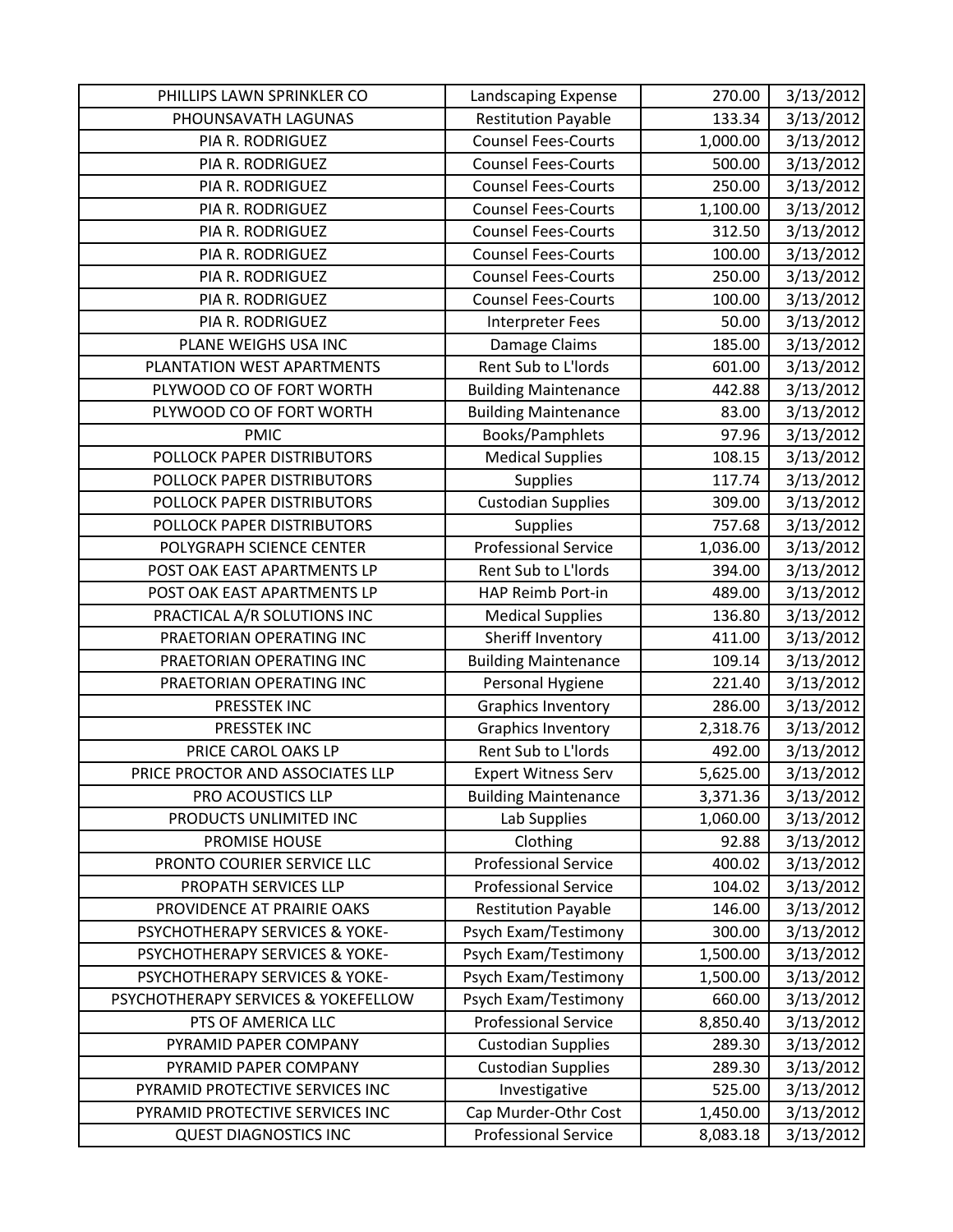| <b>QUEST DIAGNOSTICS INC</b>        | <b>Professional Service</b> | 48.00     | 3/13/2012 |
|-------------------------------------|-----------------------------|-----------|-----------|
| <b>QUEST DIAGNOSTICS INC</b>        | <b>Professional Service</b> | 520.19    | 3/13/2012 |
| <b>QUEST DIAGNOSTICS INC</b>        | <b>Professional Service</b> | 1,116.55  | 3/13/2012 |
| <b>QUEST DIAGNOSTICS INC</b>        | <b>Laboratory Costs</b>     | 110.25    | 3/13/2012 |
| <b>QUEST DIAGNOSTICS INC</b>        | <b>Laboratory Costs</b>     | 61.00     | 3/13/2012 |
| <b>QUILL CORPORATION</b>            | <b>Supplies</b>             | 176.00    | 3/13/2012 |
| <b>QUINN FLAGS</b>                  | <b>Building Maintenance</b> | 114.90    | 3/13/2012 |
| <b>QUINN FLAGS</b>                  | <b>Building Maintenance</b> | 133.00    | 3/13/2012 |
| R B EVERETT AND COMPANY             | Parts and Supplies          | 271.76    | 3/13/2012 |
| R MAUREEN TOLBERT                   | <b>Counsel Fees-Courts</b>  | 465.00    | 3/13/2012 |
| R MAUREEN TOLBERT                   | <b>Counsel Fees-Courts</b>  | 1,275.00  | 3/13/2012 |
| R MAUREEN TOLBERT                   | <b>Counsel Fees-Courts</b>  | 1,505.00  | 3/13/2012 |
| R MAUREEN TOLBERT                   | <b>Counsel Fees-Courts</b>  | 500.00    | 3/13/2012 |
| R MAUREEN TOLBERT                   | <b>Counsel Fees-Courts</b>  | 600.00    | 3/13/2012 |
| R MAUREEN TOLBERT                   | <b>Counsel Fees-Courts</b>  | 125.00    | 3/13/2012 |
| R MAUREEN TOLBERT                   | <b>Counsel Fees-Courts</b>  | 1,400.00  | 3/13/2012 |
| R MAUREEN TOLBERT                   | <b>Counsel Fees-Courts</b>  | 100.00    | 3/13/2012 |
| <b>R&amp;D BURNS BROTHERS INC</b>   | Non-Track Const/Bldg        | 56,106.45 | 3/13/2012 |
| RADIOLOGY ASSOCIATES OF NORTH TEXAS | <b>Medical Services</b>     | 353.00    | 3/13/2012 |
| RADIOLOGY ASSOCIATES OF TARRANT     | <b>Professional Service</b> | 186.32    | 3/13/2012 |
| RADIOLOGY ASSOCIATES TARRANT        | <b>Professional Service</b> | 40.00     | 3/13/2012 |
| Ralph D. Swearingin Jr              | Travel                      | 218.90    | 3/13/2012 |
| Ramon A Campos                      | Education                   | 178.00    | 3/13/2012 |
| <b>RANDALL B MILLER</b>             | <b>Counsel Fees-Courts</b>  | 150.00    | 3/13/2012 |
| <b>RANDALL B MILLER</b>             | <b>Counsel Fees-Courts</b>  | 100.00    | 3/13/2012 |
| <b>RANDY W BOWERS</b>               | <b>Counsel Fees-Courts</b>  | 450.00    | 3/13/2012 |
| <b>RANDY W BOWERS</b>               | <b>Counsel Fees-Courts</b>  | 315.00    | 3/13/2012 |
| RATTIKIN TITLE COMPANY              | State Right of Way          | 2,335.76  | 3/13/2012 |
| RAUL CANEZ                          | <b>Counsel Fees - CPS</b>   | 200.00    | 3/13/2012 |
| RAUL NEVAREZ                        | <b>Counsel Fees-Courts</b>  | 400.00    | 3/13/2012 |
| <b>RAUL NEVAREZ</b>                 | <b>Counsel Fees-Courts</b>  | 500.00    | 3/13/2012 |
| RAUL NEVAREZ                        | <b>Counsel Fees-Courts</b>  | 400.00    | 3/13/2012 |
| RAUL NEVAREZ                        | <b>Counsel Fees-Courts</b>  | 100.00    | 3/13/2012 |
| RAUL NEVAREZ                        | <b>Counsel Fees-Courts</b>  | 250.00    | 3/13/2012 |
| RAUL NEVAREZ                        | Counsel Fees-Juv            | 100.00    | 3/13/2012 |
| RAUL NEVAREZ                        | Counsel Fees - CPS          | 200.00    | 3/13/2012 |
| <b>RAY ECKLUND</b>                  | Rent Sub to L'Iords         | (605.00)  | 3/13/2012 |
| <b>RAY ECKLUND</b>                  | HAP Reimb Port-in           | 975.00    | 3/13/2012 |
| RAY HALL JR                         | <b>Counsel Fees-Courts</b>  | 600.00    | 3/13/2012 |
| <b>RAY HALL JR</b>                  | <b>Counsel Fees-Courts</b>  | 400.00    | 3/13/2012 |
| RAY HALL JR                         | Counsel Fees-Juv            | 100.00    | 3/13/2012 |
| <b>RAY HALL JR</b>                  | Counsel Fees - CPS          | 350.00    | 3/13/2012 |
| RAY HALL JR                         | Cnsl Fees-Fam Drg Ct        | 100.00    | 3/13/2012 |
| RAYMOND DANIEL PC                   | Counsel Fees - CPS          | 930.08    | 3/13/2012 |
| RAYMOND DANIEL PC                   | Counsel Fees - CPS          | 200.00    | 3/13/2012 |
| RAYMOND DANIEL PC                   | Cnsl Fees-Fam Drg Ct        | 100.00    | 3/13/2012 |
| RAYMOND F FINN PHD                  | Psych Exam/Testimony        | 2,650.00  | 3/13/2012 |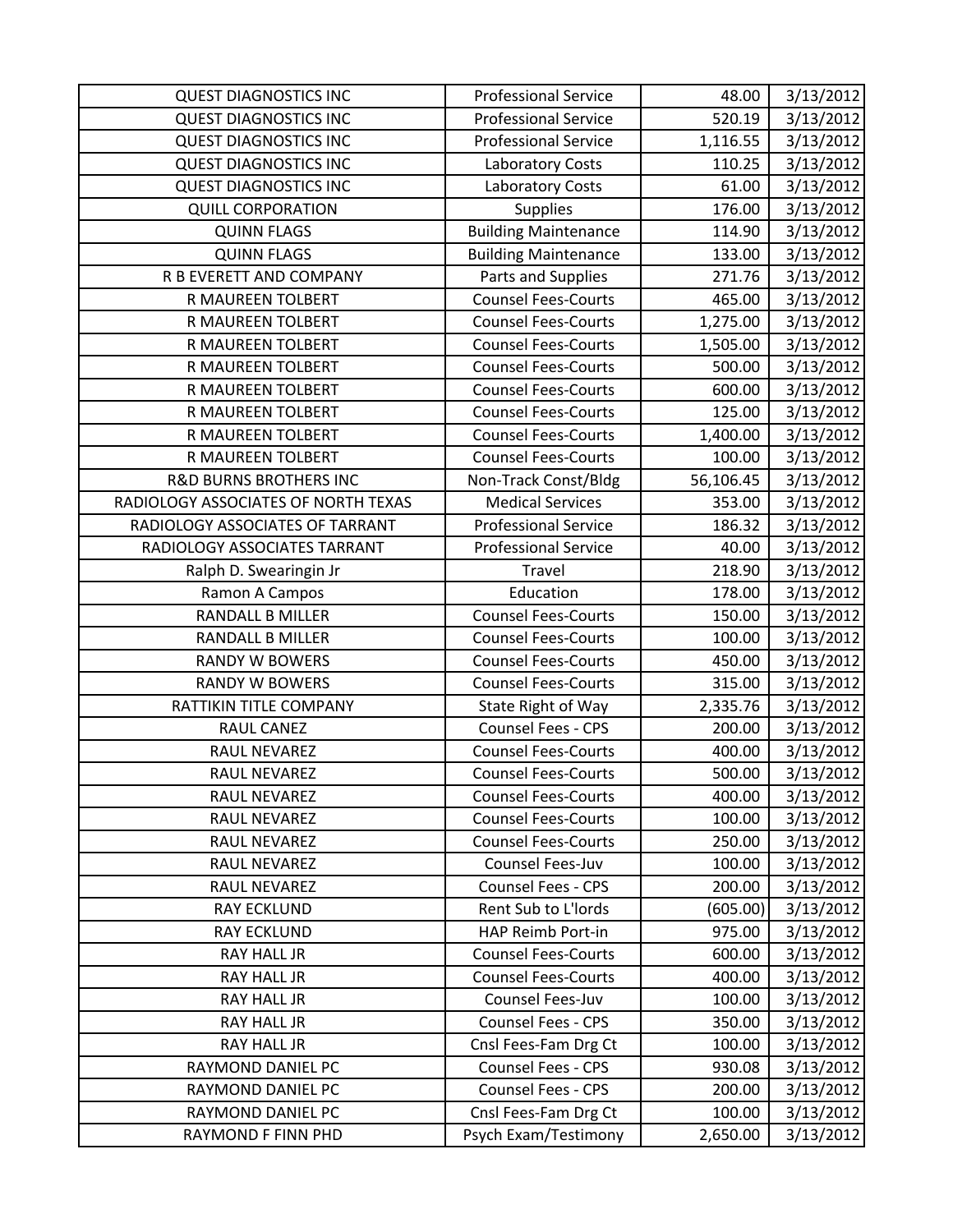| <b>READ'S AUTO COLLISION</b>       | Vehicle Maintenance         | 4,838.02  | 3/13/2012 |
|------------------------------------|-----------------------------|-----------|-----------|
| <b>READ'S AUTO COLLISION</b>       | Vehicle Maintenance         | 2,116.02  | 3/13/2012 |
| <b>READY SET RESOURCES LLC</b>     | <b>Educational Material</b> | 1,761.10  | 3/13/2012 |
| REBECCA KLINE                      | Clothing                    | 87.79     | 3/13/2012 |
| <b>REBECCA PARK</b>                | <b>FSS Liability</b>        | 7,066.76  | 3/13/2012 |
| RECEPT PHARMACY LP                 | <b>Medical Supplies</b>     | 1,400.00  | 3/13/2012 |
| RECEPT PHARMACY LP                 | <b>Medical Supplies</b>     | 1,880.00  | 3/13/2012 |
| <b>RECEPT PHARMACY LP</b>          | <b>Medical Supplies</b>     | 1,870.00  | 3/13/2012 |
| <b>RED DOG STUDIOS</b>             | Clothing                    | 775.24    | 3/13/2012 |
| REGAL PLASTIC SUPPLY COMPANY INC   | Parts and Supplies          | 345.68    | 3/13/2012 |
| Regina C Smith                     | Prepaid - Travel            | 60.00     | 3/13/2012 |
| <b>RELIABLE PAVING INC</b>         | Landscaping Expense         | 15,715.00 | 3/13/2012 |
| RELIANT ENERGY RETAIL SERVICES INC | <b>Utility Allowance</b>    | 727.00    | 3/13/2012 |
| RELIANT ENERGY RETAIL SERVICES INC | <b>Utility Allowance</b>    | 208.00    | 3/13/2012 |
| <b>RELIANT ENERGY SERVICES</b>     | <b>Utility Assistance</b>   | 2,510.04  | 3/13/2012 |
| <b>RELIANT ENERGY SERVICES</b>     | <b>Utility Assistance</b>   | 1,343.13  | 3/13/2012 |
| <b>RELIANT ENERGY SERVICES</b>     | <b>Utility Assistance</b>   | 2,237.29  | 3/13/2012 |
| RELIANT ENERGY SOLUTIONS LLC       | Electricity                 | 4,556.38  | 3/13/2012 |
| RELIANT ENERGY SOLUTIONS LLC       | Electricity                 | 65.89     | 3/13/2012 |
| RELIANT ENERGY SOLUTIONS LLC       | Electricity                 | 2,394.45  | 3/13/2012 |
| RELIANT ENERGY SOLUTIONS LLC       | Electricity                 | 75.78     | 3/13/2012 |
| RELIANT ENERGY SOLUTIONS LLC       | Electricity                 | 1,487.79  | 3/13/2012 |
| RELIANT ENERGY SOLUTIONS LLC       | Electricity                 | 26.84     | 3/13/2012 |
| RELIANT ENERGY SOLUTIONS LLC       | Electricity                 | 733.57    | 3/13/2012 |
| RELIANT ENERGY SOLUTIONS LLC       | Electricity                 | 12,499.84 | 3/13/2012 |
| RELIANT ENERGY SOLUTIONS LLC       | Electricity                 | 81,516.91 | 3/13/2012 |
| RELIANT ENERGY SOLUTIONS LLC       | Electricity                 | 1,673.47  | 3/13/2012 |
| RELIANT ENERGY SOLUTIONS LLC       | Electricity                 | 3,843.21  | 3/13/2012 |
| RELIANT ENERGY SOLUTIONS LLC       | Electricity                 | 4,235.42  | 3/13/2012 |
| RELIANT ENERGY SOLUTIONS LLC       | Electricity                 | 1,025.13  | 3/13/2012 |
| RELIANT ENERGY SOLUTIONS LLC       | Electricity                 | 6,574.59  | 3/13/2012 |
| RELIANT ENERGY SOLUTIONS LLC       | Electricity                 | 6,181.95  | 3/13/2012 |
| RELIANT ENERGY SOLUTIONS LLC       | Electricity                 | 3,144.62  | 3/13/2012 |
| RELIANT ENERGY SOLUTIONS LLC       | Electricity                 | 1,592.70  | 3/13/2012 |
| RELIANT ENERGY SOLUTIONS LLC       | Electricity                 | 940.54    | 3/13/2012 |
| RELIANT ENERGY SOLUTIONS LLC       | Electricity                 | 5,040.97  | 3/13/2012 |
| RELIANT ENERGY SOLUTIONS LLC       | Electricity                 | 4,613.53  | 3/13/2012 |
| RELIANT ENERGY SOLUTIONS LLC       | Electricity                 | 23,370.57 | 3/13/2012 |
| RELIANT ENERGY SOLUTIONS LLC       | Electricity                 | 6,550.50  | 3/13/2012 |
| RELIANT ENERGY SOLUTIONS LLC       | Electricity                 | 611.55    | 3/13/2012 |
| RELIANT ENERGY SOLUTIONS LLC       | Electricity                 | 569.80    | 3/13/2012 |
| RELIANT ENERGY SOLUTIONS LLC       | Electricity                 | 70,612.42 | 3/13/2012 |
| RELIANT ENERGY SOLUTIONS LLC       | Electricity                 | 10,131.34 | 3/13/2012 |
| RELIANT ENERGY SOLUTIONS LLC       | Electricity                 | 26,944.76 | 3/13/2012 |
| RELIANT ENERGY SOLUTIONS LLC       | Electricity                 | 8,988.16  | 3/13/2012 |
| RELIANT ENERGY SOLUTIONS LLC       | Electricity                 | 12,424.16 | 3/13/2012 |
| RELIANT ENERGY SOLUTIONS LLC       | Electricity                 | 56,145.70 | 3/13/2012 |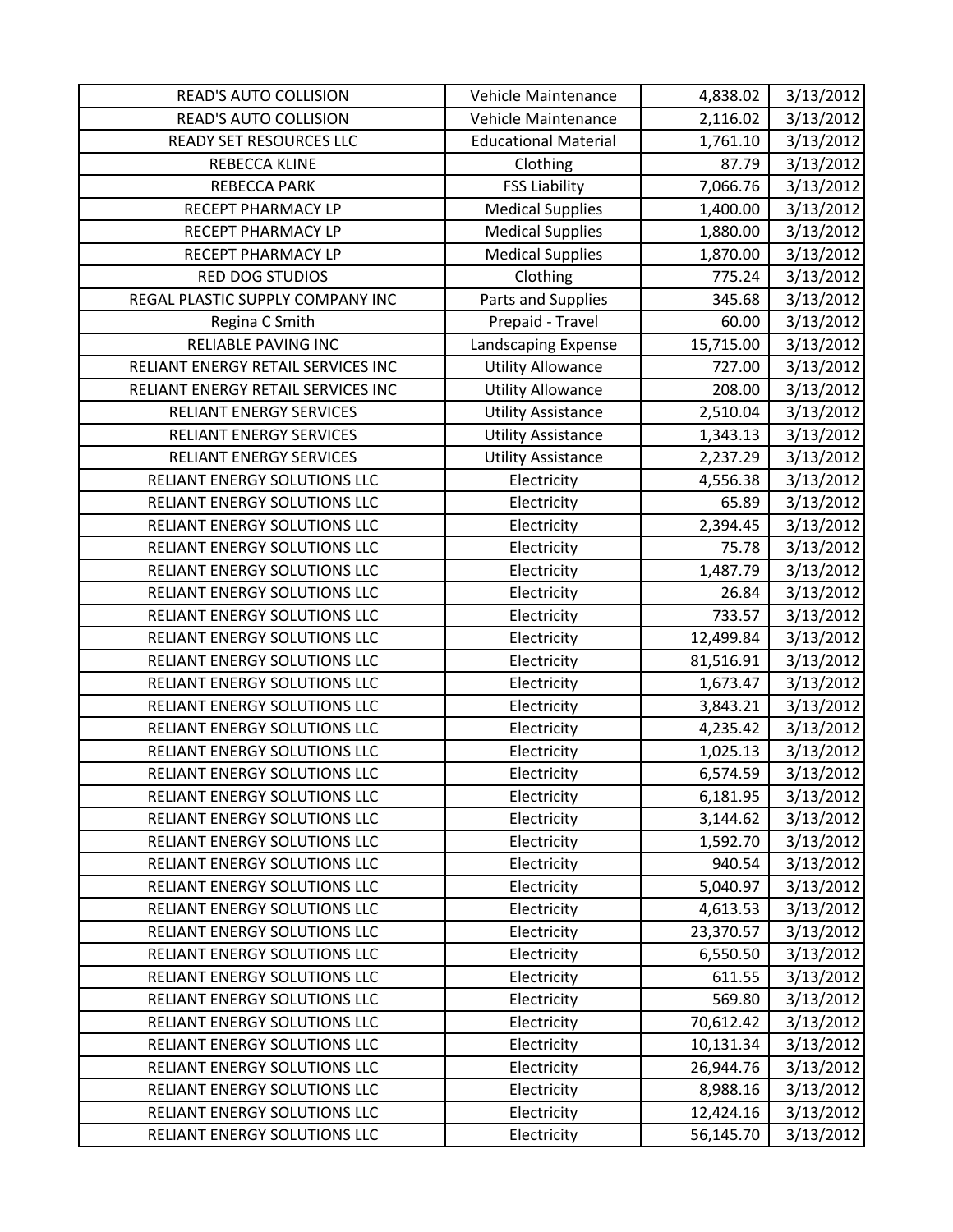| RELIANT ENERGY SOLUTIONS LLC   | Electricity                 | 6,242.88  | 3/13/2012 |
|--------------------------------|-----------------------------|-----------|-----------|
| RELIANT ENERGY SOLUTIONS LLC   | Electricity                 | 25,154.30 | 3/13/2012 |
| RELIANT ENERGY SOLUTIONS LLC   | Electricity                 | 57.66     | 3/13/2012 |
| RELIANT ENERGY SOLUTIONS LLC   | Electricity                 | 5,702.23  | 3/13/2012 |
| RELIANT ENERGY SOLUTIONS LLC   | Electricity                 | 2,559.90  | 3/13/2012 |
| RELIANT ENERGY SOLUTIONS LLC   | Electricity                 | 2,270.99  | 3/13/2012 |
| RELIANT ENERGY SOLUTIONS LLC   | Electricity                 | 2,898.19  | 3/13/2012 |
| RELIANT ENERGY SOLUTIONS LLC   | Electricity                 | 2,662.76  | 3/13/2012 |
| RELIANT ENERGY SOLUTIONS LLC   | Electricity                 | 3,337.19  | 3/13/2012 |
| RELIANT ENERGY SOLUTIONS LLC   | Electricity                 | 1,582.01  | 3/13/2012 |
| RELIANT ENERGY SOLUTIONS LLC   | Electricity                 | 75.56     | 3/13/2012 |
| RELIANT ENERGY SOLUTIONS LLC   | Electricity                 | 1,149.26  | 3/13/2012 |
| RELIANT ENERGY SOLUTIONS LLC   | Electricity                 | 3,854.28  | 3/13/2012 |
| RELIANT ENERGY SOLUTIONS LLC   | Electricity                 | 2,557.73  | 3/13/2012 |
| RELIANT ENERGY SOLUTIONS LLC   | Electricity                 | 2,147.55  | 3/13/2012 |
| RELIANT ENERGY SOLUTIONS LLC   | Electricity                 | 2,227.04  | 3/13/2012 |
| RELIANT ENERGY SOLUTIONS LLC   | Electricity                 | 113.09    | 3/13/2012 |
| RELIANT ENERGY SOLUTIONS LLC   | Electricity                 | 1,303.16  | 3/13/2012 |
| RELIANT ENERGY SOLUTIONS LLC   | Electricity                 | 10,741.49 | 3/13/2012 |
| RELIANT ENERGY SOLUTIONS LLC   | <b>Professional Service</b> | 535.33    | 3/13/2012 |
| RELIANT ENERGY SOLUTIONS LLC   | <b>Professional Service</b> | 274.89    | 3/13/2012 |
| RELIANT ENERGY SOLUTIONS LLC   | Electricity                 | 33,065.27 | 3/13/2012 |
| RELIANT ENERGY SOLUTIONS LLC   | Electricity                 | 11,411.83 | 3/13/2012 |
| RELIANT ENERGY SOLUTIONS LLC   | Electricity                 | 378.88    | 3/13/2012 |
| RELIANT ENERGY SOLUTIONS LLC   | Electricity                 | 806.69    | 3/13/2012 |
| <b>RELIANT SIGNS CORP</b>      | <b>Building Maintenance</b> | 238.50    | 3/13/2012 |
| RENAISSANCE HOTEL OPERATING CO | <b>Travel</b>               | 1,654.53  | 3/13/2012 |
| <b>RENE FLORES</b>             | Investigative               | 750.00    | 3/13/2012 |
| <b>RENEE A SANCHEZ</b>         | Counsel Fees - CPS          | 500.00    | 3/13/2012 |
| REPUBLIC SERVICES OF TEXAS LTD | <b>Disposal Service</b>     | 127.21    | 3/13/2012 |
| REPUBLIC SERVICES OF TEXAS LTD | <b>Building Maintenance</b> | 61.62     | 3/13/2012 |
| REPUBLIC SERVICES OF TEXAS LTD | <b>Disposal Service</b>     | 200.56    | 3/13/2012 |
| REPUBLIC SERVICES OF TEXAS LTD | <b>Disposal Service</b>     | 134.31    | 3/13/2012 |
| REPUBLIC SERVICES OF TEXAS LTD | <b>Disposal Service</b>     | 341.16    | 3/13/2012 |
| <b>REXEL SUMMERS</b>           | Supplies                    | 29.82     | 3/13/2012 |
| <b>REXEL SUMMERS</b>           | <b>Building Maintenance</b> | 334.32    | 3/13/2012 |
| REYNOLDS ASPHALT               | Asphalt-Rock/Hot Mix        | 11,407.62 | 3/13/2012 |
| RICHARD A HENDERSON PC         | <b>Counsel Fees-Courts</b>  | 425.00    | 3/13/2012 |
| RICHARD A HENDERSON PC         | <b>Counsel Fees-Courts</b>  | 775.00    | 3/13/2012 |
| RICHARD A HENDERSON PC         | <b>Counsel Fees-Courts</b>  | 1,600.00  | 3/13/2012 |
| RICHARD A HENDERSON PC         | <b>Counsel Fees-Courts</b>  | 3,000.00  | 3/13/2012 |
| RICHARD A HENDERSON PC         | <b>Counsel Fees-Courts</b>  | 1,200.00  | 3/13/2012 |
| RICHARD A HENDERSON PC         | Cnsl Fees-Crim Appls        | 870.00    | 3/13/2012 |
| RICHARD A HENDERSON PC         | Crim Appeal-OthrCost        | 5.79      | 3/13/2012 |
| RICHARD GLADSTONE              | Counsel Fees-Juv            | 100.00    | 3/13/2012 |
| RICHARD KLINE                  | <b>Counsel Fees-Courts</b>  | 1,250.00  | 3/13/2012 |
| RICHARD KLINE                  | <b>Counsel Fees-Courts</b>  | 337.50    | 3/13/2012 |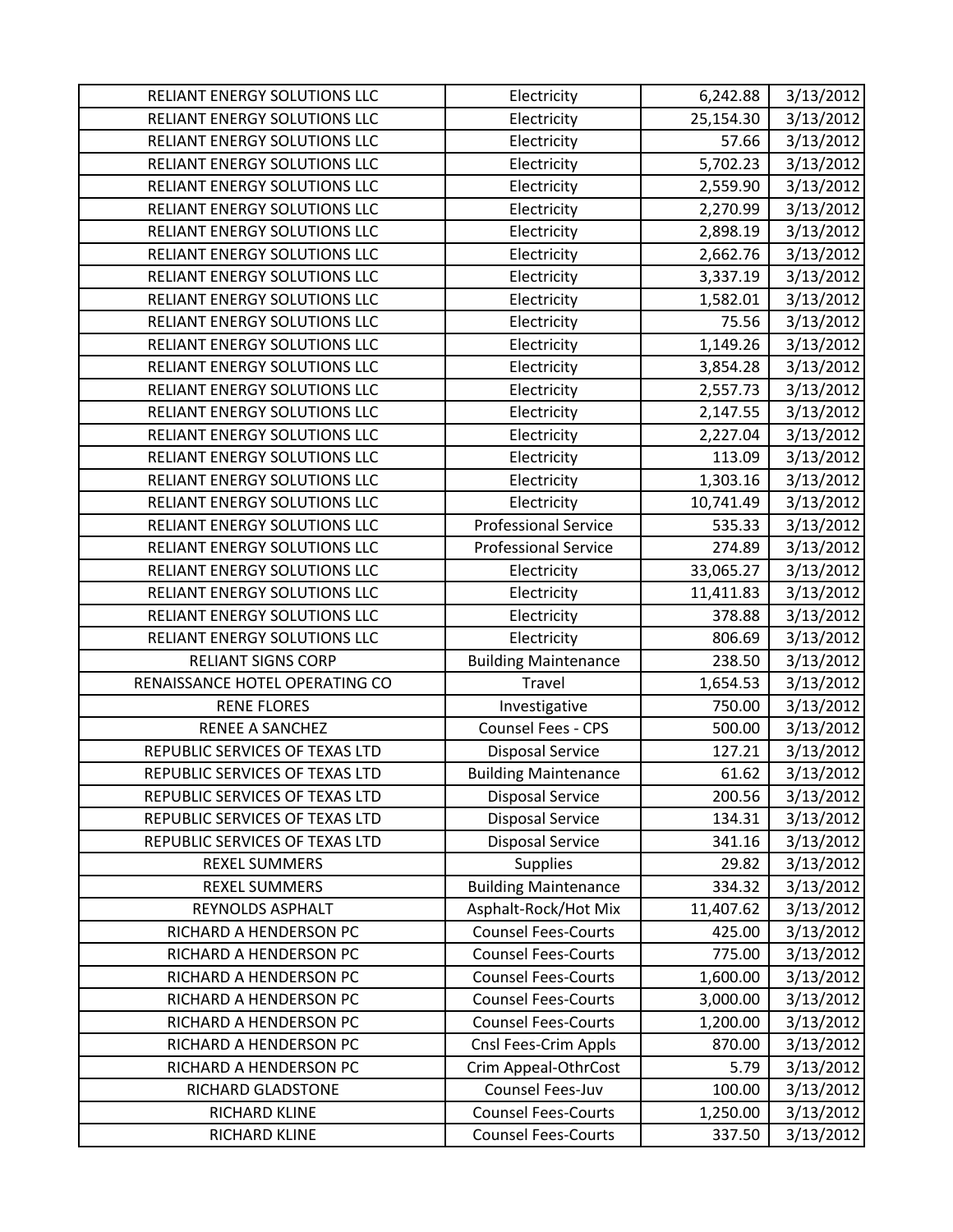| RICHARD KLINE                                                 | <b>Counsel Fees-Courts</b>  | 375.00   | 3/13/2012 |
|---------------------------------------------------------------|-----------------------------|----------|-----------|
| RICHARD KLINE                                                 | <b>Counsel Fees-Courts</b>  | 100.00   | 3/13/2012 |
| RICHARD SCOTT WALKER                                          | <b>Counsel Fees-Courts</b>  | 1,000.00 | 3/13/2012 |
| RICHARD SCOTT WALKER                                          | <b>Counsel Fees-Courts</b>  | 525.00   | 3/13/2012 |
| RICHARD SCOTT WALKER                                          | <b>Counsel Fees-Courts</b>  | 475.00   | 3/13/2012 |
| RICHARD SCOTT WALKER                                          | <b>Counsel Fees-Courts</b>  | 250.00   | 3/13/2012 |
| RICHARD SCOTT WALKER                                          | <b>Counsel Fees-Courts</b>  | 175.00   | 3/13/2012 |
| RICHARD SCOTT WALKER                                          | Cnsl Fees-Crim Appls        | 6,375.00 | 3/13/2012 |
| <b>RICKY GILL</b>                                             | <b>Restitution Payable</b>  | 30.00    | 3/13/2012 |
| <b>RICOH</b>                                                  | <b>Equipment Maint</b>      | 162.00   | 3/13/2012 |
| <b>RICOH</b>                                                  | <b>Equipment Maint</b>      | 162.00   | 3/13/2012 |
| <b>RICOH</b>                                                  | <b>Equipment Rentals</b>    | 369.45   | 3/13/2012 |
| RICOH AMERICAS CORPORATION                                    | <b>Computer Maintenance</b> | 301.66   | 3/13/2012 |
| RICOH CORPORATION                                             | <b>Equipment Rentals</b>    | 376.08   | 3/13/2012 |
| RICOH CORPORATION                                             | <b>Equipment Rentals</b>    | 376.08   | 3/13/2012 |
| RITA UZOWIHE LAW FIRM                                         | Counsel Fees-Juv            | 200.00   | 3/13/2012 |
| RIVERCREST HOLDINGS LP                                        | <b>Rental Assistance</b>    | 495.00   | 3/13/2012 |
| RIVERCREST HOLDINGS LP                                        | <b>Utility Assistance</b>   | 38.93    | 3/13/2012 |
| <b>ROBERT C RUSSELL</b>                                       | <b>Counsel Fees-Probate</b> | 400.00   | 3/13/2012 |
| Robert D Johnson                                              | Education                   | 2,055.48 | 3/13/2012 |
| ROBERT JOHNSON                                                | <b>Restitution Payable</b>  | 10.50    | 3/13/2012 |
| ROBERT WAYNE CARPENTER JR                                     | <b>Counsel Fees-Courts</b>  | 100.00   | 3/13/2012 |
| Roberta C McKnight                                            | Travel                      | 20.00    | 3/13/2012 |
| ROBERTA WALKER                                                | <b>Counsel Fees-Courts</b>  | 475.00   | 3/13/2012 |
| ROBERTA WALKER                                                | <b>Counsel Fees-Courts</b>  | 275.00   | 3/13/2012 |
| ROBERTA WALKER                                                | Counsel Fees-Juv            | 150.00   | 3/13/2012 |
| ROBERTA WALKER                                                | Counsel Fees - CPS          | 100.00   | 3/13/2012 |
| <b>ROBIN SMITH</b>                                            | Subscriptions               | 36.00    | 3/13/2012 |
| <b>ROBIN V GROUNDS</b>                                        | <b>Counsel Fees - CPS</b>   | 382.50   | 3/13/2012 |
| <b>ROBINSON &amp; SMART PC</b>                                | <b>Counsel Fees-Courts</b>  | 400.00   | 3/13/2012 |
| <b>ROBINSON &amp; SMART PC</b>                                | <b>Counsel Fees-Courts</b>  | 4,890.00 | 3/13/2012 |
| <b>ROBINSON &amp; SMART PC</b>                                | <b>Counsel Fees-Courts</b>  | 400.00   | 3/13/2012 |
| ROCHE DIAGNOSTICS CORPORATION                                 | Lab Supplies                | 588.50   | 3/13/2012 |
| <b>RODNEY PRICE</b>                                           | Relative Assistance         | 300.00   | 3/13/2012 |
| RONALD COUCH                                                  | <b>Counsel Fees-Courts</b>  | 400.00   | 3/13/2012 |
| RONALD COUCH                                                  | <b>Counsel Fees-Courts</b>  | 600.00   | 3/13/2012 |
| RONALD COUCH                                                  | <b>Counsel Fees-Courts</b>  | 575.00   | 3/13/2012 |
| RONALD COUCH                                                  | <b>Counsel Fees-Courts</b>  | 150.00   | 3/13/2012 |
| RONALD J KOVACH PC                                            | Counsel Fees - CPS          | 100.00   | 3/13/2012 |
| RONALD J KOVACH PC                                            | Cnsl Fees-Fam Drg Ct        | 100.00   | 3/13/2012 |
| Ronald J Wright                                               | Liaison Expense             | 36.20    | 3/13/2012 |
| RONNIE MOSLEY                                                 | HAP Reimb Port-in           | 471.00   | 3/13/2012 |
| Roosevelt N Kennedy III<br>ROSA'S CAFE & TORTILLA FACTORY LTD | Education                   | 375.60   | 3/13/2012 |
|                                                               | Food                        | 439.80   | 3/13/2012 |
| ROSE ANNA SALINAS                                             | <b>Counsel Fees-Courts</b>  | 370.00   | 3/13/2012 |
| ROSE ANNA SALINAS                                             | <b>Counsel Fees-Courts</b>  | 700.00   | 3/13/2012 |
| ROSE ANNA SALINAS                                             | <b>Counsel Fees-Courts</b>  | 960.00   | 3/13/2012 |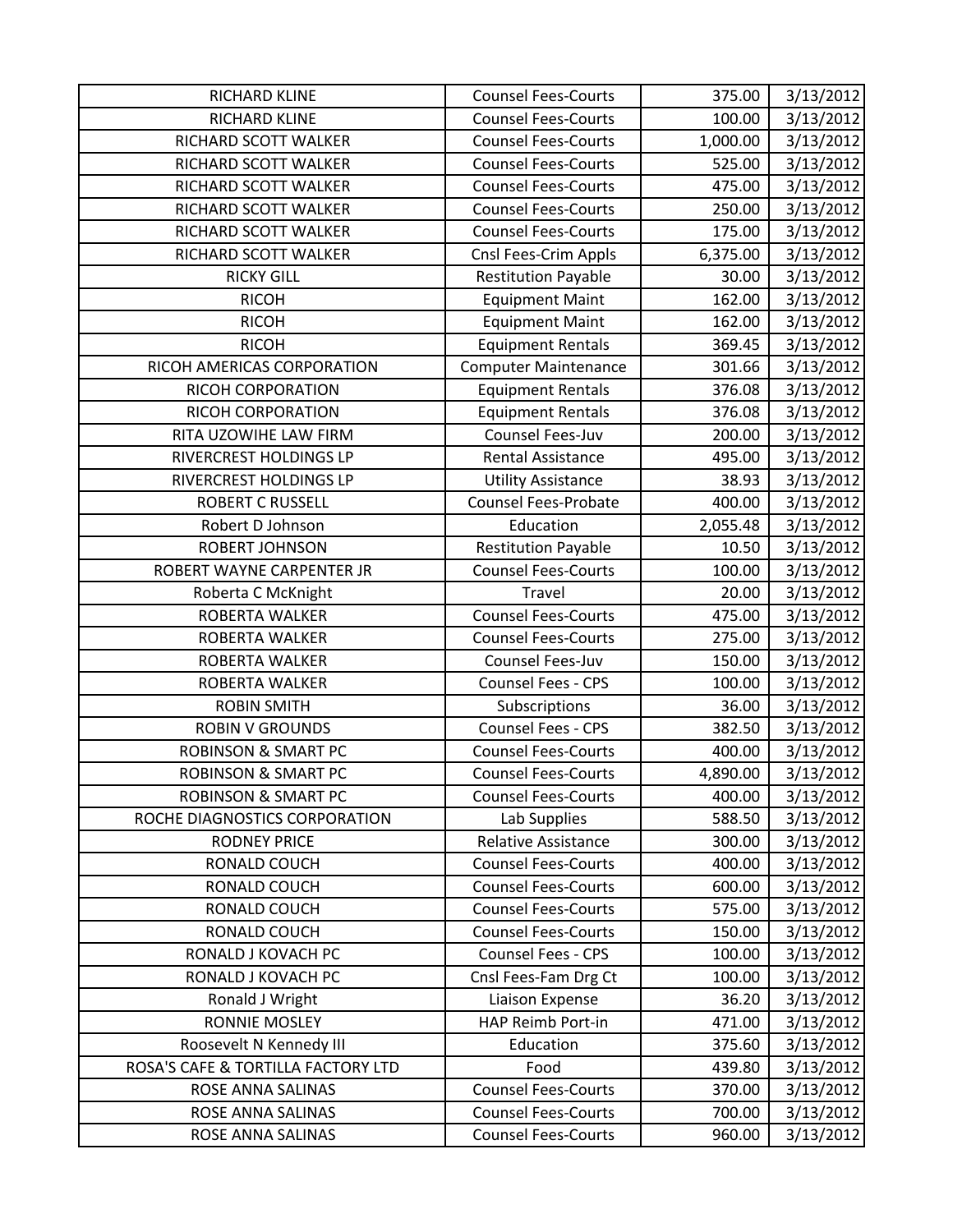| ROSE ANNA SALINAS                   | <b>Counsel Fees-Courts</b>  | 450.00    | 3/13/2012 |
|-------------------------------------|-----------------------------|-----------|-----------|
| ROSE ANNA SALINAS                   | <b>Counsel Fees-Courts</b>  | 1,425.00  | 3/13/2012 |
| ROSE ANNA SALINAS                   | <b>Counsel Fees-Courts</b>  | 300.00    | 3/13/2012 |
| ROSE ANNA SALINAS                   | <b>Interpreter Fees</b>     | 50.00     | 3/13/2012 |
| ROSEMONT MIDDLE SCHOOL              | <b>Restitution Payable</b>  | 40.00     | 3/13/2012 |
| <b>ROXANNE ROBINSON</b>             | <b>Counsel Fees-Courts</b>  | 425.00    | 3/13/2012 |
| <b>ROXANNE ROBINSON</b>             | <b>Counsel Fees-Courts</b>  | 325.00    | 3/13/2012 |
| <b>ROY GOLSAN</b>                   | <b>Counsel Fees-Probate</b> | 1,500.00  | 3/13/2012 |
| ROY MAAS YOUTH ALTERNATIVES INC     | <b>Residential Servc</b>    | 4,009.25  | 3/13/2012 |
| ROY MAAS YOUTH ALTERNATIVES INC     | <b>Residential Servc</b>    | 4,977.00  | 3/13/2012 |
| <b>ROYER &amp; SCHUTTS</b>          | Capital Outlay Low V        | 4,324.67  | 3/13/2012 |
| <b>ROYER &amp; SCHUTTS</b>          | Non-Track Equipment         | 8,268.31  | 3/13/2012 |
| RUIZ PROPERTY CONNECTION LLC        | Rent Sub to L'Iords         | 1,750.00  | 3/13/2012 |
| RUIZ PROPERTY CONNECTION LLC        | Rent Sub to L'Iords         | 1,332.00  | 3/13/2012 |
| <b>RUIZ PROTECTIVE SERVICE</b>      | Polygraph                   | 822.15    | 3/13/2012 |
| RUSH TRUCK CENTERS OF TEXAS LP      | Parts and Supplies          | 168.70    | 3/13/2012 |
| RUSSELL FEED INC                    | <b>Estray Livestock</b>     | 452.59    | 3/13/2012 |
| RUSSELL FEED INC                    | Canine Expense              | 45.97     | 3/13/2012 |
| <b>RYAN W HARDY</b>                 | <b>Counsel Fees-Courts</b>  | 200.00    | 3/13/2012 |
| RYAN W HARDY                        | <b>Counsel Fees-Courts</b>  | 100.00    | 3/13/2012 |
| <b>SATTRUCKING INC</b>              | Rock and Gravel             | 6,961.64  | 3/13/2012 |
| <b>SATTRUCKING INC</b>              | Rock and Gravel             | 1,199.00  | 3/13/2012 |
| SAFARILAND LLC                      | <b>Supplies</b>             | 567.08    | 3/13/2012 |
| SAFETY KLEEN SYSTEMS INC            | <b>Disposal Service</b>     | 51.12     | 3/13/2012 |
| SAF-T-GLOVE INC                     | Safety/Tact Supplies        | 379.15    | 3/13/2012 |
| SAF-T-GLOVE INC                     | Parts and Supplies          | 235.20    | 3/13/2012 |
| SAF-T-GLOVE INC                     | Parts and Supplies          | 323.05    | 3/13/2012 |
| SAF-T-GLOVE INC                     | Parts and Supplies          | 74.25     | 3/13/2012 |
| SAINT LEGAL PLLC                    | Counsel Fees-Juv            | 200.00    | 3/13/2012 |
| Saiyood F McGarry                   | Education                   | 55.90     | 3/13/2012 |
| SALAM INTERNATIONAL INC             | Lab Supplies                | 782.64    | 3/13/2012 |
| <b>SALDANA INC</b>                  | <b>County Burials</b>       | 700.00    | 3/13/2012 |
| <b>SALVATION ARMY</b>               | <b>Subrecipient Service</b> | 6,724.99  | 3/13/2012 |
| <b>SALVATION ARMY</b>               | <b>Subrecipient Service</b> | 26,095.00 | 3/13/2012 |
| <b>SAM BONIFIELD</b>                | <b>Counsel Fees-Courts</b>  | 950.00    | 3/13/2012 |
| <b>SAM BONIFIELD</b>                | <b>Counsel Fees-Courts</b>  | 1,050.00  | 3/13/2012 |
| <b>SAM BONIFIELD</b>                | <b>Counsel Fees-Courts</b>  | 100.00    | 3/13/2012 |
| <b>SAM BONIFIELD</b>                | <b>Counsel Fees-Courts</b>  | 600.00    | 3/13/2012 |
| <b>SAM BONIFIELD</b>                | <b>Counsel Fees-Courts</b>  | 100.00    | 3/13/2012 |
| <b>SAM HOUSTON STATE UNIVERSITY</b> | Education                   | 185.00    | 3/13/2012 |
| SAM HOUSTON STATE UNIVERSITY        | Education                   | 185.00    | 3/13/2012 |
| <b>SAMANTHA K HILL</b>              | <b>Counsel Fees-Courts</b>  | 600.00    | 3/13/2012 |
| <b>SAMANTHA K HILL</b>              | <b>Counsel Fees-Courts</b>  | 800.00    | 3/13/2012 |
| <b>SAMANTHA K HILL</b>              | <b>Counsel Fees-Courts</b>  | 200.00    | 3/13/2012 |
| <b>SAMANTHA K HILL</b>              | <b>Counsel Fees-Courts</b>  | 700.00    | 3/13/2012 |
| SAMUEL M SANCHEZ                    | <b>Counsel Fees - CPS</b>   | 100.00    | 3/13/2012 |
| SANDRA J ANDREWS                    | <b>Professional Service</b> | 800.00    | 3/13/2012 |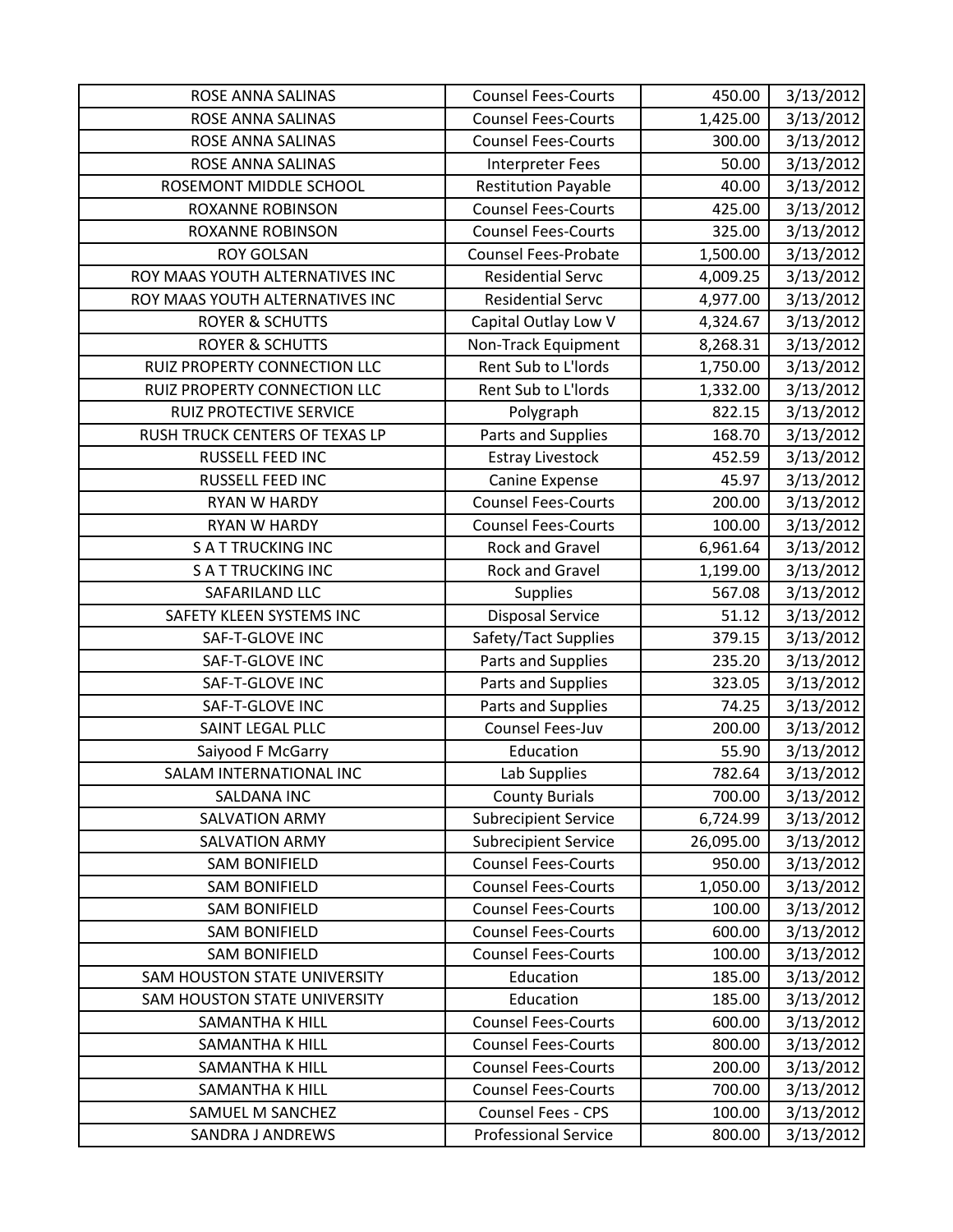| <b>SANJAY KUMAR</b>                | Rent Sub to L'Iords         | 263.00    | 3/13/2012 |
|------------------------------------|-----------------------------|-----------|-----------|
| SANOFI PASTEUR INC                 | <b>Medical Supplies</b>     | 3,084.52  | 3/13/2012 |
| SANOFI PASTEUR INC                 | <b>Medical Supplies</b>     | 1,924.51  | 3/13/2012 |
| <b>SANOFI PASTEUR INC</b>          | <b>Medical Supplies</b>     | 3,416.27  | 3/13/2012 |
| SANTA FE ADOLESCENT SERVICES       | <b>Professional Service</b> | 9,570.00  | 3/13/2012 |
| SANTA FE ADOLESCENT SERVICES       | <b>Professional Service</b> | 1,666.63  | 3/13/2012 |
| <b>SANTIAGO SALINAS</b>            | <b>Counsel Fees-Courts</b>  | 1,750.00  | 3/13/2012 |
| <b>SANTIAGO SALINAS</b>            | <b>Counsel Fees-Courts</b>  | 3,130.00  | 3/13/2012 |
| <b>SANTIAGO SALINAS</b>            | <b>Counsel Fees-Courts</b>  | 650.00    | 3/13/2012 |
| <b>SANTIAGO SALINAS</b>            | <b>Counsel Fees-Courts</b>  | 475.00    | 3/13/2012 |
| <b>SANTIAGO SALINAS</b>            | <b>Counsel Fees-Courts</b>  | 400.00    | 3/13/2012 |
| <b>SANTIAGO SALINAS</b>            | <b>Counsel Fees-Courts</b>  | 1,130.00  | 3/13/2012 |
| <b>SANTIAGO SALINAS</b>            | <b>Counsel Fees-Courts</b>  | 200.00    | 3/13/2012 |
| SAP PUBLIC SERVICES INC            | Software Maintenance        | 15,158.88 | 3/13/2012 |
| SARATOGA MANAGEMENT GROUP LLC      | Rent Sub to L'Iords         | 627.00    | 3/13/2012 |
| SAV-ON-FENCE INC                   | <b>Building Maintenance</b> | 3,646.51  | 3/13/2012 |
| SCAUG-SOUTH CENTRAL ARC USER GROUP | Education                   | 275.00    | 3/13/2012 |
| SCHOOL HEALTH CORPORATION          | Non-Track Equipment         | 5,028.00  | 3/13/2012 |
| SCHOOL HEALTH CORPORATION          | Non-Track Equipment         | 2,514.00  | 3/13/2012 |
| <b>SCOTT BROWN</b>                 | <b>Counsel Fees-Courts</b>  | 450.00    | 3/13/2012 |
| <b>SCOTT BROWN</b>                 | Cnsl Fees-Crim Appls        | 1,450.00  | 3/13/2012 |
| <b>SHAMARA N DARBY</b>             | <b>FSS Liability</b>        | 5,100.52  | 3/13/2012 |
| <b>SHAMROCK CAMERON CREEK LLC</b>  | Rent Sub to L'Iords         | 227.00    | 3/13/2012 |
| <b>SHANNON DEE MILLER</b>          | <b>Counsel Fees-Courts</b>  | 100.00    | 3/13/2012 |
| Shante D Barnett                   | Travel                      | 100.00    | 3/13/2012 |
| <b>SHAWN PASCHALL</b>              | <b>Counsel Fees-Courts</b>  | 420.00    | 3/13/2012 |
| <b>SHAWN PASCHALL</b>              | <b>Counsel Fees-Courts</b>  | 250.00    | 3/13/2012 |
| <b>SHAWN PASCHALL</b>              | <b>Counsel Fees-Courts</b>  | 420.00    | 3/13/2012 |
| <b>SHAWN PASCHALL</b>              | <b>Counsel Fees-Courts</b>  | 145.00    | 3/13/2012 |
| SHEILA RANDOLPH                    | <b>Counsel Fees-Courts</b>  | 450.00    | 3/13/2012 |
| SHEILA RANDOLPH                    | <b>Counsel Fees-Courts</b>  | 350.00    | 3/13/2012 |
| SHENANDOAH TOWNHOMES LTD           | Rent Sub to L'Iords         | 2,091.00  | 3/13/2012 |
| <b>SHERRYL CLARK</b>               | <b>Professional Service</b> | 400.00    | 3/13/2012 |
| <b>SHERWIN WILLIAMS PAINT</b>      | <b>Support Serv Supply</b>  | (116.38)  | 3/13/2012 |
| <b>SHERWIN WILLIAMS PAINT</b>      | <b>Support Serv Supply</b>  | 268.07    | 3/13/2012 |
| <b>SHERWIN WILLIAMS PAINT</b>      | <b>Building Maintenance</b> | 744.00    | 3/13/2012 |
| <b>SHERWIN WILLIAMS PAINT</b>      | Non-Track Const/Bldg        | 235.56    | 3/13/2012 |
| <b>SHERWIN WILLIAMS PAINT</b>      | Non-Track Const/Bldg        | 61.48     | 3/13/2012 |
| Sheryl G Foster                    | Travel                      | 10.00     | 3/13/2012 |
| SHI GOVERNMENT SOLUTIONS           | <b>Computer Supplies</b>    | 340.00    | 3/13/2012 |
| SHI GOVERNMENT SOLUTIONS           | <b>Supplies</b>             | 79.00     | 3/13/2012 |
| SHI GOVERNMENT SOLUTIONS           | Supplies                    | 226.00    | 3/13/2012 |
| SHI GOVERNMENT SOLUTIONS           | <b>Supplies</b>             | 51.00     | 3/13/2012 |
| SHI GOVERNMENT SOLUTIONS           | Supplies                    | 20.00     | 3/13/2012 |
| SHI GOVERNMENT SOLUTIONS           | <b>Computer Supplies</b>    | 33.00     | 3/13/2012 |
| SHI GOVERNMENT SOLUTIONS           | <b>Computer Maintenance</b> | 396.00    | 3/13/2012 |
| SHI GOVERNMENT SOLUTIONS           | LV Grnt Compter(Mod)        | 690.00    | 3/13/2012 |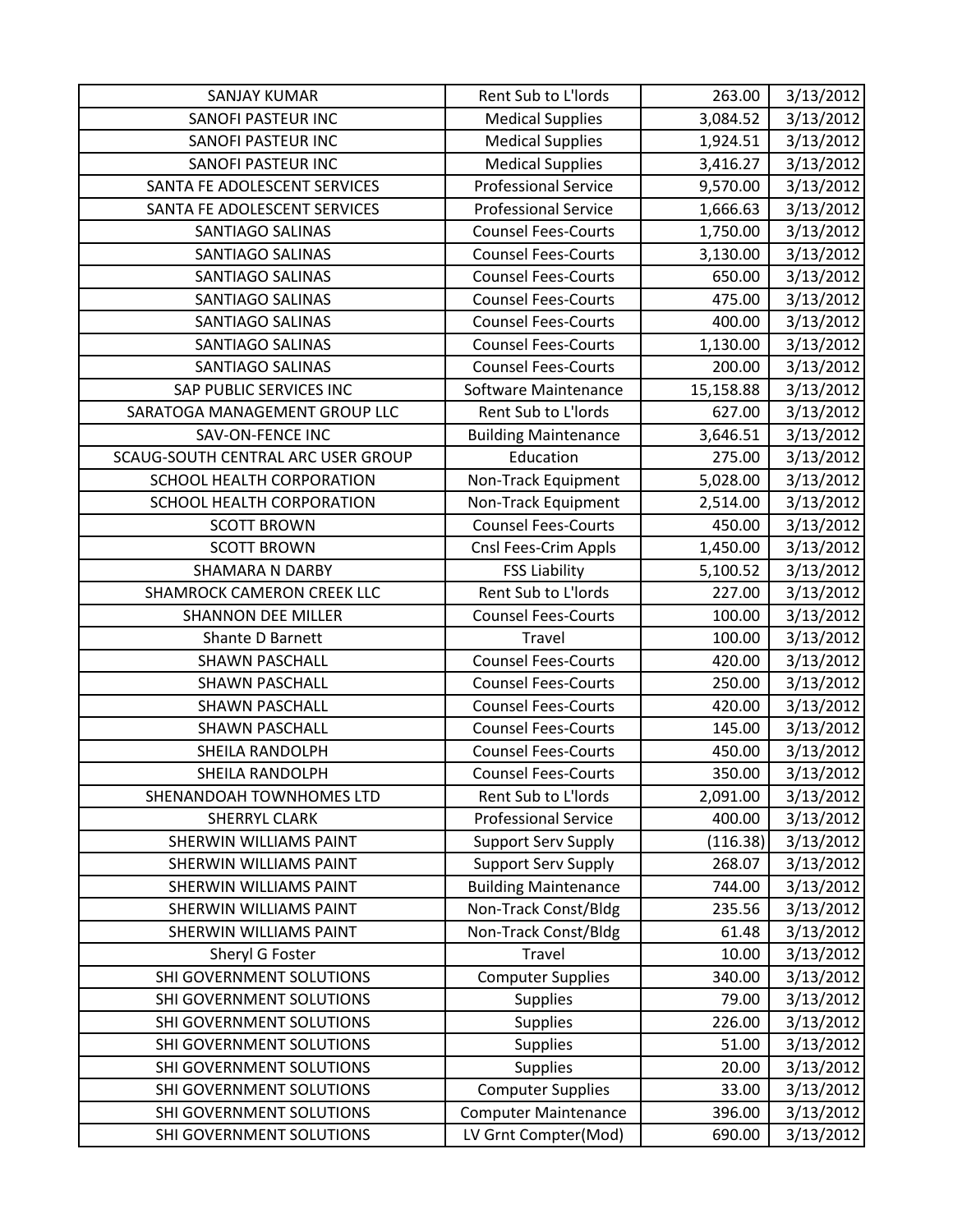| SHIRLEY A COOK-CATER              | <b>Court Visitor</b>        | 150.41    | 3/13/2012 |
|-----------------------------------|-----------------------------|-----------|-----------|
| SID W SHAPIRO                     | Counsel Fees - CPS          | 400.00    | 3/13/2012 |
| SIERRA STRIPES OF TEXAS           | Central Garage Inv          | 180.00    | 3/13/2012 |
| SIERRA STRIPES OF TEXAS           | Non-Track Equipment         | 720.00    | 3/13/2012 |
| SILVER CREEK MATERIALS INC        | <b>Supplies</b>             | 3,641.68  | 3/13/2012 |
| <b>SIMBA INDUSTRIES</b>           | Safety/Tact Supplies        | 645.62    | 3/13/2012 |
| SIRCHIE FINGER PRINT LABORATORIES | Lab Supplies                | 44.20     | 3/13/2012 |
| SKYVUE MEMORIAL GARDENS           | <b>County Burials</b>       | 1,162.00  | 3/13/2012 |
| <b>SMITH TEMPORARIES INC</b>      | Contract Labor              | 1,312.54  | 3/13/2012 |
| <b>SMITH TEMPORARIES INC</b>      | <b>Professional Service</b> | 6.00      | 3/13/2012 |
| SMITH TEMPORARIES INC             | Contract Labor              | 39,358.20 | 3/13/2012 |
| <b>SOLAR SCAPE</b>                | Vehicle Maintenance         | 165.00    | 3/13/2012 |
| <b>SONNY ALLEN</b>                | <b>Witness Travel</b>       | 556.11    | 3/13/2012 |
| SOUTHERN COMPUTER WAREHOUSE       | <b>Computer Maintenance</b> | 187.24    | 3/13/2012 |
| SOUTHERN COMPUTER WAREHOUSE       | <b>Computer Maintenance</b> | 163.82    | 3/13/2012 |
| SOUTHERN COMPUTER WAREHOUSE       | <b>Computer Maintenance</b> | 288.66    | 3/13/2012 |
| SOUTHERN COMPUTER WAREHOUSE       | <b>Computer Maintenance</b> | 429.48    | 3/13/2012 |
| SOUTHERN TIRE MART LLC            | Parts and Supplies          | 223.50    | 3/13/2012 |
| SOUTHERN TIRE MART LLC            | Vehicle Maintenance         | 48.00     | 3/13/2012 |
| SOUTHLAKE EXECUTIVE FORUM         | Dues                        | 150.00    | 3/13/2012 |
| SOUTHWASTE DISPOSAL LLC           | Kitchen Maintenance         | 5,250.00  | 3/13/2012 |
| SOUTHWASTE DISPOSAL LLC           | Kitchen Maintenance         | 400.00    | 3/13/2012 |
| SOUTHWASTE DISPOSAL LLC           | <b>Disposal Service</b>     | 460.00    | 3/13/2012 |
| SOUTHWEST ICE CREAM SPEC          | Food                        | 25.92     | 3/13/2012 |
| SPANISH HACIENDA APARTMENTS       | <b>Restitution Payable</b>  | 125.64    | 3/13/2012 |
| SPINDLEMEDIA INC                  | Software Maintenance        | 82,025.00 | 3/13/2012 |
| Spivey D Thomas                   | Transportation              | 10.00     | 3/13/2012 |
| SPRINT NEXTEL                     | Data Transmiss Line         | 38.50     | 3/13/2012 |
| SPRINT NEXTEL                     | Data Transmiss Line         | 38.50     | 3/13/2012 |
| ST FRANCIS VILLAGE, INC           | HAP Reimb Port-in           | 455.00    | 3/13/2012 |
| <b>STACY ALFORD</b>               | <b>Counsel Fees - CPS</b>   | 100.00    | 3/13/2012 |
| STANDARD REGISTER COMPANY         | <b>Computer Maintenance</b> | 1,025.00  | 3/13/2012 |
| STANDARD REGISTER COMPANY         | Non-Track Equipment         | (517.00)  | 3/13/2012 |
| STANDARD REGISTER COMPANY         | Non-Track Equipment         | (233.00)  | 3/13/2012 |
| <b>STANLEY DAVID SELF</b>         | Psych Exam/Testimony        | 1,750.00  | 3/13/2012 |
| STANLEY M SLOWIK, INC.            | Education                   | 325.00    | 3/13/2012 |
| <b>STAPLES ADVANTAGE</b>          | <b>Supplies</b>             | 191.84    | 3/13/2012 |
| STAPLES ADVANTAGE                 | <b>Supplies</b>             | 93.92     | 3/13/2012 |
| <b>STAPLES ADVANTAGE</b>          | <b>Supplies</b>             | 129.06    | 3/13/2012 |
| <b>STAPLES ADVANTAGE</b>          | Supplies                    | 193.80    | 3/13/2012 |
| STAPLES ADVANTAGE                 | <b>Supplies</b>             | 40.92     | 3/13/2012 |
| <b>STAPLES ADVANTAGE</b>          | <b>Supplies</b>             | 92.90     | 3/13/2012 |
| <b>STAPLES ADVANTAGE</b>          | <b>Supplies</b>             | 115.20    | 3/13/2012 |
| <b>STAPLES ADVANTAGE</b>          | Supplies                    | 303.06    | 3/13/2012 |
| <b>STAPLES ADVANTAGE</b>          | Supplies                    | 21.96     | 3/13/2012 |
| <b>STAPLES ADVANTAGE</b>          | <b>Supplies</b>             | 55.93     | 3/13/2012 |
| <b>STAPLES ADVANTAGE</b>          | Supplies                    | 266.05    | 3/13/2012 |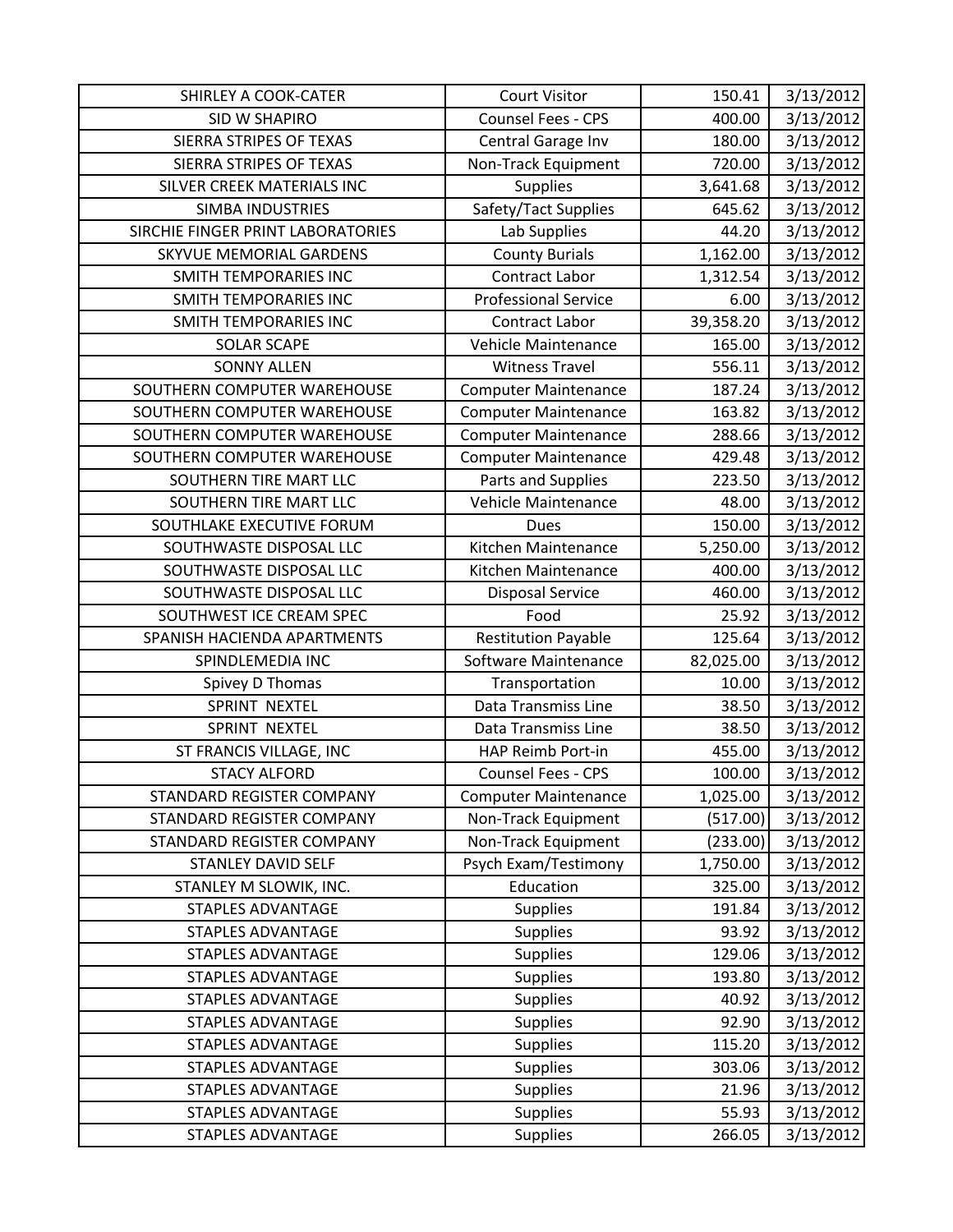| <b>STAPLES ADVANTAGE</b> | <b>Supplies</b>   | 129.40   | 3/13/2012 |
|--------------------------|-------------------|----------|-----------|
| <b>STAPLES ADVANTAGE</b> | <b>Supplies</b>   | (274.68) | 3/13/2012 |
| <b>STAPLES ADVANTAGE</b> | Sheriff Inventory | 1,202.00 | 3/13/2012 |
| <b>STAPLES ADVANTAGE</b> | <b>Supplies</b>   | 58.89    | 3/13/2012 |
| <b>STAPLES ADVANTAGE</b> | <b>Supplies</b>   | 72.90    | 3/13/2012 |
| <b>STAPLES ADVANTAGE</b> | <b>Supplies</b>   | 1.20     | 3/13/2012 |
| <b>STAPLES ADVANTAGE</b> | <b>Supplies</b>   | 25.53    | 3/13/2012 |
| <b>STAPLES ADVANTAGE</b> | Supplies          | 150.61   | 3/13/2012 |
| <b>STAPLES ADVANTAGE</b> | <b>Supplies</b>   | 354.56   | 3/13/2012 |
| <b>STAPLES ADVANTAGE</b> | <b>Supplies</b>   | 88.64    | 3/13/2012 |
| <b>STAPLES ADVANTAGE</b> | <b>Supplies</b>   | 37.65    | 3/13/2012 |
| <b>STAPLES ADVANTAGE</b> | <b>Supplies</b>   | 187.43   | 3/13/2012 |
| <b>STAPLES ADVANTAGE</b> | <b>Supplies</b>   | 2,138.40 | 3/13/2012 |
| <b>STAPLES ADVANTAGE</b> | Supplies          | 62.99    | 3/13/2012 |
| <b>STAPLES ADVANTAGE</b> | <b>Supplies</b>   | 56.70    | 3/13/2012 |
| <b>STAPLES ADVANTAGE</b> | <b>Supplies</b>   | 65.72    | 3/13/2012 |
| <b>STAPLES ADVANTAGE</b> | Supplies          | 87.61    | 3/13/2012 |
| <b>STAPLES ADVANTAGE</b> | <b>Supplies</b>   | 89.85    | 3/13/2012 |
| <b>STAPLES ADVANTAGE</b> | <b>Supplies</b>   | 153.28   | 3/13/2012 |
| <b>STAPLES ADVANTAGE</b> | <b>Supplies</b>   | 229.19   | 3/13/2012 |
| <b>STAPLES ADVANTAGE</b> | <b>Supplies</b>   | 233.69   | 3/13/2012 |
| <b>STAPLES ADVANTAGE</b> | <b>Supplies</b>   | 131.48   | 3/13/2012 |
| <b>STAPLES ADVANTAGE</b> | Supplies          | 702.92   | 3/13/2012 |
| <b>STAPLES ADVANTAGE</b> | <b>Supplies</b>   | 473.07   | 3/13/2012 |
| <b>STAPLES ADVANTAGE</b> | <b>Supplies</b>   | 924.23   | 3/13/2012 |
| <b>STAPLES ADVANTAGE</b> | <b>Supplies</b>   | 73.09    | 3/13/2012 |
| <b>STAPLES ADVANTAGE</b> | Supplies          | 12.58    | 3/13/2012 |
| <b>STAPLES ADVANTAGE</b> | Supplies          | 49.36    | 3/13/2012 |
| <b>STAPLES ADVANTAGE</b> | <b>Supplies</b>   | 592.62   | 3/13/2012 |
| <b>STAPLES ADVANTAGE</b> | <b>Supplies</b>   | 126.21   | 3/13/2012 |
| <b>STAPLES ADVANTAGE</b> | <b>Supplies</b>   | 801.51   | 3/13/2012 |
| <b>STAPLES ADVANTAGE</b> | <b>Supplies</b>   | 23.99    | 3/13/2012 |
| <b>STAPLES ADVANTAGE</b> | <b>Supplies</b>   | 10.99    | 3/13/2012 |
| <b>STAPLES ADVANTAGE</b> | <b>Supplies</b>   | 34.58    | 3/13/2012 |
| <b>STAPLES ADVANTAGE</b> | <b>Supplies</b>   | 12.42    | 3/13/2012 |
| <b>STAPLES ADVANTAGE</b> | <b>Supplies</b>   | 115.26   | 3/13/2012 |
| <b>STAPLES ADVANTAGE</b> | <b>Supplies</b>   | 31.76    | 3/13/2012 |
| <b>STAPLES ADVANTAGE</b> | <b>Supplies</b>   | 9.78     | 3/13/2012 |
| <b>STAPLES ADVANTAGE</b> | <b>Supplies</b>   | 162.36   | 3/13/2012 |
| <b>STAPLES ADVANTAGE</b> | <b>Supplies</b>   | 140.91   | 3/13/2012 |
| <b>STAPLES ADVANTAGE</b> | <b>Supplies</b>   | 43.64    | 3/13/2012 |
| <b>STAPLES ADVANTAGE</b> | <b>Supplies</b>   | 43.78    | 3/13/2012 |
| <b>STAPLES ADVANTAGE</b> | <b>Supplies</b>   | 220.88   | 3/13/2012 |
| <b>STAPLES ADVANTAGE</b> | <b>Supplies</b>   | 61.28    | 3/13/2012 |
| <b>STAPLES ADVANTAGE</b> | <b>Supplies</b>   | 186.49   | 3/13/2012 |
| <b>STAPLES ADVANTAGE</b> | <b>Supplies</b>   | 31.47    | 3/13/2012 |
| <b>STAPLES ADVANTAGE</b> | <b>Supplies</b>   | 62.62    | 3/13/2012 |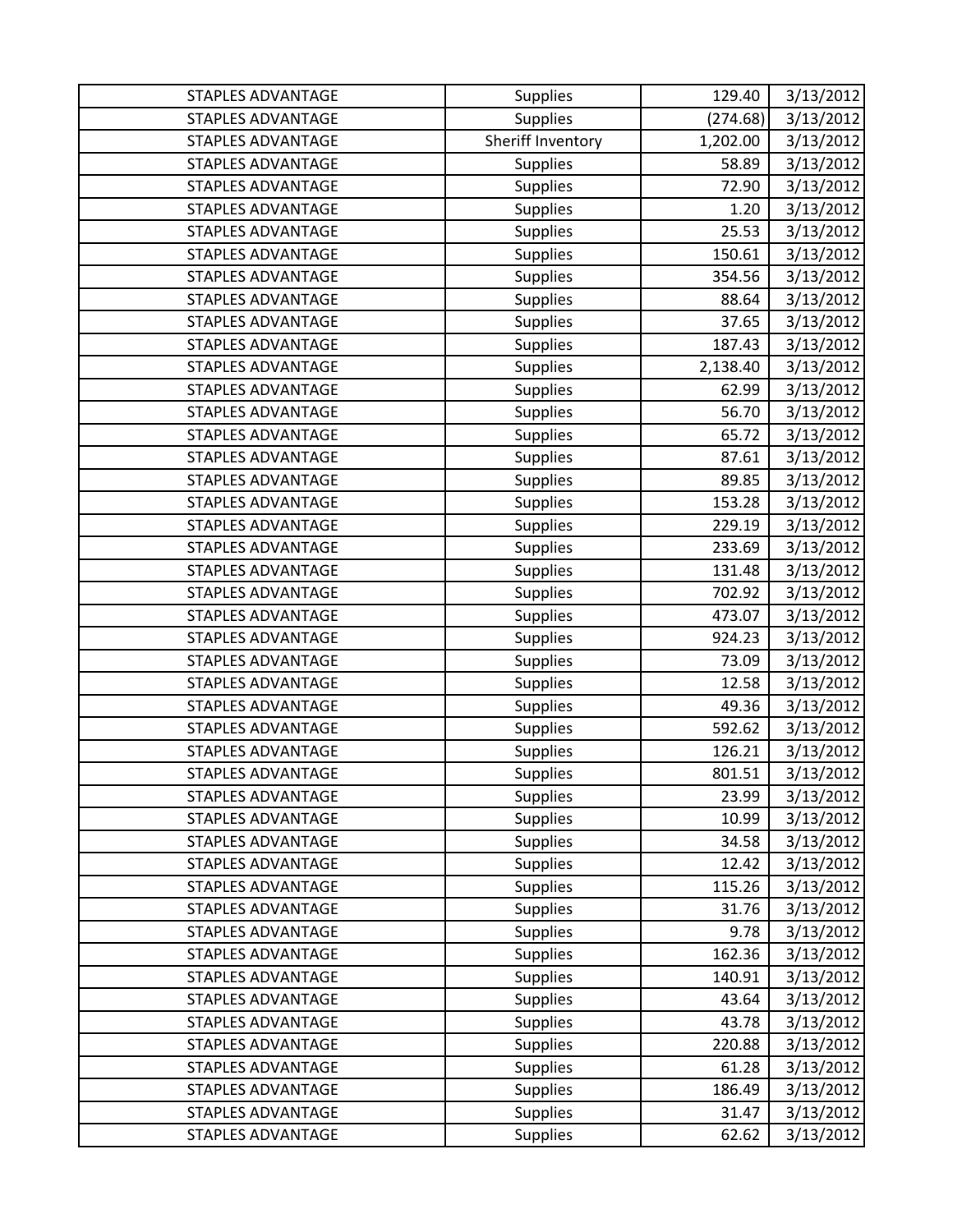| <b>STAPLES ADVANTAGE</b> | <b>Supplies</b>            | 203.96   | 3/13/2012 |
|--------------------------|----------------------------|----------|-----------|
| <b>STAPLES ADVANTAGE</b> | <b>Supplies</b>            | 29.59    | 3/13/2012 |
| <b>STAPLES ADVANTAGE</b> | <b>Supplies</b>            | 170.16   | 3/13/2012 |
| <b>STAPLES ADVANTAGE</b> | <b>Supplies</b>            | 307.25   | 3/13/2012 |
| <b>STAPLES ADVANTAGE</b> | <b>Supplies</b>            | 92.22    | 3/13/2012 |
| <b>STAPLES ADVANTAGE</b> | <b>Supplies</b>            | 49.10    | 3/13/2012 |
| <b>STAPLES ADVANTAGE</b> | <b>Supplies</b>            | 69.56    | 3/13/2012 |
| <b>STAPLES ADVANTAGE</b> | <b>Supplies</b>            | 31.54    | 3/13/2012 |
| <b>STAPLES ADVANTAGE</b> | <b>Supplies</b>            | 64.55    | 3/13/2012 |
| <b>STAPLES ADVANTAGE</b> | <b>Supplies</b>            | 23.36    | 3/13/2012 |
| <b>STAPLES ADVANTAGE</b> | <b>Supplies</b>            | 40.38    | 3/13/2012 |
| <b>STAPLES ADVANTAGE</b> | <b>Supplies</b>            | 45.02    | 3/13/2012 |
| <b>STAPLES ADVANTAGE</b> | <b>Supplies</b>            | 30.76    | 3/13/2012 |
| <b>STAPLES ADVANTAGE</b> | <b>Supplies</b>            | 89.76    | 3/13/2012 |
| <b>STAPLES ADVANTAGE</b> | <b>Supplies</b>            | 13.50    | 3/13/2012 |
| <b>STAPLES ADVANTAGE</b> | <b>Supplies</b>            | 10.40    | 3/13/2012 |
| <b>STAPLES ADVANTAGE</b> | <b>Supplies</b>            | 84.32    | 3/13/2012 |
| <b>STAPLES ADVANTAGE</b> | <b>Supplies</b>            | 40.87    | 3/13/2012 |
| <b>STAPLES ADVANTAGE</b> | Supplies                   | 56.89    | 3/13/2012 |
| <b>STAPLES ADVANTAGE</b> | <b>Supplies</b>            | 1.21     | 3/13/2012 |
| <b>STAPLES ADVANTAGE</b> | <b>Supplies</b>            | 35.94    | 3/13/2012 |
| <b>STAPLES ADVANTAGE</b> | <b>Supplies</b>            | 196.34   | 3/13/2012 |
| <b>STAPLES ADVANTAGE</b> | <b>Supplies</b>            | 99.94    | 3/13/2012 |
| <b>STAPLES ADVANTAGE</b> | <b>Supplies</b>            | 181.26   | 3/13/2012 |
| <b>STAPLES ADVANTAGE</b> | <b>Supplies</b>            | 124.88   | 3/13/2012 |
| <b>STAPLES ADVANTAGE</b> | <b>Supplies</b>            | 81.31    | 3/13/2012 |
| <b>STAPLES ADVANTAGE</b> | <b>Supplies</b>            | 165.66   | 3/13/2012 |
| <b>STAPLES ADVANTAGE</b> | <b>Supplies</b>            | 123.05   | 3/13/2012 |
| <b>STAPLES ADVANTAGE</b> | <b>Supplies</b>            | 113.92   | 3/13/2012 |
| <b>STAPLES ADVANTAGE</b> | <b>Supplies</b>            | 95.22    | 3/13/2012 |
| <b>STAPLES ADVANTAGE</b> | <b>Supplies</b>            | 396.69   | 3/13/2012 |
| <b>STAPLES ADVANTAGE</b> | <b>Supplies</b>            | 273.84   | 3/13/2012 |
| <b>STAPLES ADVANTAGE</b> | <b>Supplies</b>            | 16.10    | 3/13/2012 |
| <b>STAPLES ADVANTAGE</b> | <b>Supplies</b>            | 54.46    | 3/13/2012 |
| <b>STAPLES ADVANTAGE</b> | <b>Supplies</b>            | 233.27   | 3/13/2012 |
| <b>STAPLES ADVANTAGE</b> | <b>Supplies</b>            | 21.91    | 3/13/2012 |
| STAPLES ADVANTAGE        | <b>Computer Supplies</b>   | 146.31   | 3/13/2012 |
| <b>STAPLES ADVANTAGE</b> | <b>Photo Processing</b>    | 200.18   | 3/13/2012 |
| <b>STAPLES ADVANTAGE</b> | <b>Support Serv Supply</b> | 1,072.30 | 3/13/2012 |
| <b>STAPLES ADVANTAGE</b> | Volunteer Program          | 84.69    | 3/13/2012 |
| <b>STAPLES ADVANTAGE</b> | <b>Supplies</b>            | 179.96   | 3/13/2012 |
| <b>STAPLES ADVANTAGE</b> | <b>Supplies</b>            | 270.79   | 3/13/2012 |
| <b>STAPLES ADVANTAGE</b> | <b>Supplies</b>            | 57.45    | 3/13/2012 |
| STAPLES ADVANTAGE        | Non-Track Equipment        | (140.70) | 3/13/2012 |
| <b>STAPLES ADVANTAGE</b> | <b>Supplies</b>            | 86.54    | 3/13/2012 |
| <b>STAPLES ADVANTAGE</b> | <b>Supplies</b>            | 358.73   | 3/13/2012 |
| STAPLES ADVANTAGE        | Supplies                   | 26.96    | 3/13/2012 |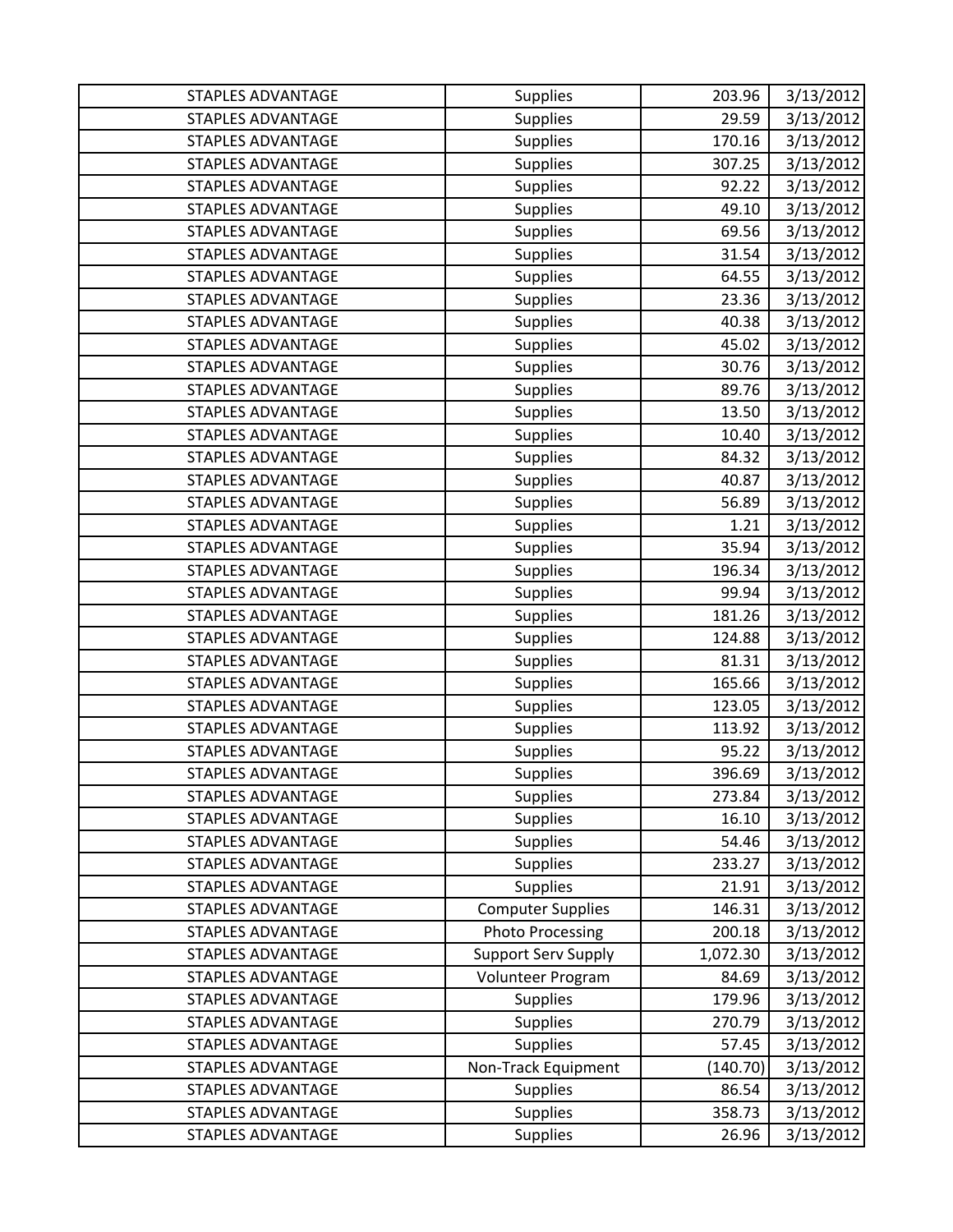| <b>STAPLES ADVANTAGE</b>             | <b>Supplies</b>             | 80.74    | 3/13/2012 |
|--------------------------------------|-----------------------------|----------|-----------|
| <b>STAPLES ADVANTAGE</b>             | Supplies                    | 71.52    | 3/13/2012 |
| <b>STAPLES ADVANTAGE</b>             | Supplies                    | 58.83    | 3/13/2012 |
| <b>STAPLES ADVANTAGE</b>             | <b>County Projects</b>      | 6.20     | 3/13/2012 |
| <b>STAPLES ADVANTAGE</b>             | <b>Supplies</b>             | 63.54    | 3/13/2012 |
| <b>STAPLES ADVANTAGE</b>             | <b>Supplies</b>             | 72.10    | 3/13/2012 |
| <b>STAPLES ADVANTAGE</b>             | <b>Supplies</b>             | 472.12   | 3/13/2012 |
| <b>STAPLES ADVANTAGE</b>             | <b>Supplies</b>             | 168.34   | 3/13/2012 |
| <b>STAR TEX POWER</b>                | <b>Utility Assistance</b>   | 243.53   | 3/13/2012 |
| <b>STATON &amp; TAYLOR PC</b>        | <b>Counsel Fees-Courts</b>  | 650.00   | 3/13/2012 |
| <b>STATON &amp; TAYLOR PC</b>        | <b>Counsel Fees-Courts</b>  | 950.00   | 3/13/2012 |
| <b>STATON &amp; TAYLOR PC</b>        | <b>Counsel Fees-Courts</b>  | 600.00   | 3/13/2012 |
| <b>STATON &amp; TAYLOR PC</b>        | <b>Counsel Fees-Courts</b>  | 287.50   | 3/13/2012 |
| <b>STATON &amp; TAYLOR PC</b>        | <b>Counsel Fees-Courts</b>  | 475.00   | 3/13/2012 |
| <b>STATON &amp; TAYLOR PC</b>        | <b>Counsel Fees-Courts</b>  | 200.00   | 3/13/2012 |
| <b>STATON &amp; TAYLOR PC</b>        | Counsel Fees-Juv            | 100.00   | 3/13/2012 |
| <b>STEPHANIE ALMONRODE</b>           | <b>Restitution Payable</b>  | 25.00    | 3/13/2012 |
| STEPHANIE GONZALEZ                   | <b>Counsel Fees-Courts</b>  | 400.00   | 3/13/2012 |
| <b>STEPHANIE PATTEN</b>              | <b>Counsel Fees-Courts</b>  | 1,050.00 | 3/13/2012 |
| STEPHANIE PATTEN                     | <b>Counsel Fees-Courts</b>  | 700.00   | 3/13/2012 |
| <b>STEPHANIE PATTEN</b>              | <b>Counsel Fees-Courts</b>  | 150.00   | 3/13/2012 |
| STEPHANIE PATTEN                     | Counsel Fees-Juv            | 800.00   | 3/13/2012 |
| <b>STEPHANIE PATTEN</b>              | Cnsl Fees-Juv Det&Tr        | 500.00   | 3/13/2012 |
| STEPHEN D HANDY PLLC                 | <b>Counsel Fees-Courts</b>  | 450.00   | 3/13/2012 |
| STEPHEN D HANDY PLLC                 | <b>Counsel Fees-Courts</b>  | 475.00   | 3/13/2012 |
| STEPHEN D HANDY PLLC                 | <b>Counsel Fees-Courts</b>  | 825.00   | 3/13/2012 |
| STEPHEN D HANDY PLLC                 | <b>Counsel Fees-Courts</b>  | 200.00   | 3/13/2012 |
| STEPHEN D HANDY PLLC                 | <b>Counsel Fees-Courts</b>  | 500.00   | 3/13/2012 |
| Stephen R. Raborn                    | Education                   | 1,081.60 | 3/13/2012 |
| <b>STEVE GORDON &amp; ASSOCIATES</b> | <b>Counsel Fees-Courts</b>  | 800.00   | 3/13/2012 |
| <b>STEVE GORDON &amp; ASSOCIATES</b> | <b>Counsel Fees-Courts</b>  | 115.00   | 3/13/2012 |
| STILETTO SPY&COMPANY INVESTIGATIONS  | Investigative               | 300.50   | 3/13/2012 |
| STRATEGIC GOVERNMENT RESOURCES INC   | <b>Professional Service</b> | 1,750.00 | 3/13/2012 |
| <b>STREAM ENERGY</b>                 | <b>Utility Assistance</b>   | 1,787.19 | 3/13/2012 |
| <b>STREAM ENERGY</b>                 | <b>Utility Allowance</b>    | 406.00   | 3/13/2012 |
| <b>STREAM ENERGY</b>                 | <b>HAP Reimb Port-in</b>    | 157.00   | 3/13/2012 |
| <b>STREAMLINE TRANSPORT</b>          | Non-Track Equipment         | 300.00   | 3/13/2012 |
| <b>SUNDOWN RANCH INC</b>             | <b>Residential Servc</b>    | 4,838.75 | 3/13/2012 |
| <b>SUNGARD PUBLIC SECTOR</b>         | Education                   | 410.00   | 3/13/2012 |
| SUNGARD PUBLIC SECTOR INC            | <b>Professional Service</b> | 3,515.47 | 3/13/2012 |
| <b>SUNSET POINT INVESTORS LP</b>     | Rental Assistance           | 680.00   | 3/13/2012 |
| <b>SUNSET POINT INVESTORS LP</b>     | <b>Utility Assistance</b>   | 48.06    | 3/13/2012 |
| SUPREME MEDICAL FULFILLMENT          | Lab Supplies                | 434.20   | 3/13/2012 |
| <b>SUSAN ELIZABETH DUESLER</b>       | <b>Counsel Fees-Courts</b>  | 300.00   | 3/13/2012 |
| <b>SUSAN ELIZABETH DUESLER</b>       | <b>Counsel Fees-Courts</b>  | 650.00   | 3/13/2012 |
| <b>SUSAN HALFORD</b>                 | <b>Restitution Payable</b>  | 54.40    | 3/13/2012 |
| Susan R Howe                         | Education                   | 71.00    | 3/13/2012 |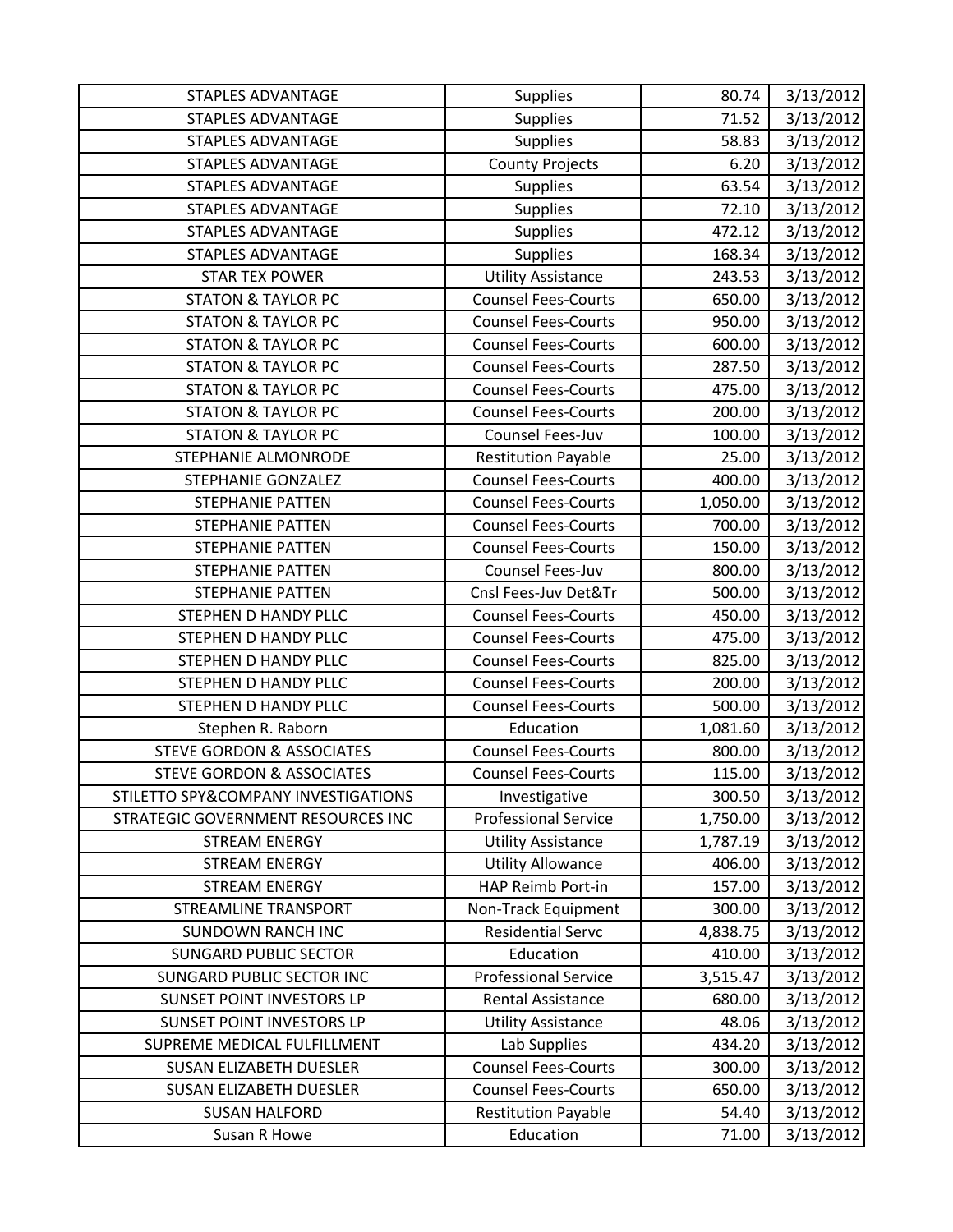| Susan T Hurst                           | Prepaid - Travel            | 60.00     | 3/13/2012 |
|-----------------------------------------|-----------------------------|-----------|-----------|
| <b>SUSAN WRIGHT</b>                     | <b>Restitution Payable</b>  | 7.00      | 3/13/2012 |
| SYCAMORE CENTER VILLAS                  | Rent Sub to L'Iords         | 21.00     | 3/13/2012 |
| Sylvia Mendoza                          | Travel                      | 363.03    | 3/13/2012 |
| TU ELECTRIC                             | <b>Utility Allowance</b>    | 519.00    | 3/13/2012 |
| <b>TABITHA BROWN</b>                    | <b>FSS Liability</b>        | 6,400.85  | 3/13/2012 |
| <b>TAI NGUYEN</b>                       | <b>Restitution Payable</b>  | 100.00    | 3/13/2012 |
| <b>TAMECA MISKELL</b>                   | <b>FSS Liability</b>        | 500.00    | 3/13/2012 |
| <b>TANDY LEATHER FACTORY</b>            | <b>Bedding and Clothing</b> | 100.00    | 3/13/2012 |
| <b>TARA V KERSH</b>                     | Counsel Fees - CPS          | 100.00    | 3/13/2012 |
| <b>TARGET BANK</b>                      | Food                        | 69.23     | 3/13/2012 |
| <b>TARGET BANK</b>                      | Clothing                    | 190.65    | 3/13/2012 |
| <b>TARGET BANK</b>                      | Clothing                    | 191.88    | 3/13/2012 |
| <b>TARGET BANK</b>                      | Clothing                    | 87.37     | 3/13/2012 |
| <b>TARGET BANK</b>                      | Food/Hygiene Assist         | 19.42     | 3/13/2012 |
| <b>TARGET BANK</b>                      | <b>Meeting Expenses</b>     | 38.99     | 3/13/2012 |
| <b>TARGET BANK</b>                      | <b>Supplies</b>             | 283.73    | 3/13/2012 |
| <b>TARGET BANK</b>                      | Supplies                    | 27.19     | 3/13/2012 |
| <b>TARGET BANK</b>                      | <b>Meeting Expenses</b>     | 56.29     | 3/13/2012 |
| TARRANT CO SAMARITAN HOUSE INC          | <b>Subrecipient Service</b> | 21,058.07 | 3/13/2012 |
| TARRANT CO SAMARITAN HOUSE INC          | <b>Subrecipient Service</b> | 5,751.39  | 3/13/2012 |
| TARRANT CO SAMARITAN HOUSE INC          | <b>Subrecipient Service</b> | 15,865.86 | 3/13/2012 |
| <b>TARRANT COUNTY BAR ASSOC</b>         | Education                   | 600.00    | 3/13/2012 |
| <b>TARRANT COUNTY BAR ASSOC</b>         | Education                   | 35.00     | 3/13/2012 |
| <b>TARRANT COUNTY CLERK</b>             | Trust - Constable 4         | 200.00    | 3/13/2012 |
| <b>TARRANT COUNTY CLERK</b>             | <b>Sheriff Service Fees</b> | 2.00      | 3/13/2012 |
| <b>TARRANT COUNTY COLLEGE</b>           | <b>Professional Service</b> | 800.00    | 3/13/2012 |
| TARRANT COUNTY DISTRICT ATTORNEY        | <b>Counsel Fees-Courts</b>  | 150.00    | 3/13/2012 |
| TARRANT COUNTY DISTRICT ATTORNEY        | <b>Counsel Fees-Courts</b>  | 850.00    | 3/13/2012 |
| <b>TARRANT COUNTY DISTRICT ATTORNEY</b> | <b>Counsel Fees-Courts</b>  | 750.00    | 3/13/2012 |
| TARRANT COUNTY DISTRICT ATTORNEY        | <b>Counsel Fees-Courts</b>  | 50.00     | 3/13/2012 |
| TARRANT COUNTY DISTRICT ATTORNEY        | <b>Counsel Fees-Courts</b>  | 200.00    | 3/13/2012 |
| TARRANT COUNTY DISTRICT ATTORNEY        | <b>Counsel Fees-Courts</b>  | 300.00    | 3/13/2012 |
| TARRANT COUNTY HOSPITAL DISTRICT        | <b>Subrecipient Service</b> | 1,824.20  | 3/13/2012 |
| TARRANT COUNTY HOSPITAL DISTRICT        | <b>Subrecipient Service</b> | 7,449.67  | 3/13/2012 |
| TARRANT COUNTY HOSPITAL DISTRICT        | <b>Subrecipient Service</b> | 70,968.47 | 3/13/2012 |
| TARRANT COUNTY HOSPITAL DISTRICT        | <b>Subrecipient Service</b> | 4,653.25  | 3/13/2012 |
| TARRANT COUNTY JR COLLEGE               | Othr Intergovt Pay          | 1,659.52  | 3/13/2012 |
| TARRANT COUNTY NARCOTICS UNIT           | <b>Confidential Funds</b>   | 7,215.00  | 3/13/2012 |
| TARRANT COUNTY PROBATE COURT #1         | Attorney/Rest Fees          | 27.00     | 3/13/2012 |
| <b>TARRANT COUNTY SAMARITAN</b>         | <b>Subrecipient Service</b> | 17,522.31 | 3/13/2012 |
| <b>TARRANT COUNTY SAMARITAN</b>         | <b>Subrecipient Service</b> | 11,923.43 | 3/13/2012 |
| <b>TARRANT COUNTY SAMARITAN</b>         | <b>Subrecipient Service</b> | 7,497.29  | 3/13/2012 |
| <b>TARRANT COUNTY SHERIFF</b>           | <b>Travel</b>               | 1,070.70  | 3/13/2012 |
| <b>TARRANT PARTNERS LP</b>              | Rent Sub to L'Iords         | 117.00    | 3/13/2012 |
| <b>TARRANT PATHOLOGY ASSOCIATES</b>     | <b>Professional Service</b> | 312.06    | 3/13/2012 |
| TARRANT REGIONAL WATER DIST             | Othr Intergovt Pay          | 85.20     | 3/13/2012 |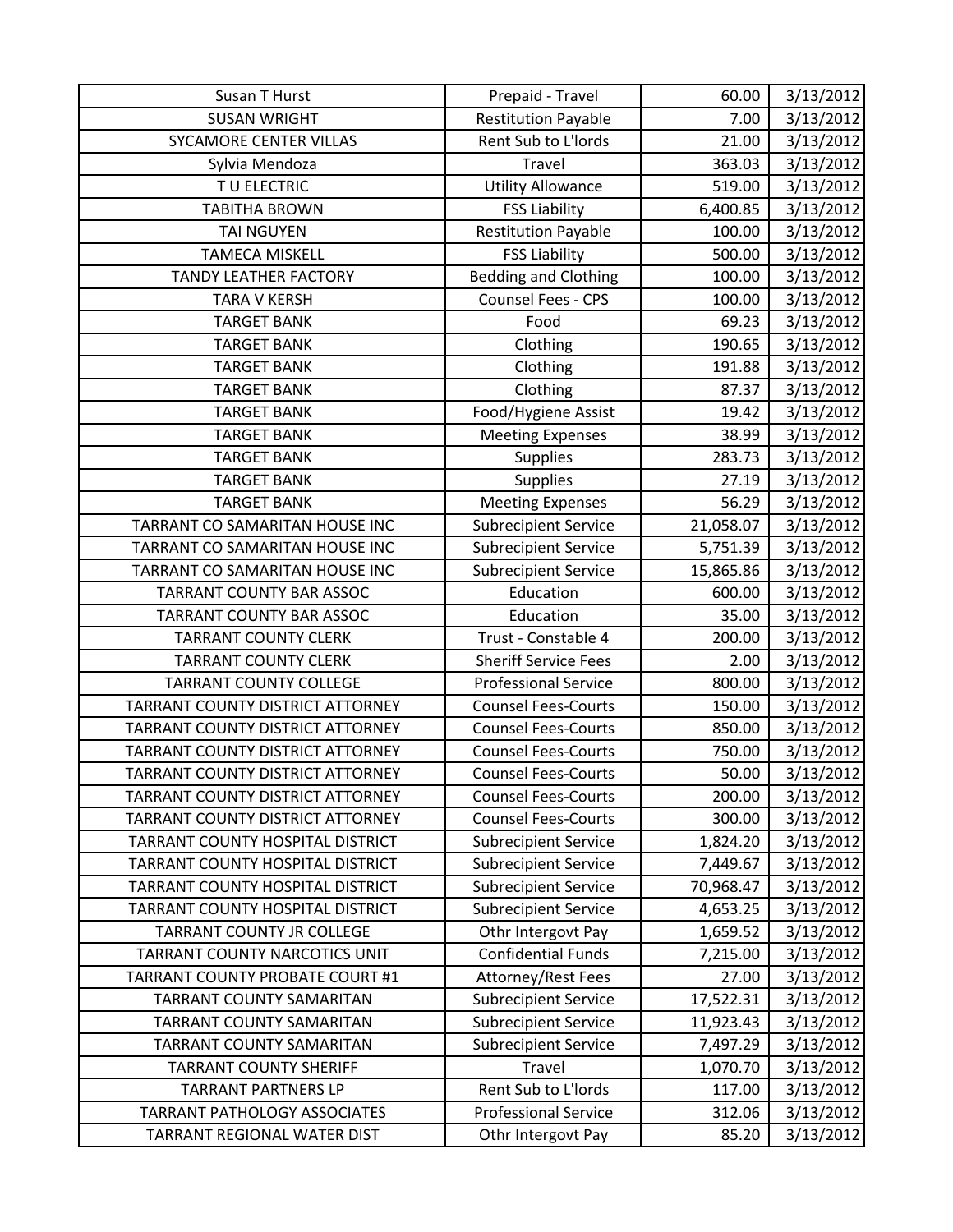| <b>TAVEEWAN GURKIN</b>                   | Rent Sub to L'Iords         | 502.00    | 3/13/2012 |
|------------------------------------------|-----------------------------|-----------|-----------|
| <b>TAYLOR TECHNOLOGIES INC</b>           | Field Equip&Supplies        | 276.07    | 3/13/2012 |
| <b>TDCAA-TEXAS DISTRICT &amp; COUNTY</b> | <b>Dues</b>                 | 60.00     | 3/13/2012 |
| <b>TDCAA-TEXAS DISTRICT &amp; COUNTY</b> | <b>Dues</b>                 | 60.00     | 3/13/2012 |
| <b>TDCAA-TEXAS DISTRICT &amp; COUNTY</b> | <b>Dues</b>                 | 60.00     | 3/13/2012 |
| <b>TDCAA-TEXAS DISTRICT &amp; COUNTY</b> | <b>Dues</b>                 | 60.00     | 3/13/2012 |
| <b>TDCAA-TEXAS DISTRICT &amp; COUNTY</b> | <b>Dues</b>                 | 60.00     | 3/13/2012 |
| <b>TDCAA-TEXAS DISTRICT &amp; COUNTY</b> | <b>Dues</b>                 | 60.00     | 3/13/2012 |
| <b>TDCAA-TEXAS DISTRICT &amp; COUNTY</b> | <b>Dues</b>                 | 60.00     | 3/13/2012 |
| <b>TDCAA-TEXAS DISTRICT &amp; COUNTY</b> | Dues                        | 60.00     | 3/13/2012 |
| <b>TDCAA-TEXAS DISTRICT &amp; COUNTY</b> | <b>Dues</b>                 | 60.00     | 3/13/2012 |
| <b>TDCAA-TEXAS DISTRICT &amp; COUNTY</b> | <b>Dues</b>                 | 60.00     | 3/13/2012 |
| <b>TDCAA-TEXAS DISTRICT &amp; COUNTY</b> | <b>Dues</b>                 | 60.00     | 3/13/2012 |
| <b>TDCAA-TEXAS DISTRICT &amp; COUNTY</b> | <b>Dues</b>                 | 60.00     | 3/13/2012 |
| <b>TDCAA-TEXAS DISTRICT &amp; COUNTY</b> | Dues                        | 60.00     | 3/13/2012 |
| <b>TDCAA-TEXAS DISTRICT &amp; COUNTY</b> | <b>Dues</b>                 | 60.00     | 3/13/2012 |
| <b>TDCAA-TEXAS DISTRICT &amp; COUNTY</b> | <b>Dues</b>                 | 60.00     | 3/13/2012 |
| <b>TDCAA-TEXAS DISTRICT &amp; COUNTY</b> | <b>Dues</b>                 | 60.00     | 3/13/2012 |
| <b>TDCAA-TEXAS DISTRICT &amp; COUNTY</b> | Dues                        | 60.00     | 3/13/2012 |
| <b>TDCAA-TEXAS DISTRICT &amp; COUNTY</b> | <b>Dues</b>                 | 55.00     | 3/13/2012 |
| TDCAA-TEXAS DISTRICT & COUNTY            | <b>Dues</b>                 | 55.00     | 3/13/2012 |
| <b>TDCAA-TEXAS DISTRICT &amp; COUNTY</b> | <b>Dues</b>                 | 55.00     | 3/13/2012 |
| <b>TDCAA-TEXAS DISTRICT &amp; COUNTY</b> | <b>Dues</b>                 | 55.00     | 3/13/2012 |
| <b>TDCAA-TEXAS DISTRICT &amp; COUNTY</b> | <b>Dues</b>                 | 55.00     | 3/13/2012 |
| <b>TDCAA-TEXAS DISTRICT &amp; COUNTY</b> | <b>Dues</b>                 | 55.00     | 3/13/2012 |
| <b>TDCAA-TEXAS DISTRICT &amp; COUNTY</b> | <b>Dues</b>                 | 55.00     | 3/13/2012 |
| <b>TDCAA-TEXAS DISTRICT &amp; COUNTY</b> | <b>Dues</b>                 | 55.00     | 3/13/2012 |
| <b>TDCAA-TEXAS DISTRICT &amp; COUNTY</b> | <b>Dues</b>                 | 55.00     | 3/13/2012 |
| <b>TDCAA-TEXAS DISTRICT &amp; COUNTY</b> | Dues                        | 55.00     | 3/13/2012 |
| <b>TDCAA-TEXAS DISTRICT &amp; COUNTY</b> | Dues                        | 55.00     | 3/13/2012 |
| <b>TDCAA-TEXAS DISTRICT &amp; COUNTY</b> | <b>Dues</b>                 | 55.00     | 3/13/2012 |
| <b>TDCAA-TEXAS DISTRICT &amp; COUNTY</b> | Education                   | 275.00    | 3/13/2012 |
| <b>TDCAA-TEXAS DISTRICT &amp; COUNTY</b> | Education                   | 275.00    | 3/13/2012 |
| <b>TDCAA-TEXAS DISTRICT &amp; COUNTY</b> | Education                   | 275.00    | 3/13/2012 |
| <b>TDCAA-TEXAS DISTRICT &amp; COUNTY</b> | Education                   | 150.00    | 3/13/2012 |
| <b>TDCAA-TEXAS DISTRICT &amp; COUNTY</b> | <b>Dues</b>                 | 60.00     | 3/13/2012 |
| <b>TDCAA-TEXAS DISTRICT &amp; COUNTY</b> | <b>Dues</b>                 | 55.00     | 3/13/2012 |
| TDI FLEET SERVICES                       | Central Garage Inv          | 1,094.95  | 3/13/2012 |
| <b>TEAGUE LUMBER</b>                     | <b>Building Maintenance</b> | 80.96     | 3/13/2012 |
| <b>TEAGUE LUMBER</b>                     | <b>Building Maintenance</b> | 85.81     | 3/13/2012 |
| <b>TEAGUE LUMBER</b>                     | Non-Track Const/Bldg        | 156.00    | 3/13/2012 |
| TEAGUE NALL & PERKINS INC                | <b>Professional Service</b> | 2,741.10  | 3/13/2012 |
| TEAGUE NALL & PERKINS INC                | <b>Professional Service</b> | 9,821.55  | 3/13/2012 |
| TEEX TX ENGINEERING EXT SERVICE          | Education                   | 325.00    | 3/13/2012 |
| TEEX TX ENGINEERING EXT SERVICE          | Education                   | 325.00    | 3/13/2012 |
| TEJAS COMMERCIAL CONSTRUCTION            | Non-Track Const/Bldg        | 65,227.50 | 3/13/2012 |
| <b>TEKSYSTEMS INC</b>                    | <b>Professional Service</b> | 5,280.00  | 3/13/2012 |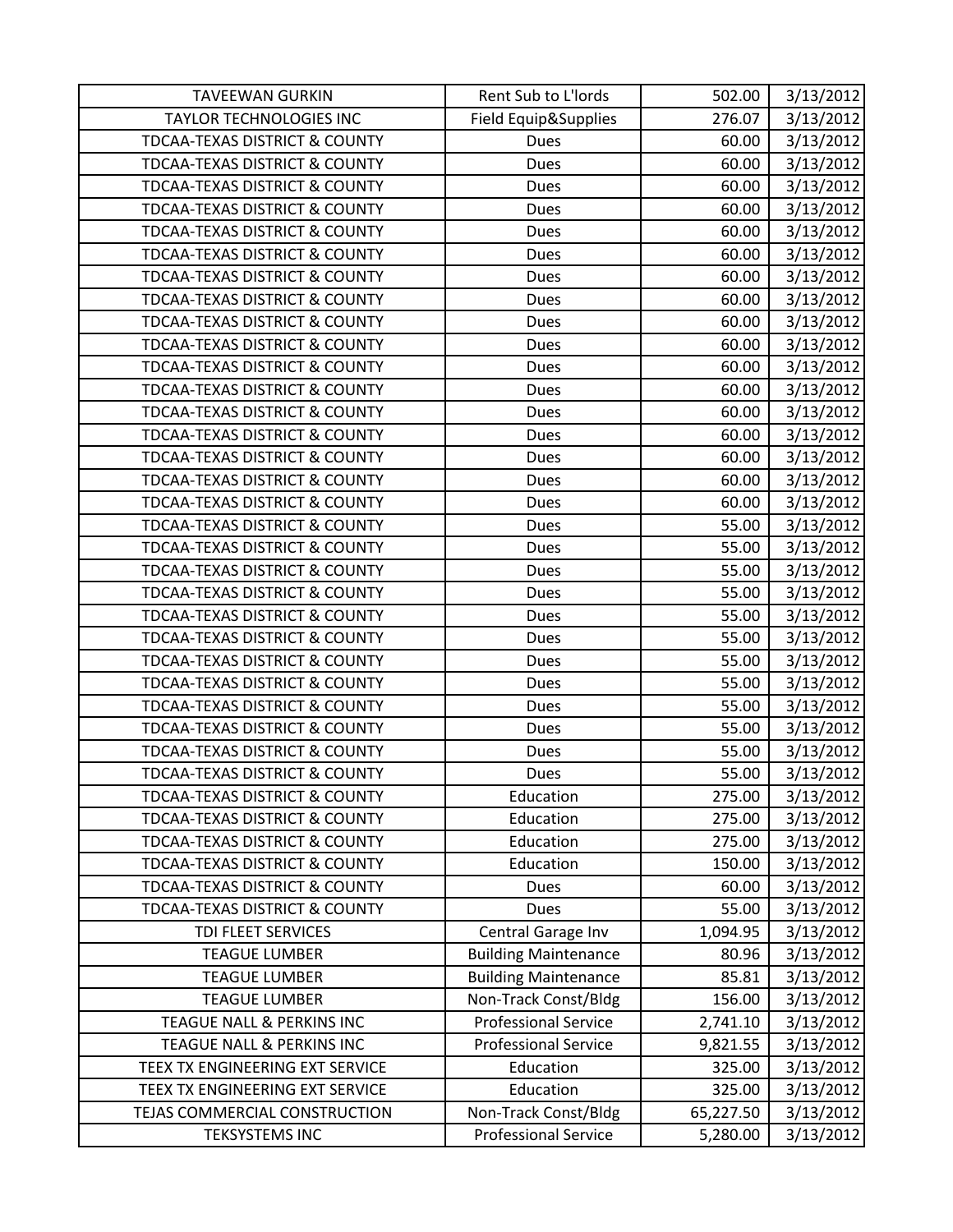| TELETOUCH COMMUNICATIONS INC         | Telephone - Mobile          | 813.87     | 3/13/2012 |
|--------------------------------------|-----------------------------|------------|-----------|
| TELLER LAW FIRM PC                   | Counsel Fees - CPS          | 400.00     | 3/13/2012 |
| TENNANT SALES AND SERVICE COMPANY    | <b>Support Serv Supply</b>  | 276.72     | 3/13/2012 |
| <b>TERESA CRUZ</b>                   | Transportation              | 90.00      | 3/13/2012 |
| <b>TERESEA ADCOCK</b>                | <b>Professional Service</b> | 701.68     | 3/13/2012 |
| <b>TERRY GIBBONS</b>                 | Rent Sub to L'Iords         | 40.00      | 3/13/2012 |
| TEXAS ASSOC FOR COURT ADMINISTRAT    | Education                   | 320.00     | 3/13/2012 |
| TEXAS ASSOC FOR COURT ADMINISTRAT    | Education                   | 320.00     | 3/13/2012 |
| <b>TEXAS ASSOCIATION FOR INFANT</b>  | Education                   | 75.00      | 3/13/2012 |
| <b>TEXAS ASSOCIATION OF</b>          | Dues                        | 40.00      | 3/13/2012 |
| <b>TEXAS ASSOCIATION OF COUNTIES</b> | <b>Travel</b>               | 218.00     | 3/13/2012 |
| <b>TEXAS ASSOCIATION OF COUNTIES</b> | Travel                      | 218.00     | 3/13/2012 |
| TEXAS CENTER FOR THE JUDICIARY       | Education                   | 60.00      | 3/13/2012 |
| TEXAS CONFERENCE OF URBAN COUNTIES   | <b>Professional Service</b> | 18,750.00  | 3/13/2012 |
| TEXAS CONFERENCE OF URBAN COUNTIES   | <b>Professional Service</b> | 6,250.00   | 3/13/2012 |
| TEXAS DEPARTMENT OF LICENSING        | <b>Building Maintenance</b> | 350.00     | 3/13/2012 |
| TEXAS DEPARTMENT OF LICENSING        | <b>Building Maintenance</b> | 280.00     | 3/13/2012 |
| TEXAS DEPT OF CRIMINAL JUSTICE       | Sheriff Inventory           | 5,620.44   | 3/13/2012 |
| TEXAS DEPT OF TRANSPORTATION         | State Right of Way          | 164,700.66 | 3/13/2012 |
| TEXAS DEPT PUBLIC SAFETY VEHICLE     | <b>Computer Services</b>    | 46.00      | 3/13/2012 |
| <b>TEXAS EMERGENCY MANAGEMENT</b>    | Education                   | 150.00     | 3/13/2012 |
| TEXAS FIRE PROTECTION SPECL'ST       | <b>Building Maintenance</b> | 255.00     | 3/13/2012 |
| TEXAS FIRE PROTECTION SPECL'ST       | <b>Building Maintenance</b> | 170.00     | 3/13/2012 |
| TEXAS FURNITURE SOURCE INC           | <b>Supplies</b>             | 181.56     | 3/13/2012 |
| TEXAS INSURANCE GROUP INC            | Casualty Insurance          | 45.19      | 3/13/2012 |
| TEXAS ON SITE WASTE WATER ASSOC      | <b>Travel</b>               | 475.00     | 3/13/2012 |
| <b>TEXAS POWER LP</b>                | <b>Utility Assistance</b>   | 554.61     | 3/13/2012 |
| TEXAS PUBLIC HEALTH ASSOCIATION      | Education                   | 240.00     | 3/13/2012 |
| TEXAS PUBLIC HEALTH ASSOCIATION-THP  | Travel                      | 144.00     | 3/13/2012 |
| <b>TEXAS STATE UNIVERSITY</b>        | Education                   | 100.00     | 3/13/2012 |
| <b>TEXAS TOLLWAYS</b>                | Transportation              | 8.20       | 3/13/2012 |
| <b>TEXAS TOLLWAYS</b>                | Education                   | 3.66       | 3/13/2012 |
| <b>TEXCAN VENTURES II LTD</b>        | Rent Sub to L'Iords         | 132.00     | 3/13/2012 |
| <b>TEXCAN VENTURES II LTD</b>        | <b>Utility Allowance</b>    | 36.00      | 3/13/2012 |
| THE CENTER FOR AMERICAN & INTL LAW   | Education                   | 129.00     | 3/13/2012 |
| THE CENTER FOR SUCCESS & INDEPENDEN  | <b>Residential Servc</b>    | 17,557.75  | 3/13/2012 |
| THE CLERK OF CIRCUIT COURT           | Cert Copies/Trans           | 48.00      | 3/13/2012 |
| THE DECKER LAW FIRM PC               | Counsel Fees - CPS          | 350.00     | 3/13/2012 |
| THE FALLS APARTMENTS                 | <b>Rental Assistance</b>    | 2,085.00   | 3/13/2012 |
| THE FALLS APARTMENTS                 | <b>Utility Assistance</b>   | 72.01      | 3/13/2012 |
| THE FORTIS COMPANY LLC               | Rental Assistance           | 367.00     | 3/13/2012 |
| THE FORTIS COMPANY LLC               | <b>Utility Assistance</b>   | 30.90      | 3/13/2012 |
| THE FORTIS COMPANY LLC               | Rent Sub to L'Iords         | 351.00     | 3/13/2012 |
| THE GLEN MILLS SCHOOL                | <b>Residential Servc</b>    | 3,750.28   | 3/13/2012 |
| THE HAMPTON LAW FIRM PLLC            | <b>Counsel Fees-Courts</b>  | 750.00     | 3/13/2012 |
| THE HAMPTON LAW FIRM PLLC            | <b>Counsel Fees-Courts</b>  | 550.00     | 3/13/2012 |
| THE HAMPTON LAW FIRM PLLC            | <b>Counsel Fees-Courts</b>  | 100.00     | 3/13/2012 |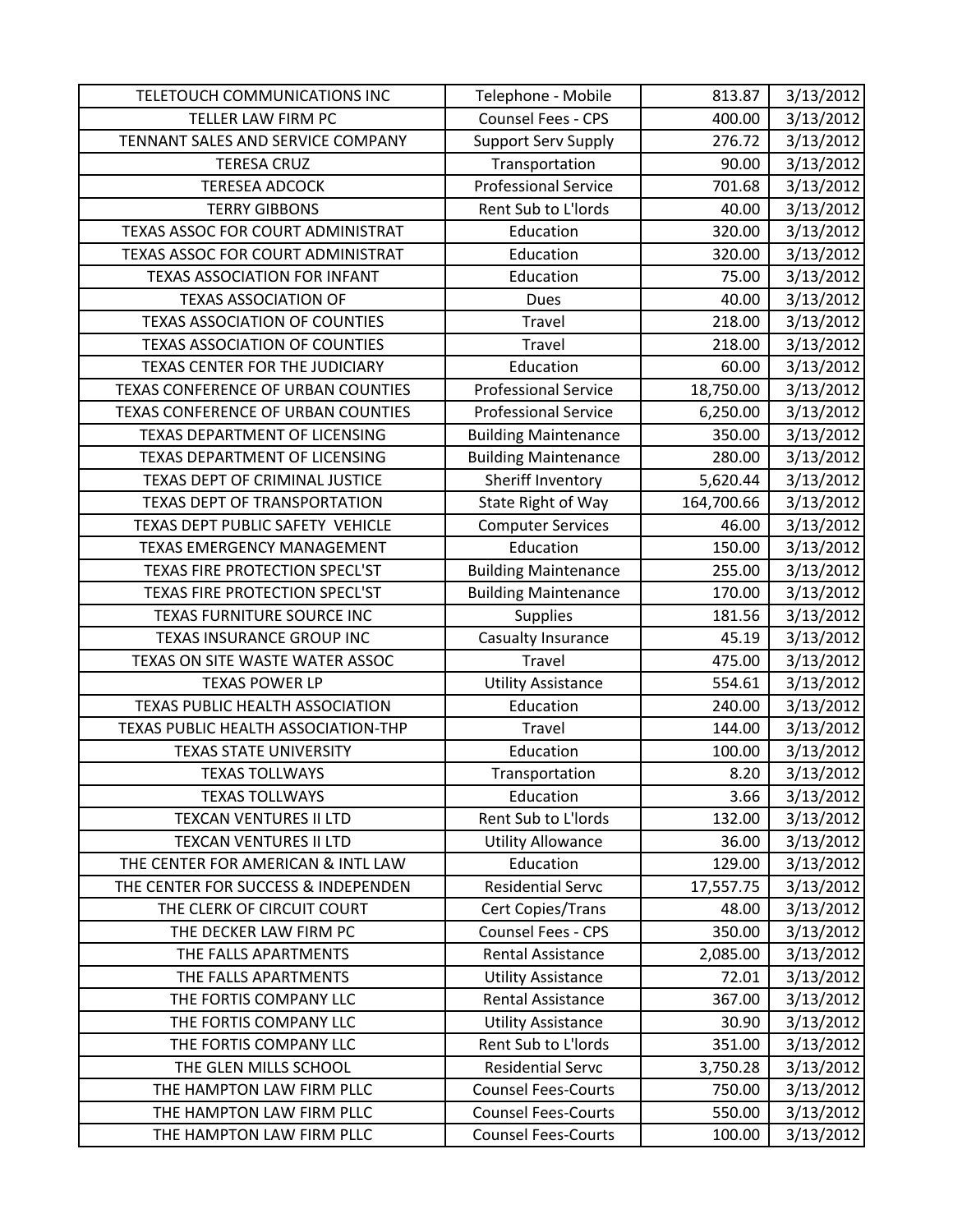| THE HOTEL CONTESSA                  | Prepaid - Travel           | 126.99    | 3/13/2012 |
|-------------------------------------|----------------------------|-----------|-----------|
| THE HOTEL CONTESSA                  | Prepaid - Travel           | 126.99    | 3/13/2012 |
| THE HOTEL CONTESSA                  | Prepaid - Travel           | 126.99    | 3/13/2012 |
| THE HOTEL CONTESSA                  | Prepaid - Travel           | 126.99    | 3/13/2012 |
| THE HOTEL CONTESSA                  | Prepaid - Travel           | 126.99    | 3/13/2012 |
| THE HOTEL CONTESSA                  | Prepaid - Travel           | 126.99    | 3/13/2012 |
| THE HOTEL CONTESSA                  | Prepaid - Travel           | 126.99    | 3/13/2012 |
| THE HOTEL CONTESSA                  | Prepaid - Travel           | 126.99    | 3/13/2012 |
| THE HOTEL CONTESSA                  | Prepaid - Travel           | 126.99    | 3/13/2012 |
| THE HOTEL CONTESSA                  | Prepaid - Travel           | 126.99    | 3/13/2012 |
| THE HUSTON FIRM PC                  | <b>Counsel Fees-Courts</b> | 300.00    | 3/13/2012 |
| THE HUSTON FIRM PC                  | <b>Counsel Fees-Courts</b> | 450.00    | 3/13/2012 |
| THE HUSTON FIRM PC                  | <b>Counsel Fees-Courts</b> | 2,740.00  | 3/13/2012 |
| THE HUSTON FIRM PC                  | <b>Counsel Fees-Courts</b> | 12,750.00 | 3/13/2012 |
| THE HUSTON FIRM PC                  | <b>Counsel Fees-Courts</b> | 650.00    | 3/13/2012 |
| THE HUSTON FIRM PC                  | <b>Counsel Fees-Courts</b> | 790.00    | 3/13/2012 |
| THE HUSTON FIRM PC                  | <b>Counsel Fees-Courts</b> | 550.00    | 3/13/2012 |
| THE HUSTON FIRM PC                  | Counsel Fees-Juv           | 100.00    | 3/13/2012 |
| THE HUSTON FIRM PC                  | <b>Litigation Expense</b>  | 102.27    | 3/13/2012 |
| THE LAKES OF WILLIAMSBERG           | Rent Sub to L'Iords        | 2,797.00  | 3/13/2012 |
| THE LAW FIRM OF DAVID C JONES       | <b>Counsel Fees-Courts</b> | 1,112.50  | 3/13/2012 |
| THE LAW FIRM OF DAVID C JONES       | <b>Counsel Fees-Courts</b> | 1,000.00  | 3/13/2012 |
| THE LAW FIRM OF DAVID C JONES       | <b>Counsel Fees-Courts</b> | 125.00    | 3/13/2012 |
| THE LAW FIRM OF DAVID C JONES       | <b>Counsel Fees-Courts</b> | 550.00    | 3/13/2012 |
| THE LAW OFFICE OF ANGELA DOSKOCIL   | Cnsl Fees-Fam Drg Ct       | 100.00    | 3/13/2012 |
| THE LAW OFFICE OF ANTOINETTE BONE   | Counsel Fees-Probate       | 112.15    | 3/13/2012 |
| THE LAW OFFICES OF MICHAEL POOL PLL | <b>Counsel Fees-Courts</b> | 700.00    | 3/13/2012 |
| THE LAW OFFICES OF MICHAEL POOL PLL | <b>Counsel Fees-Courts</b> | 700.00    | 3/13/2012 |
| THE LAW OFFICES OF MICHAEL POOL PLL | <b>Counsel Fees-Courts</b> | 1,000.00  | 3/13/2012 |
| THE LAW OFFICES OF MICHAEL POOL PLL | <b>Counsel Fees-Courts</b> | 325.00    | 3/13/2012 |
| THE LAW OFFICES OF MICHAEL POOL PLL | <b>Counsel Fees-Courts</b> | 100.00    | 3/13/2012 |
| THE MULHOLLAND CO                   | <b>Supplies</b>            | 74.00     | 3/13/2012 |
| THE MULHOLLAND CO                   | <b>Supplies</b>            | 54.00     | 3/13/2012 |
| THE MULHOLLAND CO                   | Supplies                   | 80.97     | 3/13/2012 |
| THE MULHOLLAND CO                   | <b>Supplies</b>            | 3.00      | 3/13/2012 |
| THE MULHOLLAND CO                   | Supplies                   | 19.50     | 3/13/2012 |
| THE MULHOLLAND CO                   | Supplies                   | 31.00     | 3/13/2012 |
| THE MULHOLLAND CO                   | Supplies                   | 8.75      | 3/13/2012 |
| THE MULHOLLAND CO                   | <b>Supplies</b>            | 78.00     | 3/13/2012 |
| THE MULHOLLAND CO                   | Supplies                   | 22.00     | 3/13/2012 |
| THE MULHOLLAND CO                   | Supplies                   | 32.00     | 3/13/2012 |
| THE MULHOLLAND CO                   | <b>Supplies</b>            | 34.00     | 3/13/2012 |
| THE MULHOLLAND CO                   | <b>Supplies</b>            | 9.00      | 3/13/2012 |
| THE MULHOLLAND CO                   | Supplies                   | 2.50      | 3/13/2012 |
| THE MULHOLLAND CO                   | Supplies                   | 6.00      | 3/13/2012 |
| THE MULHOLLAND CO                   | <b>Supplies</b>            | 69.00     | 3/13/2012 |
| THE MULHOLLAND CO                   | <b>Supplies</b>            | 9.00      | 3/13/2012 |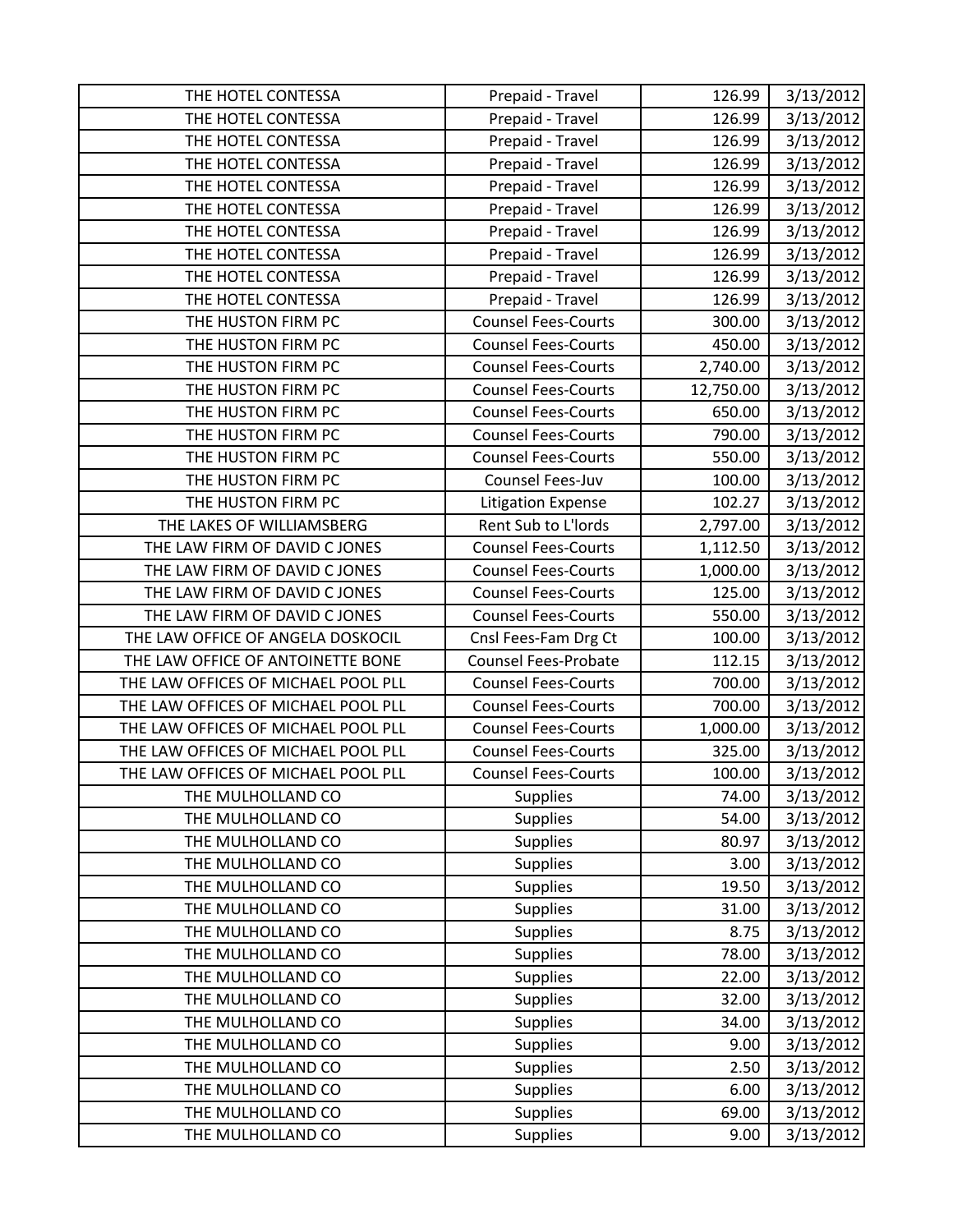| THE MULHOLLAND CO                 | <b>Supplies</b>             | 18.00     | 3/13/2012 |
|-----------------------------------|-----------------------------|-----------|-----------|
| THE MULHOLLAND CO                 | <b>Supplies</b>             | 62.00     | 3/13/2012 |
| THE MULHOLLAND CO                 | Supplies                    | 52.00     | 3/13/2012 |
| THE MULHOLLAND CO                 | Supplies                    | 23.39     | 3/13/2012 |
| THE MULHOLLAND CO                 | Supplies                    | 6.75      | 3/13/2012 |
| THE MULHOLLAND CO                 | <b>Supplies</b>             | 46.50     | 3/13/2012 |
| THE MULHOLLAND CO                 | Supplies                    | 34.50     | 3/13/2012 |
| THE MULHOLLAND CO                 | Supplies                    | 8.00      | 3/13/2012 |
| THE MULHOLLAND CO                 | <b>Supplies</b>             | 13.50     | 3/13/2012 |
| THE MULHOLLAND CO                 | <b>Supplies</b>             | 4.75      | 3/13/2012 |
| THE MULHOLLAND CO                 | <b>Supplies</b>             | 6.75      | 3/13/2012 |
| THE PEAVEY CORPORATION            | Lab Supplies                | 339.30    | 3/13/2012 |
| THE PERFORMANCE INSTITUTE         | Education                   | 1,299.00  | 3/13/2012 |
| THE PERFORMANCE INSTITUTE         | Education                   | 1,299.00  | 3/13/2012 |
| THE SCOTT R DAVIDSON INTEREST INC | Rent Sub to L'Iords         | 20.00     | 3/13/2012 |
| THE SPOKEN WORD LLC               | <b>Interpreter Fees</b>     | 100.00    | 3/13/2012 |
| THE SPOKEN WORD LLC               | <b>Interpreter Fees</b>     | 240.00    | 3/13/2012 |
| THE SPOKEN WORD LLC               | Interpreter Fees            | 120.00    | 3/13/2012 |
| THE SPOKEN WORD LLC               | Interpreter Fees            | 60.00     | 3/13/2012 |
| THE SPOKEN WORD LLC               | Interpreter Fees            | 330.00    | 3/13/2012 |
| THE SPOKEN WORD LLC               | Interpreter Fees            | 120.00    | 3/13/2012 |
| THE SPOKEN WORD LLC               | <b>Interpreter Fees</b>     | 120.00    | 3/13/2012 |
| THE TOWN OF WESTLAKE              | Othr Intergovt Pay          | 13.49     | 3/13/2012 |
| Theresa L Butler                  | Travel                      | 10.00     | 3/13/2012 |
| THERESA YOKO COPELAND             | Counsel Fees - CPS          | 100.00    | 3/13/2012 |
| THG ENERGY SOLUTIONS LLC          | <b>Energy Mgmt Maint</b>    | 2,275.00  | 3/13/2012 |
| THIEN LONG LP                     | Rent Sub to L'Iords         | 672.00    | 3/13/2012 |
| THRESA A MEZA                     | Counsel Fees-Probate        | 500.00    | 3/13/2012 |
| <b>THYSSENKRUPP ELEVATOR</b>      | <b>Elevator Maintenance</b> | 3,062.17  | 3/13/2012 |
| <b>THYSSENKRUPP ELEVATOR</b>      | <b>Elevator Maintenance</b> | 5,358.79  | 3/13/2012 |
| THYSSENKRUPP ELEVATOR             | <b>Elevator Maintenance</b> | 872.52    | 3/13/2012 |
| <b>THYSSENKRUPP ELEVATOR</b>      | <b>Elevator Maintenance</b> | 2,296.61  | 3/13/2012 |
| <b>THYSSENKRUPP ELEVATOR</b>      | <b>Elevator Maintenance</b> | 463.22    | 3/13/2012 |
| <b>THYSSENKRUPP ELEVATOR</b>      | <b>Elevator Maintenance</b> | 5,603.70  | 3/13/2012 |
| <b>THYSSENKRUPP ELEVATOR</b>      | <b>Elevator Maintenance</b> | 336.88    | 3/13/2012 |
| <b>THYSSENKRUPP ELEVATOR</b>      | <b>Elevator Maintenance</b> | 791.33    | 3/13/2012 |
| <b>THYSSENKRUPP ELEVATOR</b>      | <b>Elevator Maintenance</b> | 367.45    | 3/13/2012 |
| <b>THYSSENKRUPP ELEVATOR</b>      | <b>Elevator Maintenance</b> | 3,827.71  | 3/13/2012 |
| <b>THYSSENKRUPP ELEVATOR</b>      | <b>Elevator Maintenance</b> | 2,409.86  | 3/13/2012 |
| <b>THYSSENKRUPP ELEVATOR</b>      | <b>Elevator Maintenance</b> | 14,853.42 | 3/13/2012 |
| <b>THYSSENKRUPP ELEVATOR</b>      | <b>Elevator Maintenance</b> | 765.53    | 3/13/2012 |
| <b>THYSSENKRUPP ELEVATOR</b>      | <b>Elevator Maintenance</b> | 5,358.79  | 3/13/2012 |
| <b>THYSSENKRUPP ELEVATOR</b>      | <b>Elevator Maintenance</b> | 734.91    | 3/13/2012 |
| <b>THYSSENKRUPP ELEVATOR</b>      | <b>Elevator Maintenance</b> | 1,531.18  | 3/13/2012 |
| <b>THYSSENKRUPP ELEVATOR</b>      | <b>Elevator Maintenance</b> | 2,296.61  | 3/13/2012 |
| <b>THYSSENKRUPP ELEVATOR</b>      | <b>Elevator Maintenance</b> | 734.91    | 3/13/2012 |
| TIC EXPRESS LLC                   | <b>Supplies</b>             | 541.16    | 3/13/2012 |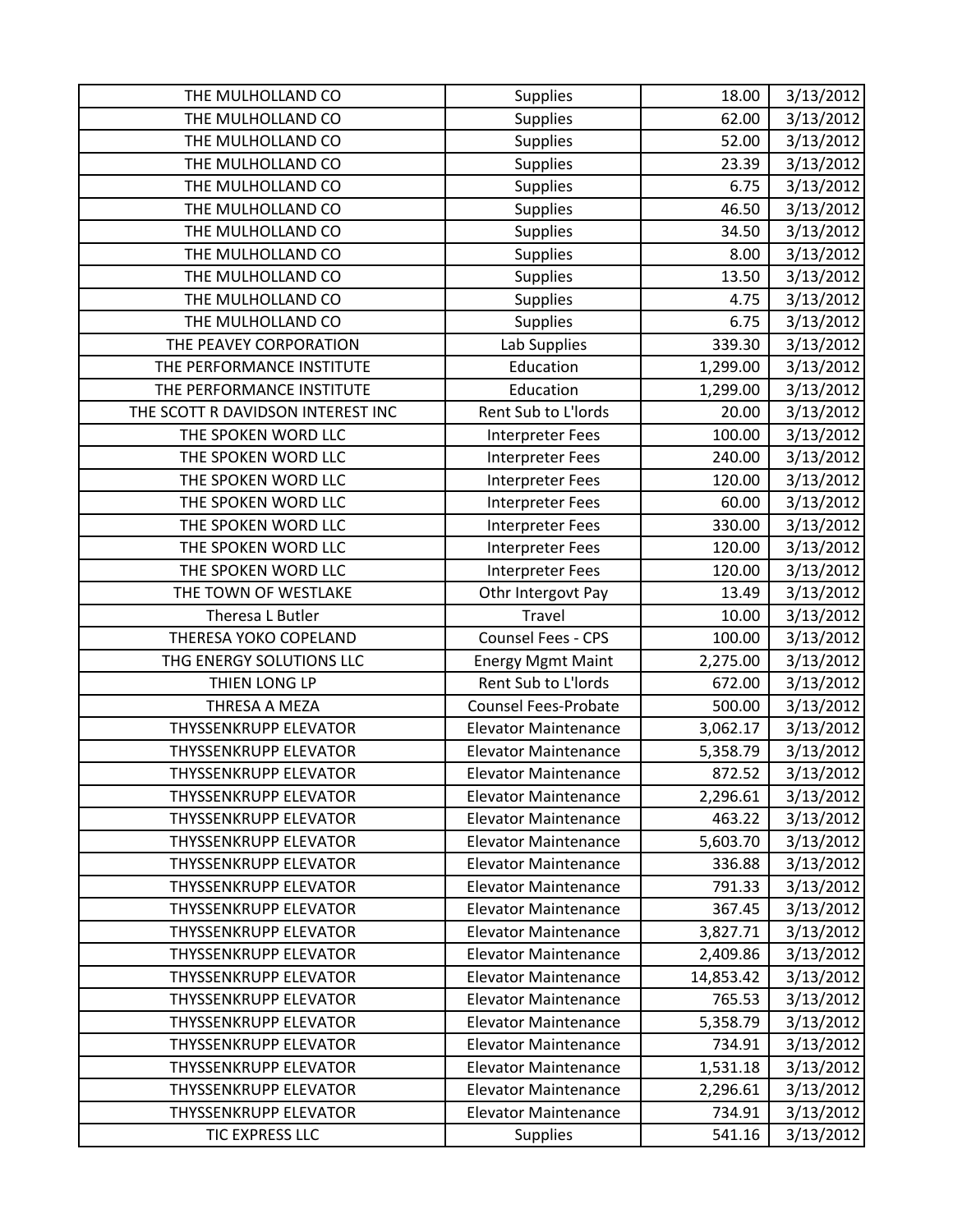| <b>TIC EXPRESS LLC</b>       | <b>Supplies</b>             | 147.00   | 3/13/2012 |
|------------------------------|-----------------------------|----------|-----------|
| <b>TIC EXPRESS LLC</b>       | <b>Supplies</b>             | 253.54   | 3/13/2012 |
| TIC EXPRESS LLC              | Supplies                    | 253.54   | 3/13/2012 |
| <b>TIC EXPRESS LLC</b>       | Supplies                    | 22.50    | 3/13/2012 |
| <b>TIC EXPRESS LLC</b>       | <b>Computer Supplies</b>    | 596.00   | 3/13/2012 |
| TIC EXPRESS LLC              | <b>Supplies</b>             | 101.99   | 3/13/2012 |
| <b>TIC EXPRESS LLC</b>       | Supplies                    | 46.00    | 3/13/2012 |
| TIC EXPRESS LLC              | <b>Supplies</b>             | 507.08   | 3/13/2012 |
| <b>Tiffany N Smith</b>       | Prepaid - Travel            | 60.00    | 3/13/2012 |
| <b>TIM MOORE</b>             | <b>Counsel Fees-Courts</b>  | 1,700.00 | 3/13/2012 |
| <b>TIM MOORE</b>             | <b>Counsel Fees-Courts</b>  | 950.00   | 3/13/2012 |
| <b>TIM MOORE</b>             | <b>Counsel Fees-Courts</b>  | 515.00   | 3/13/2012 |
| <b>TIM MOORE</b>             | <b>Counsel Fees-Courts</b>  | 6,300.00 | 3/13/2012 |
| <b>TIM MOORE</b>             | <b>Counsel Fees-Courts</b>  | 925.00   | 3/13/2012 |
| <b>TIM MOORE</b>             | <b>Counsel Fees-Courts</b>  | 700.00   | 3/13/2012 |
| <b>TIM MOORE</b>             | <b>Counsel Fees-Courts</b>  | 200.00   | 3/13/2012 |
| <b>Timothy J Randall</b>     | Education                   | 140.00   | 3/13/2012 |
| <b>TIMOTHY S LAWLESS</b>     | <b>Professional Service</b> | 3,000.00 | 3/13/2012 |
| TINA D ROBINSON              | Rent Sub to L'Iords         | 85.00    | 3/13/2012 |
| <b>TOM FULLER</b>            | Travel                      | 90.70    | 3/13/2012 |
| <b>TOM WITTROCK</b>          | Rent Sub to L'Iords         | 900.00   | 3/13/2012 |
| <b>TONI FREEMAN</b>          | Reporter's Records          | 36.00    | 3/13/2012 |
| <b>TONY MARTIN</b>           | <b>Restitution Payable</b>  | 245.00   | 3/13/2012 |
| TOWN OF WESTOVER HILLS       | Othr Intergovt Pay          | 16.13    | 3/13/2012 |
| <b>TRACEY USHERWOOD</b>      | <b>Restitution Payable</b>  | 1.50     | 3/13/2012 |
| TRACI D WILKINSON PC         | <b>Counsel Fees-Courts</b>  | 175.00   | 3/13/2012 |
| TRACI D WILKINSON PC         | Counsel Fees - CPS          | 100.00   | 3/13/2012 |
| TRACI D WILKINSON PC         | Counsel Fees - CPS          | 500.00   | 3/13/2012 |
| <b>TRACIE KENAN</b>          | <b>Counsel Fees-Courts</b>  | 350.00   | 3/13/2012 |
| <b>TRACIE KENAN</b>          | <b>Counsel Fees-Courts</b>  | 175.00   | 3/13/2012 |
| <b>TRACIE KENAN</b>          | <b>Counsel Fees-Courts</b>  | 475.00   | 3/13/2012 |
| <b>TRACIE KENAN</b>          | <b>Counsel Fees-Courts</b>  | 3,075.00 | 3/13/2012 |
| <b>TRACIE KENAN</b>          | <b>Counsel Fees-Courts</b>  | 100.00   | 3/13/2012 |
| <b>TRACIE KENAN</b>          | <b>Counsel Fees-Courts</b>  | 137.50   | 3/13/2012 |
| <b>TRACIE KENAN</b>          | <b>Counsel Fees-Courts</b>  | 140.00   | 3/13/2012 |
| <b>TRACIE KENAN</b>          | <b>Counsel Fees-Courts</b>  | 150.00   | 3/13/2012 |
| TRA'LANDA BRANCH             | <b>Relative Assistance</b>  | 600.00   | 3/13/2012 |
| <b>TRAVIS YOUNG</b>          | <b>Counsel Fees-Courts</b>  | 300.00   | 3/13/2012 |
| TRI COUNTY ELECTRIC CO-OP    | <b>Utility Assistance</b>   | 389.92   | 3/13/2012 |
| TRIO COMMUNICATIONS          | Radio Serv-Non Contr        | 800.00   | 3/13/2012 |
| <b>TRIPLENET PRICING LLC</b> | <b>Supplies</b>             | 799.00   | 3/13/2012 |
| <b>TRIPLENET PRICING LLC</b> | <b>Supplies</b>             | 49.90    | 3/13/2012 |
| <b>TRIPLENET PRICING LLC</b> | Supplies                    | 560.00   | 3/13/2012 |
| TRIPLENET PRICING LLC        | <b>Supplies</b>             | 38.70    | 3/13/2012 |
| TRIPLENET PRICING LLC        | <b>Supplies</b>             | 131.60   | 3/13/2012 |
| TRIPLENET PRICING LLC        | <b>Supplies</b>             | 273.60   | 3/13/2012 |
| TRIPLENET PRICING LLC        | Supplies                    | 731.70   | 3/13/2012 |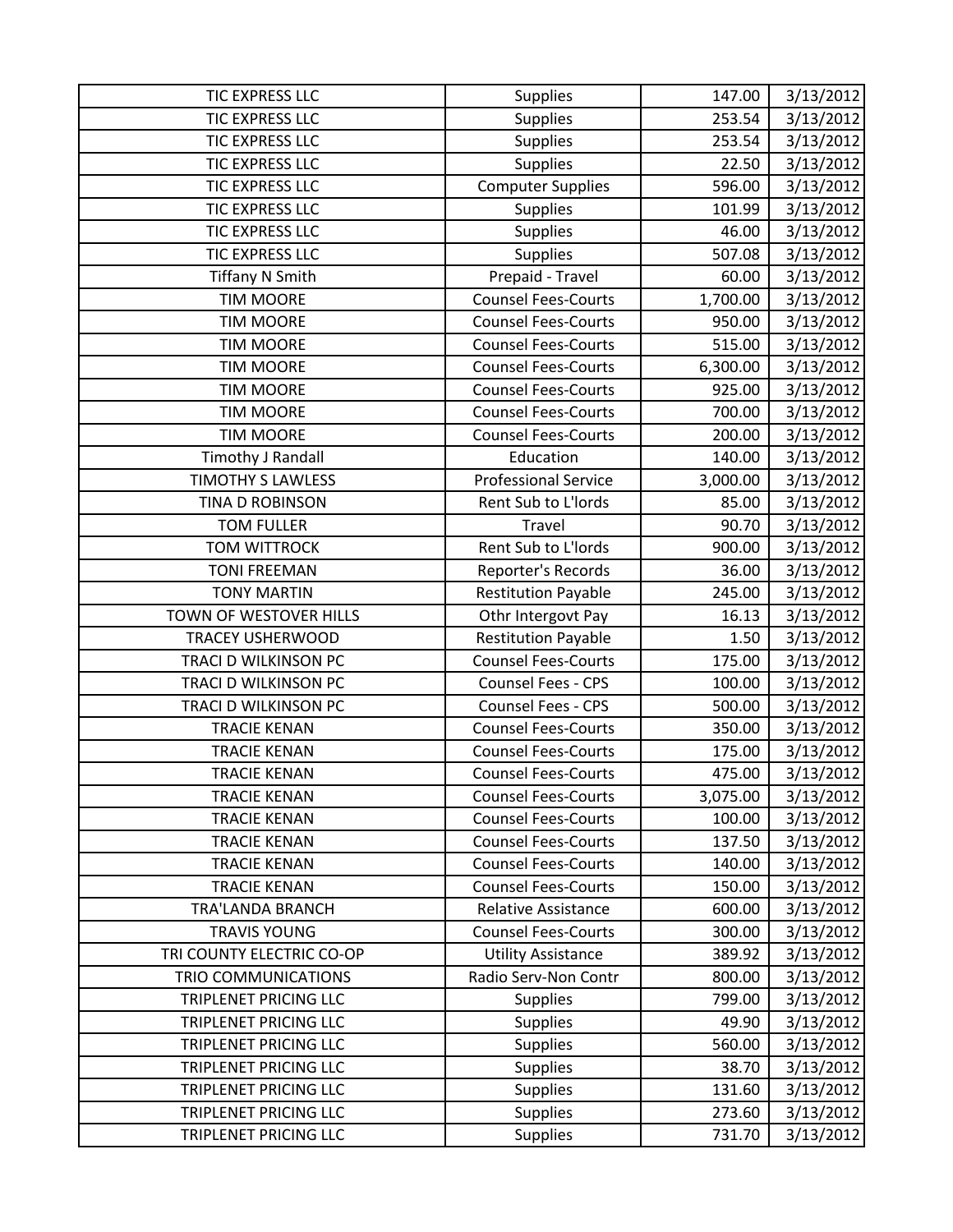| <b>TRIPLENET PRICING LLC</b>        | <b>Supplies</b>            | 63.65      | 3/13/2012 |
|-------------------------------------|----------------------------|------------|-----------|
| TRIPLENET PRICING LLC               | <b>Supplies</b>            | 131.60     | 3/13/2012 |
| TRIPLENET PRICING LLC               | Supplies                   | 57.95      | 3/13/2012 |
| TRIPLENET PRICING LLC               | Supplies                   | 311.60     | 3/13/2012 |
| TRIPLENET PRICING LLC               | <b>Computer Supplies</b>   | 676.50     | 3/13/2012 |
| TRIPLENET PRICING LLC               | <b>Computer Supplies</b>   | 365.85     | 3/13/2012 |
| TRIPLENET PRICING LLC               | <b>Computer Supplies</b>   | 1,429.40   | 3/13/2012 |
| TRIPLENET PRICING LLC               | <b>Computer Supplies</b>   | 381.90     | 3/13/2012 |
| TRIPLENET PRICING LLC               | <b>Computer Supplies</b>   | 759.90     | 3/13/2012 |
| TRIPLENET PRICING LLC               | <b>Equipment Maint</b>     | 131.60     | 3/13/2012 |
| TRIPLENET PRICING LLC               | <b>Supplies</b>            | 58.00      | 3/13/2012 |
| TRIPLENET PRICING LLC               | Supplies                   | 63.00      | 3/13/2012 |
| TRIPLENET PRICING LLC               | <b>Supplies</b>            | 45.60      | 3/13/2012 |
| TRIPLENET PRICING LLC               | <b>Supplies</b>            | 286.00     | 3/13/2012 |
| TRIPLENET PRICING LLC               | Supplies                   | 127.30     | 3/13/2012 |
| <b>TRITON</b>                       | <b>Utility Assistance</b>  | 113.57     | 3/13/2012 |
| <b>TROY BETHLEY</b>                 | Rent Sub to L'Iords        | 301.00     | 3/13/2012 |
| <b>TRUCKPRO INC</b>                 | Parts and Supplies         | 188.58     | 3/13/2012 |
| TRUGREEN CHEMLAWN                   | Landscaping Expense        | 200.00     | 3/13/2012 |
| <b>TRUGREEN CHEMLAWN</b>            | Landscaping Expense        | 1,038.00   | 3/13/2012 |
| TRUGREEN CHEMLAWN                   | Landscaping Expense        | 250.00     | 3/13/2012 |
| TRUGREEN CHEMLAWN                   | Landscaping Expense        | 110.00     | 3/13/2012 |
| <b>TRUGREEN CHEMLAWN</b>            | Landscaping Expense        | 89.00      | 3/13/2012 |
| <b>TRUGREEN CHEMLAWN</b>            | Landscaping Expense        | 109.00     | 3/13/2012 |
| TRUGREEN LANDCARE LLC               | Landscaping Expense        | 258.00     | 3/13/2012 |
| TRUGREEN LANDCARE LLC               | Landscaping Expense        | 186.00     | 3/13/2012 |
| TRUGREEN LANDCARE LLC               | Landscaping Expense        | 174.00     | 3/13/2012 |
| TX COMMISSION ON ENVIRONMENTAL QUAL | Education                  | 100.00     | 3/13/2012 |
| TX STATE DIRECTORY PRESS            | <b>Supplies</b>            | 92.30      | 3/13/2012 |
| TXI OPERATIONS, LP (NT)             | <b>Cement and Concrete</b> | 8,802.75   | 3/13/2012 |
| TXI OPERATIONS, LP (NT)             | <b>Base Stab Materials</b> | 7,453.05   | 3/13/2012 |
| TXU ELECTRIC COMPANY                | <b>Utility Assistance</b>  | 5,166.98   | 3/13/2012 |
| TXU ELECTRIC COMPANY                | <b>Utility Assistance</b>  | 6,085.25   | 3/13/2012 |
| TXU ELECTRIC COMPANY                | <b>Utility Assistance</b>  | 7,347.38   | 3/13/2012 |
| TXU ELECTRIC COMPANY                | <b>Utility Assistance</b>  | 78.00      | 3/13/2012 |
| <b>TYLER TECHNOLOGIES INC</b>       | Education                  | 300.00     | 3/13/2012 |
| TYLER TECHNOLOGIES INC              | Education                  | 300.00     | 3/13/2012 |
| <b>U S POSTMASTER</b>               | Postage                    | 800.00     | 3/13/2012 |
| <b>U S POSTMASTER</b>               | Postage                    | 20,000.00  | 3/13/2012 |
| <b>U S POSTMASTER</b>               | Postage                    | 73.04      | 3/13/2012 |
| <b>ULINE INC</b>                    | Lab Supplies               | 199.52     | 3/13/2012 |
| <b>ULINE INC</b>                    | Lab Supplies               | 1,569.50   | 3/13/2012 |
| UNION GOSPEL MISSION                | <b>Rental Assistance</b>   | 1,090.50   | 3/13/2012 |
| UNITED DENTAL CARE OF TEXAS INC     | <b>DMO Premiums</b>        | 77,394.14  | 3/13/2012 |
| UNITED DENTAL CARE OF TEXAS INC     | <b>DMO Premiums</b>        | 10,150.94  | 3/13/2012 |
| UNITED HEALTHCARE INSURANCE COMPANY | <b>Medical Admn Fees</b>   | 180,192.05 | 3/13/2012 |
| UNITED HEALTHCARE INSURANCE COMPANY | <b>Medical Admn Fees</b>   | 12,801.09  | 3/13/2012 |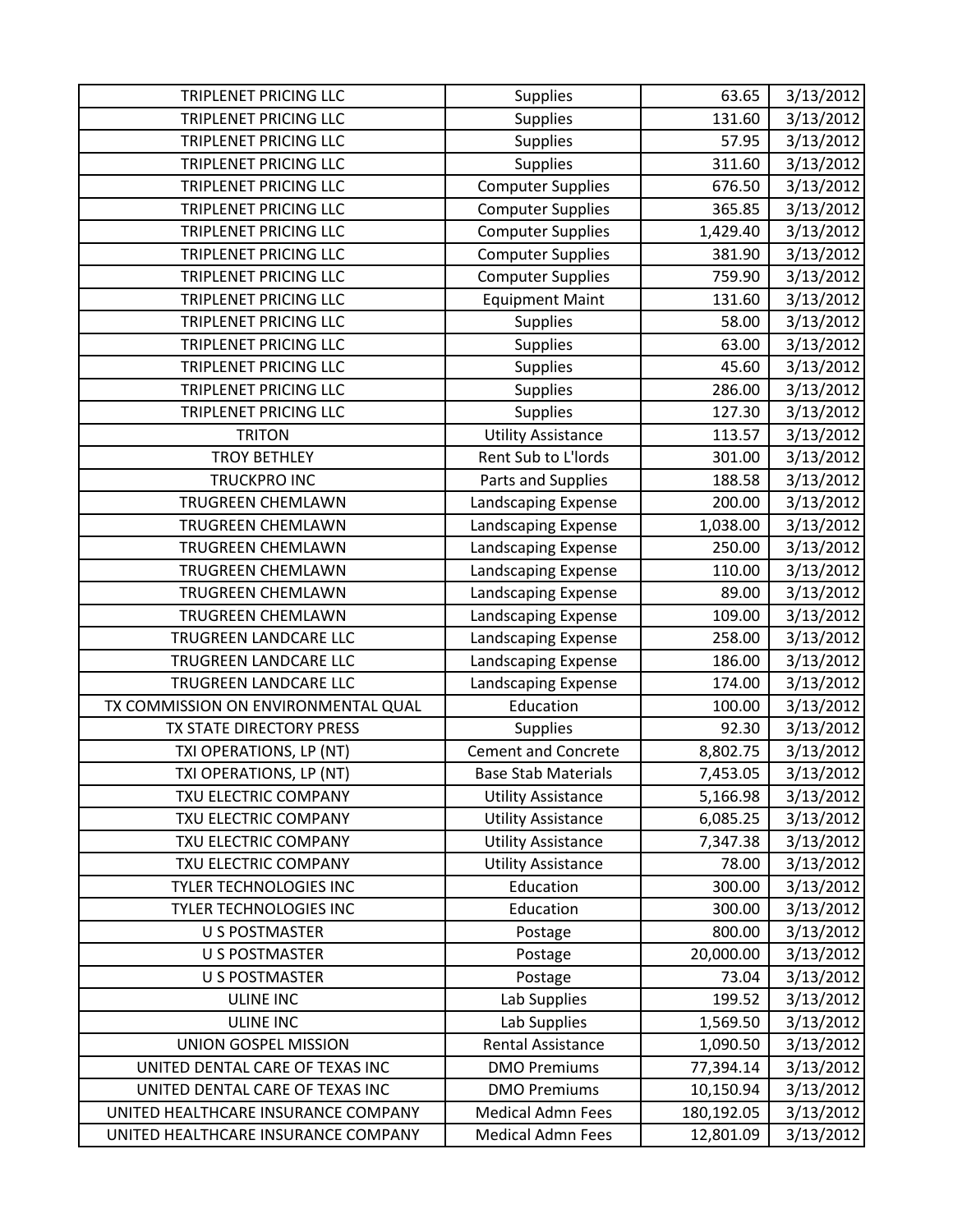| UNIVERSITY OF N TX HEALTH SCIENCE     | <b>Professional Service</b> | 483.00      | 3/13/2012         |
|---------------------------------------|-----------------------------|-------------|-------------------|
| UNIVERSITY OF N TX HEALTH SCIENCE     | <b>Professional Service</b> | 483.00      | 3/13/2012         |
| UNIVERSITY OF N TX HEALTH SCIENCE     | <b>Professional Service</b> | 414.00      | 3/13/2012         |
| UPS/UNITED PARCEL SERVICE             | Postage                     | 22.78       | 3/13/2012         |
| UPS/UNITED PARCEL SERVICE             | Postage                     | 98.00       | 3/13/2012         |
| UPS/UNITED PARCEL SERVICE             | Postage                     | 49.00       | 3/13/2012         |
| UPS/UNITED PARCEL SERVICE             | Postage                     | 246.24      | 3/13/2012         |
| UPS/UNITED PARCEL SERVICE             | Postage                     | 168.70      | 3/13/2012         |
| UPS/UNITED PARCEL SERVICE             | Postage                     | 261.02      | 3/13/2012         |
| <b>UPS/UNITED PARCEL SERVICE</b>      | Postage                     | 201.38      | 3/13/2012         |
| UPS/UNITED PARCEL SERVICE             | Postage                     | 13.22       | 3/13/2012         |
| US DIAGNOSTICS INC                    | Lab Supplies                | 16,880.00   | 3/13/2012         |
| US DIAGNOSTICS INC                    | Lab Supplies                | 12,660.00   | 3/13/2012         |
| <b>US POSTAL SERVICE</b>              | Postage                     | 5,000.00    | 3/13/2012         |
| US POSTAL SERVICE-POSTAGE BY PHONE    | Postage                     | 4,000.00    | 3/13/2012         |
| UTAK LABORATORIES INC                 | Lab Supplies                | 554.83      | 3/13/2012         |
| VAN T NGUYEN                          | Rent Sub to L'Iords         | 419.00      | 3/13/2012         |
| VANESSA M JORDAN                      | <b>Counsel Fees-Courts</b>  | 300.00      | 3/13/2012         |
| VANESSA M JORDAN                      | <b>Counsel Fees-Courts</b>  | 200.00      | 3/13/2012         |
| <b>VENDING NUT COMPANY</b>            | Food                        | 302.75      | 3/13/2012         |
| <b>Vendor Name</b>                    | Item Description            | Paid Amount | <b>Check Date</b> |
| <b>VENTREX ENVIRONMENTAL SERVICES</b> | Lab Equip Mainten           | 1,177.38    | 3/13/2012         |
| VENTREX ENVIRONMENTAL SERVICES        | <b>Disposal Service</b>     | 569.70      | 3/13/2012         |
| <b>VERIZON SOUTHWEST</b>              | Telephone-Basic             | 160.36      | 3/13/2012         |
| <b>VERIZON SOUTHWEST</b>              | Telephone-Basic             | 79.36       | 3/13/2012         |
| <b>VERONICA HULITT</b>                | Rent Sub to L'Iords         | 585.00      | 3/13/2012         |
| VETERINARY CENTERS OF AMERICA LP      | Canine Expense              | 160.56      | 3/13/2012         |
| <b>VICKI E WILEY</b>                  | <b>Counsel Fees-Courts</b>  | 400.00      | 3/13/2012         |
| <b>VICKI E WILEY</b>                  | Counsel Fees-Juv            | 100.00      | 3/13/2012         |
| <b>VICKI E WILEY</b>                  | Counsel Fees - CPS          | 6,570.00    | 3/13/2012         |
| <b>VICKI GREENBERG</b>                | Clothing                    | 100.00      | 3/13/2012         |
| <b>VICKIE M MILLER</b>                | Clothing                    | 350.00      | 3/13/2012         |
| VIENSONG MINO PHANYANOOVONG           | <b>Restitution Payable</b>  | 18.00       | 3/13/2012         |
| VILLAS OF MARINE CREEK LTD PARTNER    | Rent Sub to L'Iords         | 700.00      | 3/13/2012         |
| Vincent L Williams                    | Education                   | 37.74       | 3/13/2012         |
| <b>VIOLET NWOKOYE</b>                 | <b>Counsel Fees - CPS</b>   | 100.00      | 3/13/2012         |
| <b>VIRGINIA CARTER</b>                | Counsel Fees-Juv            | 200.00      | 3/13/2012         |
| <b>VIRGINIA HITCHCOCK</b>             | <b>Restitution Payable</b>  | 60.00       | 3/13/2012         |
| <b>VIVIAN K STEELE</b>                | <b>FSS Liability</b>        | 4,276.54    | 3/13/2012         |
| <b>WALDEN'S</b>                       | <b>Building Maintenance</b> | 154.47      | 3/13/2012         |
| <b>WALDEN'S</b>                       | Non-Track Const/Bldg        | 195.61      | 3/13/2012         |
| WALGREEN CO #4132                     | Food/Hygiene Assist         | 19.97       | 3/13/2012         |
| <b>WALGREEN COMPANY</b>               | Food/Hygiene Assist         | 58.25       | 3/13/2012         |
| WALMART #1801                         | Food/Hygiene Assist         | 40.00       | 3/13/2012         |
| WALMART #2397                         | Food/Hygiene Assist         | 39.11       | 3/13/2012         |
| WALMART #284                          | Food/Hygiene Assist         | 20.00       | 3/13/2012         |
| WALMART #2978                         | Food/Hygiene Assist         | 98.98       | 3/13/2012         |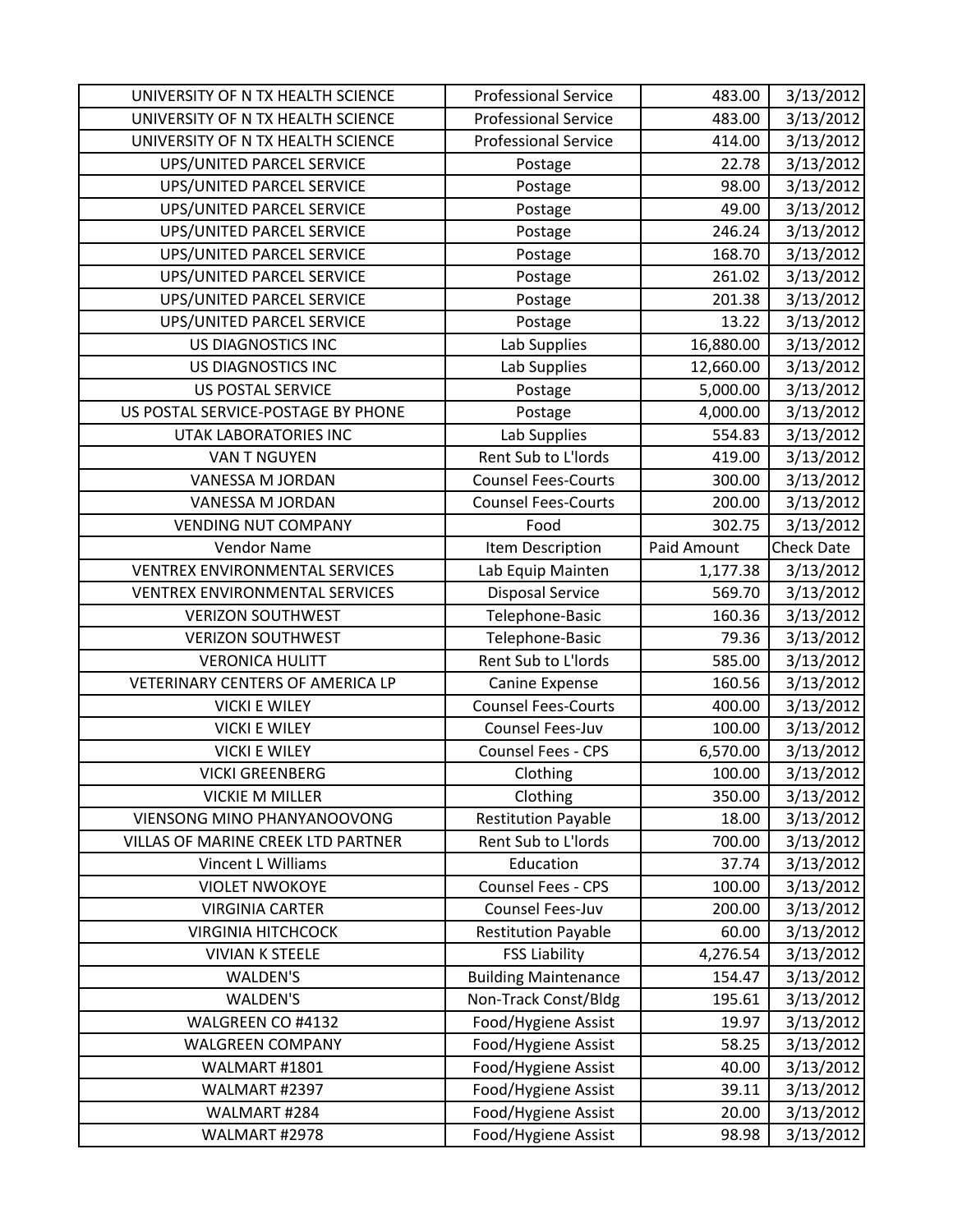| WALMART #3284                       | Food/Hygiene Assist         | 19.68    | 3/13/2012 |
|-------------------------------------|-----------------------------|----------|-----------|
| <b>WALMART STORE #3392</b>          | Food/Hygiene Assist         | 37.74    | 3/13/2012 |
| <b>WALNUT CREEK COUNTRY CLUB</b>    | <b>Restitution Payable</b>  | 100.00   | 3/13/2012 |
| WALT A CLEVELAND                    | <b>Counsel Fees-Courts</b>  | 350.00   | 3/13/2012 |
| <b>WALT A CLEVELAND</b>             | <b>Counsel Fees-Courts</b>  | 400.00   | 3/13/2012 |
| <b>WALT A CLEVELAND</b>             | <b>Counsel Fees-Courts</b>  | 300.00   | 3/13/2012 |
| <b>WALT A CLEVELAND</b>             | <b>Counsel Fees-Courts</b>  | 200.00   | 3/13/2012 |
| Walter S West                       | Travel                      | 100.00   | 3/13/2012 |
| <b>WARES GIANT TIRE SERVICE LLC</b> | Parts and Supplies          | 389.00   | 3/13/2012 |
| <b>WARREN ST JOHN</b>               | <b>Counsel Fees-Courts</b>  | 800.00   | 3/13/2012 |
| <b>WARREN ST JOHN</b>               | <b>Counsel Fees-Courts</b>  | 300.00   | 3/13/2012 |
| <b>WARREN ST JOHN</b>               | <b>Counsel Fees-Courts</b>  | 1,050.00 | 3/13/2012 |
| <b>WARREN ST JOHN</b>               | <b>Counsel Fees-Courts</b>  | 550.00   | 3/13/2012 |
| WASTE PARTNERS OF TEXAS INC         | <b>Disposal Service</b>     | 158.40   | 3/13/2012 |
| WASTE PARTNERS OF TEXAS INC         | <b>Building Maintenance</b> | 113.60   | 3/13/2012 |
| Wayne Pollard                       | <b>Travel</b>               | 220.00   | 3/13/2012 |
| <b>WENDY COVEY</b>                  | <b>Restitution Payable</b>  | 1.50     | 3/13/2012 |
| <b>WENDY HACKLER</b>                | <b>Counsel Fees-Courts</b>  | 800.00   | 3/13/2012 |
| <b>WEST GROUP</b>                   | Law Books                   | 471.75   | 3/13/2012 |
| <b>WEST GROUP</b>                   | Law Books                   | 137.60   | 3/13/2012 |
| <b>WEST GROUP</b>                   | <b>On-Line Service</b>      | 260.00   | 3/13/2012 |
| WEST SIDE LANDFILL WM               | <b>Disposal Service</b>     | 182.11   | 3/13/2012 |
| <b>WESTERN RIM PROPERTIES</b>       | Rent Sub to L'Iords         | 888.00   | 3/13/2012 |
| <b>WESTERN-BRW PAPER CO INC</b>     | <b>Supplies</b>             | 197.50   | 3/13/2012 |
| <b>WESTERN-BRW PAPER CO INC</b>     | <b>Supplies</b>             | 197.50   | 3/13/2012 |
| WESTERN-BRW PAPER CO INC            | Supplies                    | 237.00   | 3/13/2012 |
| WESTERN-BRW PAPER CO INC            | <b>Graphics Inventory</b>   | 6,534.20 | 3/13/2012 |
| <b>WESTERN-BRW PAPER CO INC</b>     | <b>Graphics Inventory</b>   | 82.79    | 3/13/2012 |
| <b>WESTERN-BRW PAPER CO INC</b>     | Supplies                    | 790.00   | 3/13/2012 |
| WESTERN-BRW PAPER CO INC            | Supplies                    | 790.00   | 3/13/2012 |
| WESTERN-BRW PAPER CO INC            | <b>Supplies</b>             | 268.00   | 3/13/2012 |
| <b>WESTERN-BRW PAPER CO INC</b>     | <b>Supplies</b>             | 268.00   | 3/13/2012 |
| <b>WESTERN-BRW PAPER CO INC</b>     | <b>Supplies</b>             | 268.00   | 3/13/2012 |
| WESTERN-BRW PAPER CO INC            | <b>Supplies</b>             | 268.00   | 3/13/2012 |
| WESTERN-BRW PAPER CO INC            | Supplies                    | 268.00   | 3/13/2012 |
| WESTERN-BRW PAPER CO INC            | <b>Supplies</b>             | 26.80    | 3/13/2012 |
| <b>WESTERN-BRW PAPER CO INC</b>     | <b>Supplies</b>             | 402.00   | 3/13/2012 |
| WESTERN-BRW PAPER CO INC            | <b>Supplies</b>             | 1,072.00 | 3/13/2012 |
| WESTERN-BRW PAPER CO INC            | <b>Supplies</b>             | 160.80   | 3/13/2012 |
| <b>WESTERN-BRW PAPER CO INC</b>     | Supplies                    | 395.00   | 3/13/2012 |
| WESTERN-BRW PAPER CO INC            | <b>Supplies</b>             | 422.10   | 3/13/2012 |
| WESTERN-BRW PAPER CO INC            | <b>Supplies</b>             | 197.50   | 3/13/2012 |
| WESTERN-BRW PAPER CO INC            | <b>Supplies</b>             | 160.80   | 3/13/2012 |
| WESTERN-BRW PAPER CO INC            | Supplies                    | 1,580.00 | 3/13/2012 |
| WESTERN-BRW PAPER CO INC            | <b>Supplies</b>             | 1,580.00 | 3/13/2012 |
| WESTERN-BRW PAPER CO INC            | <b>Supplies</b>             | 268.00   | 3/13/2012 |
| WHEELER PUMP CO., INC.              | <b>Building Maintenance</b> | 3,150.00 | 3/13/2012 |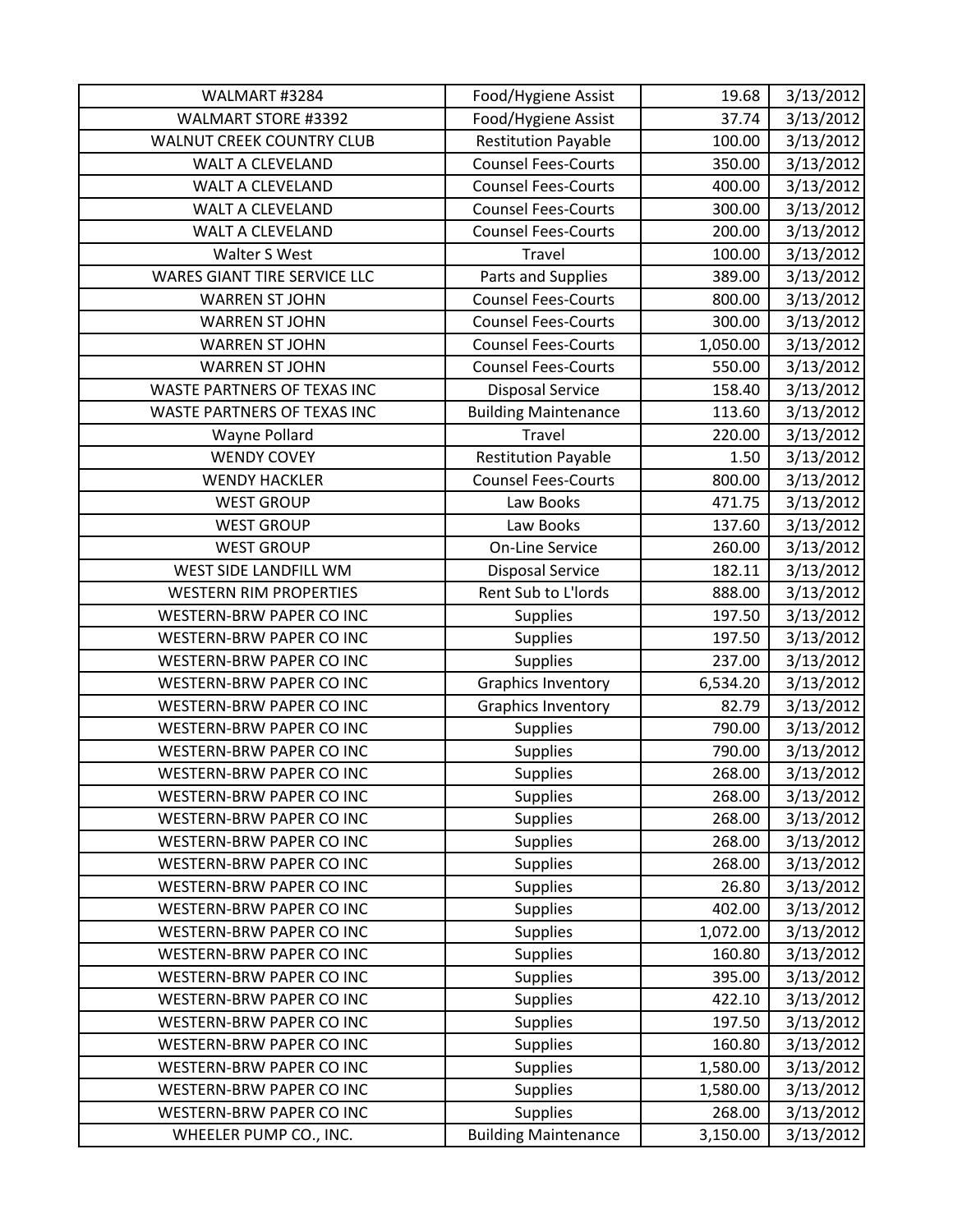| <b>Item Description</b>              | <b>Paid Amount</b>                                                                                                                                                                                                                                                                                                                                                                                                                                                                                                                                                                                                                                                                                                                                                                                                                                                          | <b>Check Date</b>                                                                                                                                                                                                                                                                                                                                                                     |
|--------------------------------------|-----------------------------------------------------------------------------------------------------------------------------------------------------------------------------------------------------------------------------------------------------------------------------------------------------------------------------------------------------------------------------------------------------------------------------------------------------------------------------------------------------------------------------------------------------------------------------------------------------------------------------------------------------------------------------------------------------------------------------------------------------------------------------------------------------------------------------------------------------------------------------|---------------------------------------------------------------------------------------------------------------------------------------------------------------------------------------------------------------------------------------------------------------------------------------------------------------------------------------------------------------------------------------|
|                                      |                                                                                                                                                                                                                                                                                                                                                                                                                                                                                                                                                                                                                                                                                                                                                                                                                                                                             |                                                                                                                                                                                                                                                                                                                                                                                       |
|                                      |                                                                                                                                                                                                                                                                                                                                                                                                                                                                                                                                                                                                                                                                                                                                                                                                                                                                             |                                                                                                                                                                                                                                                                                                                                                                                       |
| FOR THE WEEK ENDING - March 13, 2012 |                                                                                                                                                                                                                                                                                                                                                                                                                                                                                                                                                                                                                                                                                                                                                                                                                                                                             |                                                                                                                                                                                                                                                                                                                                                                                       |
|                                      |                                                                                                                                                                                                                                                                                                                                                                                                                                                                                                                                                                                                                                                                                                                                                                                                                                                                             |                                                                                                                                                                                                                                                                                                                                                                                       |
| <b>Professional Service</b>          | 25.00                                                                                                                                                                                                                                                                                                                                                                                                                                                                                                                                                                                                                                                                                                                                                                                                                                                                       | 3/13/2012                                                                                                                                                                                                                                                                                                                                                                             |
| Parts and Supplies                   | 653.13                                                                                                                                                                                                                                                                                                                                                                                                                                                                                                                                                                                                                                                                                                                                                                                                                                                                      | 3/13/2012                                                                                                                                                                                                                                                                                                                                                                             |
| Travel                               | 490.20                                                                                                                                                                                                                                                                                                                                                                                                                                                                                                                                                                                                                                                                                                                                                                                                                                                                      | 3/13/2012                                                                                                                                                                                                                                                                                                                                                                             |
| Travel                               | 490.20                                                                                                                                                                                                                                                                                                                                                                                                                                                                                                                                                                                                                                                                                                                                                                                                                                                                      | 3/13/2012                                                                                                                                                                                                                                                                                                                                                                             |
| <b>Professional Service</b>          | 2,663.75                                                                                                                                                                                                                                                                                                                                                                                                                                                                                                                                                                                                                                                                                                                                                                                                                                                                    | 3/13/2012                                                                                                                                                                                                                                                                                                                                                                             |
| <b>Professional Service</b>          | 62,538.65                                                                                                                                                                                                                                                                                                                                                                                                                                                                                                                                                                                                                                                                                                                                                                                                                                                                   | 3/13/2012                                                                                                                                                                                                                                                                                                                                                                             |
| <b>Subrecipient Service</b>          | 1,032.61                                                                                                                                                                                                                                                                                                                                                                                                                                                                                                                                                                                                                                                                                                                                                                                                                                                                    | 3/13/2012                                                                                                                                                                                                                                                                                                                                                                             |
| <b>Equipment Maint</b>               | 73.41                                                                                                                                                                                                                                                                                                                                                                                                                                                                                                                                                                                                                                                                                                                                                                                                                                                                       | 3/13/2012                                                                                                                                                                                                                                                                                                                                                                             |
| <b>Residential Servc</b>             | 8,018.50                                                                                                                                                                                                                                                                                                                                                                                                                                                                                                                                                                                                                                                                                                                                                                                                                                                                    | 3/13/2012                                                                                                                                                                                                                                                                                                                                                                             |
|                                      |                                                                                                                                                                                                                                                                                                                                                                                                                                                                                                                                                                                                                                                                                                                                                                                                                                                                             | 3/13/2012                                                                                                                                                                                                                                                                                                                                                                             |
|                                      |                                                                                                                                                                                                                                                                                                                                                                                                                                                                                                                                                                                                                                                                                                                                                                                                                                                                             | 3/13/2012                                                                                                                                                                                                                                                                                                                                                                             |
|                                      |                                                                                                                                                                                                                                                                                                                                                                                                                                                                                                                                                                                                                                                                                                                                                                                                                                                                             | 3/13/2012                                                                                                                                                                                                                                                                                                                                                                             |
|                                      |                                                                                                                                                                                                                                                                                                                                                                                                                                                                                                                                                                                                                                                                                                                                                                                                                                                                             | 3/13/2012                                                                                                                                                                                                                                                                                                                                                                             |
|                                      |                                                                                                                                                                                                                                                                                                                                                                                                                                                                                                                                                                                                                                                                                                                                                                                                                                                                             | 3/13/2012                                                                                                                                                                                                                                                                                                                                                                             |
|                                      |                                                                                                                                                                                                                                                                                                                                                                                                                                                                                                                                                                                                                                                                                                                                                                                                                                                                             | 3/13/2012                                                                                                                                                                                                                                                                                                                                                                             |
|                                      |                                                                                                                                                                                                                                                                                                                                                                                                                                                                                                                                                                                                                                                                                                                                                                                                                                                                             | 3/13/2012                                                                                                                                                                                                                                                                                                                                                                             |
|                                      |                                                                                                                                                                                                                                                                                                                                                                                                                                                                                                                                                                                                                                                                                                                                                                                                                                                                             | 3/13/2012                                                                                                                                                                                                                                                                                                                                                                             |
|                                      |                                                                                                                                                                                                                                                                                                                                                                                                                                                                                                                                                                                                                                                                                                                                                                                                                                                                             | 3/13/2012                                                                                                                                                                                                                                                                                                                                                                             |
|                                      |                                                                                                                                                                                                                                                                                                                                                                                                                                                                                                                                                                                                                                                                                                                                                                                                                                                                             | 3/13/2012                                                                                                                                                                                                                                                                                                                                                                             |
|                                      |                                                                                                                                                                                                                                                                                                                                                                                                                                                                                                                                                                                                                                                                                                                                                                                                                                                                             | 3/13/2012                                                                                                                                                                                                                                                                                                                                                                             |
|                                      |                                                                                                                                                                                                                                                                                                                                                                                                                                                                                                                                                                                                                                                                                                                                                                                                                                                                             | 3/13/2012                                                                                                                                                                                                                                                                                                                                                                             |
|                                      |                                                                                                                                                                                                                                                                                                                                                                                                                                                                                                                                                                                                                                                                                                                                                                                                                                                                             | 3/13/2012                                                                                                                                                                                                                                                                                                                                                                             |
|                                      |                                                                                                                                                                                                                                                                                                                                                                                                                                                                                                                                                                                                                                                                                                                                                                                                                                                                             | 3/13/2012                                                                                                                                                                                                                                                                                                                                                                             |
|                                      |                                                                                                                                                                                                                                                                                                                                                                                                                                                                                                                                                                                                                                                                                                                                                                                                                                                                             | 3/13/2012                                                                                                                                                                                                                                                                                                                                                                             |
|                                      |                                                                                                                                                                                                                                                                                                                                                                                                                                                                                                                                                                                                                                                                                                                                                                                                                                                                             | 3/13/2012                                                                                                                                                                                                                                                                                                                                                                             |
|                                      |                                                                                                                                                                                                                                                                                                                                                                                                                                                                                                                                                                                                                                                                                                                                                                                                                                                                             | 3/13/2012                                                                                                                                                                                                                                                                                                                                                                             |
|                                      |                                                                                                                                                                                                                                                                                                                                                                                                                                                                                                                                                                                                                                                                                                                                                                                                                                                                             | 3/13/2012                                                                                                                                                                                                                                                                                                                                                                             |
|                                      |                                                                                                                                                                                                                                                                                                                                                                                                                                                                                                                                                                                                                                                                                                                                                                                                                                                                             | 3/13/2012<br>3/13/2012                                                                                                                                                                                                                                                                                                                                                                |
|                                      |                                                                                                                                                                                                                                                                                                                                                                                                                                                                                                                                                                                                                                                                                                                                                                                                                                                                             | 3/13/2012                                                                                                                                                                                                                                                                                                                                                                             |
|                                      |                                                                                                                                                                                                                                                                                                                                                                                                                                                                                                                                                                                                                                                                                                                                                                                                                                                                             | 3/13/2012                                                                                                                                                                                                                                                                                                                                                                             |
|                                      |                                                                                                                                                                                                                                                                                                                                                                                                                                                                                                                                                                                                                                                                                                                                                                                                                                                                             | 3/13/2012                                                                                                                                                                                                                                                                                                                                                                             |
|                                      |                                                                                                                                                                                                                                                                                                                                                                                                                                                                                                                                                                                                                                                                                                                                                                                                                                                                             | 3/13/2012                                                                                                                                                                                                                                                                                                                                                                             |
|                                      |                                                                                                                                                                                                                                                                                                                                                                                                                                                                                                                                                                                                                                                                                                                                                                                                                                                                             | 3/13/2012                                                                                                                                                                                                                                                                                                                                                                             |
|                                      |                                                                                                                                                                                                                                                                                                                                                                                                                                                                                                                                                                                                                                                                                                                                                                                                                                                                             | 3/13/2012                                                                                                                                                                                                                                                                                                                                                                             |
|                                      |                                                                                                                                                                                                                                                                                                                                                                                                                                                                                                                                                                                                                                                                                                                                                                                                                                                                             | 3/13/2012                                                                                                                                                                                                                                                                                                                                                                             |
|                                      |                                                                                                                                                                                                                                                                                                                                                                                                                                                                                                                                                                                                                                                                                                                                                                                                                                                                             | 3/13/2012                                                                                                                                                                                                                                                                                                                                                                             |
|                                      |                                                                                                                                                                                                                                                                                                                                                                                                                                                                                                                                                                                                                                                                                                                                                                                                                                                                             | 3/13/2012                                                                                                                                                                                                                                                                                                                                                                             |
|                                      |                                                                                                                                                                                                                                                                                                                                                                                                                                                                                                                                                                                                                                                                                                                                                                                                                                                                             | 3/13/2012                                                                                                                                                                                                                                                                                                                                                                             |
|                                      |                                                                                                                                                                                                                                                                                                                                                                                                                                                                                                                                                                                                                                                                                                                                                                                                                                                                             | 3/13/2012                                                                                                                                                                                                                                                                                                                                                                             |
|                                      |                                                                                                                                                                                                                                                                                                                                                                                                                                                                                                                                                                                                                                                                                                                                                                                                                                                                             | 3/13/2012                                                                                                                                                                                                                                                                                                                                                                             |
| <b>Building Maintenance</b>          | 5,611.70                                                                                                                                                                                                                                                                                                                                                                                                                                                                                                                                                                                                                                                                                                                                                                                                                                                                    | 3/13/2012                                                                                                                                                                                                                                                                                                                                                                             |
|                                      | Othr Intergovt Pay<br><b>Professional Service</b><br><b>Building Maintenance</b><br><b>Counsel Fees-Courts</b><br><b>Counsel Fees-Courts</b><br><b>Counsel Fees-Courts</b><br><b>Counsel Fees-Courts</b><br><b>Counsel Fees-Courts</b><br>Prepaid - Travel<br><b>Counsel Fees-Courts</b><br><b>Counsel Fees-Courts</b><br><b>Counsel Fees-Courts</b><br>Cnsl Fees-Crim Appls<br>Cnsl Fees-Crim Appls<br><b>Counsel Fees-Courts</b><br><b>Counsel Fees-Courts</b><br><b>Counsel Fees-Courts</b><br>DWI-Interlock<br><b>Professional Service</b><br><b>Counsel Fees-Courts</b><br>Psych Exam/Testimony<br>Psych Exam/Testimony<br>Psych Exam/Testimony<br>Psych Exam/Testimony<br>Psych Exam/Testimony<br>Psych Exam/Testimony<br>Psych Exam/Testimony<br><b>Educational Material</b><br><b>Professional Service</b><br>Polygraph<br>Polygraph<br><b>Building Maintenance</b> | 228.51<br>75.00<br>655.20<br>350.00<br>100.00<br>400.00<br>375.00<br>100.00<br>20.00<br>350.00<br>1,950.00<br>375.00<br>500.00<br>500.00<br>100.00<br>400.00<br>200.00<br>10.00<br>3,000.00<br>640.00<br>800.00<br>800.00<br>850.00<br>400.00<br>1,200.00<br>400.00<br>400.00<br>88.38<br>1,300.00<br>500.00<br>250.00<br>208.80<br><b>COMMISSIONERS' REPORT OF CLAIMS - Addendum</b> |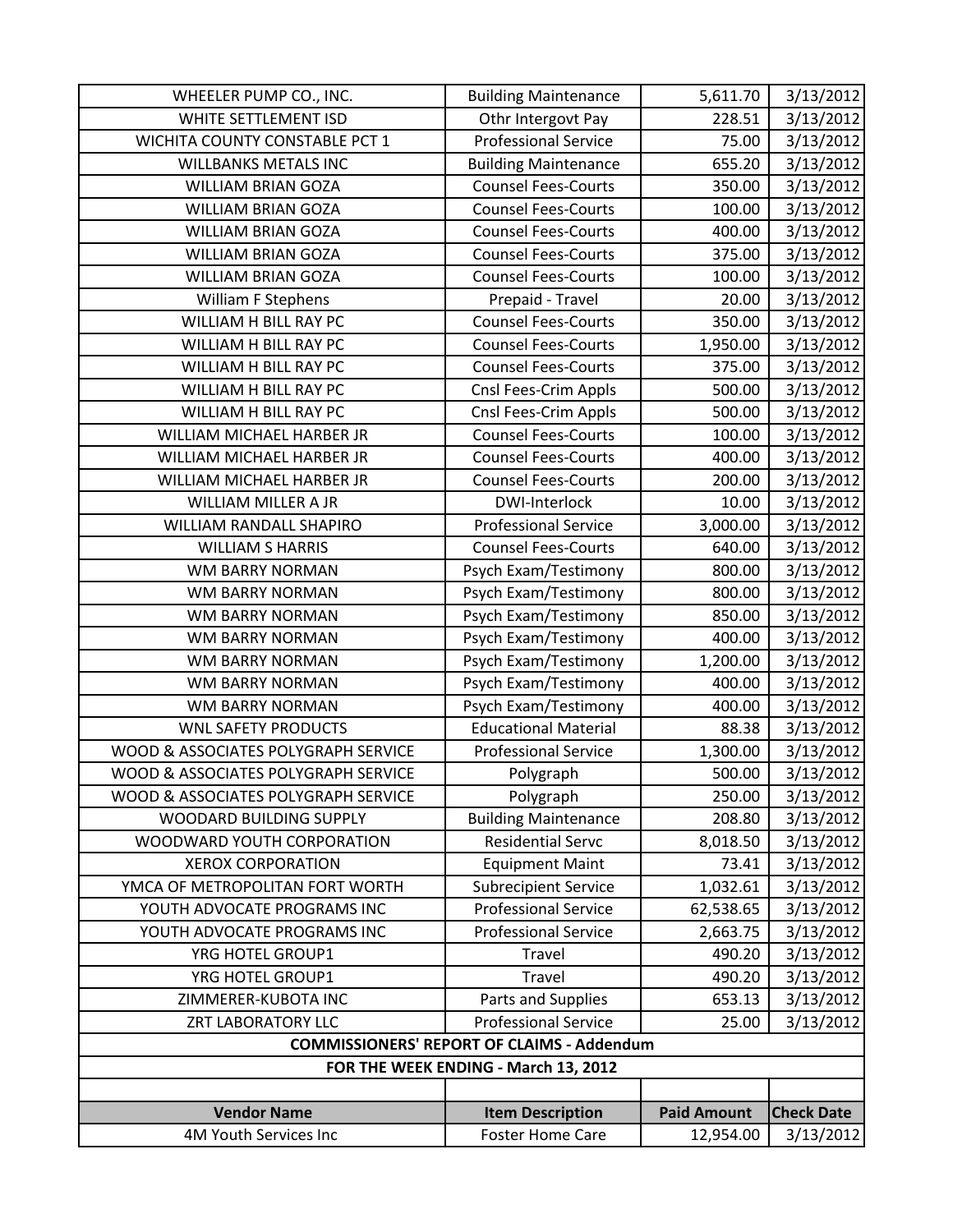| Alice Whitten                         | 5006 Chapter 13 Levy         | (63.69)     | 3/13/2012 |
|---------------------------------------|------------------------------|-------------|-----------|
| Allchem Manufacturing Inc             | Parts and Supplies           | 409.50      | 3/13/2012 |
| <b>Arthur Weinman Architects</b>      | <b>Professional Service</b>  | 11,346.59   | 3/13/2012 |
| <b>Automated Collection Serv</b>      | 5002 Student Loan Levy       | (1.99)      | 3/13/2012 |
| <b>Balance Forensic &amp; General</b> | Psych Exam/Testimony         | 1,860.00    | 3/13/2012 |
| Brama West Pointe Pines Ltd           | Rent Sub to L'Iords          | 75.00       | 3/13/2012 |
| CLEAT                                 | <b>Union Dues</b>            | (30.00)     | 3/13/2012 |
| <b>Choices Adolescent</b>             | <b>Residential Servc</b>     | 12,901.98   | 3/13/2012 |
| Concho Valley Home for Girls          | <b>Residential Servc</b>     | 2,788.93    | 3/13/2012 |
| <b>CPH Associates Ltd</b>             | <b>Rental Assistance</b>     | 788.00      | 3/13/2012 |
| <b>CPH Associates Ltd</b>             | <b>Utility Assistance</b>    | 75.58       | 3/13/2012 |
| Delta Dental Insurance Co             | <b>Dental Claims</b>         | (5, 213.80) | 3/13/2012 |
| Delta Dental Insurance Co             | <b>Dental Claims</b>         | (6,665.25)  | 3/13/2012 |
| Delta Dental Insurance Co             | <b>Dental Claims</b>         | 18,881.68   | 3/13/2012 |
| Delta Dental Insurance Co             | <b>Dental Claims</b>         | 4,596.80    | 3/13/2012 |
| Delta Management Associat             | 5002 Student Loan Levy       | 8.63        | 3/13/2012 |
| Directv Inc                           | Subscriptions                | 82.92       | 3/13/2012 |
| Diversified Collection Ser            | 5002 Student Loan Levy       | (234.80)    | 3/13/2012 |
| Double Eagle Mechanical Service       | <b>Professional Service</b>  | 1,852.50    | 3/13/2012 |
| <b>Express-Scripts</b>                | Drug Claims-AC & CO          | 524,959.26  | 3/13/2012 |
| <b>Express-Scripts</b>                | Drug Claims-RT               | 78,718.67   | 3/13/2012 |
| Five Star Ford of Texas Ltd           | Parts and Supplies           | 89.95       | 3/13/2012 |
| Five Star Ford of Texas Ltd           | <b>Equipment Maint</b>       | 89.95       | 3/13/2012 |
| Five Star Ford of Texas Ltd           | <b>Equipment Maint</b>       | 215.05      | 3/13/2012 |
| Fort Worth Postal Customer            | Education                    | 35.00       | 3/13/2012 |
| Frank W Neal & Assoc Inc              | <b>Building Maintenance</b>  | 1,165.13    | 3/13/2012 |
| <b>Fraternal Order of Police</b>      | <b>Union Dues</b>            | (25.00)     | 3/13/2012 |
| <b>GC Services LP</b>                 | 5002 Student Loan Levy       | (0.11)      | 3/13/2012 |
| <b>Grover G Fickes</b>                | Travel                       | 1,320.20    | 3/13/2012 |
| Healthsmart                           | Medical Claims - AC & CO     | (2,000.00)  | 3/13/2012 |
| Healthsmart                           | Medical Claims - AC & CO     | (500.00)    | 3/13/2012 |
| <b>Hilary Sheard</b>                  | <b>Counsel Fees-Criminal</b> | 5,000.00    | 3/13/2012 |
| Integrated Leadership Concepts Inc    | <b>Professional Service</b>  | 1,000.05    | 3/13/2012 |
| <b>Internal Revenue Service</b>       | 5001 Tax Levy                | (552.86)    | 3/13/2012 |
| <b>IRS FICA EE</b>                    | FICA-Employee                | 5,282.17    | 3/13/2012 |
| <b>IRS FICA ER</b>                    | FICA-Employer                | 7,796.76    | 3/13/2012 |
| <b>IRS FIT</b>                        | FIT Withholding              | 21,487.94   | 3/13/2012 |
| IRS MED EE                            | Medicare-Employee            | 1,824.23    | 3/13/2012 |
| <b>IRS MED ER</b>                     | Medicare-Employer            | 1,824.23    | 3/13/2012 |
| Keith Kirk Upholstery Services        | Parts and Supplies           | 200.00      | 3/13/2012 |
| Loomis Fargo & Company                | ArmoredCar Messenger         | 80.00       | 3/13/2012 |
| <b>Member's Building Maintenance</b>  | <b>Custodian Services</b>    | 56.12       | 3/13/2012 |
| <b>Member's Building Maintenance</b>  | <b>Custodian Services</b>    | 1,304.79    | 3/13/2012 |
| <b>Metroplex Control Systems</b>      | <b>Building Maintenance</b>  | 315.96      | 3/13/2012 |
| Metropolitan Life                     | Metlife                      | (60.09)     | 3/13/2012 |
| Mr Jerry W Thetford                   | Education                    | 140.00      | 3/13/2012 |
| Nationwide Retirement Sol             | Deferred Comp                | 784.00      | 3/13/2012 |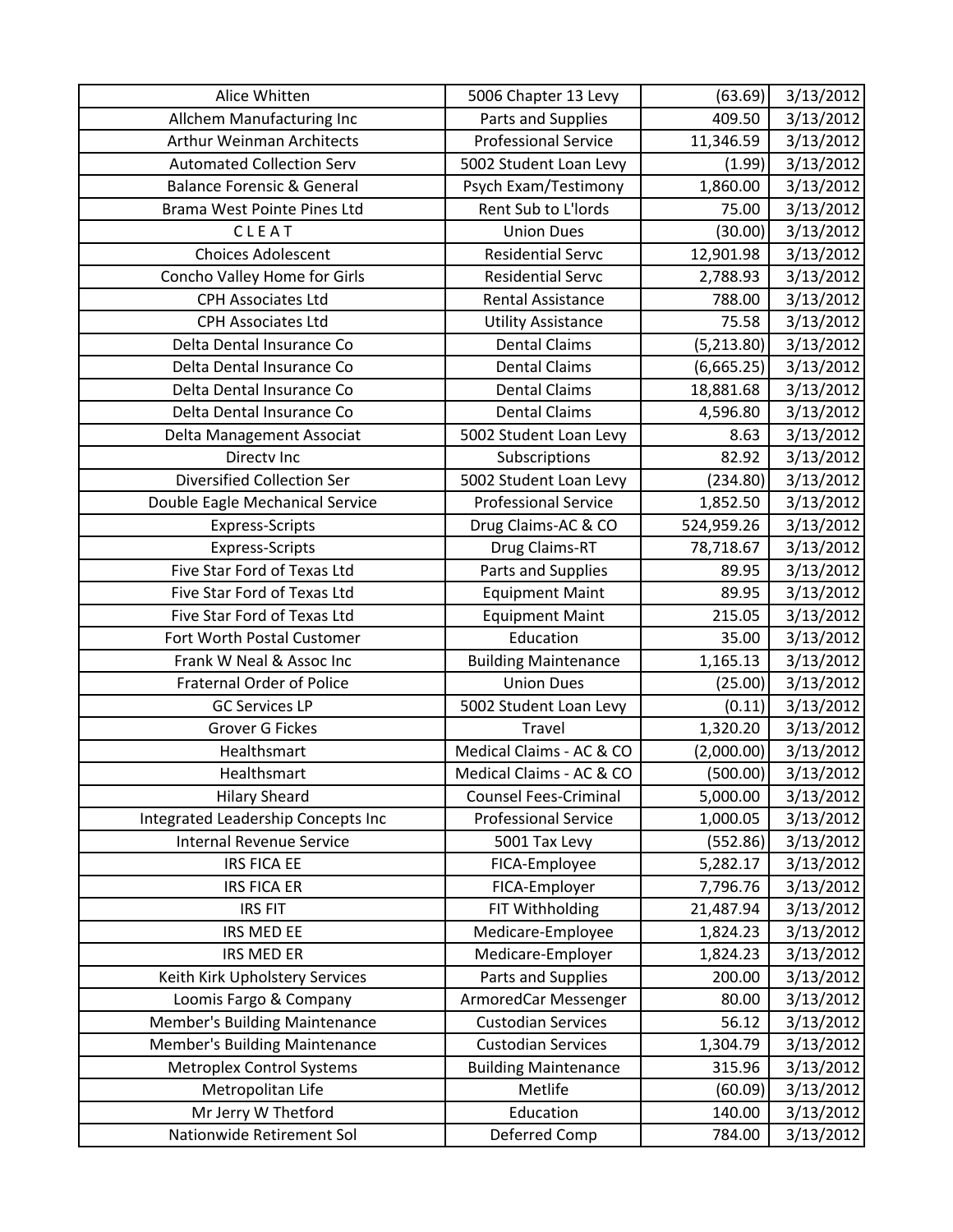| Odyssey Ink Inc                          | <b>Professional Service</b>      | 23,201.34    | 3/13/2012 |
|------------------------------------------|----------------------------------|--------------|-----------|
| Oklahoma Guaranteed Student              | 5002 Student Loan Levy           | (0.18)       | 3/13/2012 |
| Omni Austin Hotel Downtown               | Education                        | 205.29       | 3/13/2012 |
| PayFlex                                  | <b>Dependent Care</b>            | 12,471.10    | 3/13/2012 |
| PayFlex                                  | Medical                          | 158,069.69   | 3/13/2012 |
| Police & Firefighters Ins                | <b>Union Dues</b>                | 345.97       | 3/13/2012 |
| <b>Prepaid Legal Services</b>            | Prepaid Attorney                 | (370.70)     | 3/13/2012 |
| Roy Maas Youth Alternatives Inc          | <b>Residential Servc</b>         | 4,009.25     | 3/13/2012 |
| Roy Maas Youth Alternatives Inc          | <b>Residential Servc</b>         | 4,977.00     | 3/13/2012 |
| Samuel Canales and Ofelia Canales        | Damage Claims                    | 500.00       | 3/13/2012 |
| <b>Schooler Automotive</b>               | Parts and Supplies               | 621.00       | 3/13/2012 |
| Scott, McNeill & Burney                  | <b>Counsel Fees-Courts</b>       | 200.00       | 3/13/2012 |
| Scott, McNeill & Burney                  | Counsel Fees - CPS               | 100.00       | 3/13/2012 |
| <b>Sigma Building Services</b>           | <b>Professional Service</b>      | 312,122.50   | 3/13/2012 |
| Smith Temporaries Inc                    | <b>Contract Labor</b>            | 534.52       | 3/13/2012 |
| Sundown Ranch Inc                        | <b>Residential Servc</b>         | 4,838.75     | 3/13/2012 |
| Tarrant Co. P/R Acct                     | <b>Payroll Transfers</b>         | 13,133.80    | 3/13/2012 |
| <b>Tarrant County Deputy She</b>         | <b>Union Dues</b>                | (2.00)       | 3/13/2012 |
| <b>TCDRS</b>                             | ement Employer-February          | 2,283,633.48 | 3/13/2012 |
| <b>TCDRS</b>                             | ement Employee-February          | 1,230,595.41 | 3/13/2012 |
| <b>Texas Child Support Disbu</b>         | <b>Child Support</b>             | (565.68)     | 3/13/2012 |
| <b>Texas Comptroller of Public Accts</b> | Sales Tax - Law Library          | 183.89       | 3/13/2012 |
| <b>Texas Comptroller of Public Accts</b> | <b>Sales Tax - Auction Sales</b> | 180.51       | 3/13/2012 |
| <b>Texas Comptroller of Public Accts</b> | Sales Tax - Parking              | 3,468.80     | 3/13/2012 |
| <b>Texas Comptroller of Public Accts</b> | Sales Tax - Pspt Photo           | 849.73       | 3/13/2012 |
| <b>Texas Comptroller of Public Accts</b> | Discount                         | (23.41)      | 3/13/2012 |
| <b>Texas Guaranteed Student</b>          | 5002 Student Loan Levy           | 27.64        | 3/13/2012 |
| The Center for Success & Independence    | <b>Residential Servc</b>         | 17,557.75    | 3/13/2012 |
| The Glen Mills School                    | <b>Residential Servc</b>         | 3,750.28     | 3/13/2012 |
| Thos S Byrne Ltd                         | <b>Professional Service</b>      | 121,006.25   | 3/13/2012 |
| <b>United HealthCare</b>                 | Medical Claims - AC & CO         | 1,412,200.22 | 3/13/2012 |
| United HealthCare                        | <b>Medical Claims - RT</b>       | 106,971.59   | 3/13/2012 |
| <b>United States Treasury</b>            | <b>Counsel Fees-Courts</b>       | 350.00       | 3/13/2012 |
| <b>United States Treasury</b>            | <b>Counsel Fees-Courts</b>       | 525.00       | 3/13/2012 |
| <b>United States Treasury</b>            | <b>Counsel Fees-Courts</b>       | 9,975.00     | 3/13/2012 |
| <b>United States Treasury</b>            | <b>Counsel Fees-Courts</b>       | 325.00       | 3/13/2012 |
| <b>United States Treasury</b>            | <b>Counsel Fees-Courts</b>       | 118.75       | 3/13/2012 |
| <b>United States Treasury</b>            | <b>Counsel Fees-Courts</b>       | 250.00       | 3/13/2012 |
| <b>United States Treasury</b>            | <b>Litigation Expense</b>        | 196.00       | 3/13/2012 |
| <b>United States Treasury</b>            | <b>Counsel Fees-Courts</b>       | 250.00       | 3/13/2012 |
| <b>United States Treasury</b>            | <b>Counsel Fees-Courts</b>       | 500.00       | 3/13/2012 |
| <b>United States Treasury</b>            | <b>Counsel Fees-Courts</b>       | 120.00       | 3/13/2012 |
| United Way                               | <b>United Fund</b>               | (44.69)      | 3/13/2012 |
| <b>US Department of Education</b>        | 5002 Student Loan Levy           | 17.51        | 3/13/2012 |
| <b>Ventrex Environmental Services</b>    | Lab Equipment Maint              | 1,481.22     | 3/13/2012 |
| Ward North America Inc                   | <b>Worker's Compensation</b>     | 19,971.31    | 3/13/2012 |
| Ward North America Inc                   | <b>Worker's Compensation</b>     | 158,194.88   | 3/13/2012 |